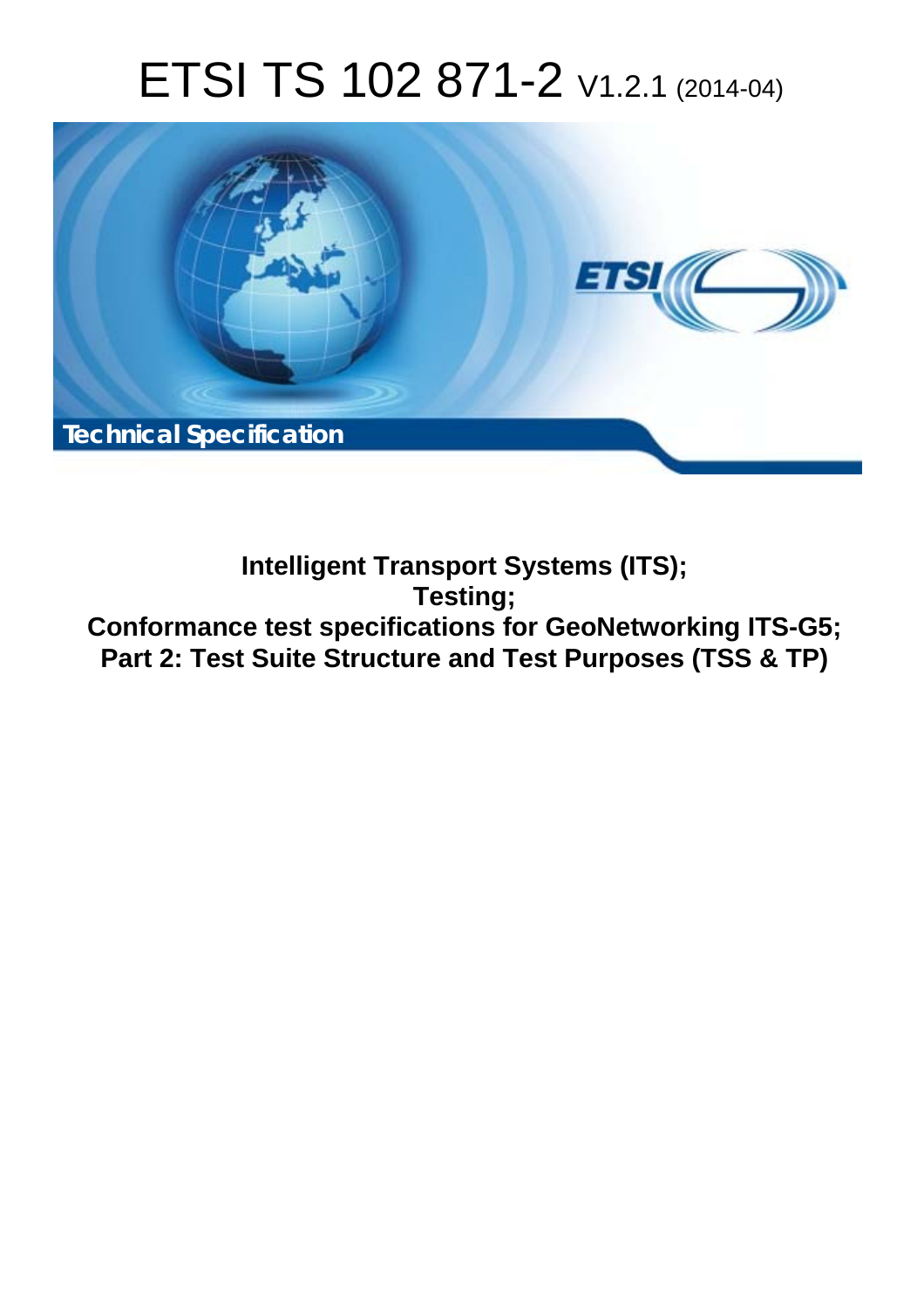Reference RTS/ITS-0030023

Keywords ITS, NETWORK, Testing, TSS&TP

#### *ETSI*

#### 650 Route des Lucioles F-06921 Sophia Antipolis Cedex - FRANCE

Tel.: +33 4 92 94 42 00 Fax: +33 4 93 65 47 16

Siret N° 348 623 562 00017 - NAF 742 C Association à but non lucratif enregistrée à la Sous-Préfecture de Grasse (06) N° 7803/88

#### *Important notice*

The present document can be downloaded from: [http://www.etsi.org](http://www.etsi.org/)

The present document may be made available in electronic versions and/or in print. The content of any electronic and/or print versions of the present document shall not be modified without the prior written authorization of ETSI. In case of any existing or perceived difference in contents between such versions and/or in print, the only prevailing document is the print of the Portable Document Format (PDF) version kept on a specific network drive within ETSI Secretariat.

Users of the present document should be aware that the document may be subject to revision or change of status. Information on the current status of this and other ETSI documents is available at <http://portal.etsi.org/tb/status/status.asp>

If you find errors in the present document, please send your comment to one of the following services: [http://portal.etsi.org/chaircor/ETSI\\_support.asp](http://portal.etsi.org/chaircor/ETSI_support.asp)

#### *Copyright Notification*

No part may be reproduced or utilized in any form or by any means, electronic or mechanical, including photocopying and microfilm except as authorized by written permission of ETSI.

The content of the PDF version shall not be modified without the written authorization of ETSI. The copyright and the foregoing restriction extend to reproduction in all media.

> © European Telecommunications Standards Institute 2014. All rights reserved.

**DECT**TM, **PLUGTESTS**TM, **UMTS**TM and the ETSI logo are Trade Marks of ETSI registered for the benefit of its Members. **3GPP**TM and **LTE**™ are Trade Marks of ETSI registered for the benefit of its Members and of the 3GPP Organizational Partners.

**GSM**® and the GSM logo are Trade Marks registered and owned by the GSM Association.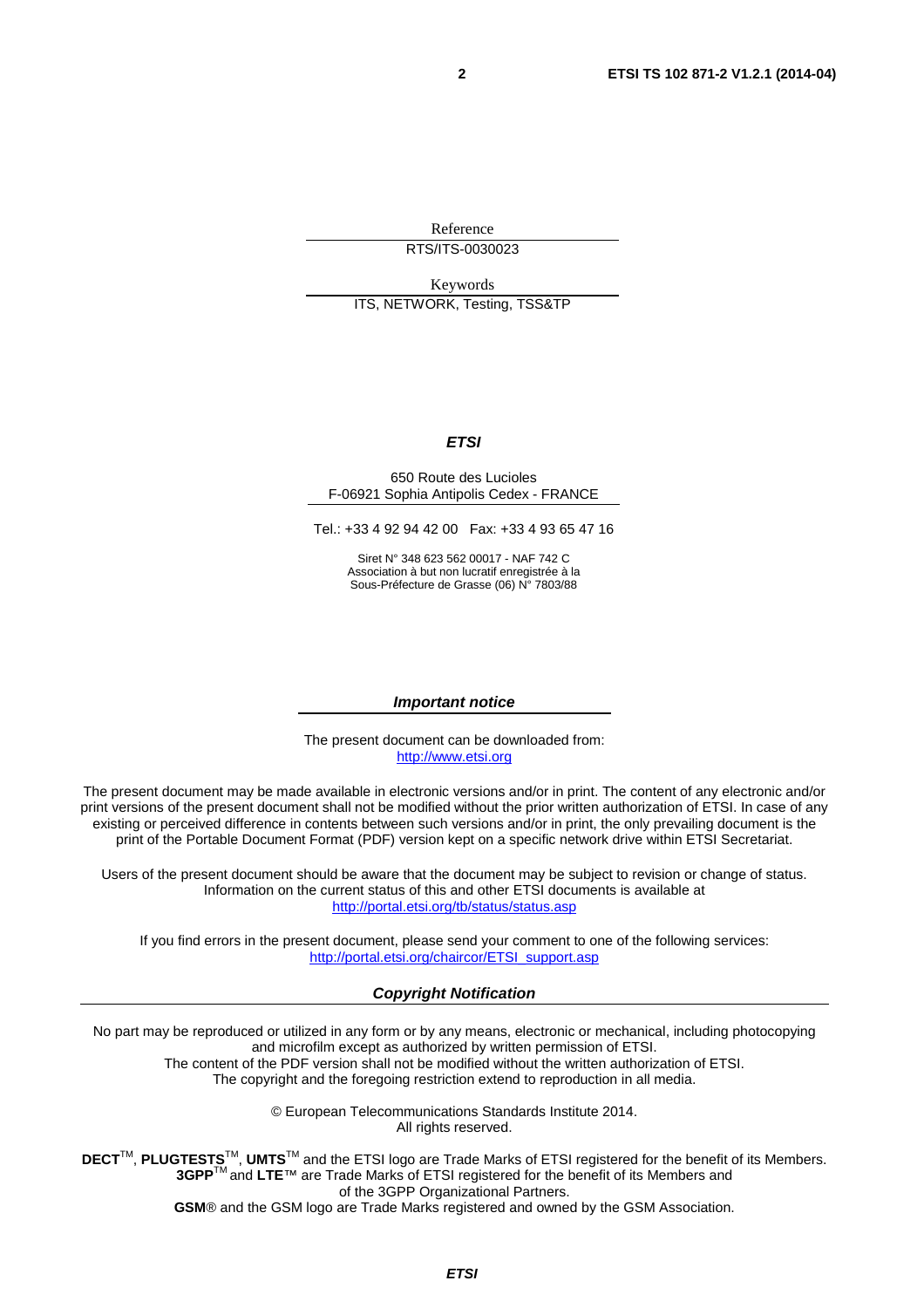## Contents

| $\perp$             |  |  |
|---------------------|--|--|
| 2                   |  |  |
| 2.1                 |  |  |
| 2.2                 |  |  |
| 3                   |  |  |
| 3.1                 |  |  |
| 3.2                 |  |  |
|                     |  |  |
| 4                   |  |  |
| 4.1                 |  |  |
| 4.2                 |  |  |
| 4.3                 |  |  |
| 4.4                 |  |  |
| 4.5                 |  |  |
| 4.6                 |  |  |
| 4.7<br>4.8          |  |  |
|                     |  |  |
| 5                   |  |  |
| 5.1                 |  |  |
| 5.2                 |  |  |
| 5.2.1               |  |  |
| 5.2.2               |  |  |
| 5.2.3               |  |  |
| 5.2.4               |  |  |
| 6                   |  |  |
| 6.1                 |  |  |
| 6.1.1               |  |  |
| 6.1.2               |  |  |
| 6.1.3               |  |  |
| 6.1.4               |  |  |
| 6.1.5               |  |  |
| 6.2                 |  |  |
| 6.2.1<br>6.2.1.1    |  |  |
| 6.2.1.2             |  |  |
| 6.2.1.3             |  |  |
| 6.2.1.4             |  |  |
| 6.2.1.5             |  |  |
| 6.2.1.6             |  |  |
| 6.2.1.7             |  |  |
| 6.2.1.8             |  |  |
| 6.2.2               |  |  |
| 6.2.2.1             |  |  |
| 6.2.2.2             |  |  |
| 6.2.2.3             |  |  |
| 6.2.2.4             |  |  |
| 6.2.2.5             |  |  |
| 6.2.2.6             |  |  |
| 6.2.2.7             |  |  |
| 6.2.2.8             |  |  |
| 6.2.2.9<br>6.2.2.10 |  |  |
|                     |  |  |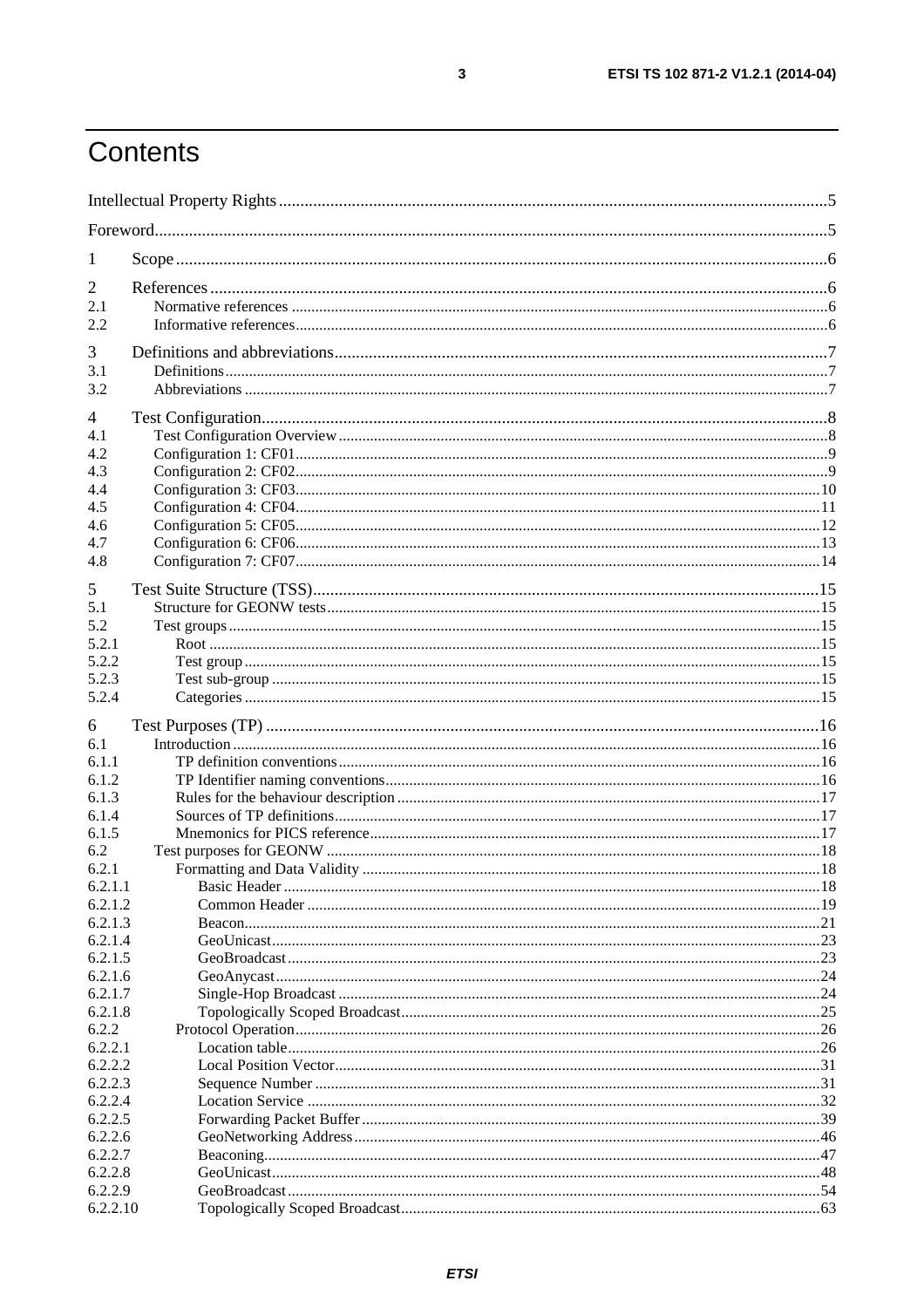|          | <b>Annex A (informative):</b> |  |
|----------|-------------------------------|--|
| 6.2.3.2  |                               |  |
| 6.2.3.1  |                               |  |
| 6.2.3    |                               |  |
| 6.2.2.14 |                               |  |
| 6.2.2.13 |                               |  |
| 6.2.2.12 |                               |  |
| 6.2.2.11 |                               |  |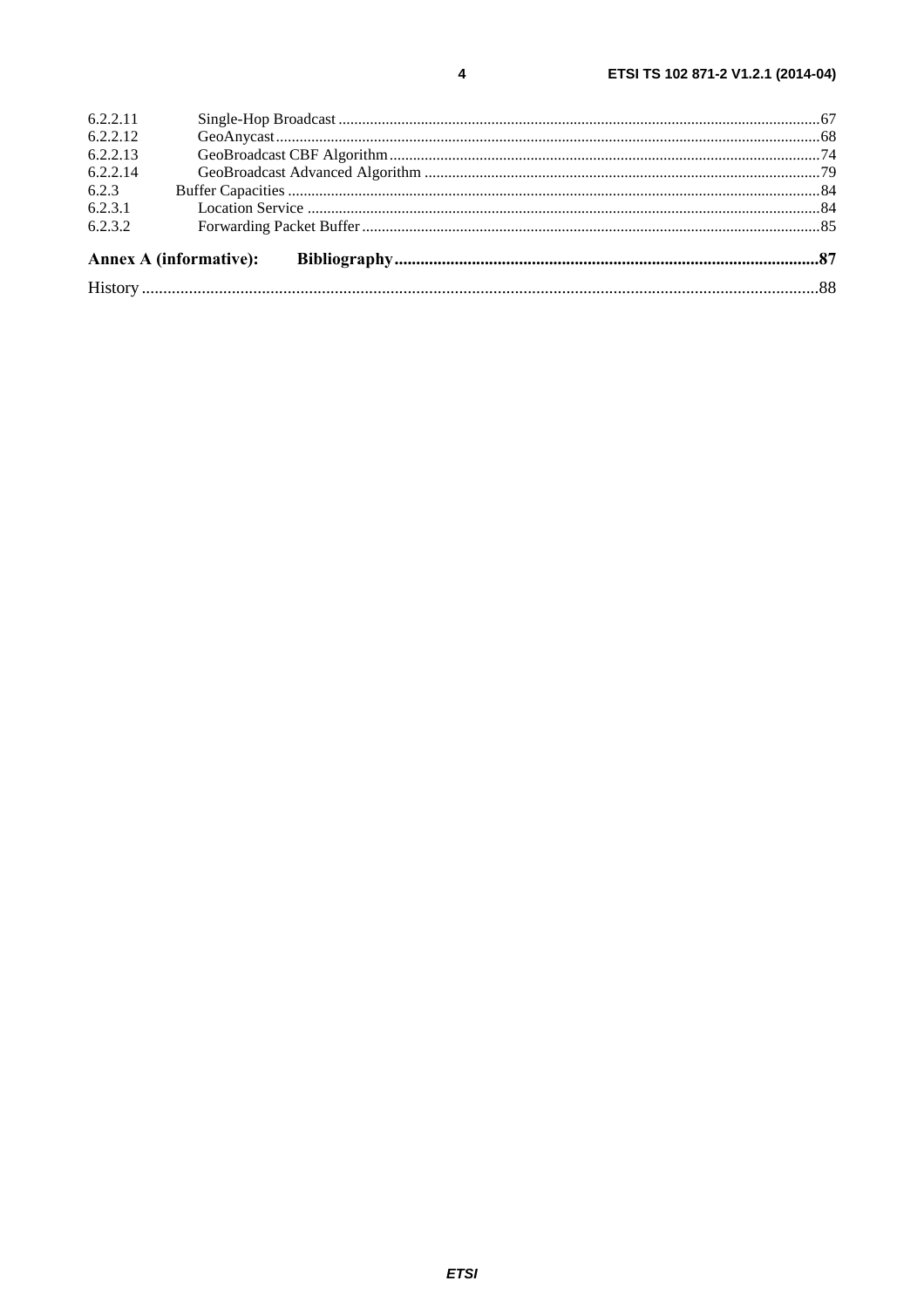## Intellectual Property Rights

IPRs essential or potentially essential to the present document may have been declared to ETSI. The information pertaining to these essential IPRs, if any, is publicly available for **ETSI members and non-members**, and can be found in ETSI SR 000 314: *"Intellectual Property Rights (IPRs); Essential, or potentially Essential, IPRs notified to ETSI in respect of ETSI standards"*, which is available from the ETSI Secretariat. Latest updates are available on the ETSI Web server ([http://ipr.etsi.org\)](http://webapp.etsi.org/IPR/home.asp).

Pursuant to the ETSI IPR Policy, no investigation, including IPR searches, has been carried out by ETSI. No guarantee can be given as to the existence of other IPRs not referenced in ETSI SR 000 314 (or the updates on the ETSI Web server) which are, or may be, or may become, essential to the present document.

## Foreword

This Technical Specification (TS) has been produced by ETSI Technical Committee Intelligent Transport Systems (ITS).

The present document is part 2 of a multi-part deliverable covering Conformance test specification for GeoNetworking ITS-G5 as identified below:

Part 1: "Test requirements and Protocol Implementation Conformance Statement (PICS) proforma";

#### Part 2: "Test Suite Structure and Test Purposes (TSS & TP)";

Part 3: "Abstract Test Suite (ATS) and Protocol Implementation eXtra Information for Testing (PIXIT)".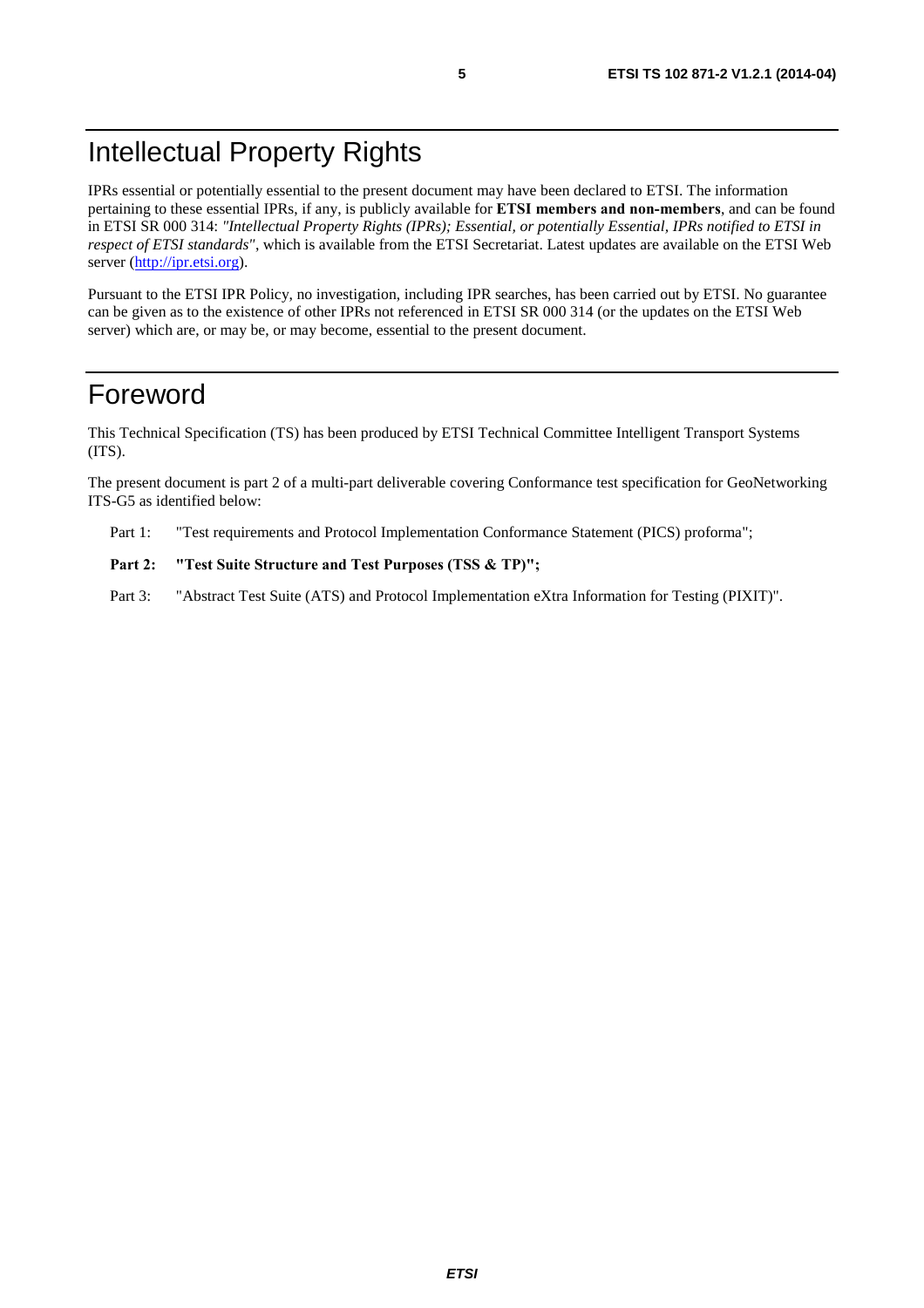### 1 Scope

The present document provides the Test Suite Structure and Test Purposes (TSS & TP) for GeoNetworking ITS-G5 as defined in EN 302 636-4-1 [1] in compliance with the relevant requirements and in accordance with the relevant guidance given in ISO/IEC 9646-7 [6].

The ISO standard for the methodology of conformance testing (ISO/IEC 9646-1 [3] and ISO/IEC 9646-2 [4]) as well as the ETSI rules for conformance testing (ETS 300 406 [7]) are used as a basis for the test methodology.

## 2 References

References are either specific (identified by date of publication and/or edition number or version number) or non-specific. For specific references, only the cited version applies. For non-specific references, the latest version of the referenced document (including any amendments) applies.

Referenced documents which are not found to be publicly available in the expected location might be found at [http://docbox.etsi.org/Reference.](http://docbox.etsi.org/Reference)

### 2.1 Normative references

The following referenced documents are necessary for the application of the present document.

| $[1]$ | ETSI EN 302 636-4-1 (V1.2.0): "Intelligent Transport Systems (ITS); Vehicular Communications;<br>GeoNetworking; Part 4: Geographical addressing and forwarding for point-to-point and point-to-<br>multipoint communications; Sub-part 1: Media-Independent Functionality". |
|-------|-----------------------------------------------------------------------------------------------------------------------------------------------------------------------------------------------------------------------------------------------------------------------------|
| $[2]$ | ETSI TS 102 871-1 (V1.2.1): "Intelligent Transport Systems (ITS); Testing; Conformance test<br>specifications for GeoNetworking ITS-G5; Part 1: Test requirements and Protocol Implementation<br>Conformance Statement (PICS) proforma";.                                   |
| $[3]$ | ISO/IEC 9646-1 (1994): "Information technology - Open Systems Interconnection - Conformance<br>testing methodology and framework - Part 1: General concepts".                                                                                                               |
| $[4]$ | ISO/IEC 9646-2 (1994): "Information technology - Open Systems Interconnection - Conformance<br>testing methodology and framework - Part 2: Abstract Test Suite specification".                                                                                              |
| [5]   | Void.                                                                                                                                                                                                                                                                       |
| [6]   | ISO/IEC 9646-7 (1995): "Information technology - Open Systems Interconnection - Conformance<br>testing methodology and framework - Part 7: Implementation Conformance Statements".                                                                                          |
| ורו   | $ETCI FTS 300 406 (1005)$ "Mathods for testing and Specification (MTS). Protocol and profile                                                                                                                                                                                |

#### [7] ETSI ETS 300 406 (1995): "Methods for testing and Specification (MTS); Protocol and profile conformance testing specifications; Standardization methodology".

### 2.2 Informative references

The following referenced documents are not necessary for the application of the present document but they assist the user with regard to a particular subject area.

[i.1] ETSI EG 202 798 (V1.1.1): "Intelligent Transport Systems (ITS); Testing; Framework for conformance and interoperability testing".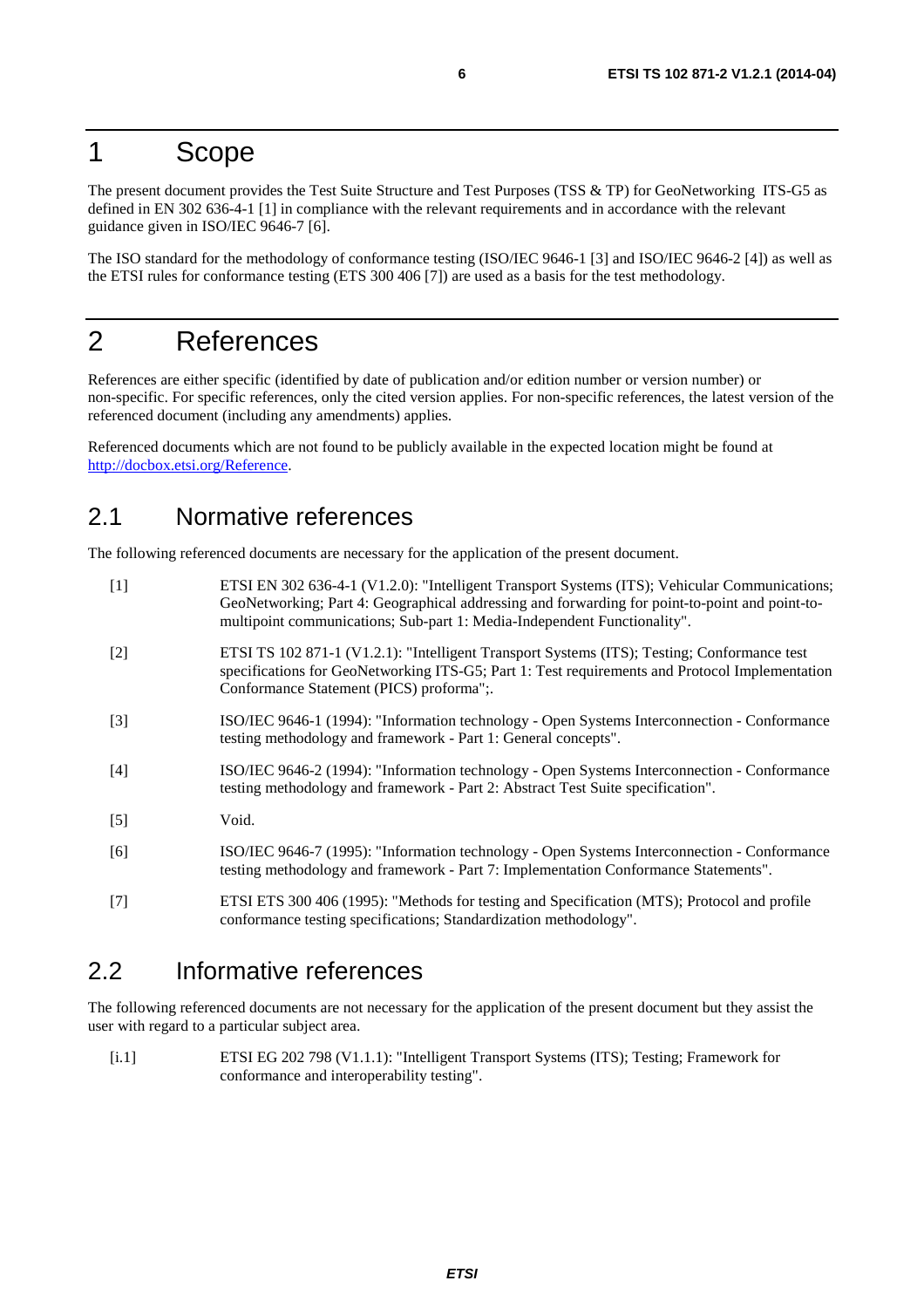## 3 Definitions and abbreviations

## 3.1 Definitions

For the purposes of the present document, the terms and definitions given in EN 302 636-4-1 [1], ISO/IEC 9646-1 [3], ISO/IEC 9646-7 [6] and the following apply:

**ItsNode:** node that implements GeoAdhoc router functionality by EN 302 636-4-1 [1]

**neighbour:** ItsNode is in direct (single-hop) communication range

**"to be in direction of X":** to be a valid candidate for a forwarding algorithm to forward the packet to the destination X

NOTE: This means that the candidate ItsNode is geographically closer to X than the IUT.

**to broadcast a packet:** to send a packet as a link-layer broadcast frame to all surrounding neighbours

**to forward a packet:** to send a packet as a link-layer unicast frame to the selected node

### 3.2 Abbreviations

For the purposes of the present document, the following abbreviations apply:

| <b>BAA</b>   | GeoBroadcast Advanced Algorithm             |
|--------------|---------------------------------------------|
| <b>BAH</b>   | <b>Basic Header</b>                         |
| BC           | <b>Broadcast</b>                            |
| <b>BCA</b>   | GeoBroadcast CBF Algorithm                  |
| <b>BEA</b>   | Beacon                                      |
| BI           | <b>Invalid Behaviour</b>                    |
| <b>BV</b>    | Valid Behaviour                             |
| <b>CAP</b>   | <b>Buffer Capacities</b>                    |
| CBF          | <b>Contention Based Forwarding</b>          |
| <b>COH</b>   | Common Header                               |
| <b>DEPV</b>  | <b>DEstination Position Vector</b>          |
| <b>FDV</b>   | Formatting and Data Validity                |
| <b>FPB</b>   | <b>Forwarding Packet Buffer</b>             |
| GAC          | Geographically-Scoped Anycast               |
| <b>GBC</b>   | Geographically-Scoped Broadcast             |
| <b>GEONW</b> | GeoNetworking                               |
| <b>GNA</b>   | <b>GeoNetworking Address</b>                |
| <b>GUC</b>   | Geographically-Scoped Unicast               |
| HL           | Hop Limit                                   |
| <b>HST</b>   | Header Subtype                              |
| HT           | Header Type                                 |
| <b>ICS</b>   | <b>Implementation Conformance Statement</b> |
| <b>ITS</b>   | <b>Intelligent Transportation Systems</b>   |
| ITS-G5       | 5 GHz wireless communication                |
| <b>IUT</b>   | <b>Implementation Under Test</b>            |
| LOS          | <b>Location Service</b>                     |
| <b>LPV</b>   | <b>Local Position Vector</b>                |
| LS           | <b>Location Service</b>                     |
| LT           | Lifetime                                    |
| LT/TIC       | <b>Transmission Interval Control</b>        |
| <b>MAC</b>   | <b>Medium Access Control</b>                |
| MHL          | Maximum Hop Limit                           |
| <b>MIB</b>   | <b>Management Information Base</b>          |
| NH           | Next Header                                 |
| PAI          | Position Accuracy Indicator                 |
| PDU          | Protocol Data Unit                          |
| PL           | Payload Length                              |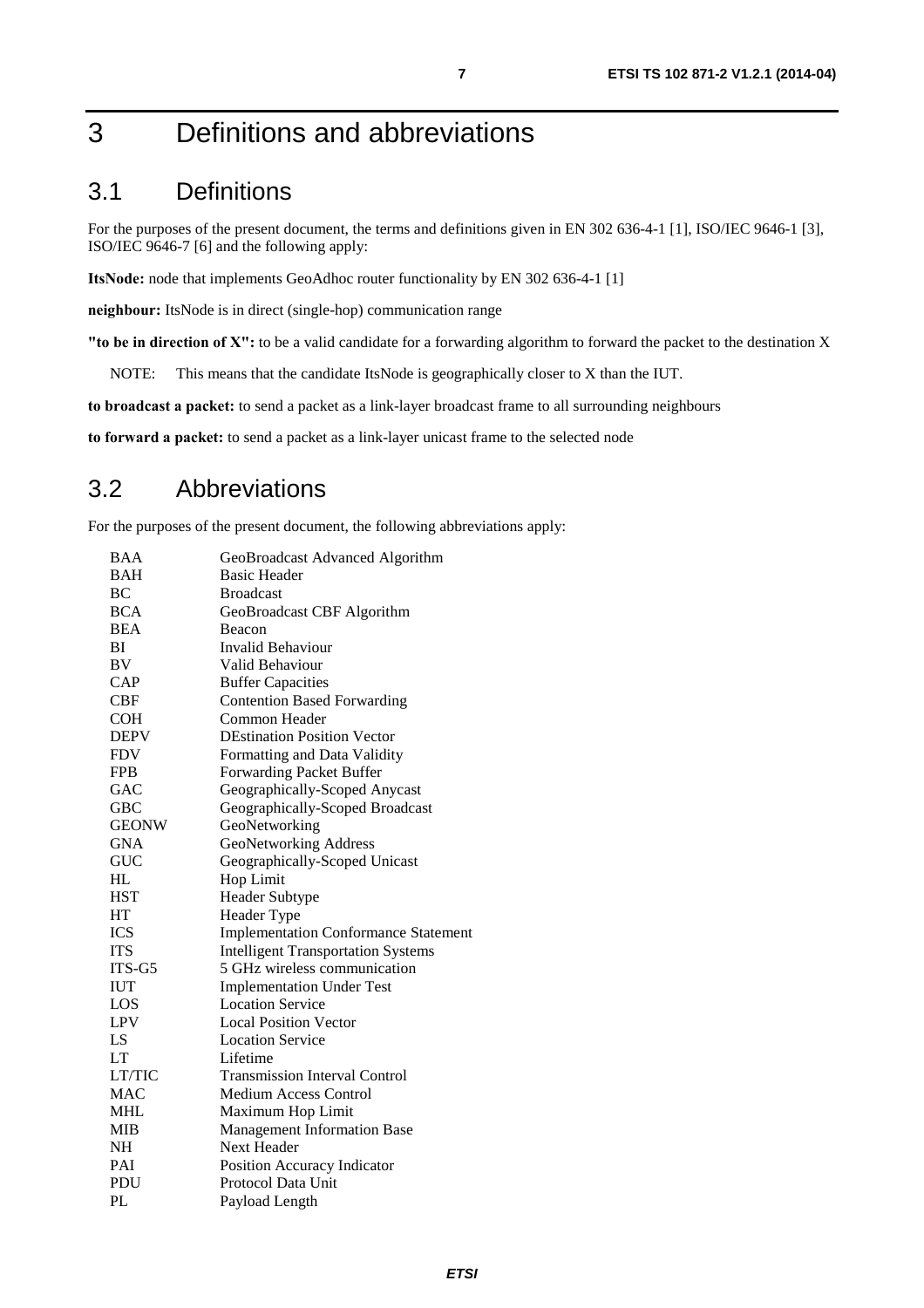| PON         | <b>Protocol Operation</b>      |
|-------------|--------------------------------|
| PV          | <b>Position Vector</b>         |
| <b>RHL</b>  | <b>Remaining Hop Limit</b>     |
| SAP         | Service Access Point           |
| <b>SCC</b>  | <b>Station Country Code</b>    |
| <b>SCF</b>  | Store Carry & Forward          |
| <b>SEPV</b> | <b>SEnder Position Vector</b>  |
| <b>SHB</b>  | Single Hop Broadcast           |
| SΝ          | Sequence Number                |
| <b>SOPV</b> | <b>SOurce Position Vector</b>  |
| SQN         | Sequence Number                |
| SТ          | <b>Station Type</b>            |
| SUT         | <b>System Under Test</b>       |
| TH          | Threshold                      |
| TP          | <b>Test Purposes</b>           |
| TSB         | Topologically-Scoped Broadcast |
| TSS         | <b>Test Suite Structure</b>    |
| TST         | Timestamp                      |
| UC          | Unicast                        |
|             |                                |

4 Test Configuration

L

## 4.1 Test Configuration Overview

This clause introduces the test configurations that have been used for the definition of test purposes. The test configurations cover the various scenarios of the GeoNetworking tests. The test configurations show:



- red ItsNode: ItsNode is not in the communication range of the IUT.
- dashed rectangle: definition of a specific geographical area (see note).
- NOTE: A geographical area is defined in the GeoBroadcast or GeoAnycast packet by HST field of Common Header and GeoAreaPos Latitude, GeoAreaPos Longitude, DistanceA, DistanceB and Angle fields of the Extended Header.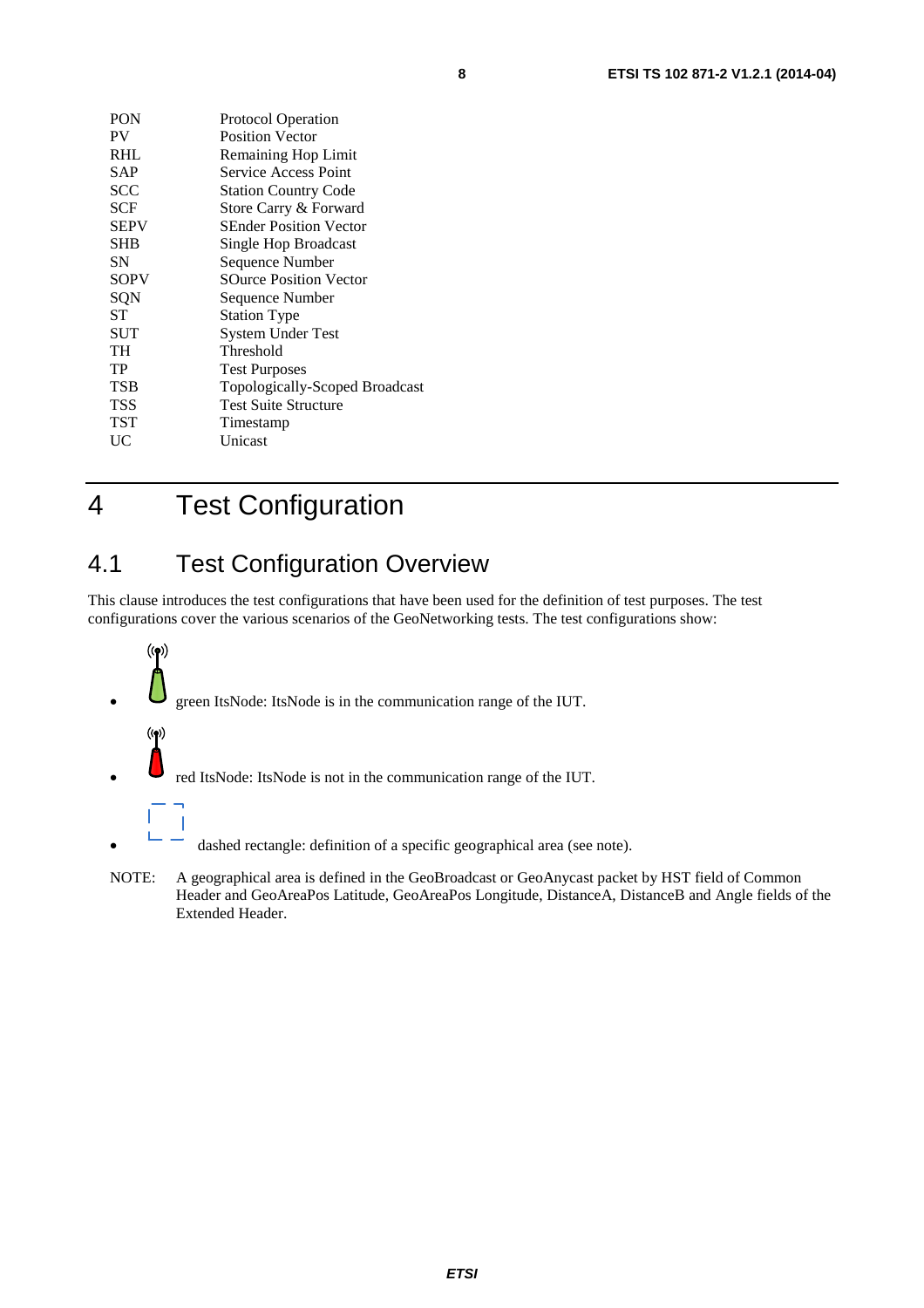Seven test configurations are defined below.

## 4.2 Configuration 1: CF01



**Figure 1** 

| <b>ItsNodeA</b> | is not in IUT's communication range |
|-----------------|-------------------------------------|
| <b>ItsNodeB</b> | is in IUT's communication range     |
|                 | is in direction of ItsNodeA         |
|                 | lis in AREA1                        |
|                 | is in AREA2                         |
| IUT             | lis in AREA1                        |

## 4.3 Configuration 2: CF02



**Figure 2**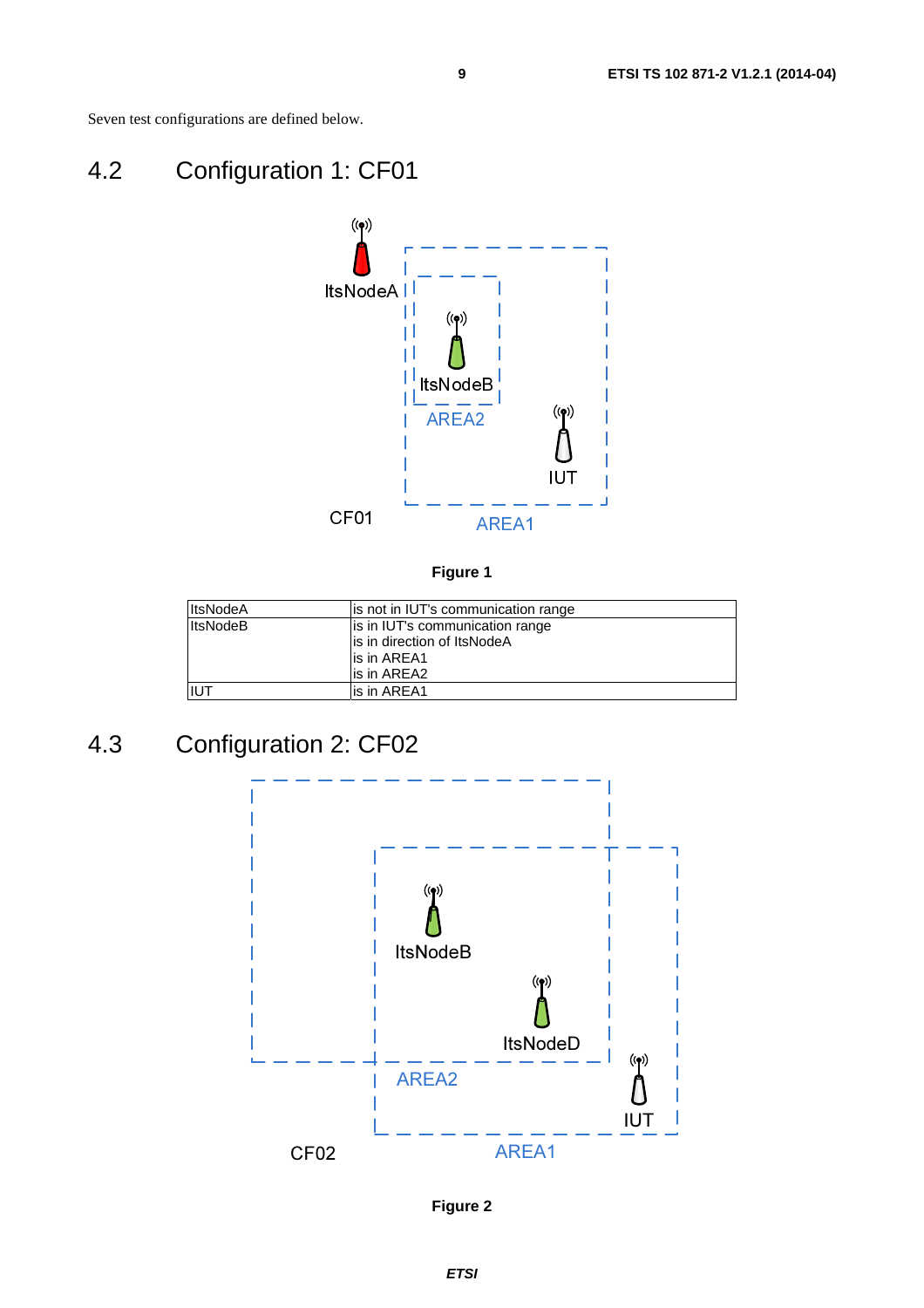| <b>ItsNodeB</b> | is in IUT's communication range  |
|-----------------|----------------------------------|
|                 | lis close to the centre of AREA2 |
|                 | is in AREA1                      |
|                 | lis in AREA2                     |
| <b>ItsNodeD</b> | is in IUT's communication range  |
|                 | is in direction of ItsNodeB      |
|                 | lis in AREA1                     |
|                 | lis in AREA2                     |
| <b>IIUT</b>     | lis in AREA1                     |

## 4.4 Configuration 3: CF03



**Figure 3** 

| <b>ItsNodeA</b> | is not in IUT's communication range |
|-----------------|-------------------------------------|
| <b>ItsNodeB</b> | is in IUT's communication range     |
|                 | is in direction of ItsNodeA         |
|                 | lis in AREA1                        |
|                 | is in AREA2                         |
| <b>ItsNodeC</b> | is in IUT's communication range     |
|                 | is not in direction of ItsNodeA     |
| IUT             | lis in AREA1                        |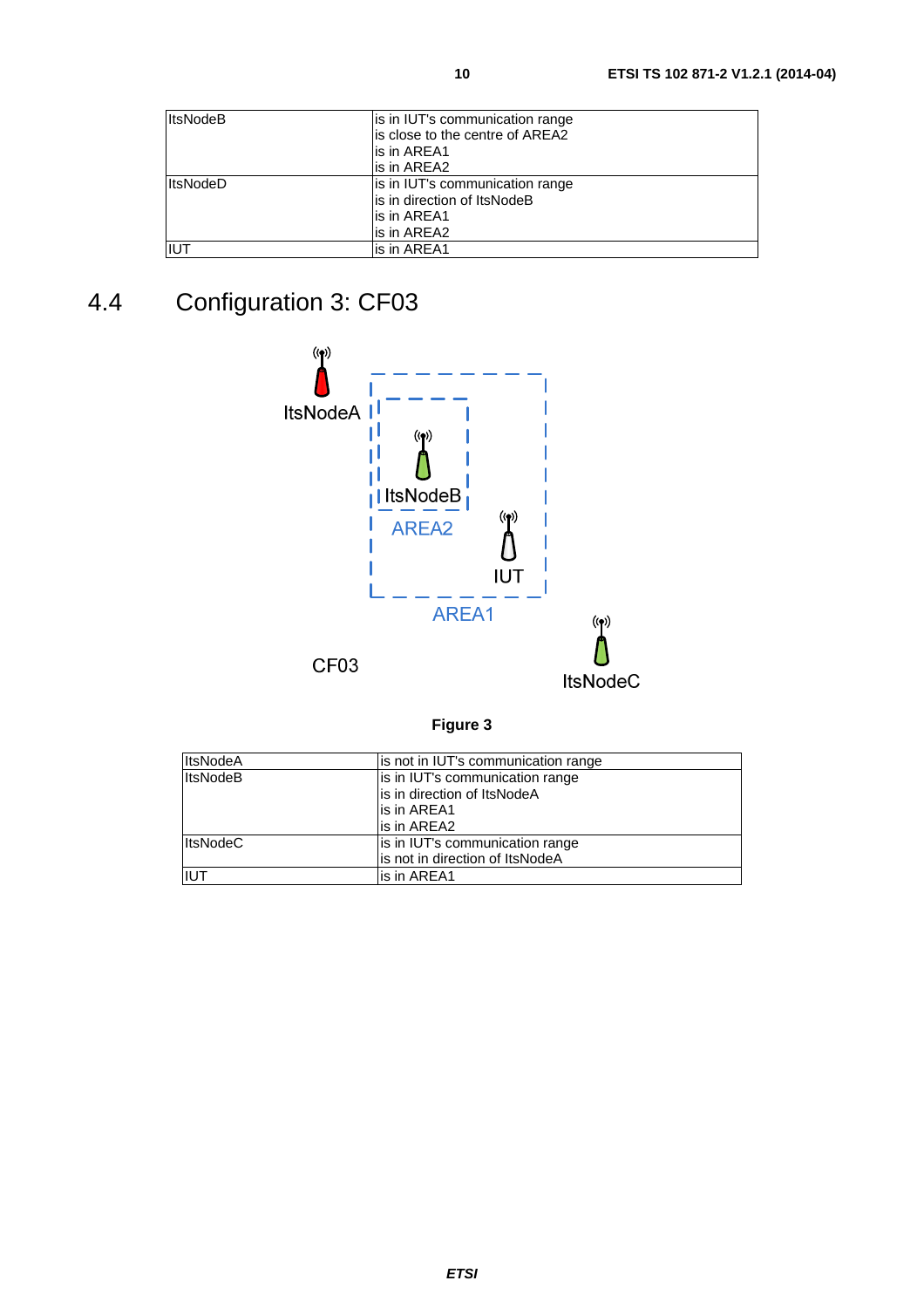

## 4.5 Configuration 4: CF04

| <b>ItsNodeA</b> | is not in IUT's communication range |
|-----------------|-------------------------------------|
| <b>ItsNodeB</b> | is in IUT's communication range     |
|                 | is in direction of ItsNodeA         |
|                 | is closer to ItsNodeA than ItsNodeD |
|                 | is in AREA1                         |
|                 | is in AREA2.                        |
|                 | is close to the centre of AREA2     |
| <b>ItsNodeC</b> | is in IUT's communication range     |
|                 | is not in direction of ItsNodeA     |
| <b>ItsNodeD</b> | is in IUT's communication range     |
|                 | is in direction of ItsNodeA         |
|                 | is in AREA1                         |
|                 | is in AREA2                         |
| IUT             | is in AREA1                         |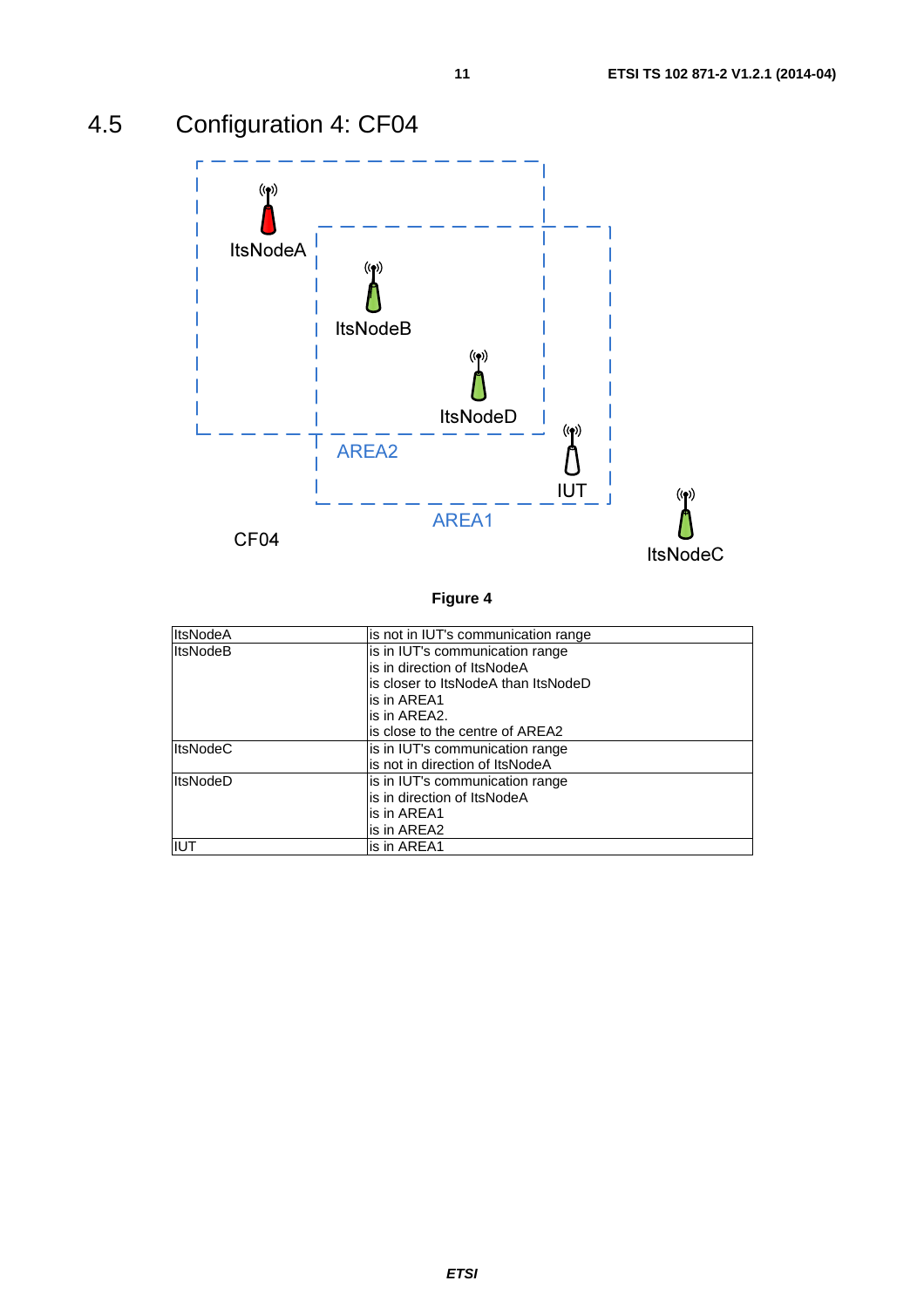## 4.6 Configuration 5: CF05



| <b>ItsNodeB</b> | is in IUT's communication range<br>lis in AREA1<br>is close to the centre of AREA1                                                                   |
|-----------------|------------------------------------------------------------------------------------------------------------------------------------------------------|
| <b>ItsNodeE</b> | is in IUT's communication range<br>is in AREA1                                                                                                       |
| <b>IIUT</b>     | lis in AREA1<br>is closer to ItsNodeB than ItsNodeE ( $Dist_R < Dist_F$ )<br>Angle FSR formed by ItsNodeE, ItsNodeB and IUT is less<br>than Angle TH |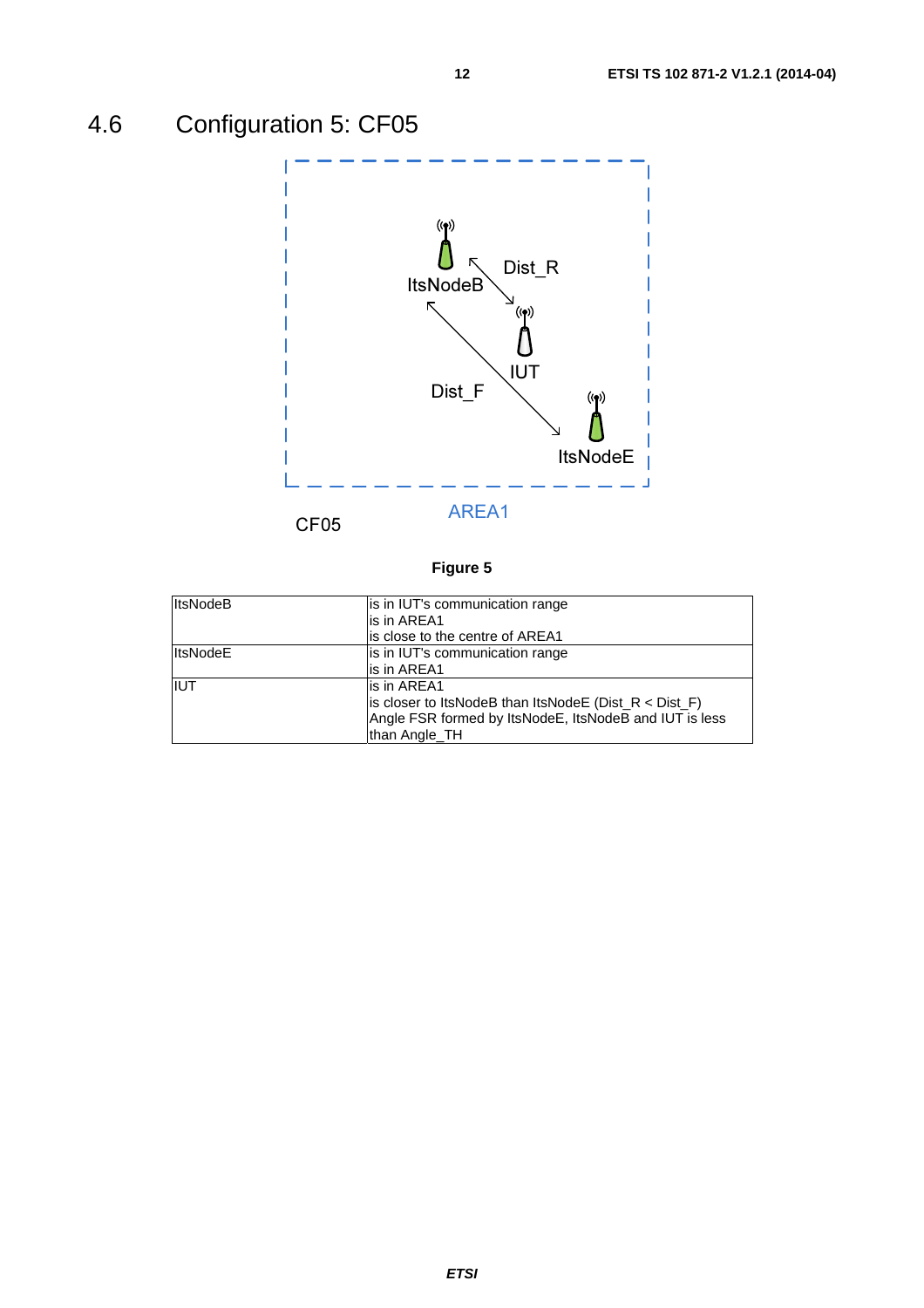## 4.7 Configuration 6: CF06



| <b>ItsNodeB</b> | is in IUT's communication range<br>is in AREA1<br>is close to the centre of AREA1                                                                       |
|-----------------|---------------------------------------------------------------------------------------------------------------------------------------------------------|
| <b>ItsNodeF</b> | is in IUT's communication range<br>lis in AREA1                                                                                                         |
| <b>IIUT</b>     | lis in AREA1<br>is closer to ItsNodeB than ItsNodeE ( $Dist_R < Dist_F$ )<br>Angle FSR formed by ItsNodeF, ItsNodeB and IUT is<br>greater than Angle_TH |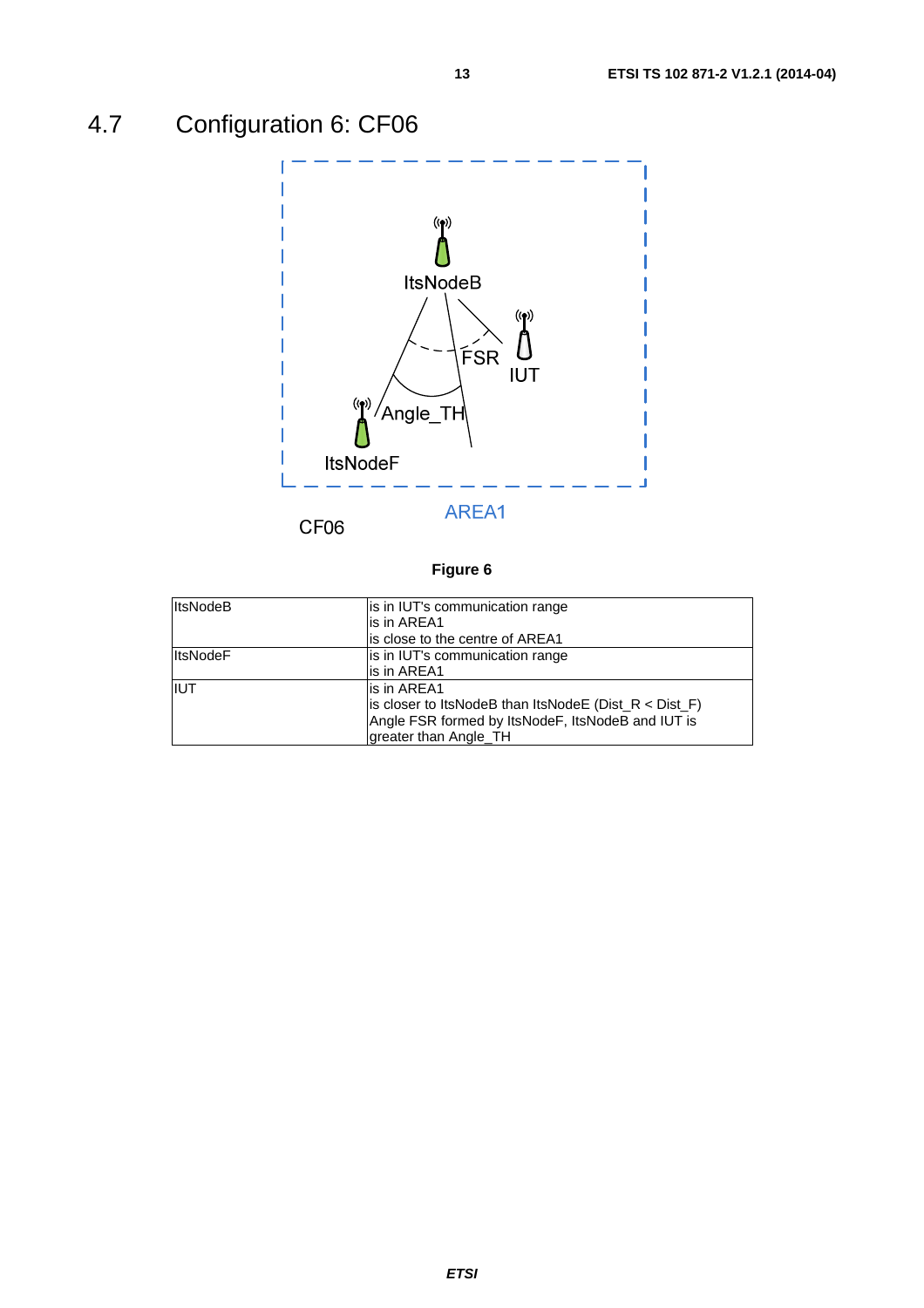## 4.8 Configuration 7: CF07



| <b>ItsNodeB</b> | is in IUT's communication range                        |
|-----------------|--------------------------------------------------------|
|                 | is in AREA1                                            |
|                 | is close to the centre of AREA1                        |
| <b>ItsNodeD</b> | is in IUT's communication range                        |
|                 | is in AREA1                                            |
|                 | is closer to ItsNodeB than IUT ( $Dist_R > Dist_F$ )   |
|                 | Angle FSR formed by ItsNodeD, ItsNodeB and IUT is less |
|                 | than Angle TH                                          |
| IIUT            | is in AREA1                                            |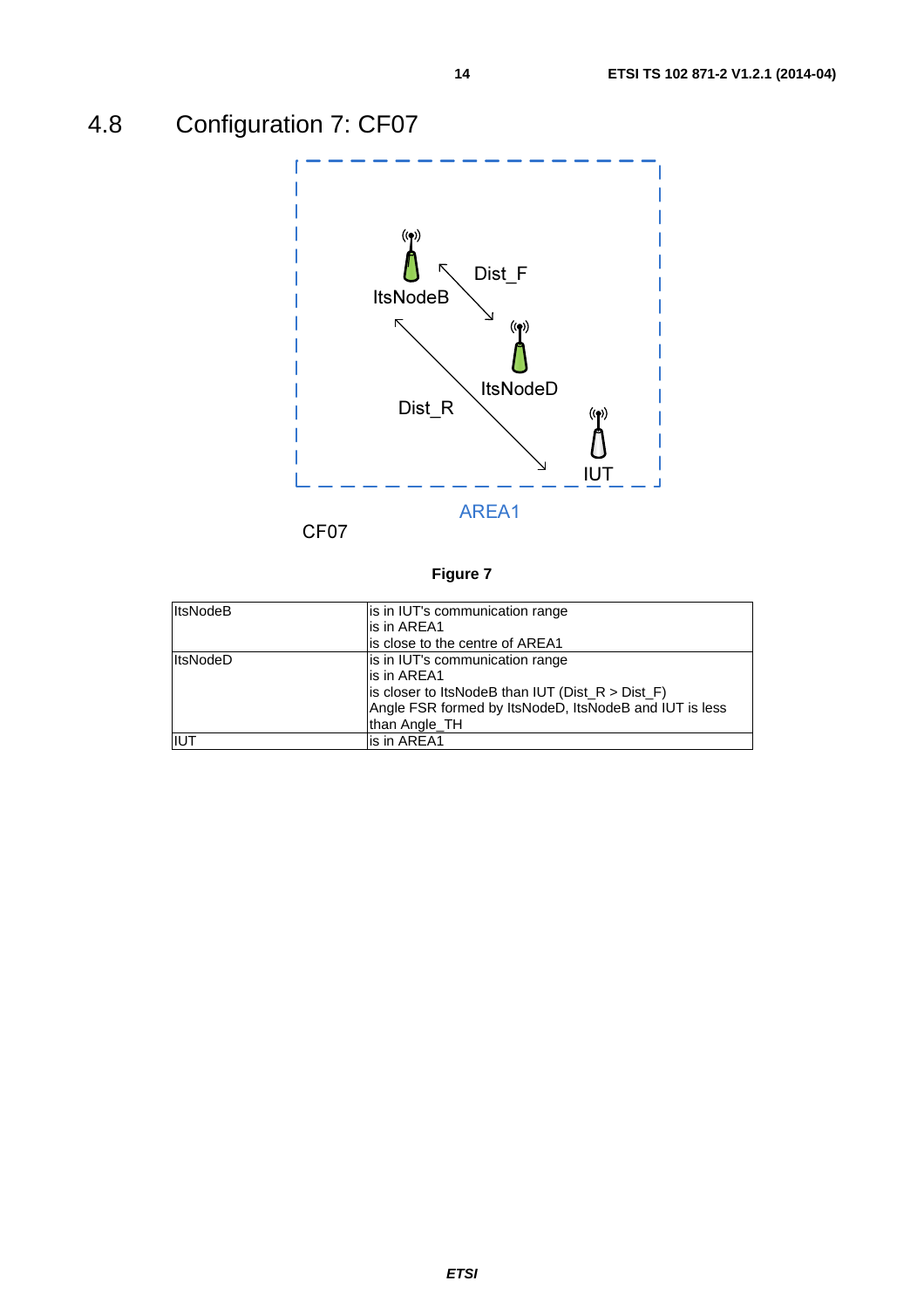## 5 Test Suite Structure (TSS)

## 5.1 Structure for GEONW tests

Table 1 shows the GEONW Test Suite Structure (TSS) including its subgroups defined for conformance testing.

| Root         | Group                        | Sub-group                             | Category        |
|--------------|------------------------------|---------------------------------------|-----------------|
| <b>GEONW</b> | Formatting and data validity | Basic Header                          | Valid behaviour |
|              |                              | Common Header                         | Valid behaviour |
|              |                              | Beacon                                | Valid behaviour |
|              |                              | GeoUnicast                            | Valid behaviour |
|              |                              | GeoBroadcast                          | Valid behaviour |
|              |                              | GeoAnycast                            | Valid behaviour |
|              |                              | Single-Hop Broadcast                  | Valid behaviour |
|              |                              | <b>Topologically Scoped Broadcast</b> | Valid behaviour |
|              |                              | LS_REQUEST                            | Valid behaviour |
|              |                              | S REPLY                               | Valid behaviour |
|              | Protocol operation           | ocation Table                         | Valid behaviour |
|              |                              | ocal Position Vector                  | Valid behaviour |
|              |                              | Sequence Number                       | Valid behaviour |
|              |                              | Location Service                      | Valid behaviour |
|              |                              | Forwarding Packet Buffer              | Valid behaviour |
|              |                              | GeoNetworking Address                 | Valid behaviour |
|              |                              | Beacon                                | Valid behaviour |
|              |                              | GeoUnicast                            | Valid behaviour |
|              |                              | GeoBroadcast                          | Valid behaviour |
|              |                              | GeoAnycast                            | Valid behaviour |
|              |                              | Single-Hop Broadcast                  | Valid behaviour |
|              |                              | <b>Topologically Scoped Broadcast</b> | Valid behaviour |
|              |                              | GeoBroadcast CBF algorithm            | Valid behaviour |
|              |                              | GeoBroadcast Advanced Algorithm       | Valid behaviour |
|              | <b>Buffer Capacities</b>     | Location Service                      | Valid behaviour |
|              |                              | <b>Forwarding Packet Buffer</b>       | Valid behaviour |

#### **Table 1: TSS for GEONW**

The test suite is structured as a tree with the root defined as GEONW. The tree is of rank 3 with the first rank a Group, the second a sub-group and the third a category. The third rank is the standard ISO conformance test categories.

### 5.2 Test groups

#### 5.2.1 Root

The root identifies the GeoNetworking protocol given in EN 302 636-4-1 [1].

### 5.2.2 Test group

This level contains three major areas identified as: tests of formatting and data validity, tests of protocol operation, tests of buffer capacities.

#### 5.2.3 Test sub-group

This level identifies the sub categories of each Group.

#### 5.2.4 Categories

This level contains the standard ISO conformance test categories limited to the valid behaviour.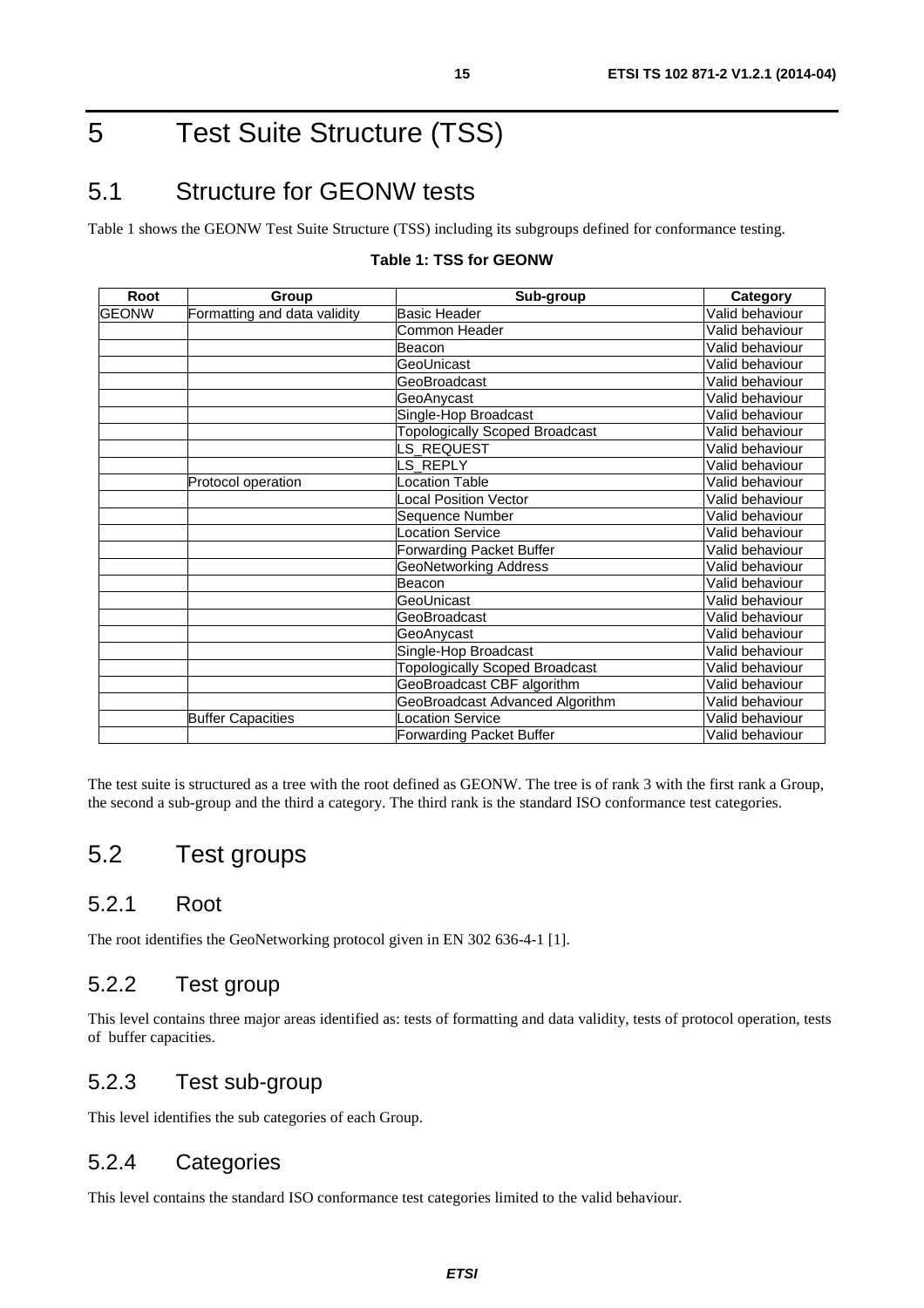## 6 Test Purposes (TP)

## 6.1 Introduction

## 6.1.1 TP definition conventions

The TPs are defined by the rules shown in table 2.

#### **Table 2: TP definition rules**

| <b>TP Header</b>             |                                                                                            |  |
|------------------------------|--------------------------------------------------------------------------------------------|--|
| TP ID                        | The TP ID is a unique identifier. It shall be specified according to the TP naming         |  |
|                              | conventions defined in the above clause.                                                   |  |
| Test objective               | Short description of test purpose objective according to the requirements from the         |  |
|                              | base standard.                                                                             |  |
| Reference                    | The reference indicates the sub-clauses of the reference standard specifications in        |  |
|                              | which the conformance requirement is expressed.                                            |  |
| Config Id                    | The Config Id references the GeoNetworking configuration selected for this TP              |  |
| <b>PICS Selection</b>        | Reference to the PICS statement involved for selection of the TP. Contains a Boolean       |  |
|                              | expression.                                                                                |  |
|                              | <b>TP Behaviour</b>                                                                        |  |
| Initial conditions           | The initial conditions define in which initial state the IUT has to be to apply the actual |  |
|                              | TP. In the corresponding Test Case, when the execution of the initial condition does       |  |
|                              | not succeed, it leads to the assignment of an Inconclusive verdict.                        |  |
| Expected behaviour (TP body) | Definition of the events, which are parts of the TP objective, and the IUT are expected    |  |
|                              | to perform in order to conform to the base specification. In the corresponding Test        |  |
|                              | Case, Pass or Fail verdicts can be assigned there.                                         |  |
| <b>Final conditions</b>      | Definition of the events that the IUT is expected to perform or shall not perform,         |  |
|                              | according to the base standard and following the correct execution of the actions in the   |  |
|                              | expected behaviour above. In the corresponding Test Case, the execution of the final       |  |
|                              | conditions is evaluated for the assignment of the final verdict.                           |  |

### 6.1.2 TP Identifier naming conventions

The identifier of the TP is built according to table 3.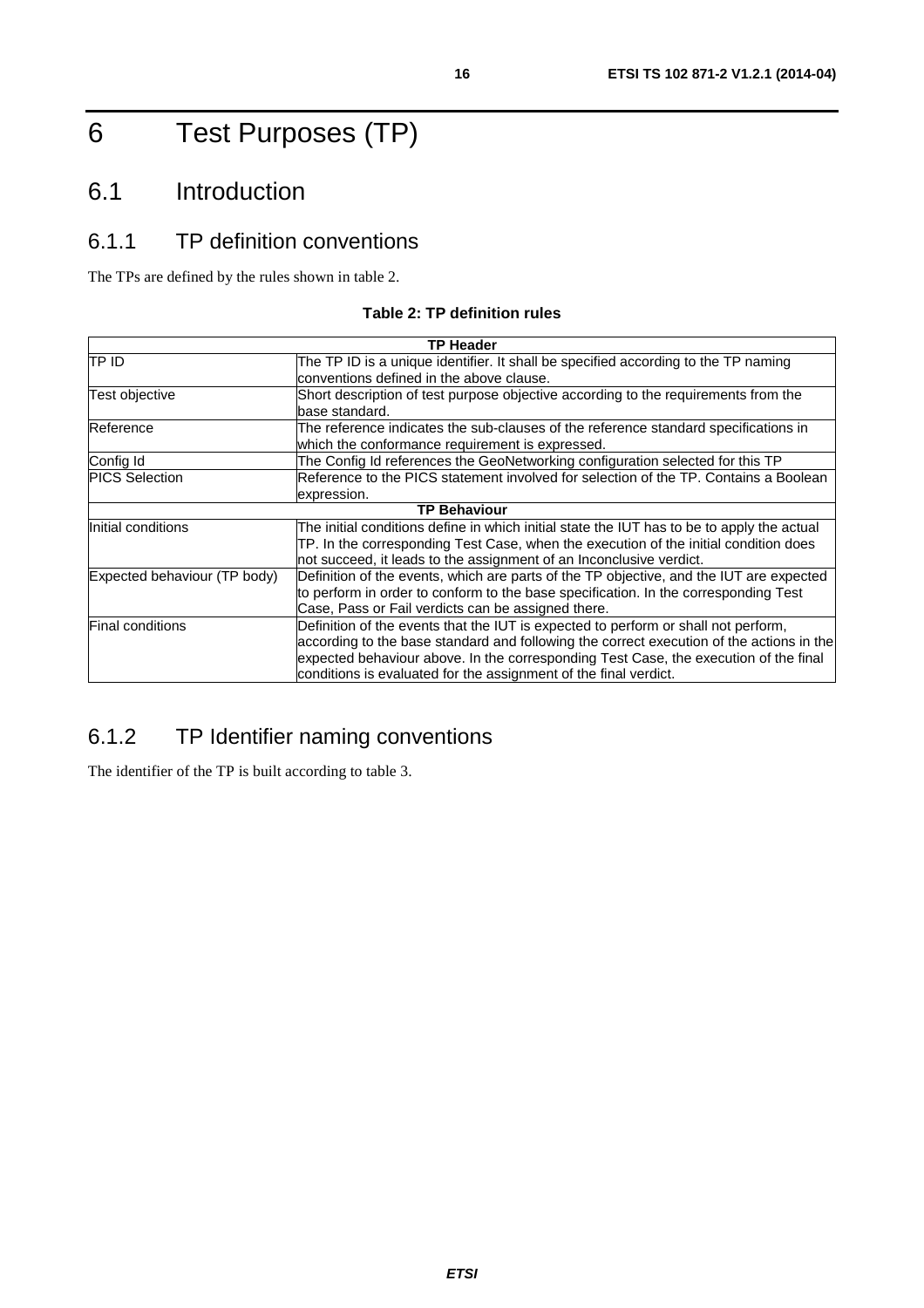| Identifier: | TP/ <root>/<gr>/<sgr>/<x>/<nn></nn></x></sgr></gr></root> |               |                                       |
|-------------|-----------------------------------------------------------|---------------|---------------------------------------|
|             | $k$ root $\ge$ = root                                     | <b>GEONW</b>  |                                       |
|             | kgr> = group                                              | FDV           | Formatting and Data Validity          |
|             |                                                           | <b>PON</b>    | <b>Protocol Operation</b>             |
|             |                                                           | CAP           | <b>Buffer Capacities</b>              |
|             |                                                           |               |                                       |
|             | <sgr> =sub-group</sgr>                                    | BAH           | <b>Basic Header</b>                   |
|             |                                                           | COH           | Common Header                         |
|             |                                                           | <b>BEA</b>    | Beacon                                |
|             |                                                           | <b>GUC</b>    | GeoUnicast                            |
|             |                                                           | <b>GBC</b>    | GeoBroadcast                          |
|             |                                                           | GAC           | GeoAnycast                            |
|             |                                                           | <b>SHB</b>    | Single-Hop Broadcast                  |
|             |                                                           | TSB           | <b>Topologically Scoped Broadcast</b> |
|             |                                                           | LOT           | cocation Table                        |
|             |                                                           | LPV           | ocal Position Vector                  |
|             |                                                           | <b>SQN</b>    | Sequence Number                       |
|             |                                                           | LOS           | Location Service                      |
|             |                                                           | <b>FPB</b>    | Forwarding Packet Buffer              |
|             |                                                           | <b>GNA</b>    | <b>GeoNetworking Address</b>          |
|             |                                                           | <b>LT/TIC</b> | Transmission Interval Control         |
|             |                                                           | <b>BCA</b>    | GeoBroadcast CBF Algorithm            |
|             |                                                           | BAA           | GeoBroadcast Advanced Algorithm       |
|             | $\langle x \rangle$ = type of testing                     | <b>BV</b>     | Valid Behaviour tests                 |
|             |                                                           | BI            | Invalid Syntax or Behaviour Tests     |
|             | $\mathsf{knn}$ = sequential number                        |               | 01 to 99                              |

#### **Table 3: TP naming convention**

### 6.1.3 Rules for the behaviour description

The description of the TP is built according to EG 202 798 [i.1].

In the TP the following wordings are used:

- "The IUT is **requested to send**": an upper layer requests the geonetworking layer to send a packet
- "The IUT **generates**": for internal events generation, i.e. Beacon packets
- "The IUT **receives**": for packets coming from the network and given by the lower layer
- "The packet is **originated by** ItsNodeX": the source of the packet is ItsNodeX
- "The packet is received **from** ItsNodeX": the sender of the packet is ItsNodeX
- "The packet is addressed **to** ItsNodeX": the destination of the packet is ItsNodeX

### 6.1.4 Sources of TP definitions

All TPs are specified according to EN 302 636-4-1 [1].

### 6.1.5 Mnemonics for PICS reference

Table 4 lists mnemonic names and maps them to the PICS item number.

#### **Table 4: Mnemonics for PICS reference**

| Mnemonic                                                     | <b>PICS item</b>  |
|--------------------------------------------------------------|-------------------|
| PICS GN GEOUNICAST FORWARDING ALGORITHM                      | [2] Table A.32/24 |
| PICS_GN_GEOBROADCAST_FORWARDING_ALGORITHM  [2] Table A.32/25 |                   |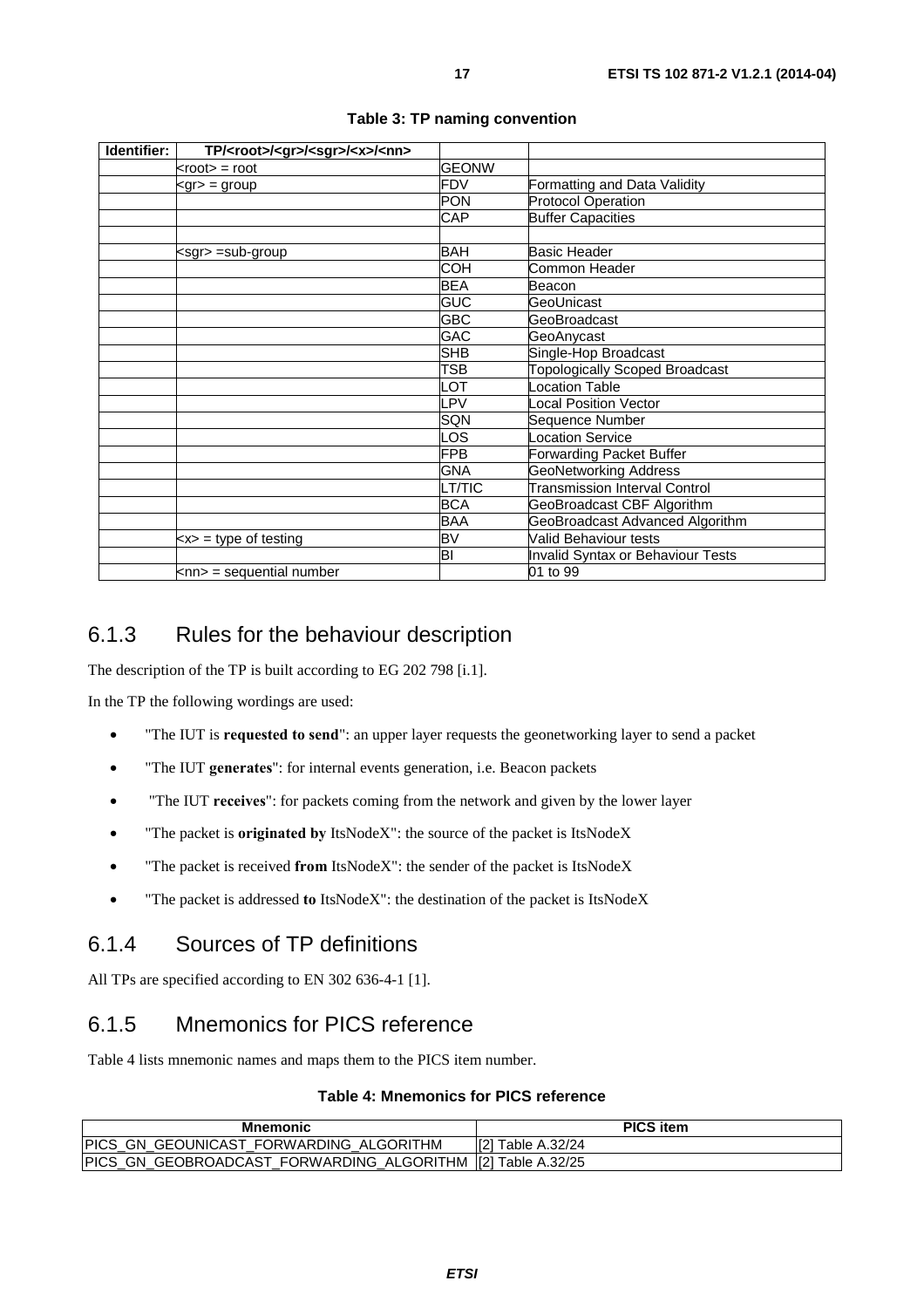## 6.2 Test purposes for GEONW

## 6.2.1 Formatting and Data Validity

### 6.2.1.1 Basic Header

| containing a correctly formatted Basic Header<br>containing version field |  |  |
|---------------------------------------------------------------------------|--|--|
| set to its GnProtocol Version MIB parameter                               |  |  |
|                                                                           |  |  |
|                                                                           |  |  |
|                                                                           |  |  |
|                                                                           |  |  |
|                                                                           |  |  |

| TP Id                                                        | TP/GEONW/FDV/BAH/BV/02                             |  |
|--------------------------------------------------------------|----------------------------------------------------|--|
| <b>Test objective</b>                                        | Testing discard of packet having incorrect version |  |
| <b>Reference</b>                                             | EN 302 636-4-1 [1], clause 9.3.3                   |  |
| <b>Config Id</b>                                             | CF <sub>01</sub>                                   |  |
| <b>PICS Selection</b>                                        |                                                    |  |
|                                                              | <b>Initial conditions</b>                          |  |
| with {                                                       |                                                    |  |
| the IUT being in the "initial state"                         |                                                    |  |
|                                                              |                                                    |  |
|                                                              | <b>Expected behaviour</b>                          |  |
| ensure that $\{$                                             |                                                    |  |
| when $\{$                                                    |                                                    |  |
| the IUT receives the SHB packet from ItsNodeB                |                                                    |  |
| containing a correctly formatted Basic Header                |                                                    |  |
| containing version field                                     |                                                    |  |
| set to value not equal to itsGnProtocolVersion MIB parameter |                                                    |  |
|                                                              |                                                    |  |
| then $\{$                                                    |                                                    |  |
| the IUT discards the received SHB packet                     |                                                    |  |
|                                                              |                                                    |  |
|                                                              |                                                    |  |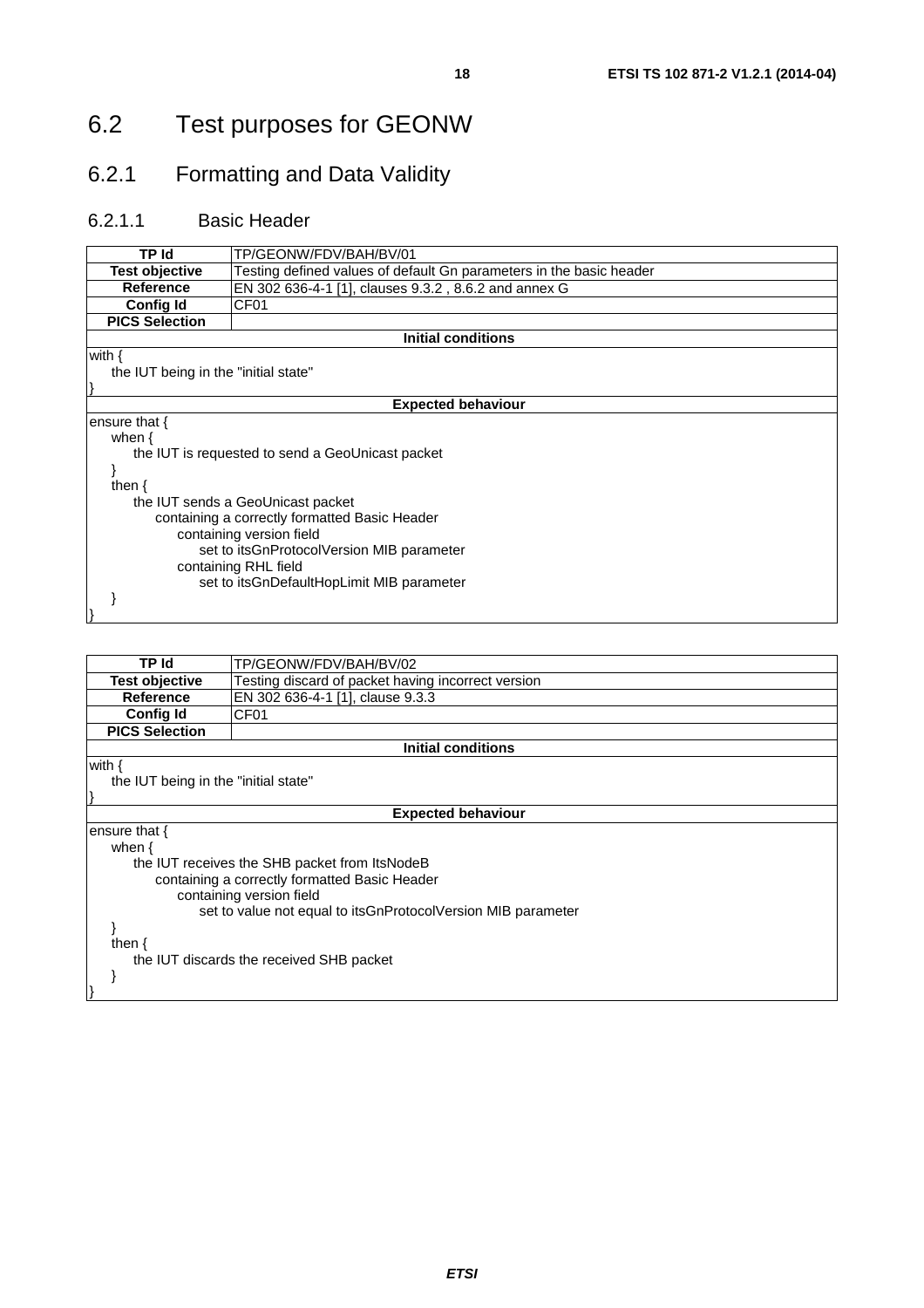#### 6.2.1.2 Common Header

| TP Id                                                                                                                                                                                                                                                                                                                    | TP/GEONW/FDV/COH/BV/01                                    |  |
|--------------------------------------------------------------------------------------------------------------------------------------------------------------------------------------------------------------------------------------------------------------------------------------------------------------------------|-----------------------------------------------------------|--|
| <b>Test objective</b>                                                                                                                                                                                                                                                                                                    | Common GeoNetworking header validity test (PL field)      |  |
| <b>Reference</b>                                                                                                                                                                                                                                                                                                         | EN 302 636-4-1 [1], clauses 8.7.2, 8.7.4, 8.8.6 and 9.3.6 |  |
| <b>Config Id</b>                                                                                                                                                                                                                                                                                                         | CF <sub>01</sub>                                          |  |
| <b>PICS Selection</b>                                                                                                                                                                                                                                                                                                    |                                                           |  |
|                                                                                                                                                                                                                                                                                                                          | <b>Initial conditions</b>                                 |  |
| with $\{$                                                                                                                                                                                                                                                                                                                |                                                           |  |
| the IUT being in the "initial state"                                                                                                                                                                                                                                                                                     |                                                           |  |
|                                                                                                                                                                                                                                                                                                                          |                                                           |  |
|                                                                                                                                                                                                                                                                                                                          | <b>Expected behaviour</b>                                 |  |
| ensure that {<br>when $\{$<br>the IUT generates a Beacon packet<br>ł<br>then $\{$<br>the IUT sends a GeoNetworking packet<br>containing a correctly formatted Common Header<br>containing HT field<br>set to '1' (BEACON)<br>containing HST field<br>set to '0' (UNSPECIFIED)<br>containing PL field<br>set to '0'<br>I١ |                                                           |  |
|                                                                                                                                                                                                                                                                                                                          |                                                           |  |
| <b>TP Id</b>                                                                                                                                                                                                                                                                                                             | TP/GEONW/FDV/COH/BV/02                                    |  |
| <b>Test objective</b>                                                                                                                                                                                                                                                                                                    | Common GeoNetworking header validity test (PL field)      |  |
| $B - 1 - 1$                                                                                                                                                                                                                                                                                                              | $\Gamma$ 1.000.000.1.1.1.1. 070.071.001.001.10010         |  |

| <b>Test opjective</b>                     | Common Geonetworking neader validity test (PL field)              |  |  |
|-------------------------------------------|-------------------------------------------------------------------|--|--|
| <b>Reference</b>                          | EN 302 636-4-1 [1], clauses 8.7.2, 8.7.4, 8.8.4, 9.3.4 and 9.3.10 |  |  |
| <b>Config Id</b>                          | CF <sub>01</sub>                                                  |  |  |
| <b>PICS Selection</b>                     |                                                                   |  |  |
|                                           | <b>Initial conditions</b>                                         |  |  |
| with $\{$                                 |                                                                   |  |  |
| the IUT being in the "initial state"      |                                                                   |  |  |
|                                           |                                                                   |  |  |
|                                           | <b>Expected behaviour</b>                                         |  |  |
| ensure that $\{$                          |                                                                   |  |  |
| when $\{$                                 |                                                                   |  |  |
|                                           | the IUT is requested to send a SHB packet                         |  |  |
|                                           |                                                                   |  |  |
| then $\{$                                 |                                                                   |  |  |
|                                           | the IUT sends a GeoNetworking packet                              |  |  |
|                                           | containing a correctly formatted Common Header                    |  |  |
|                                           | containing HT field                                               |  |  |
|                                           | set to '5' (TSB)                                                  |  |  |
| containing HST field                      |                                                                   |  |  |
| set to '0' (SINGLE_HOP)                   |                                                                   |  |  |
| containing MHL field                      |                                                                   |  |  |
| set to '1'                                |                                                                   |  |  |
| containing PL field                       |                                                                   |  |  |
| set to the length of the included payload |                                                                   |  |  |
| containing a payload                      |                                                                   |  |  |
|                                           |                                                                   |  |  |
|                                           |                                                                   |  |  |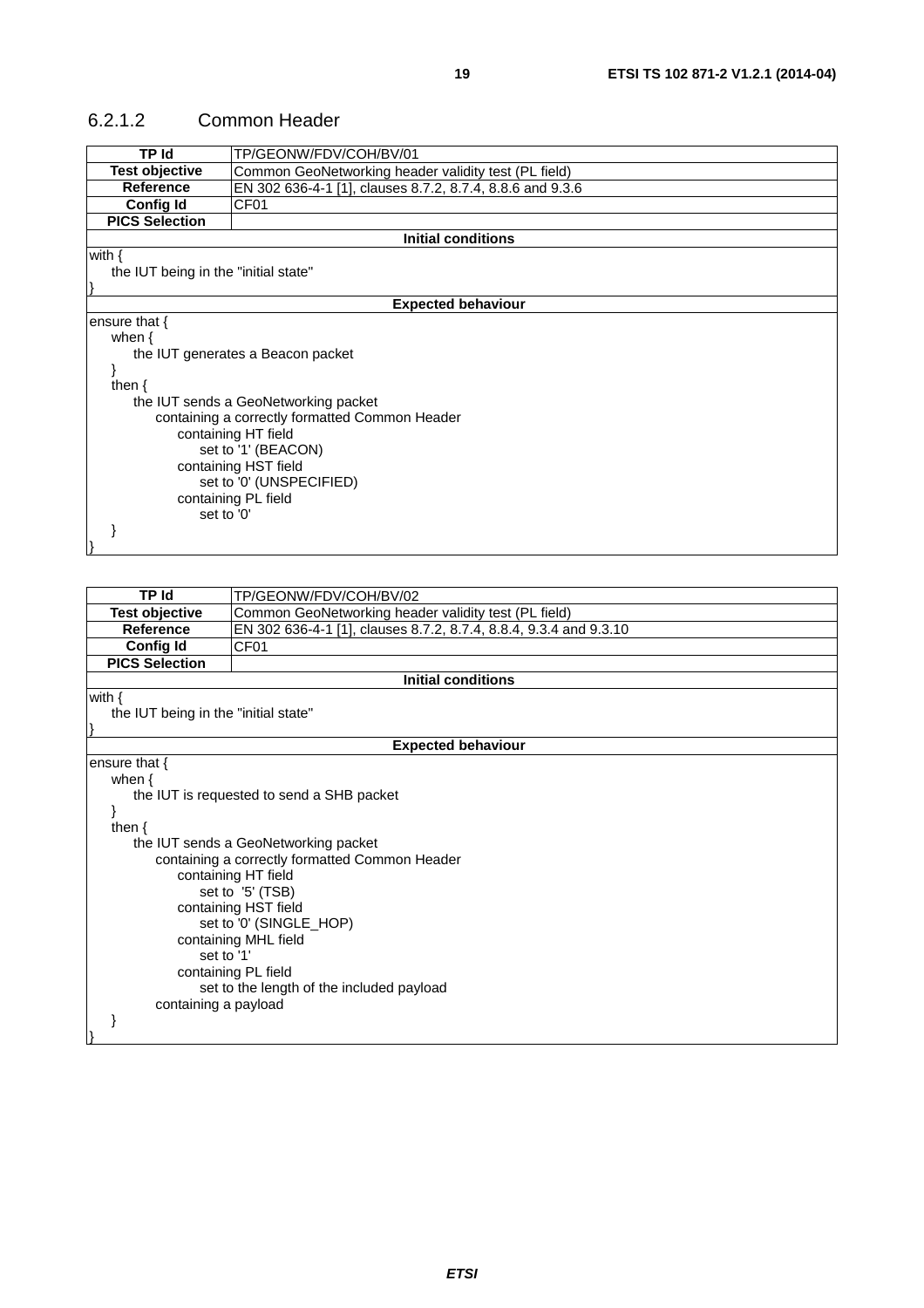| <b>TPId</b>                                                | TP/GEONW/FDV/COH/BV/03                                               |  |
|------------------------------------------------------------|----------------------------------------------------------------------|--|
| <b>Test objective</b>                                      | Testing defined values of default Gn parameters in the common header |  |
| <b>Reference</b>                                           | EN 302 636-4-1 [1], clauses 8.7.2, 8.8.2, 9.3.4 and annex G          |  |
| <b>Config Id</b>                                           | CF <sub>01</sub>                                                     |  |
| <b>PICS Selection</b>                                      |                                                                      |  |
|                                                            | <b>Initial conditions</b>                                            |  |
| with $\{$                                                  |                                                                      |  |
| the IUT being in the "initial state"                       |                                                                      |  |
|                                                            |                                                                      |  |
|                                                            | <b>Expected behaviour</b>                                            |  |
| ensure that $\{$                                           |                                                                      |  |
| when $\{$                                                  |                                                                      |  |
| the IUT is requested to send a GeoUnicast packet           |                                                                      |  |
|                                                            |                                                                      |  |
| then $\{$                                                  |                                                                      |  |
| the IUT sends a GeoUnicast packet                          |                                                                      |  |
| containing a correctly formatted Common Header             |                                                                      |  |
| containing Flags field                                     |                                                                      |  |
| indicating value equalling the itsGnIsMobile MIB parameter |                                                                      |  |
| containing MHL field                                       |                                                                      |  |
| set to itsGnDefaultHopLimit MIB parameter                  |                                                                      |  |
|                                                            |                                                                      |  |
|                                                            |                                                                      |  |

| <b>TP Id</b><br>TP/GEONW/FDV/COH/BV/04                                                           |                                                              |  |  |
|--------------------------------------------------------------------------------------------------|--------------------------------------------------------------|--|--|
| <b>Test objective</b><br>Test that a received TSB packet is discarded if received with RHL > MHL |                                                              |  |  |
| Reference                                                                                        | EN 302 636-4-1 [1], clauses 9.3.5                            |  |  |
| <b>Config Id</b>                                                                                 | CF <sub>02</sub>                                             |  |  |
| <b>PICS Selection</b>                                                                            |                                                              |  |  |
|                                                                                                  | <b>Initial conditions</b>                                    |  |  |
| with $\{$                                                                                        |                                                              |  |  |
| the IUT being in the "initial state" and                                                         |                                                              |  |  |
|                                                                                                  | the IUT having received Beacon information from ItsNodeD and |  |  |
|                                                                                                  | the IUT having received Beacon information from ItsNodeB     |  |  |
|                                                                                                  |                                                              |  |  |
|                                                                                                  | <b>Expected behaviour</b>                                    |  |  |
| ensure that $\{$                                                                                 |                                                              |  |  |
| when $\{$                                                                                        |                                                              |  |  |
| the IUT receives a TSB packet                                                                    |                                                              |  |  |
| containing Basic Header                                                                          |                                                              |  |  |
|                                                                                                  | containing RHL field                                         |  |  |
| indicating HL1 higher than MHL1                                                                  |                                                              |  |  |
| containing Common Header                                                                         |                                                              |  |  |
| containing MHL field                                                                             |                                                              |  |  |
| indicating MHL1                                                                                  |                                                              |  |  |
|                                                                                                  |                                                              |  |  |
| then $\{$                                                                                        |                                                              |  |  |
| the IUT discards the TSB packet                                                                  |                                                              |  |  |
|                                                                                                  |                                                              |  |  |
|                                                                                                  |                                                              |  |  |
|                                                                                                  |                                                              |  |  |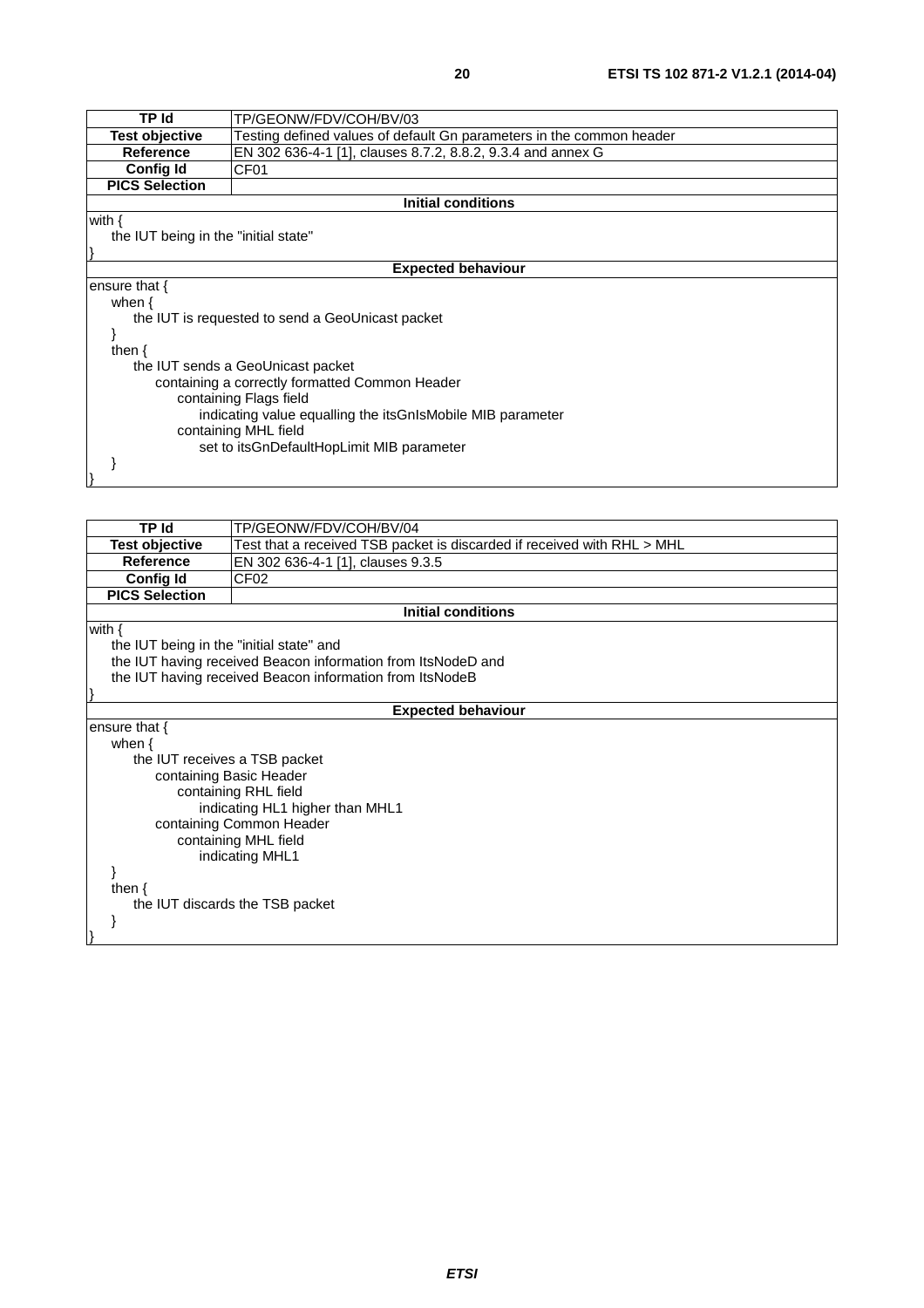#### 6.2.1.3 Beacon

| <b>TP Id</b>                         | TP/GEONW/FDV/BEA/BV/01                             |  |  |
|--------------------------------------|----------------------------------------------------|--|--|
| <b>Test objective</b>                | Beacon header validity test                        |  |  |
| <b>Reference</b>                     | EN 302 636-4-1 [1], clauses 8.7.2, 8.8.6 and 9.3.6 |  |  |
| <b>Config Id</b>                     | CF <sub>01</sub>                                   |  |  |
| <b>PICS Selection</b>                |                                                    |  |  |
|                                      | <b>Initial conditions</b>                          |  |  |
| with $\{$                            |                                                    |  |  |
| the IUT being in the "initial state" |                                                    |  |  |
|                                      |                                                    |  |  |
|                                      | <b>Expected behaviour</b>                          |  |  |
| ensure that {                        |                                                    |  |  |
| when $\{$                            |                                                    |  |  |
|                                      | the IUT generates a Beacon packet                  |  |  |
|                                      |                                                    |  |  |
| then $\{$                            |                                                    |  |  |
|                                      | the IUT sends a GeoNetworking packet               |  |  |
|                                      | containing a correctly formatted Common Header     |  |  |
|                                      | containing HT field                                |  |  |
|                                      | set to '1' (BEACON)                                |  |  |
|                                      | containing HST field                               |  |  |
| set to '0' (UNSPECIFIED)             |                                                    |  |  |
| containing NH field                  |                                                    |  |  |
| set to '0' (UNSPECIFIED)             |                                                    |  |  |
| containing Extended Header           |                                                    |  |  |
|                                      | containing SOPV<br>indicating LPV of the IUT       |  |  |
|                                      |                                                    |  |  |
|                                      |                                                    |  |  |
|                                      |                                                    |  |  |

| TP Id                                   | TP/GEONW/FDV/BEA/BV/02                                                              |  |
|-----------------------------------------|-------------------------------------------------------------------------------------|--|
| Test objective                          | GeoNetworking address validity test                                                 |  |
| <b>Reference</b>                        | EN 302 636-4-1 [1], clauses 6.3 and 8.8.6.2                                         |  |
| <b>Config Id</b>                        | CF01                                                                                |  |
| <b>PICS Selection</b>                   |                                                                                     |  |
|                                         | <b>Initial conditions</b>                                                           |  |
| with $\{$                               |                                                                                     |  |
| the IUT being in the "initial state"    |                                                                                     |  |
|                                         |                                                                                     |  |
|                                         | <b>Expected behaviour</b>                                                           |  |
| ensure that $\{$                        |                                                                                     |  |
| when $\{$                               |                                                                                     |  |
| the IUT generates a Beacon packet       |                                                                                     |  |
| }                                       |                                                                                     |  |
| then $\{$                               |                                                                                     |  |
| the IUT sends a GeoNetworking packet    |                                                                                     |  |
| containing SOPV field                   |                                                                                     |  |
| containing GN_ADDR field                |                                                                                     |  |
| containing ST field                     |                                                                                     |  |
| indicating the ITS Station type         |                                                                                     |  |
| containing SCC field                    |                                                                                     |  |
| indicating the ITS Station country code |                                                                                     |  |
|                                         |                                                                                     |  |
|                                         |                                                                                     |  |
| NOTE:                                   | Correct Source GeoNetworking address value:== itsGnLocalGnAddr MIB parameter value. |  |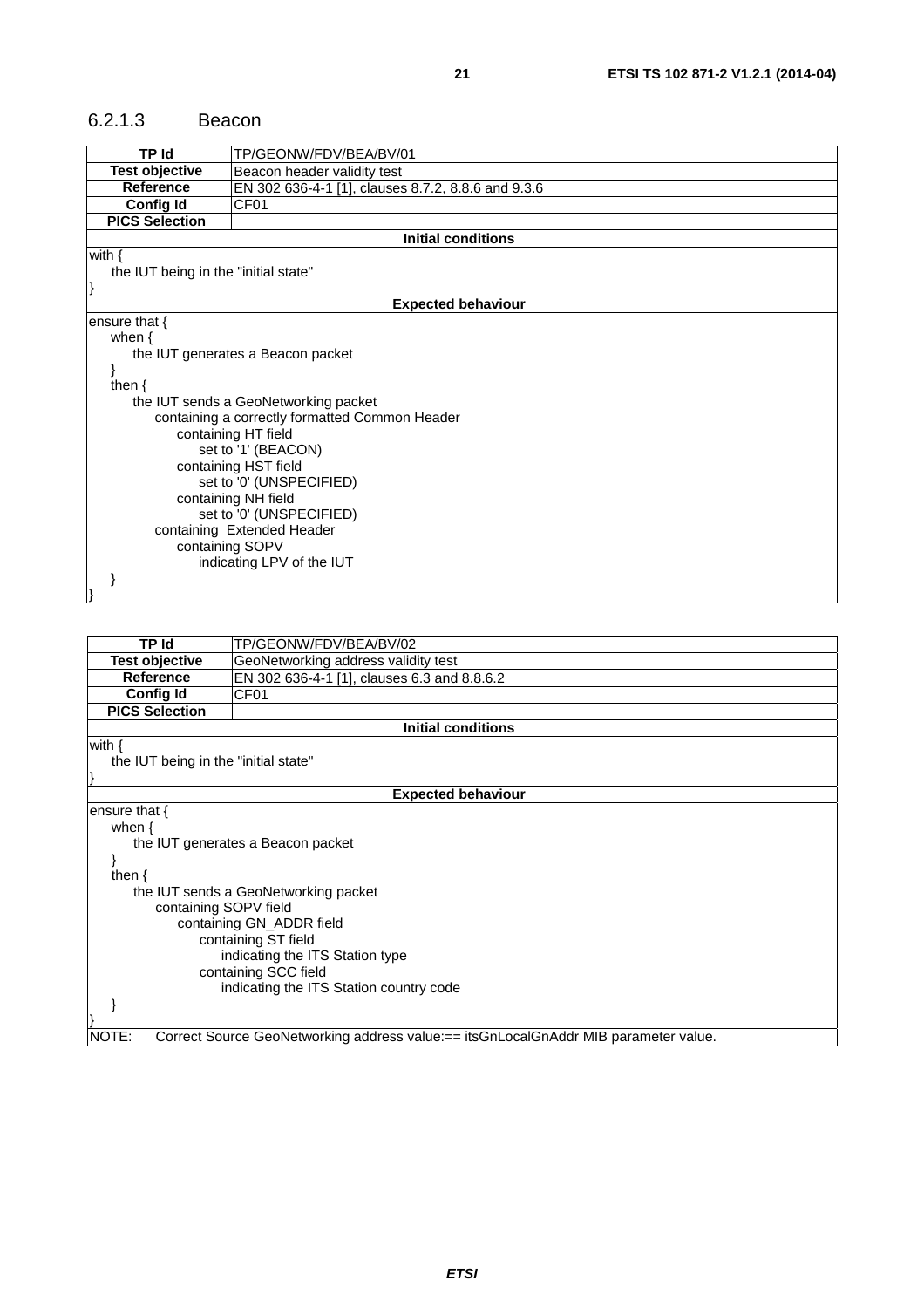| <b>TPId</b>                               | TP/GEONW/FDV/BEA/BV/03                                                                       |  |
|-------------------------------------------|----------------------------------------------------------------------------------------------|--|
| <b>Test objective</b>                     | Local Position Vector validity test, involving position comparison against sensor input data |  |
| <b>Reference</b>                          | EN 302 636-4-1 [1], clauses 8.5.2.2 and 8.8.6.2                                              |  |
| <b>Config Id</b>                          | CF <sub>01</sub>                                                                             |  |
| <b>PICS Selection</b>                     |                                                                                              |  |
|                                           | Initial conditions                                                                           |  |
| with $\{$                                 |                                                                                              |  |
| the IUT being in the "initial state"      |                                                                                              |  |
|                                           |                                                                                              |  |
| <b>Expected behaviour</b>                 |                                                                                              |  |
| ensure that {                             |                                                                                              |  |
| when $\{$                                 |                                                                                              |  |
| the IUT generates a Beacon packet         |                                                                                              |  |
|                                           |                                                                                              |  |
| then $\{$                                 |                                                                                              |  |
| the IUT sends a GeoNetworking packet      |                                                                                              |  |
| containing a correct SOPV field           |                                                                                              |  |
| indicating the latest position of the IUT |                                                                                              |  |
|                                           |                                                                                              |  |
|                                           |                                                                                              |  |

| TP/GEONW/FDV/BEA/BV/04                                                                        |  |
|-----------------------------------------------------------------------------------------------|--|
| Local Position Vector validity test, involving timestamp comparison against sensor input data |  |
| EN 302 636-4-1 [1], clauses 8.5.2.2 and 8.8.6.2                                               |  |
| CF <sub>01</sub>                                                                              |  |
|                                                                                               |  |
| Initial conditions                                                                            |  |
|                                                                                               |  |
| the IUT being in the "initial state"                                                          |  |
|                                                                                               |  |
| <b>Expected behaviour</b>                                                                     |  |
|                                                                                               |  |
|                                                                                               |  |
| the IUT generates a Beacon packet                                                             |  |
|                                                                                               |  |
|                                                                                               |  |
| the IUT sends a GeoNetworking packet                                                          |  |
| containing a correct SOPV field                                                               |  |
| indicating the timestamp value corresponding to the sensor acquisition time of position data  |  |
|                                                                                               |  |
|                                                                                               |  |
|                                                                                               |  |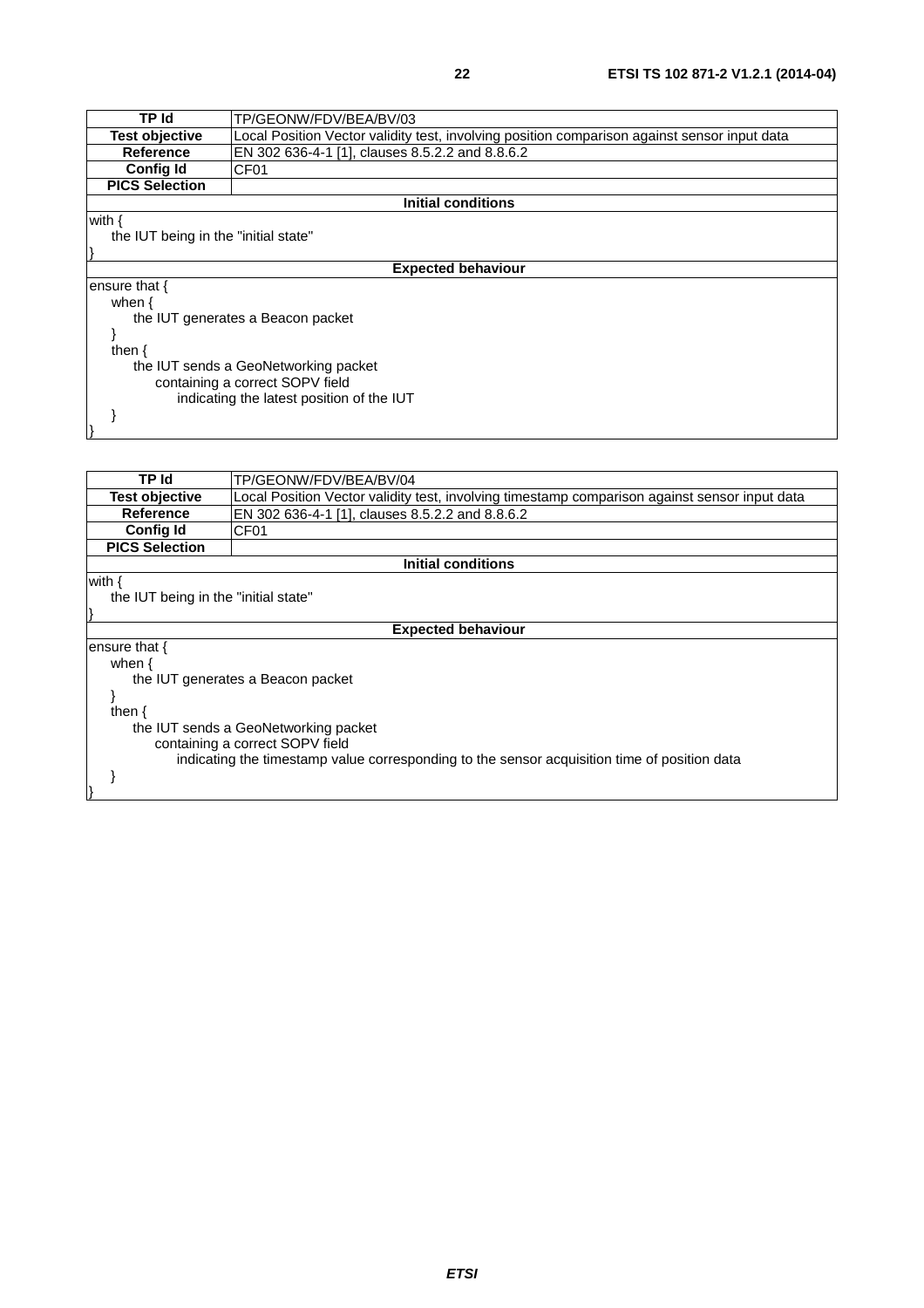#### 6.2.1.4 GeoUnicast

| <b>TP Id</b>                             | TP/GEONW/FDV/GUC/BV/01                                       |  |
|------------------------------------------|--------------------------------------------------------------|--|
| <b>Test objective</b>                    | GeoUnicast header validity                                   |  |
| <b>Reference</b>                         | EN 302 636-4-1 [1], clauses 8.7.2, 8.7.4, 8.8.2.2 and 9.3.8  |  |
| <b>Config Id</b>                         | CF <sub>01</sub>                                             |  |
| <b>PICS Selection</b>                    |                                                              |  |
|                                          | <b>Initial conditions</b>                                    |  |
| with $\{$                                |                                                              |  |
| the IUT being in the "initial state" and |                                                              |  |
|                                          | the IUT having received Beacon information from ItsNodeB     |  |
|                                          |                                                              |  |
|                                          | <b>Expected behaviour</b>                                    |  |
| ensure that $\{$                         |                                                              |  |
| when $\{$                                |                                                              |  |
|                                          | the IUT is requested to send a GeoUnicast packet to ItsNodeB |  |
|                                          |                                                              |  |
| then $\{$                                |                                                              |  |
| the IUT sends a GeoNetworking packet     |                                                              |  |
|                                          | containing a correctly formatted Common Header               |  |
|                                          | containing HT field                                          |  |
|                                          | set to '2' (GEOUNICAST)                                      |  |
|                                          | containing HST field                                         |  |
|                                          | set to '0' (UNSPECIFIED)                                     |  |
|                                          | containing GeoUnicast Extended Header                        |  |
| containing DEPV field                    |                                                              |  |
|                                          | indicating position of the ItsNodeB                          |  |
|                                          | containing SOPV field                                        |  |
|                                          | indicating position of the IUT                               |  |
|                                          |                                                              |  |
|                                          |                                                              |  |

### 6.2.1.5 GeoBroadcast

| <b>TP Id</b>                                                                                                          | TP/GEONW/FDV/GBC/BV/01                                       |  |  |
|-----------------------------------------------------------------------------------------------------------------------|--------------------------------------------------------------|--|--|
| <b>Test objective</b>                                                                                                 | GeoBroadcast header validity                                 |  |  |
| Reference                                                                                                             | EN 302 636-4-1 [1], clauses 8.7.2, 8.7.4, 8.8.5.2 and 9.3.11 |  |  |
| <b>Config Id</b>                                                                                                      | CF <sub>01</sub>                                             |  |  |
| <b>PICS Selection</b>                                                                                                 |                                                              |  |  |
|                                                                                                                       | <b>Initial conditions</b>                                    |  |  |
| with $\{$<br>the IUT being in the "initial state" and<br>the IUT having received Beacon information from the ItsNodeB |                                                              |  |  |
|                                                                                                                       |                                                              |  |  |
|                                                                                                                       | <b>Expected behaviour</b>                                    |  |  |
| ensure that $\{$                                                                                                      |                                                              |  |  |
| when $\{$                                                                                                             |                                                              |  |  |
| the IUT is requested to send a GeoBroadcast packet                                                                    |                                                              |  |  |
|                                                                                                                       |                                                              |  |  |
| then $\{$                                                                                                             |                                                              |  |  |
|                                                                                                                       | the IUT sends a GeoNetworking packet                         |  |  |
|                                                                                                                       | containing a correctly formatted Common Header               |  |  |
| containing HT field                                                                                                   |                                                              |  |  |
| set to '4' (GEOBROADCAST)                                                                                             |                                                              |  |  |
| containing GeoBroadcast Extended Header                                                                               |                                                              |  |  |
| containing SOPV field                                                                                                 |                                                              |  |  |
|                                                                                                                       | indicating position of the IUT                               |  |  |
|                                                                                                                       |                                                              |  |  |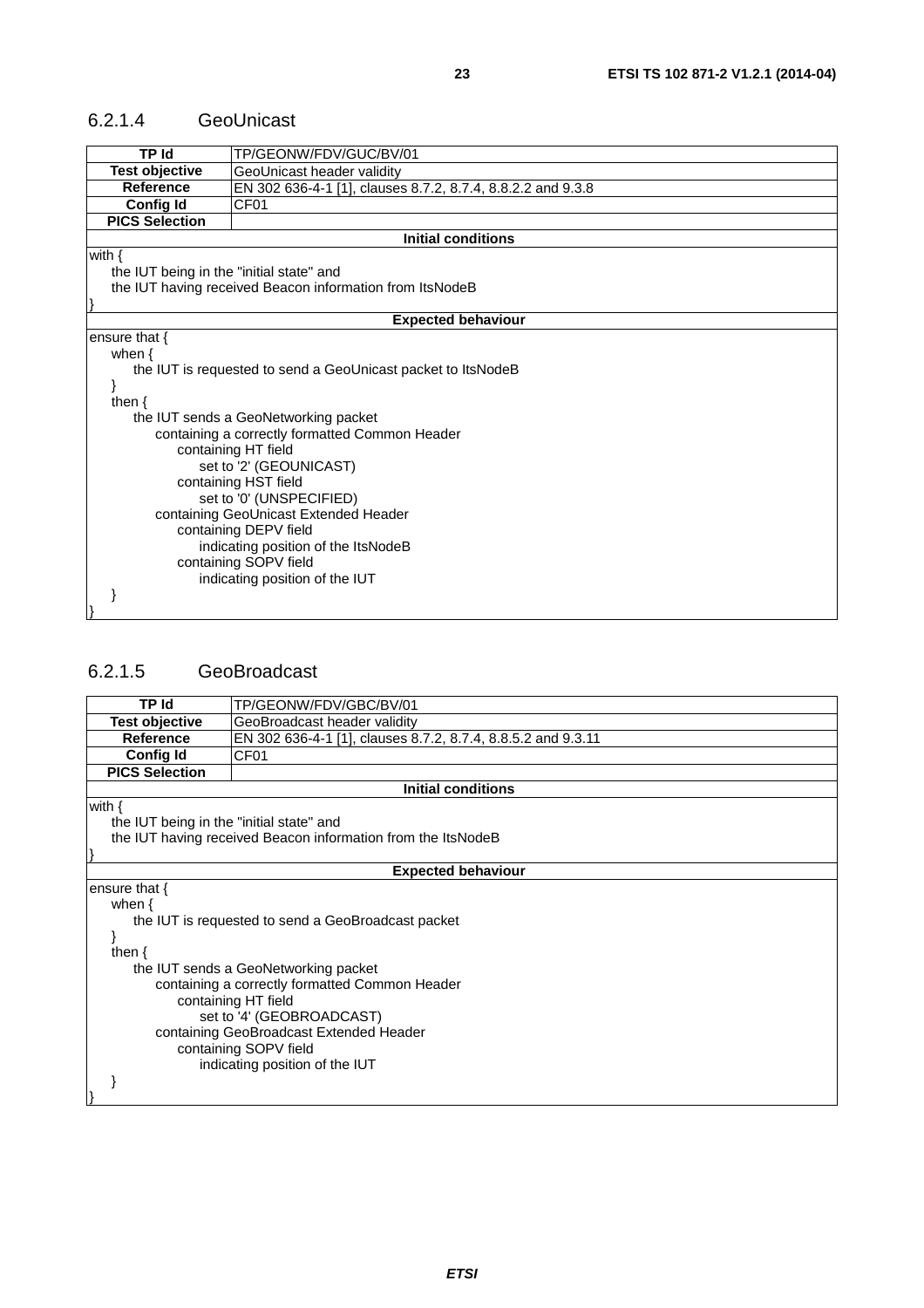## 6.2.1.6 GeoAnycast

| <b>TP Id</b>                                                 | TP/GEONW/FDV/GAC/BV/01                                       |  |
|--------------------------------------------------------------|--------------------------------------------------------------|--|
| <b>Test objective</b>                                        | GeoAnycast header validity                                   |  |
| Reference                                                    | EN 302 636-4-1 [1], clauses 8.7.2, 8.7.4, 8.8.5.2 and 9.3.12 |  |
| <b>Config Id</b>                                             | CF <sub>01</sub>                                             |  |
| <b>PICS Selection</b>                                        |                                                              |  |
|                                                              | <b>Initial conditions</b>                                    |  |
| with $\{$                                                    |                                                              |  |
| the IUT being in the "initial state" and                     |                                                              |  |
| the IUT having received Beacon information from the ItsNodeB |                                                              |  |
|                                                              |                                                              |  |
|                                                              | <b>Expected behaviour</b>                                    |  |
| ensure that $\{$                                             |                                                              |  |
| when $\{$                                                    |                                                              |  |
| the IUT is requested to send a GeoAnycast packet             |                                                              |  |
|                                                              |                                                              |  |
| then $\{$                                                    |                                                              |  |
| the IUT sends a GeoNetworking packet                         |                                                              |  |
| containing a correctly formatted Common Header               |                                                              |  |
| containing HT field                                          |                                                              |  |
| set to '3' (GEOANYCAST)                                      |                                                              |  |
| containing GeoAnycast Extended Header                        |                                                              |  |
| containing SOPV field                                        |                                                              |  |
|                                                              | indicating position of IUT                                   |  |
|                                                              |                                                              |  |
|                                                              |                                                              |  |
|                                                              |                                                              |  |

## 6.2.1.7 Single-Hop Broadcast

| <b>TP</b> Id                              | TP/GEONW/FDV/SHB/BV/01                                              |  |
|-------------------------------------------|---------------------------------------------------------------------|--|
| <b>Test objective</b>                     | SHB header validity                                                 |  |
| <b>Reference</b>                          | EN 302 636-4-1 [1], clauses 8.7.2, 8.7.4, 9.3.4, 8.8.4.2 and 9.3.10 |  |
| <b>Config Id</b>                          | CF01                                                                |  |
| <b>PICS Selection</b>                     |                                                                     |  |
|                                           | <b>Initial conditions</b>                                           |  |
| with $\{$                                 |                                                                     |  |
| the IUT being in the "initial state" and  |                                                                     |  |
|                                           | the IUT having received Beacon information from the ItsNodeB        |  |
|                                           |                                                                     |  |
|                                           | <b>Expected behaviour</b>                                           |  |
| ensure that {                             |                                                                     |  |
| when $\{$                                 |                                                                     |  |
| the IUT is requested to send a SHB packet |                                                                     |  |
|                                           |                                                                     |  |
| then $\{$                                 |                                                                     |  |
| the IUT sends a GeoNetworking packet      |                                                                     |  |
|                                           | containing a correctly formatted Common Header                      |  |
|                                           | containing HT field                                                 |  |
|                                           | set to '5' (TSB)                                                    |  |
|                                           | containing HST field                                                |  |
| set to '0' (SINGLE_HOP)                   |                                                                     |  |
| containing MHL field                      |                                                                     |  |
| set to '1'                                |                                                                     |  |
|                                           | containing Extended Header                                          |  |
| containing SOPV                           |                                                                     |  |
|                                           | indicating LPV of the IUT                                           |  |
|                                           |                                                                     |  |
|                                           |                                                                     |  |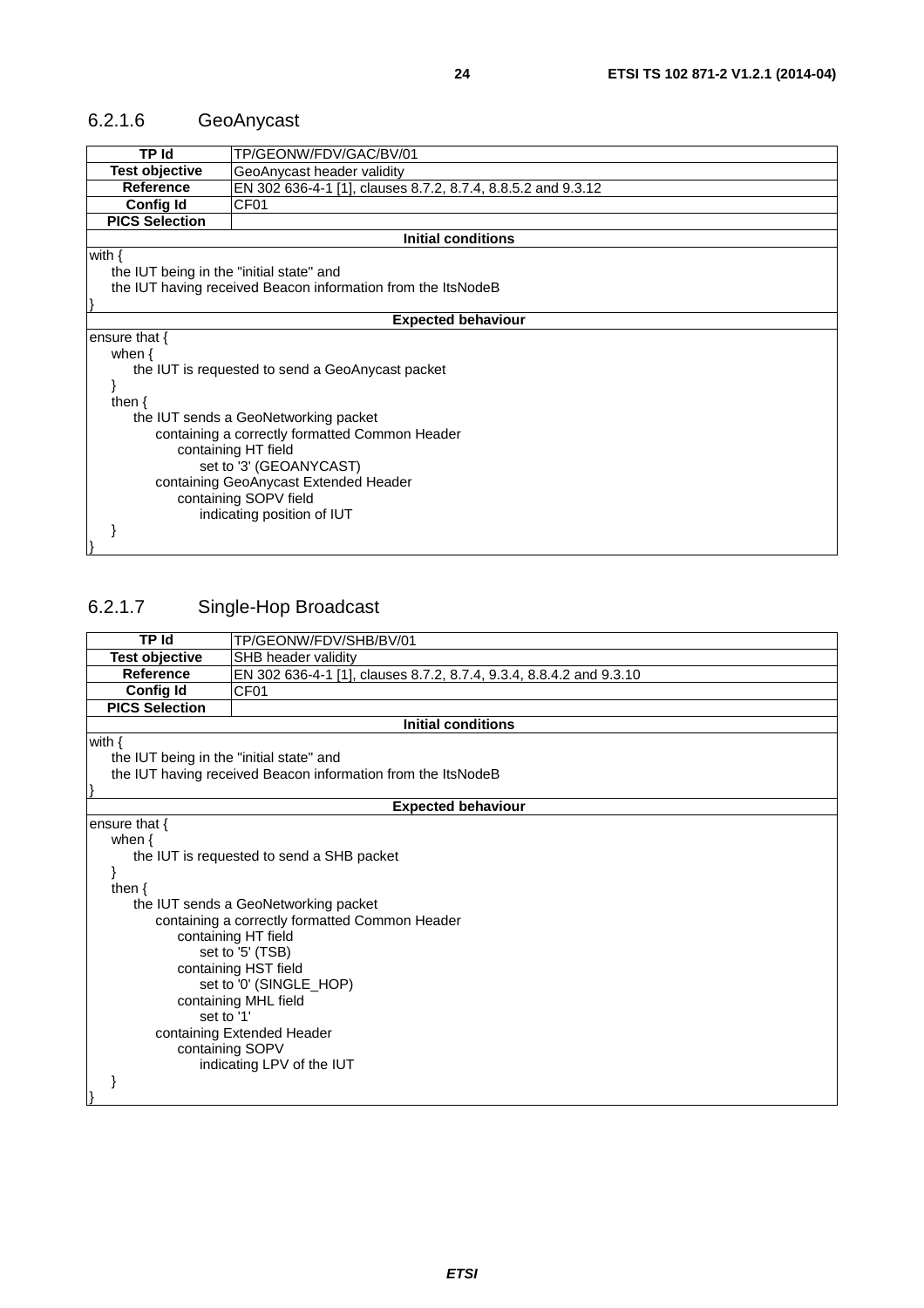| <b>TP Id</b>                                   | TP/GEONW/FDV/TSB/BV/01                                       |  |
|------------------------------------------------|--------------------------------------------------------------|--|
| <b>Test objective</b>                          | TSB header validity                                          |  |
| <b>Reference</b>                               | EN 302 636-4-1 [1], clauses 8.7.2, 8.7.4, 8.8.3.2 and 9.3.9  |  |
| <b>Config Id</b>                               | CF <sub>01</sub>                                             |  |
| <b>PICS Selection</b>                          |                                                              |  |
|                                                | <b>Initial conditions</b>                                    |  |
| with $\{$                                      |                                                              |  |
| the IUT being in the "initial state" and       |                                                              |  |
|                                                | the IUT having received Beacon information from the ItsNodeB |  |
|                                                |                                                              |  |
|                                                | <b>Expected behaviour</b>                                    |  |
| ensure that $\{$                               |                                                              |  |
| when $\{$                                      |                                                              |  |
|                                                | the IUT is requested to send a TSB packet                    |  |
|                                                |                                                              |  |
| then $\{$                                      |                                                              |  |
|                                                | the IUT sends a GeoNetworking packet                         |  |
| containing a correctly formatted Common Header |                                                              |  |
|                                                | containing HT field                                          |  |
|                                                | set to '5' (TSB)                                             |  |
| containing HST field                           |                                                              |  |
| set to '1' (MULTI_HOP)                         |                                                              |  |
| containing TSB Extended Header                 |                                                              |  |
|                                                | containing SOPV field                                        |  |
|                                                | indicating position of the IUT                               |  |
|                                                |                                                              |  |
|                                                |                                                              |  |

## 6.2.1.8 Topologically Scoped Broadcast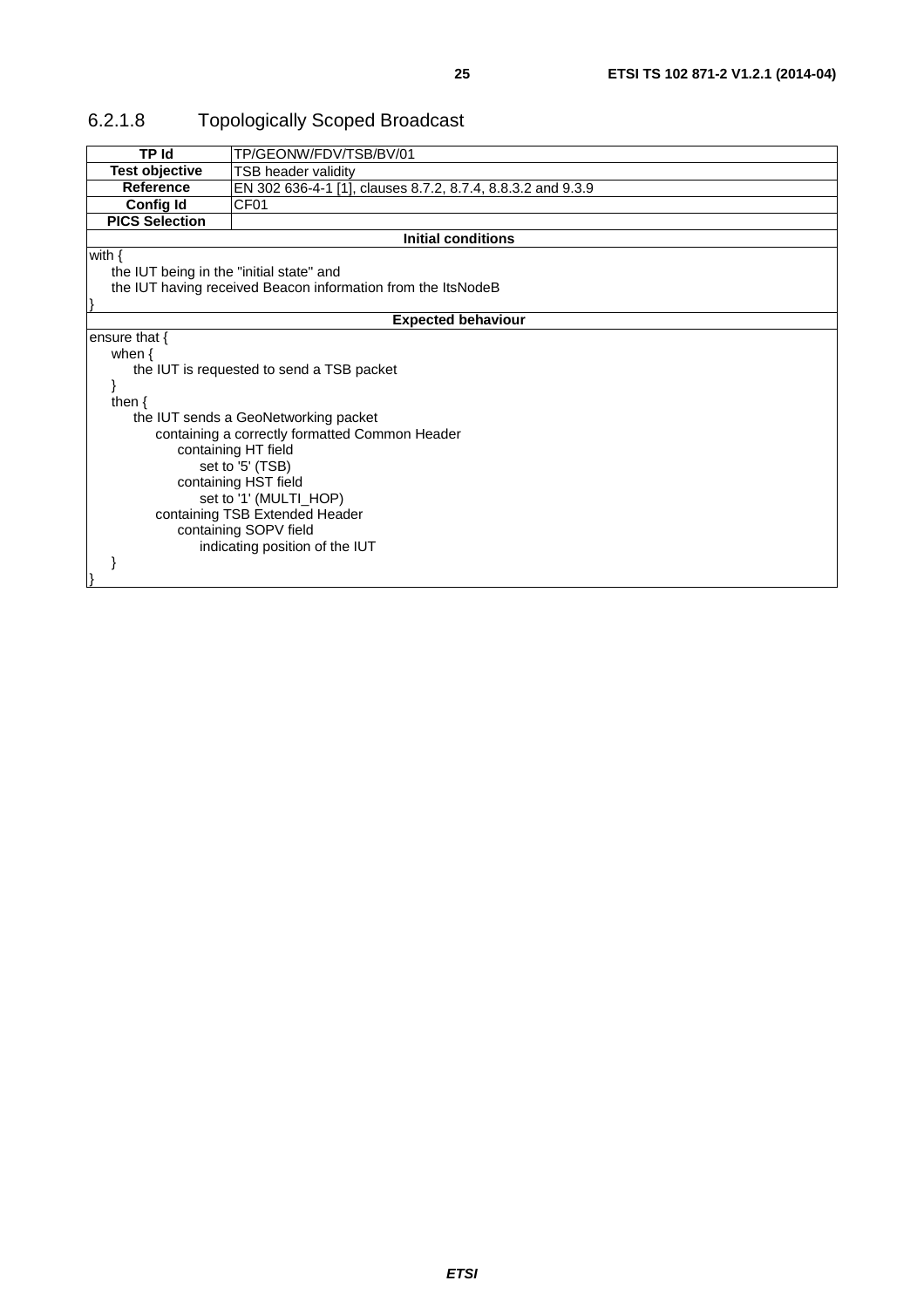## 6.2.2 Protocol Operation

### 6.2.2.1 Location table

| TP Id                                          | TP/GEONW/PON/LOT/BV/01                                                                      |  |
|------------------------------------------------|---------------------------------------------------------------------------------------------|--|
| <b>Test objective</b>                          | Test of adding new entries into location table from Beacon header                           |  |
| <b>Reference</b>                               | EN 302 636-4-1 [1], clauses 9.3.6.2 and 9.3.8.2                                             |  |
| <b>Config Id</b>                               | CF <sub>01</sub>                                                                            |  |
| <b>PICS Selection</b>                          |                                                                                             |  |
|                                                | <b>Initial conditions</b>                                                                   |  |
| with $\{$                                      |                                                                                             |  |
| the IUT being in the "initial state" and       |                                                                                             |  |
|                                                | the IUT having received Beacon information from the ItsNodeB and                            |  |
|                                                | the lifetime of the ItsNodeB Location Table entry not being expired                         |  |
|                                                |                                                                                             |  |
| <b>Expected behaviour</b>                      |                                                                                             |  |
| ensure that $\{$                               |                                                                                             |  |
| when $\{$                                      |                                                                                             |  |
|                                                | the IUT is requested to send a GeoUnicast packet to ItsNodeB                                |  |
|                                                |                                                                                             |  |
| then $\{$                                      |                                                                                             |  |
|                                                | the IUT does not send a GeoNetworking packet                                                |  |
|                                                | containing a LS_REQUEST                                                                     |  |
|                                                | containing Request field                                                                    |  |
| containing GN_ADDR                             |                                                                                             |  |
| containing M_ID                                |                                                                                             |  |
| indicating ItsNodeB                            |                                                                                             |  |
| the IUT sends a GeoNetworking packet           |                                                                                             |  |
| containing a correctly formatted Common Header |                                                                                             |  |
| containing HT field                            |                                                                                             |  |
|                                                | set to '2' (GEOUNICAST)                                                                     |  |
|                                                | containing GeoUnicast Extended Header                                                       |  |
|                                                | containing DEPV field                                                                       |  |
|                                                | indicating same position as the SOPV value of the Beacon information received from ItsNodeB |  |
|                                                |                                                                                             |  |
|                                                |                                                                                             |  |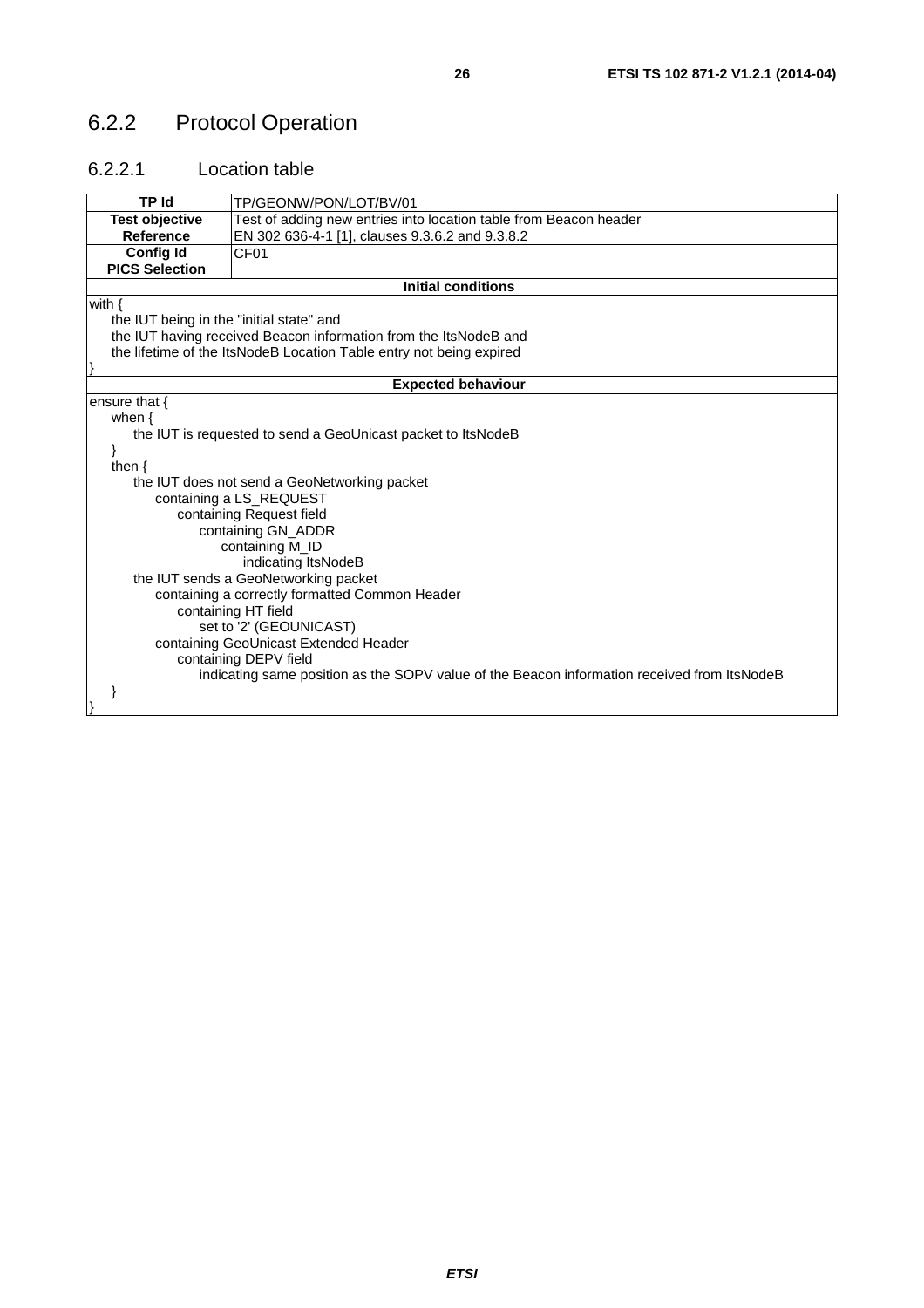| ٠ |  |
|---|--|
|   |  |

| TP Id                                                                           | TP/GEONW/PON/LOT/BV/02                                                                   |  |  |
|---------------------------------------------------------------------------------|------------------------------------------------------------------------------------------|--|--|
| <b>Test objective</b>                                                           | Test of adding new entries into location table from LS Reply data                        |  |  |
| Reference                                                                       | EN 302 636-4-1 [1], clauses 9.3.7.1.2, 9.3.7.1.4 and 9.3.8.2                             |  |  |
| <b>Config Id</b>                                                                | CF01                                                                                     |  |  |
| <b>PICS Selection</b>                                                           |                                                                                          |  |  |
|                                                                                 | <b>Initial conditions</b>                                                                |  |  |
| with $\{$                                                                       |                                                                                          |  |  |
| the IUT being in the "initial state" and                                        |                                                                                          |  |  |
| the IUT having been requested to send a first GeoUnicast packet to ItsNodeA and |                                                                                          |  |  |
|                                                                                 | the IUT having sent a LS_REQUEST packet                                                  |  |  |
| containing Request field                                                        |                                                                                          |  |  |
| containing GN_ADDR                                                              |                                                                                          |  |  |
| containing M_ID                                                                 |                                                                                          |  |  |
|                                                                                 | indicating ItsNodeA                                                                      |  |  |
|                                                                                 | containing the other bits                                                                |  |  |
|                                                                                 | indicating value 0                                                                       |  |  |
| the IUT having received a LS_REPLY packet from ItsNodeA                         |                                                                                          |  |  |
|                                                                                 | containing SOPV field and                                                                |  |  |
| the IUT having sent the GeoUnicast packet to ItsNodeA and                       |                                                                                          |  |  |
|                                                                                 | the lifetime of the ItsNodeA Location Table entry not being expired                      |  |  |
|                                                                                 | <b>Expected behaviour</b>                                                                |  |  |
| ensure that {                                                                   |                                                                                          |  |  |
|                                                                                 |                                                                                          |  |  |
|                                                                                 |                                                                                          |  |  |
| when $\{$                                                                       |                                                                                          |  |  |
|                                                                                 | the IUT is requested to send a second GeoUnicast packet to ItsNodeA                      |  |  |
| }<br>then $\{$                                                                  |                                                                                          |  |  |
|                                                                                 |                                                                                          |  |  |
|                                                                                 | the IUT does not send a GeoNetworking packet<br>containing a LS_REQUEST                  |  |  |
|                                                                                 | containing Request field                                                                 |  |  |
|                                                                                 | containing GN_ADDR                                                                       |  |  |
|                                                                                 | containing M_ID                                                                          |  |  |
|                                                                                 | indicating ItsNodeA                                                                      |  |  |
|                                                                                 | the IUT sends a GeoNetworking packet                                                     |  |  |
|                                                                                 | containing a correctly formatted Common Header                                           |  |  |
|                                                                                 | containing HT field                                                                      |  |  |
|                                                                                 | set to '2' (GEOUNICAST)                                                                  |  |  |
|                                                                                 | containing GeoUnicast Extended Header                                                    |  |  |
|                                                                                 | containing DEPV field                                                                    |  |  |
|                                                                                 | indicating same position as the SOPV value of the LS_REPLY packet received from ItsNodeA |  |  |
| ł                                                                               |                                                                                          |  |  |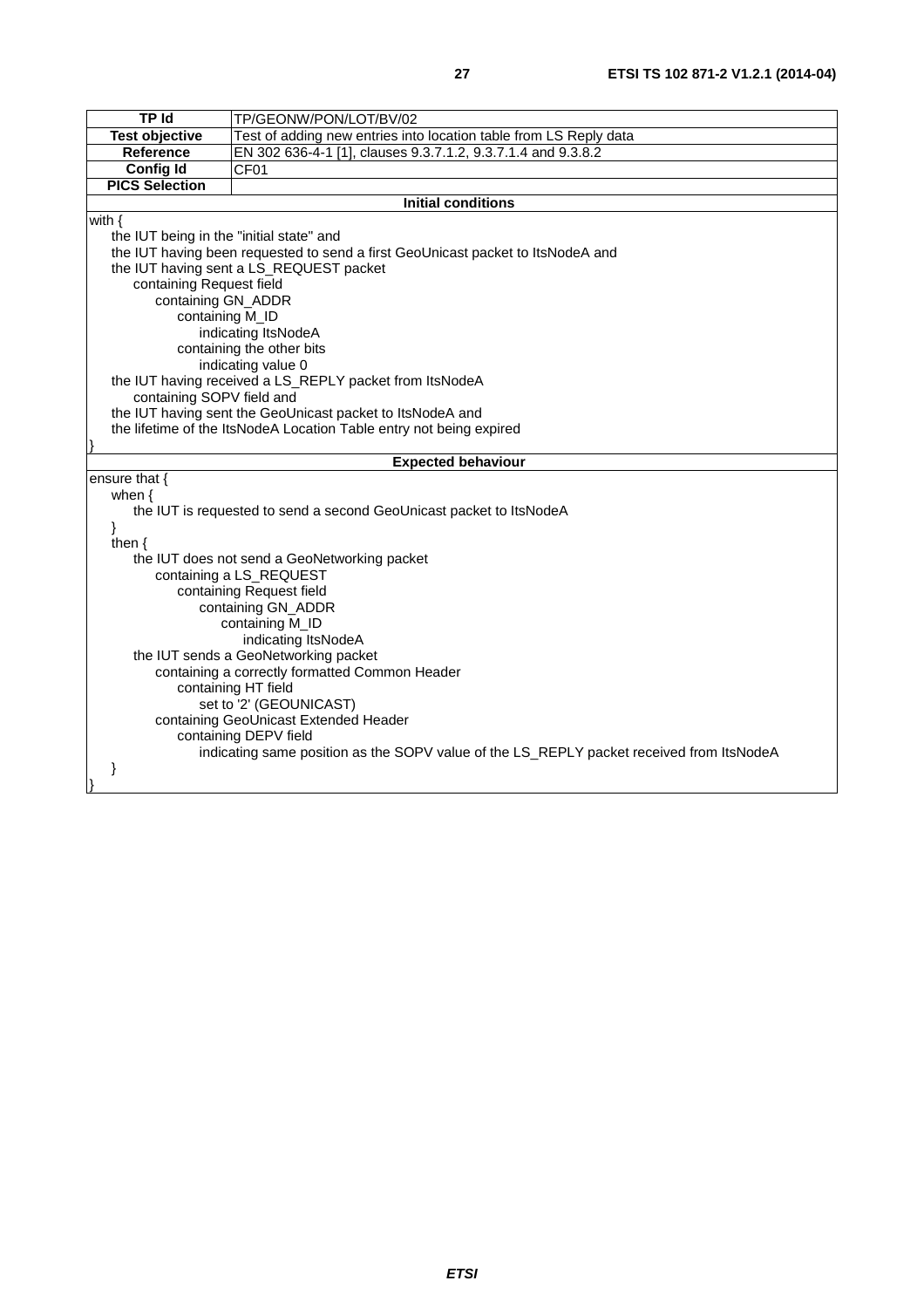| <b>TP</b> Id                                            | TP/GEONW/PON/LOT/BV/03-X                                                             |  |  |
|---------------------------------------------------------|--------------------------------------------------------------------------------------|--|--|
| <b>Test objective</b>                                   | Test of adding new entries into location table from extended header processing (e.g. |  |  |
|                                                         | GeoUnicast header)                                                                   |  |  |
| Reference                                               | EN 302 636-4-1 [1], clauses 9.3.8.4 and 9.3.8.2                                      |  |  |
| <b>Config Id</b>                                        | CF01                                                                                 |  |  |
| <b>PICS Selection</b>                                   |                                                                                      |  |  |
|                                                         | <b>Initial conditions</b>                                                            |  |  |
| with {                                                  |                                                                                      |  |  |
| the IUT being in the "initial state" and                |                                                                                      |  |  |
|                                                         | the IUT having received a MESSAGE from ItsNodeA                                      |  |  |
|                                                         |                                                                                      |  |  |
|                                                         | <b>Expected behaviour</b>                                                            |  |  |
| ensure that {                                           |                                                                                      |  |  |
| when $\{$                                               |                                                                                      |  |  |
|                                                         | the IUT is requested to send a GeoUnicast packet to ItsNodeA                         |  |  |
| ł                                                       |                                                                                      |  |  |
| then $\{$                                               |                                                                                      |  |  |
|                                                         | the IUT does not send a GeoNetworking packet                                         |  |  |
|                                                         | containing a LS_REQUEST Extended Header                                              |  |  |
|                                                         | containing Request field                                                             |  |  |
|                                                         | containing GN_ADDR                                                                   |  |  |
| containing M_ID                                         |                                                                                      |  |  |
| indicating ItsNodeA                                     |                                                                                      |  |  |
| the IUT sends a GeoNetworking packet                    |                                                                                      |  |  |
|                                                         | containing a correctly formatted Common Header                                       |  |  |
|                                                         |                                                                                      |  |  |
|                                                         | containing HT field                                                                  |  |  |
| set to '2' (GEOUNICAST)                                 |                                                                                      |  |  |
| containing GUC Extended Header<br>containing DEPV field |                                                                                      |  |  |
|                                                         | indicating same position as the SOPV of the MESSAGE received from ItsNodeA           |  |  |
|                                                         |                                                                                      |  |  |
| }                                                       |                                                                                      |  |  |
|                                                         | <b>MESSAGE</b>                                                                       |  |  |
| Beacon packet                                           |                                                                                      |  |  |
| <b>GUC</b> packet                                       |                                                                                      |  |  |
| GAC packet                                              |                                                                                      |  |  |
| <b>GBC</b> packet                                       |                                                                                      |  |  |
| TSB packet                                              |                                                                                      |  |  |
| SHB packet                                              |                                                                                      |  |  |
| LS Request packet                                       |                                                                                      |  |  |
| LS Reply packet                                         |                                                                                      |  |  |
|                                                         |                                                                                      |  |  |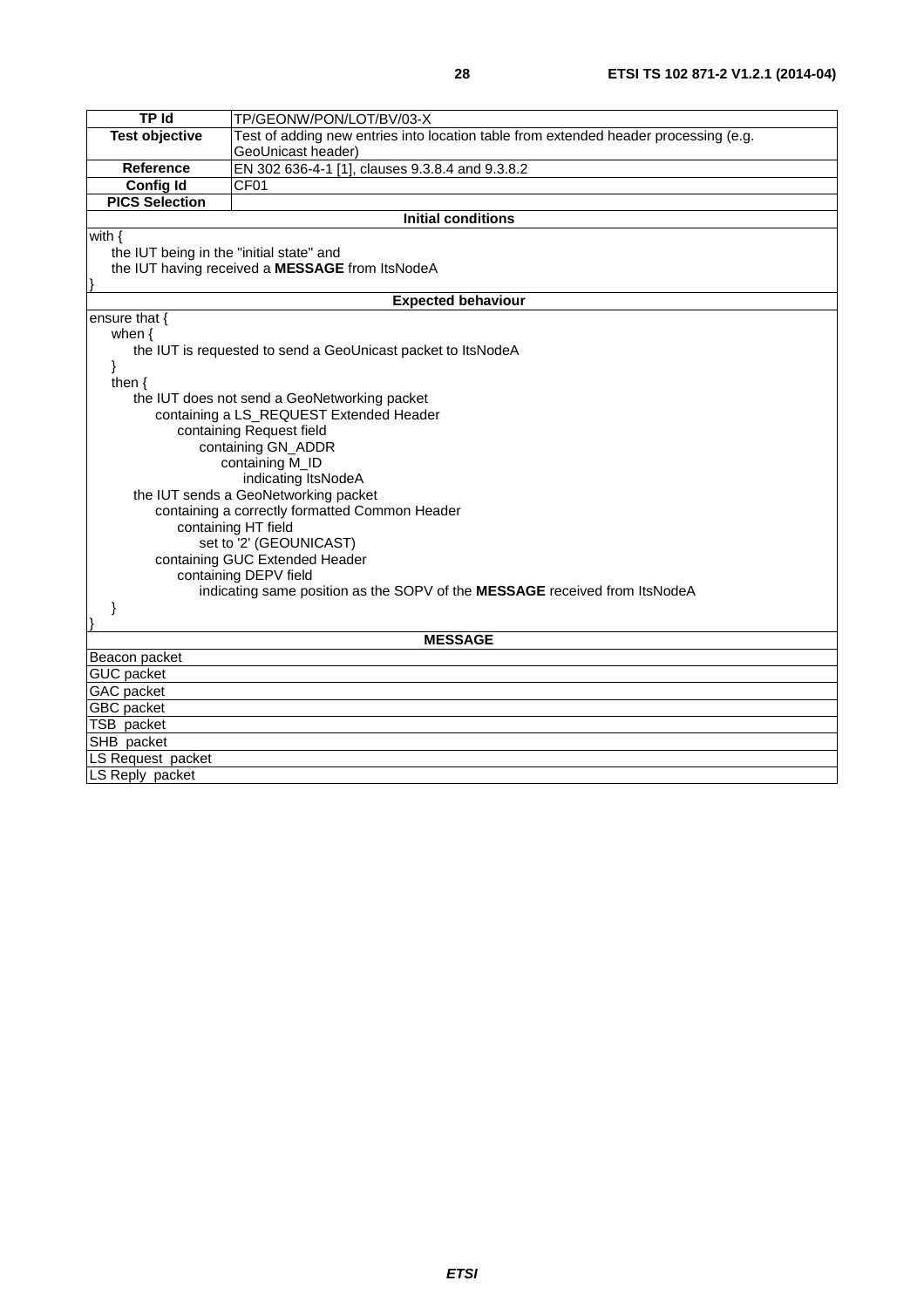| <b>TP Id</b>                                                                                       | TP/GEONW/PON/LOT/BV/04                                            |  |
|----------------------------------------------------------------------------------------------------|-------------------------------------------------------------------|--|
| <b>Test objective</b>                                                                              | Test of handling entries expiring from location table             |  |
| <b>Reference</b>                                                                                   | EN 302 636-4-1 [1], clauses 7.1.3, 9.3.8.2, 9.3.7.1.2 and annex G |  |
| <b>Config Id</b>                                                                                   | CF <sub>01</sub>                                                  |  |
| <b>PICS Selection</b>                                                                              |                                                                   |  |
|                                                                                                    | <b>Initial conditions</b>                                         |  |
| with $\{$                                                                                          |                                                                   |  |
| the IUT being in the "initial state" and                                                           |                                                                   |  |
|                                                                                                    | the IUT having received Beacon information from ItsNodeB and      |  |
| the IUT not having received beacons from ItsNodeB for the duration of itsGnLifetimeLocTE parameter |                                                                   |  |
|                                                                                                    |                                                                   |  |
|                                                                                                    | <b>Expected behaviour</b>                                         |  |
| ensure that $\{$                                                                                   |                                                                   |  |
| when $\{$                                                                                          |                                                                   |  |
|                                                                                                    | the IUT is requested to send a GeoUnicast packet to ItsNodeB      |  |
|                                                                                                    |                                                                   |  |
| then $\{$                                                                                          |                                                                   |  |
| the IUT sends a GeoNetworking packet                                                               |                                                                   |  |
| containing a LS_REQUEST                                                                            |                                                                   |  |
| containing Request field                                                                           |                                                                   |  |
| containing GN_ADDR                                                                                 |                                                                   |  |
| containing M_ID                                                                                    |                                                                   |  |
| indicating ItsNodeB                                                                                |                                                                   |  |
| containing the other bits                                                                          |                                                                   |  |
|                                                                                                    | indicating value 0                                                |  |
|                                                                                                    |                                                                   |  |
|                                                                                                    |                                                                   |  |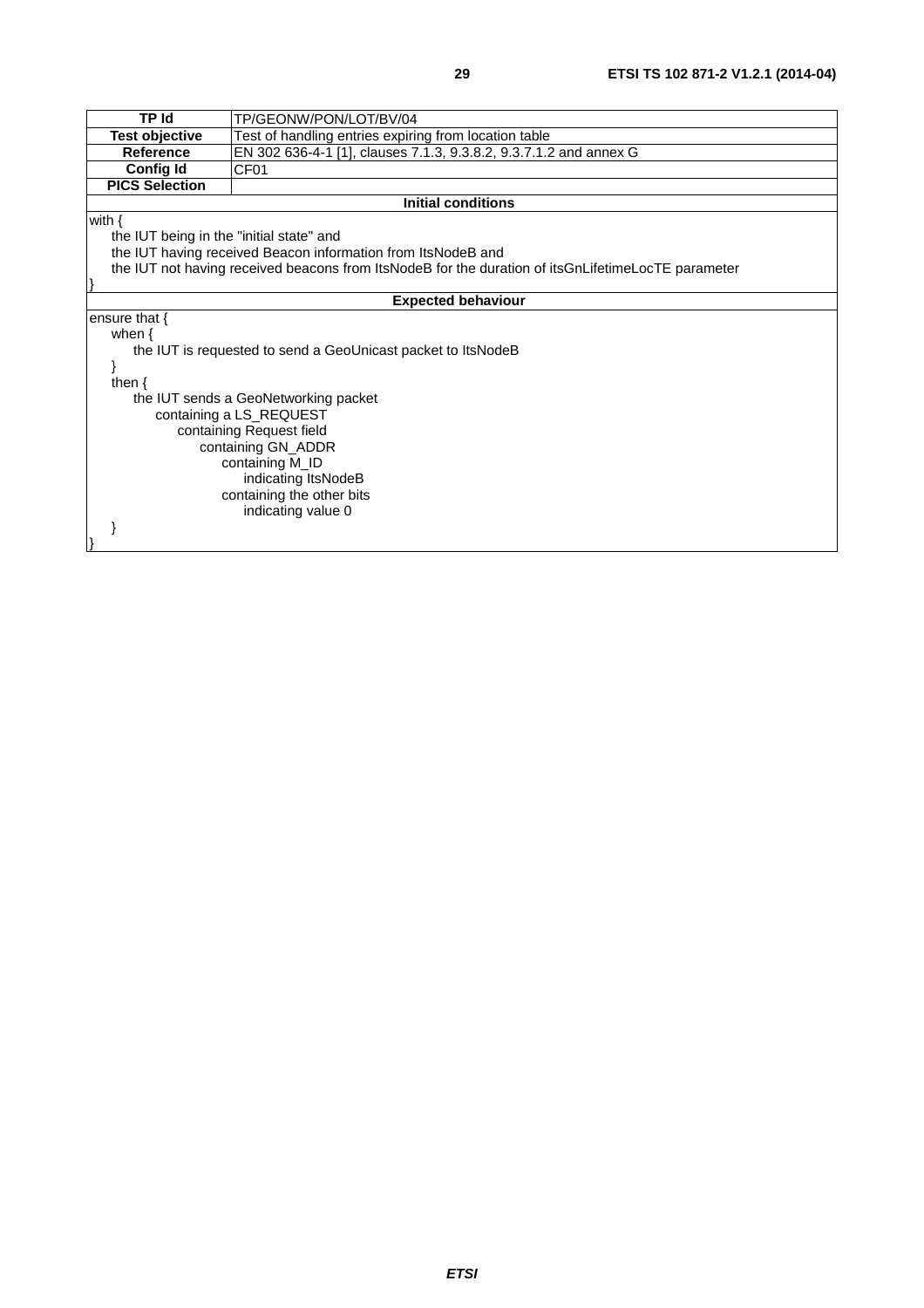| <b>TP Id</b>                                   | TP/GEONW/PON/LOT/BV/05-X                                                                     |  |
|------------------------------------------------|----------------------------------------------------------------------------------------------|--|
| <b>Test objective</b>                          | Test of updating entries in location table with most up-to-date position data extracted from |  |
|                                                | common header processing (including timestamp comparison before updating)                    |  |
|                                                | EN 302 636-4-1 [1], clauses 9.3.8.4 and 9.3.8.2                                              |  |
| <b>Reference</b>                               |                                                                                              |  |
| <b>Config Id</b>                               | CF <sub>01</sub>                                                                             |  |
| <b>PICS Selection</b>                          |                                                                                              |  |
|                                                | <b>Initial conditions</b>                                                                    |  |
| with $\{$                                      |                                                                                              |  |
| the IUT being in the "initial state" and       |                                                                                              |  |
|                                                | the IUT having received Beacon information from ItsNodeB and                                 |  |
|                                                | the IUT having received a MESSAGE from ItsNodeB                                              |  |
| containing Extended Header                     |                                                                                              |  |
| containing SOPV field                          |                                                                                              |  |
|                                                | indicating an older timestamp than the last Beacon packet and                                |  |
|                                                | indicating a different position than the position of the last Beacon packet                  |  |
|                                                |                                                                                              |  |
|                                                | <b>Expected behaviour</b>                                                                    |  |
| ensure that {                                  |                                                                                              |  |
| when $\{$                                      |                                                                                              |  |
|                                                | the IUT is requested to send a GeoUnicast packet to ItsNodeB                                 |  |
| ł                                              |                                                                                              |  |
| then $\{$                                      |                                                                                              |  |
|                                                | the IUT does not send a GeoNetworking packet                                                 |  |
|                                                | containing a LS_REQUEST Extended Header                                                      |  |
|                                                | containing Request field                                                                     |  |
|                                                | containing GN_ADDR                                                                           |  |
|                                                | containing M_ID                                                                              |  |
|                                                | indicating ItsNodeB                                                                          |  |
|                                                | the IUT sends a GeoNetworking packet                                                         |  |
|                                                |                                                                                              |  |
| containing a correctly formatted Common Header |                                                                                              |  |
|                                                | containing HT field                                                                          |  |
| set to '2' (GEOUNICAST)                        |                                                                                              |  |
| containing GUC Extended Header                 |                                                                                              |  |
|                                                | containing DEPV field                                                                        |  |
|                                                | indicating same position as the SOPV value of the Beacon information received                |  |
| }                                              |                                                                                              |  |
|                                                |                                                                                              |  |
|                                                | <b>MESSAGE</b>                                                                               |  |
| <b>GUC</b> packet                              |                                                                                              |  |
| <b>GAC</b> packet                              |                                                                                              |  |
| <b>GBC</b> packet                              |                                                                                              |  |
| TSB packet                                     |                                                                                              |  |
| SHB packet                                     |                                                                                              |  |
| LS Request packet                              |                                                                                              |  |
| LS Reply packet                                |                                                                                              |  |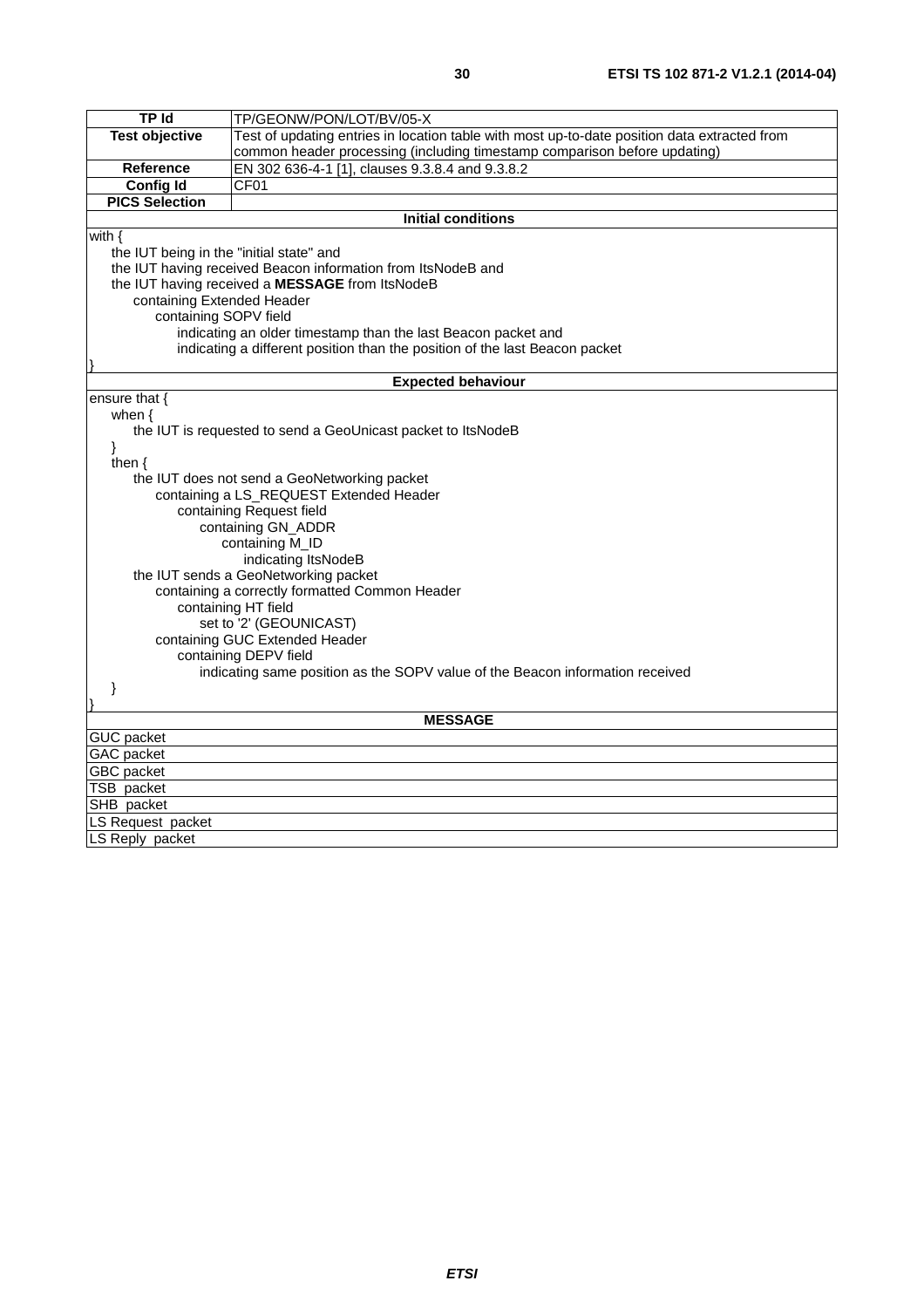| <b>TP Id</b>                             | TP/GEONW/PON/LPV/BV/01                                          |
|------------------------------------------|-----------------------------------------------------------------|
| <b>Test objective</b>                    | Test of the updating of the Local position vector               |
| <b>Reference</b>                         | EN 302 636-4-1 [1], clauses 7.2.3, 9.2.2.2, 9.3.6.1 and annex G |
| <b>Config Id</b>                         | CF <sub>01</sub>                                                |
| <b>PICS Selection</b>                    |                                                                 |
|                                          | <b>Initial conditions</b>                                       |
| with $\{$                                |                                                                 |
| the IUT being in the "initial state" and |                                                                 |
| the IUT having changed its position      |                                                                 |
|                                          |                                                                 |
|                                          | <b>Expected behaviour</b>                                       |
| ensure that $\{$                         |                                                                 |
| when $\{$                                |                                                                 |
|                                          | the IUT generates eventually a Beacon packet                    |
|                                          |                                                                 |
| then $\{$                                |                                                                 |
|                                          | the IUT sends a GeoNetworking packet                            |
|                                          | containing a correctly formatted Common Header                  |
|                                          | containing HT field                                             |
|                                          | set to '1' (BEACON)                                             |
|                                          | containing HST field                                            |
|                                          | set to '0' (UNSPECIFIED)                                        |
|                                          | containing extended header                                      |
|                                          | containing SOPV field                                           |
|                                          | indicating the new position                                     |
|                                          |                                                                 |
|                                          |                                                                 |

#### 6.2.2.2 Local Position Vector

## 6.2.2.3 Sequence Number

| <b>TP Id</b>                                   | TP/GEONW/PON/SON/BV/01                                       |  |
|------------------------------------------------|--------------------------------------------------------------|--|
| <b>Test objective</b>                          | Test of the initial sequence number assignment               |  |
| <b>Reference</b>                               | EN 302 636-4-1 [1], clauses 7.3.2, 9.3.8.2                   |  |
| <b>Config Id</b>                               | CF <sub>01</sub>                                             |  |
| <b>PICS Selection</b>                          |                                                              |  |
|                                                | <b>Initial conditions</b>                                    |  |
| with $\{$                                      |                                                              |  |
| the IUT being in the "initial state" and       |                                                              |  |
|                                                | the IUT having received Beacon information from ItsNodeB     |  |
|                                                |                                                              |  |
|                                                | <b>Expected behaviour</b>                                    |  |
| ensure that $\{$                               |                                                              |  |
| when $\{$                                      |                                                              |  |
|                                                | the IUT is requested to send a GeoUnicast packet to ItsNodeB |  |
|                                                |                                                              |  |
| then $\{$                                      |                                                              |  |
|                                                | the IUT sends a GeoNetworking packet                         |  |
| containing a correctly formatted Common Header |                                                              |  |
| containing HT field                            |                                                              |  |
| set to '2' (GEOUNICAST)                        |                                                              |  |
| containing HST field                           |                                                              |  |
| set to '0' (UNSPECIFIED)                       |                                                              |  |
| containing GeoUnicast Extended Header          |                                                              |  |
|                                                | containing SN field                                          |  |
|                                                | indicating value '0'                                         |  |
|                                                |                                                              |  |
|                                                |                                                              |  |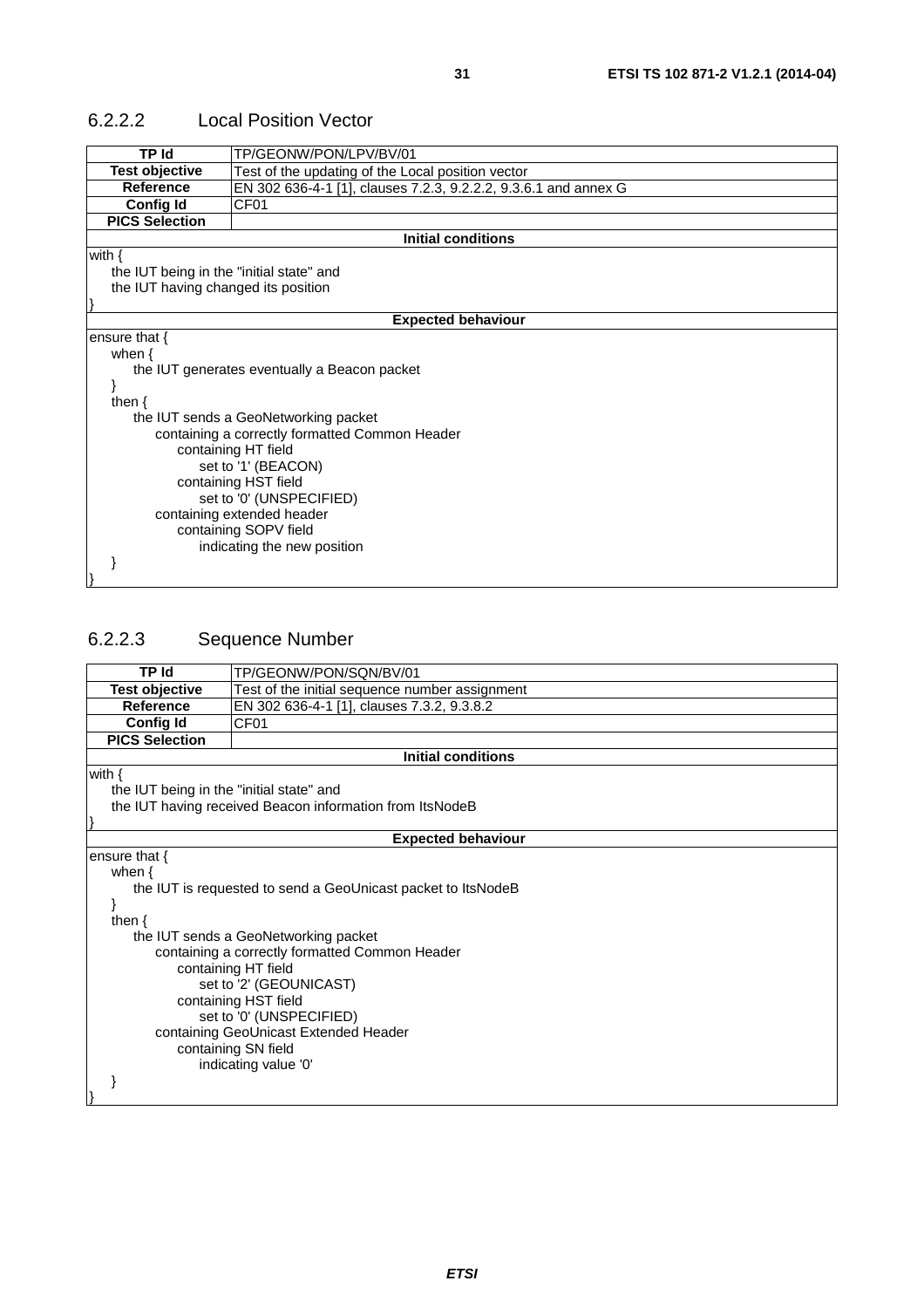| TP Id                                          | TP/GEONW/PON/SQN/BV/02                                       |
|------------------------------------------------|--------------------------------------------------------------|
| <b>Test objective</b>                          | Test of the local sequence number incrementing               |
| <b>Reference</b>                               | EN 302 636-4-1 [1], clauses 7.3.2, 9.3.8.2                   |
| <b>Config Id</b>                               | CF <sub>01</sub>                                             |
| <b>PICS Selection</b>                          |                                                              |
|                                                | <b>Initial conditions</b>                                    |
| with $\{$                                      |                                                              |
| the IUT being in the "initial state" and       |                                                              |
|                                                | the IUT having received Beacon information from ItsNodeB and |
|                                                | the IUT having sent a GeoUnicast packet to ItsNodeB          |
|                                                | containing the Sequence Number field                         |
| indicating value SN1                           |                                                              |
|                                                |                                                              |
|                                                | <b>Expected behaviour</b>                                    |
| ensure that $\{$                               |                                                              |
| when $\{$                                      |                                                              |
|                                                | the IUT is requested to send a GeoUnicast packet to ItsNodeB |
|                                                |                                                              |
| then $\{$                                      |                                                              |
| the IUT sends a GeoNetworking packet           |                                                              |
| containing a correctly formatted Common Header |                                                              |
| containing HT field                            |                                                              |
| set to '2' (GEOUNICAST)                        |                                                              |
| containing GeoUnicast Extended Header          |                                                              |
| containing SN field                            |                                                              |
| indicating value $SN1 + 1$                     |                                                              |
|                                                |                                                              |
|                                                |                                                              |

#### 6.2.2.4 Location Service

| <b>TP Id</b>                                                 | TP/GEONW/PON/LOS/BV/01                                    |  |
|--------------------------------------------------------------|-----------------------------------------------------------|--|
| <b>Test objective</b>                                        | Test of first LS invocation for unknown Destination nodes |  |
| <b>Reference</b>                                             | EN 302 636-4-1 [1], clauses 9.3.8.2, 9.2.4 and 9.3.7.1.2  |  |
| <b>Config Id</b>                                             | CF <sub>01</sub>                                          |  |
| <b>PICS Selection</b>                                        |                                                           |  |
|                                                              | <b>Initial conditions</b>                                 |  |
| with $\{$                                                    |                                                           |  |
| the IUT being in the "initial state" and                     |                                                           |  |
|                                                              | the IUT having no Location Table Entry for ItsNodeA       |  |
|                                                              |                                                           |  |
|                                                              | <b>Expected behaviour</b>                                 |  |
| ensure that $\{$                                             |                                                           |  |
| when $\{$                                                    |                                                           |  |
| the IUT is requested to send a GeoUnicast packet to ItsNodeA |                                                           |  |
|                                                              |                                                           |  |
| then $\{$<br>the IUT sends a GeoNetworking packet            |                                                           |  |
|                                                              | containing a correctly formatted Common Header            |  |
|                                                              | containing HT field                                       |  |
|                                                              | set to '6' (LS)                                           |  |
|                                                              | containing HST field                                      |  |
| set to '0' (LS_REQUEST)                                      |                                                           |  |
| containing NH field                                          |                                                           |  |
| set to '0' (UNSPECIFIED)                                     |                                                           |  |
| containing LS_REQUEST Extended Header                        |                                                           |  |
| containing Request field                                     |                                                           |  |
| containing GN_ADDR                                           |                                                           |  |
| containing M_ID                                              |                                                           |  |
|                                                              | indicating ItsNodeA                                       |  |
|                                                              | containing the other bits                                 |  |
|                                                              | indicating value 0                                        |  |
|                                                              |                                                           |  |
|                                                              |                                                           |  |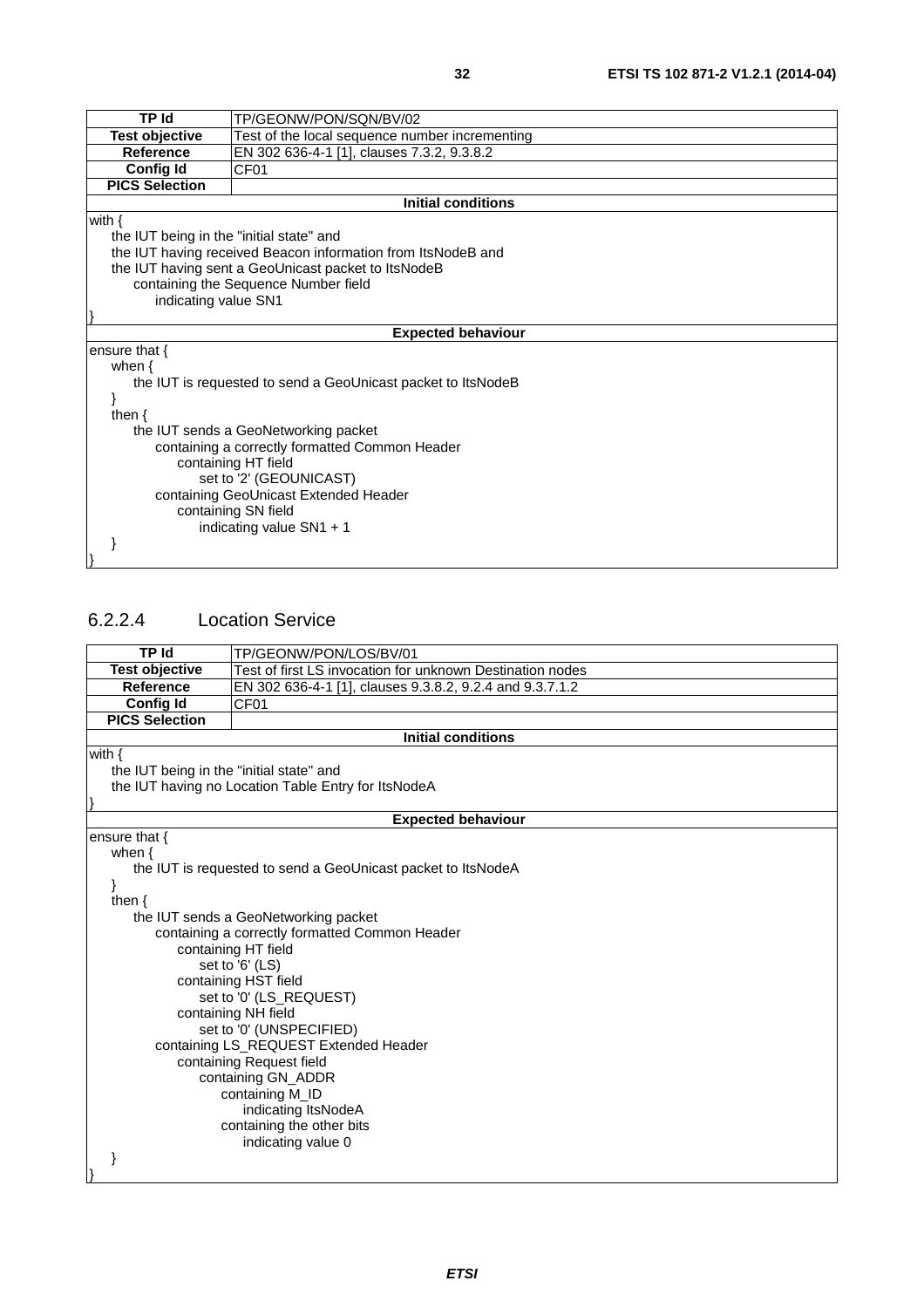| <b>TP Id</b>                             | TP/GEONW/PON/LOS/BV/02                                                                     |  |
|------------------------------------------|--------------------------------------------------------------------------------------------|--|
| <b>Test objective</b>                    | Test of no LS invocation for unknown Destination nodes when LS procedure is already active |  |
| <b>Reference</b>                         | EN 302 636-4-1 [1], clauses 9.3.8.2, 9.2.4 and 9.3.7.1.2                                   |  |
| <b>Config Id</b>                         | CF01                                                                                       |  |
| <b>PICS Selection</b>                    |                                                                                            |  |
|                                          | <b>Initial conditions</b>                                                                  |  |
| with $\{$                                |                                                                                            |  |
| the IUT being in the "initial state" and |                                                                                            |  |
|                                          | the IUT having no Location Table Entry for ItsNodeA and                                    |  |
|                                          | the IUT having been requested to send a first GeoUnicast packet to ItsNodeA and            |  |
|                                          | the IUT having sent a GeoNetworking packet                                                 |  |
| containing a LS_REQUEST                  |                                                                                            |  |
|                                          | containing Request field                                                                   |  |
|                                          | containing GN_ADDR                                                                         |  |
|                                          | containing M_ID                                                                            |  |
|                                          | indicating ItsNodeA                                                                        |  |
|                                          | containing the other bits                                                                  |  |
|                                          | indicating value 0                                                                         |  |
|                                          |                                                                                            |  |
|                                          | <b>Expected behaviour</b>                                                                  |  |
| ensure that $\{$                         |                                                                                            |  |
| when $\{$                                |                                                                                            |  |
|                                          | the IUT is requested to send a new GeoUnicast packet to ItsNodeA                           |  |
|                                          |                                                                                            |  |
| then $\{$                                |                                                                                            |  |
|                                          | the IUT does not send a second LS_REQUEST packet (see note)                                |  |
|                                          |                                                                                            |  |
|                                          |                                                                                            |  |
| NOTE:                                    | At least not before the LS REQUEST retransmission timer expires.                           |  |

#### NOTE: At least not before the LS\_REQUEST retransmission timer expires.

| <b>TP Id</b>                                                          | TP/GEONW/PON/LOS/BV/03                                                                           |  |
|-----------------------------------------------------------------------|--------------------------------------------------------------------------------------------------|--|
| <b>Test objective</b>                                                 | Test of packet buffering into LS buffer during Location service procedure, including handling of |  |
|                                                                       | LT fields in the LT packet buffer                                                                |  |
| Reference                                                             | EN 302 636-4-1 [1], clauses 7.4.2, 9.3.8.2, 9.2.4 and 9.3.7.1.2                                  |  |
| <b>Config Id</b>                                                      | CF <sub>01</sub>                                                                                 |  |
| <b>PICS Selection</b>                                                 |                                                                                                  |  |
|                                                                       | <b>Initial conditions</b>                                                                        |  |
| with $\{$                                                             |                                                                                                  |  |
| the IUT being in the "initial state" and                              |                                                                                                  |  |
|                                                                       | the IUT having no Location Table Entry for ItsNodeA and                                          |  |
| the IUT having been requested to send a GeoUnicast packet to ItsNodeA |                                                                                                  |  |
| containing TrafficClass.SCF set to 1 and                              |                                                                                                  |  |
| the IUT having sent a LS_REQUEST packet                               |                                                                                                  |  |
|                                                                       |                                                                                                  |  |
|                                                                       | <b>Expected behaviour</b>                                                                        |  |
| ensure that $\{$                                                      |                                                                                                  |  |
| when $\{$                                                             |                                                                                                  |  |
|                                                                       | the IUT receives the LS_REPLY packet from ItsNodeA                                               |  |
|                                                                       |                                                                                                  |  |
| then $\{$                                                             |                                                                                                  |  |
| the IUT sends the GeoUnicast packet addressed to ItsNodeA             |                                                                                                  |  |
| containing GeoUnicast Extended Header                                 |                                                                                                  |  |
| containing LT field                                                   |                                                                                                  |  |
|                                                                       | indicating value (default LT value – Waiting Time (see note))                                    |  |
|                                                                       |                                                                                                  |  |
|                                                                       |                                                                                                  |  |
| NOTE:                                                                 | WaitingTime == time difference between LS_REQUEST sending and LS_REPLY reception.                |  |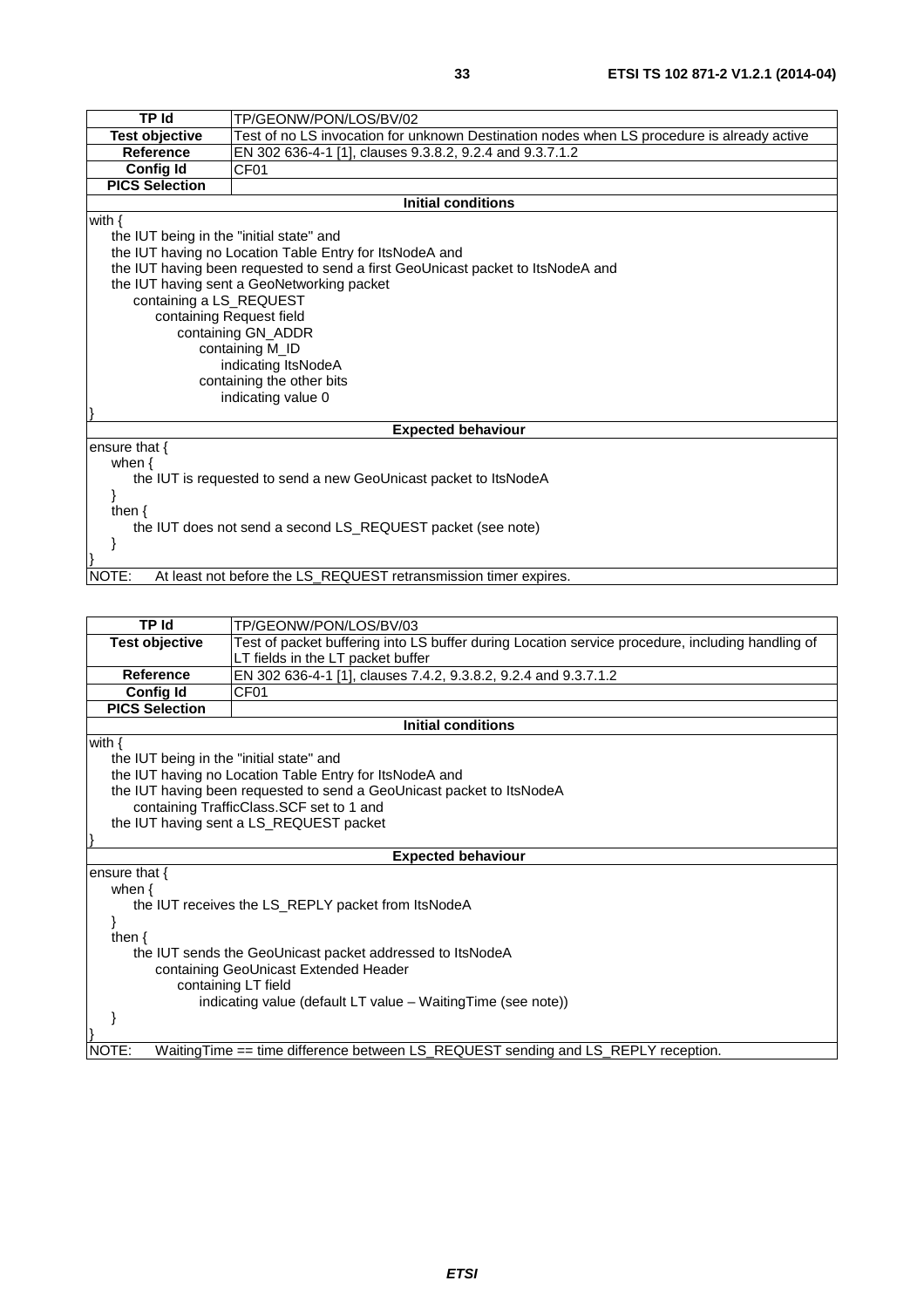| TP Id<br>ITP/GEONW/PON/LOS/BV/04<br>Test objective<br>Test of LS buffer characteristics: FIFO type |                                                                  |
|----------------------------------------------------------------------------------------------------|------------------------------------------------------------------|
|                                                                                                    |                                                                  |
|                                                                                                    |                                                                  |
| <b>Reference</b>                                                                                   | [EN 302 636-4-1 [1], clauses 7.4.2, 9.3.8.2, 9.2.4 and 9.3.7.1.2 |
| <b>Config Id</b><br>CF <sub>01</sub>                                                               |                                                                  |

**Initial conditions**

with {

the IUT being in the "initial state" and

**PICS Selection**

the IUT having no Location Table Entry for ItsNodeA and

the IUT having been requested to send a GeoUnicast packet to ItsNodeA

 containing TrafficClass.SCF set to 1 containing LT field

 indicating value LT1 containing payload field

indicating value PL1 and

the IUT having sent a LS\_REQUEST packet and

 the IUT having been requested to send a second GeoUnicast packet to ItsNodeA containing TrafficClass.SCF set to 1

containing LT field

indicating LT2

containing payload field

indicating value PL2

#### **Expected behaviour**

ensure that {

}

}

| when $\{$                                              |  |
|--------------------------------------------------------|--|
| the IUT receives the LS_REPLY packet from ItsNodeA and |  |
| before expiry of LT1 and LT2                           |  |
|                                                        |  |
| then $\{$                                              |  |
| the IUT sends GeoUnicast packet addressed to ItsNodeA  |  |
| containing payload field                               |  |
| indicating value PL1 and                               |  |
| the IUT sends GeoUnicast packet addressed to ItsNodeA  |  |
| containing payload field                               |  |
| indicating value PL2                                   |  |
|                                                        |  |

#### **TP Id** TP/GEONW/PON/LOS/BV/05 **Test objective** Test of LS buffer characteristics: discarding upon LT expiration **Reference** EN 302 636-4-1 [1], clauses 7.4.2, 9.3.8.2, 9.2.4 and 9.3.7.1.2 **Config Id** CF01 **PICS Selection Initial conditions** with { the IUT being in the "initial state" and the IUT having no Location Table Entry for ItsNodeA and the IUT having been requested to send multiple GeoUnicast packets to ItsNodeA containing TrafficClass.SCF set to 1 containing LT field indicating values LTx and the IUT having sent a LS\_REQUEST packet } **Expected behaviour** ensure that { when { the IUT receives the LS\_REPLY packet from ItsNodeA after expiry of LTs } then { the IUT does not send any packet to ItsNodeA

}

}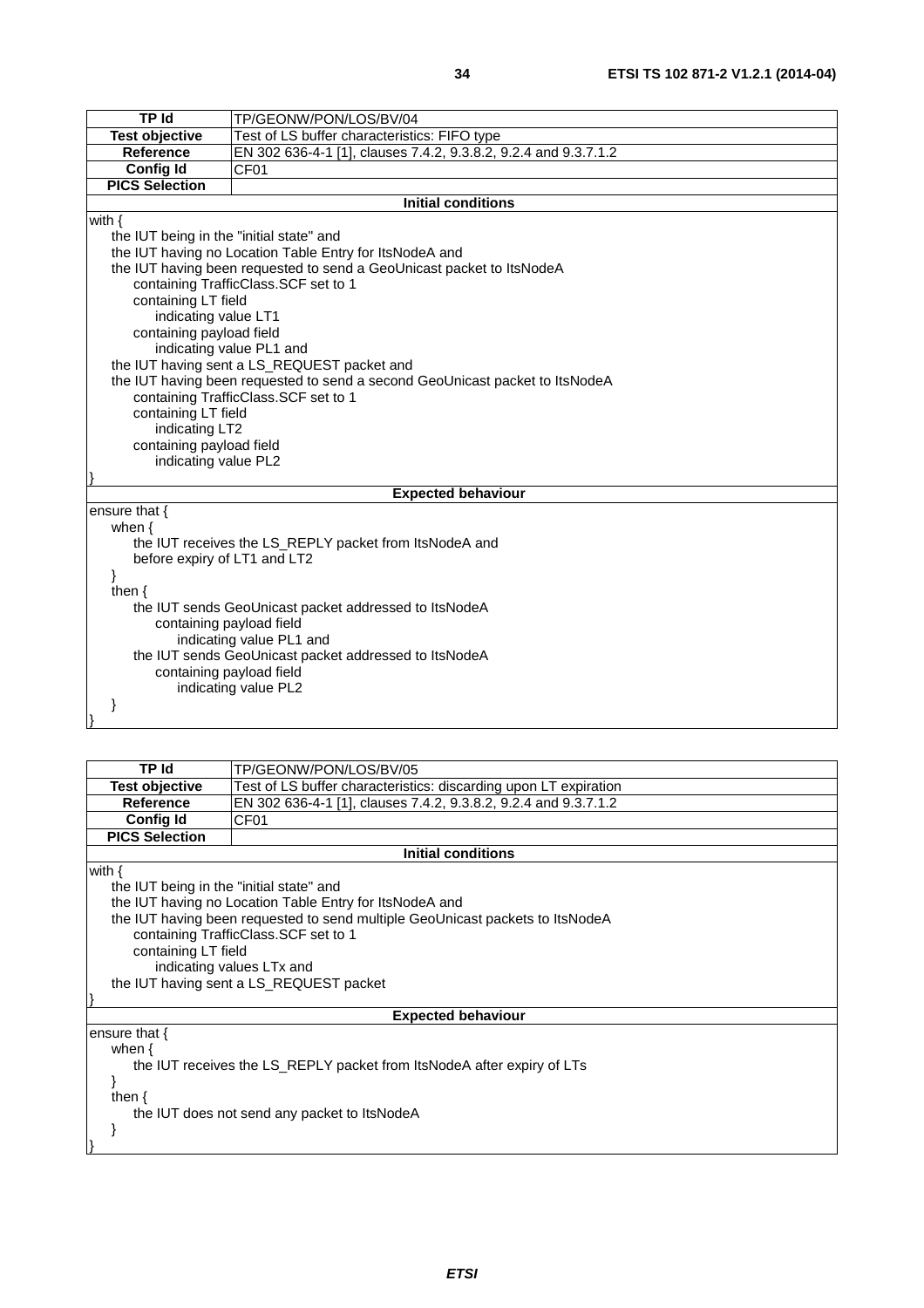| TP Id                                                                        | TP/GEONW/PON/LOS/BV/06                                                                                                                                                                                                                                                                |
|------------------------------------------------------------------------------|---------------------------------------------------------------------------------------------------------------------------------------------------------------------------------------------------------------------------------------------------------------------------------------|
| <b>Test objective</b>                                                        | Test of LS Request retransmission if no answer is received                                                                                                                                                                                                                            |
| <b>Reference</b>                                                             | EN 302 636-4-1 [1], clauses 9.3.7.1.3, 9.3.7.1.2 and 9.3.8.2                                                                                                                                                                                                                          |
| <b>Config Id</b>                                                             | CF <sub>01</sub>                                                                                                                                                                                                                                                                      |
| <b>PICS Selection</b>                                                        |                                                                                                                                                                                                                                                                                       |
|                                                                              | <b>Initial conditions</b>                                                                                                                                                                                                                                                             |
| with $\{$<br>the IUT being in the "initial state" and<br>containing LT field | the IUT having no Location Table Entry for ItsNodeA and<br>the IUT having been requested to send a GeoUnicast packet to ItsNodeA<br>containing TrafficClass.SCF set to 1<br>indicating value LT1 higher than itsGnLocationServiceTimer and<br>the IUT having sent a LS_REQUEST packet |
|                                                                              | <b>Expected behaviour</b>                                                                                                                                                                                                                                                             |
| ensure that {<br>when $\{$<br>before expiration of LT1<br>then $\{$          | the IUT does not receive LS_REPLY packet from ItsNodeA and<br>the IUT retransmits the LS_REQUEST packet<br>after expiry of itsGnLocationServiceTimer                                                                                                                                  |

}

| <b>TP Id</b>                                                                   | TP/GEONW/PON/LOS/BV/07                                                                            |  |  |
|--------------------------------------------------------------------------------|---------------------------------------------------------------------------------------------------|--|--|
| Test objective                                                                 | Test of LS Request retransmission if no answer is received                                        |  |  |
| Reference                                                                      | EN 302 636-4-1 [1], clauses 9.3.7.1.2, 9.3.7.1.3 and 9.3.8.2                                      |  |  |
| <b>Config Id</b>                                                               | CF <sub>01</sub>                                                                                  |  |  |
| <b>PICS Selection</b>                                                          |                                                                                                   |  |  |
|                                                                                | <b>Initial conditions</b>                                                                         |  |  |
| with $\{$                                                                      |                                                                                                   |  |  |
| the IUT being in the "initial state" and                                       |                                                                                                   |  |  |
|                                                                                | the IUT having no Location Table Entry for ItsNodeA and                                           |  |  |
|                                                                                | the IUT having been requested to send a GeoUnicast packet to ItsNodeA                             |  |  |
|                                                                                | containing TrafficClass.SCF set to 1                                                              |  |  |
|                                                                                | containing LT field                                                                               |  |  |
|                                                                                | indicating value LT1 higher than (itsGnLocationServiceTimer * itsGnLocationServiceMaxRetrans) and |  |  |
|                                                                                | the IUT having sent a LS_REQUEST packet                                                           |  |  |
|                                                                                |                                                                                                   |  |  |
|                                                                                | <b>Expected behaviour</b>                                                                         |  |  |
| ensure that $\{$                                                               |                                                                                                   |  |  |
| when $\{$                                                                      |                                                                                                   |  |  |
|                                                                                | the IUT does not receive LS_REPLY packet from ItsNodeA                                            |  |  |
| before expiration of LT1                                                       |                                                                                                   |  |  |
|                                                                                |                                                                                                   |  |  |
| then $\{$                                                                      |                                                                                                   |  |  |
| the IUT retransmits the LS_REQUEST packet itsGnLocationServiceMaxRetrans times |                                                                                                   |  |  |
|                                                                                |                                                                                                   |  |  |
|                                                                                |                                                                                                   |  |  |
|                                                                                |                                                                                                   |  |  |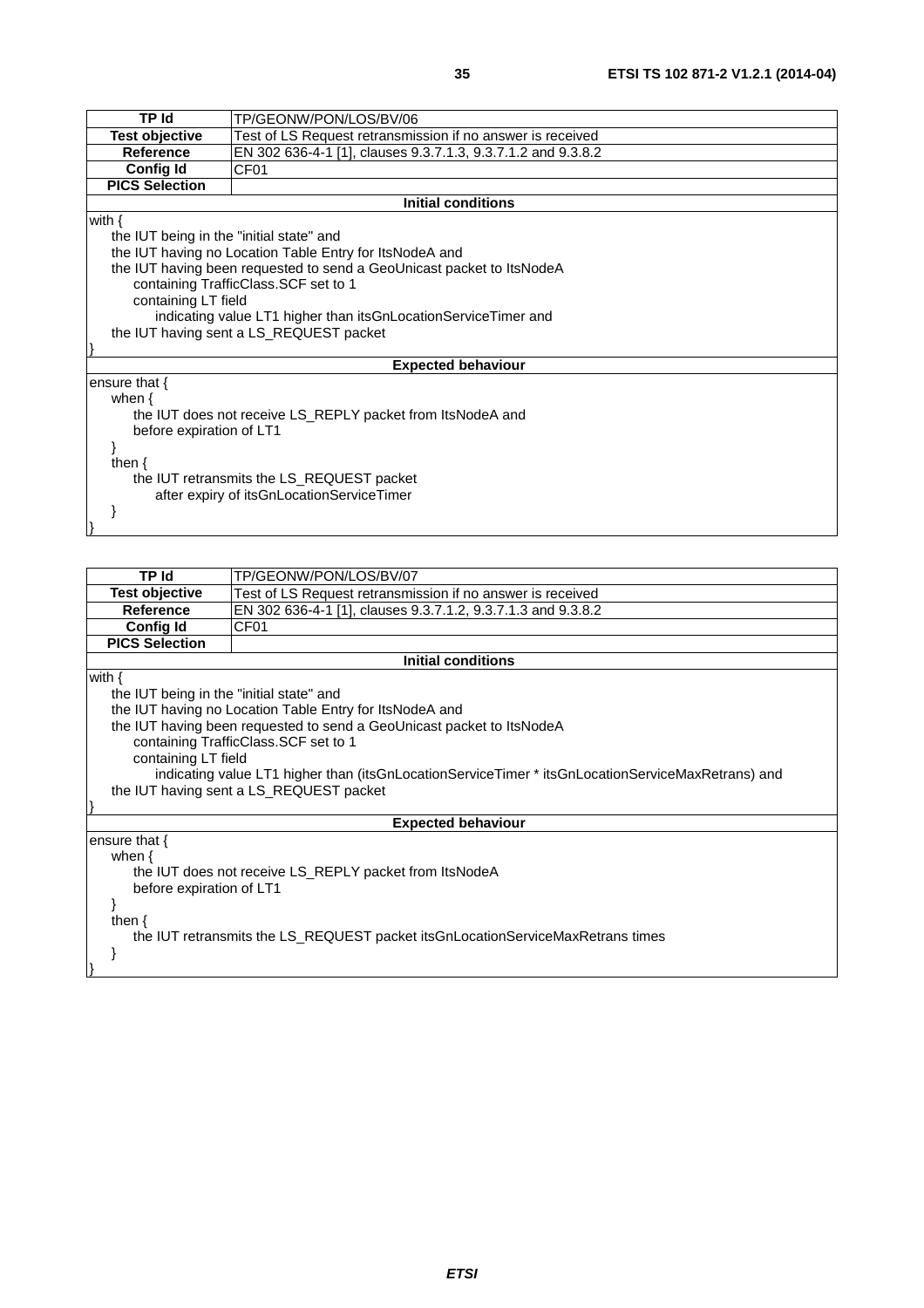| TP Id                                                        | TP/GEONW/PON/LOS/BV/08                                                |  |
|--------------------------------------------------------------|-----------------------------------------------------------------------|--|
| <b>Test objective</b>                                        | Test of LS Reply generation by destination node                       |  |
| <b>Reference</b>                                             | EN 302 636-4-1 [1], clauses 9.3.7.1.4 and 9.3.5                       |  |
| <b>Config Id</b>                                             | CF <sub>01</sub>                                                      |  |
| <b>PICS Selection</b>                                        |                                                                       |  |
|                                                              | Initial conditions                                                    |  |
| with $\{$                                                    |                                                                       |  |
| the IUT being in the "initial state"                         |                                                                       |  |
|                                                              |                                                                       |  |
|                                                              | <b>Expected behaviour</b>                                             |  |
| ensure that $\{$                                             |                                                                       |  |
| when $\{$                                                    |                                                                       |  |
|                                                              | the IUT receives a LS_REQUEST packet                                  |  |
| containing Request field                                     |                                                                       |  |
|                                                              | indicating the IUT's GN ADDR                                          |  |
|                                                              |                                                                       |  |
| then $\{$                                                    |                                                                       |  |
|                                                              | the IUT replies with a LS_REPLY packet                                |  |
| containing Common Header                                     |                                                                       |  |
| containing NH field                                          |                                                                       |  |
| set to '0' (UNSPECIFIED)                                     |                                                                       |  |
| containing LS_REPLY Extended Header<br>containing DEPV field |                                                                       |  |
|                                                              |                                                                       |  |
|                                                              | indicating same position as the SOPV value of the received LS_REQUEST |  |
|                                                              |                                                                       |  |
|                                                              |                                                                       |  |

| TP Id                                                                           | TP/GEONW/PON/LOS/BV/09                                                 |
|---------------------------------------------------------------------------------|------------------------------------------------------------------------|
| Test objective                                                                  | Test of no LS Reply generation for already answered LS Request packets |
| <b>Reference</b>                                                                | EN 302 636-4-1 [1], clauses 9.3.7.1.4 and 9.3.5                        |
| <b>Config Id</b>                                                                | CF <sub>02</sub>                                                       |
| <b>PICS Selection</b>                                                           |                                                                        |
| Initial conditions                                                              |                                                                        |
| with $\{$                                                                       |                                                                        |
| the IUT being in the "initial state" and                                        |                                                                        |
| the IUT having received a LS_REQUEST packet generated by ItsNodeB from ItsNodeB |                                                                        |
| the IUT having sent a LS_REPLY packet to ItsNodeB                               |                                                                        |
|                                                                                 |                                                                        |
| <b>Expected behaviour</b>                                                       |                                                                        |
| ensure that {                                                                   |                                                                        |
| when $\{$                                                                       |                                                                        |
| the IUT receives the same LS REQUEST packet from ItsNodeD                       |                                                                        |
|                                                                                 |                                                                        |
| then $\{$                                                                       |                                                                        |
| the IUT does not reply with a LS_REPLY packet                                   |                                                                        |
|                                                                                 |                                                                        |
|                                                                                 |                                                                        |
|                                                                                 |                                                                        |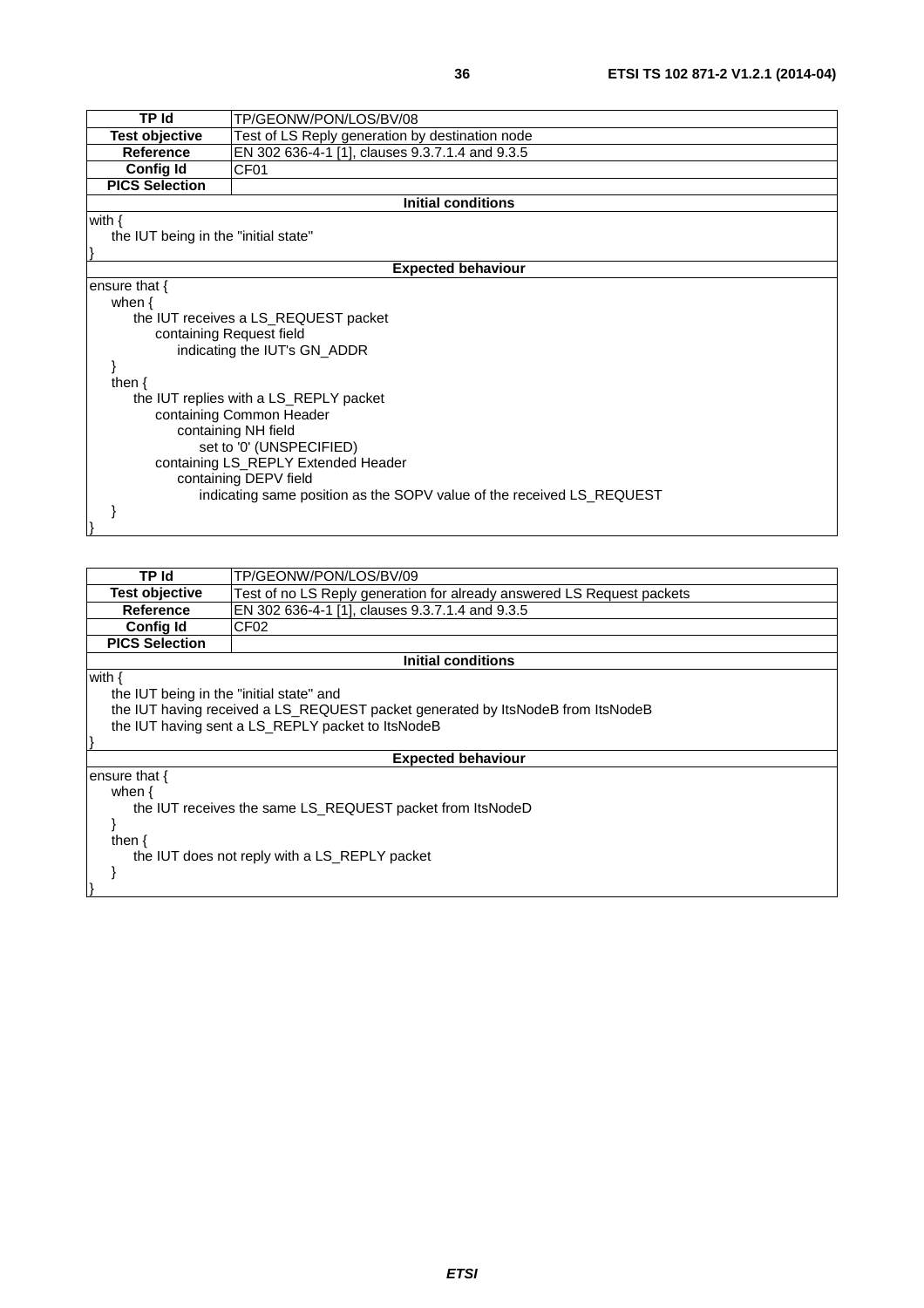| <b>TP Id</b>                                         | TP/GEONW/PON/LOS/BV/10                                                       |  |
|------------------------------------------------------|------------------------------------------------------------------------------|--|
| <b>Test objective</b>                                | Test of LS Request forwarding                                                |  |
| <b>Reference</b>                                     | EN 302 636-4-1 [1], clause 9.3.7.2                                           |  |
| Config Id                                            | CF <sub>03</sub>                                                             |  |
| <b>PICS Selection</b>                                |                                                                              |  |
|                                                      | <b>Initial conditions</b>                                                    |  |
| with $\{$                                            |                                                                              |  |
| the IUT being in the "initial state" and             |                                                                              |  |
|                                                      | the IUT having received Beacon information from ItsNodeB and                 |  |
|                                                      | the IUT having received Beacon information from ItsNodeC                     |  |
|                                                      |                                                                              |  |
|                                                      | <b>Expected behaviour</b>                                                    |  |
| ensure that $\{$                                     |                                                                              |  |
| when $\{$                                            |                                                                              |  |
|                                                      | the IUT receives a LS REQUEST packet from ItsNodeC                           |  |
| containing Basic Header                              |                                                                              |  |
|                                                      | containing RHL field                                                         |  |
|                                                      | indicating value greater than 1                                              |  |
|                                                      | containing LS_REQUEST Extended Header                                        |  |
| containing Request field                             |                                                                              |  |
|                                                      | containing GN_ADDR                                                           |  |
| containing M_ID                                      |                                                                              |  |
|                                                      | indicating value differing from the M ID part of the GN ADDR of the IUT $\}$ |  |
| then $\{$                                            |                                                                              |  |
| the IUT re-broadcasts the received LS_REQUEST packet |                                                                              |  |
| containing Basic Header                              |                                                                              |  |
| containing RHL field                                 |                                                                              |  |
|                                                      | indicating value decreased by 1                                              |  |
|                                                      |                                                                              |  |
|                                                      |                                                                              |  |

| <b>TP</b> Id                                              | TP/GEONW/PON/LOS/BV/11                                                 |  |
|-----------------------------------------------------------|------------------------------------------------------------------------|--|
| <b>Test objective</b>                                     | Test of LS Reply forwarding                                            |  |
| <b>Reference</b>                                          | EN 302 636-4-1 [1], clause 9.3.7.2                                     |  |
| <b>Config Id</b>                                          | CF <sub>03</sub>                                                       |  |
| <b>PICS Selection</b>                                     |                                                                        |  |
|                                                           | <b>Initial conditions</b>                                              |  |
| with $\{$                                                 |                                                                        |  |
| the IUT being in the "initial state" and                  |                                                                        |  |
|                                                           | the IUT having received Beacon information from ItsNodeB and           |  |
|                                                           | the IUT having received Beacon information from ItsNodeC               |  |
|                                                           |                                                                        |  |
|                                                           | <b>Expected behaviour</b>                                              |  |
| ensure that {                                             |                                                                        |  |
| when $\{$                                                 |                                                                        |  |
|                                                           | the IUT receives a LS_REPLY packet from ItsNodeC addressed to ItsNodeB |  |
|                                                           | containing Basic Header                                                |  |
| containing RHL field                                      |                                                                        |  |
|                                                           | indicating value greater than 1                                        |  |
|                                                           |                                                                        |  |
| then $\{$                                                 |                                                                        |  |
| the IUT forwards the received LS_REPLY packet to ItsNodeB |                                                                        |  |
| containing Basic Header                                   |                                                                        |  |
| containing RHL field                                      |                                                                        |  |
|                                                           | indicating value decreased by 1                                        |  |
|                                                           |                                                                        |  |
|                                                           |                                                                        |  |
|                                                           |                                                                        |  |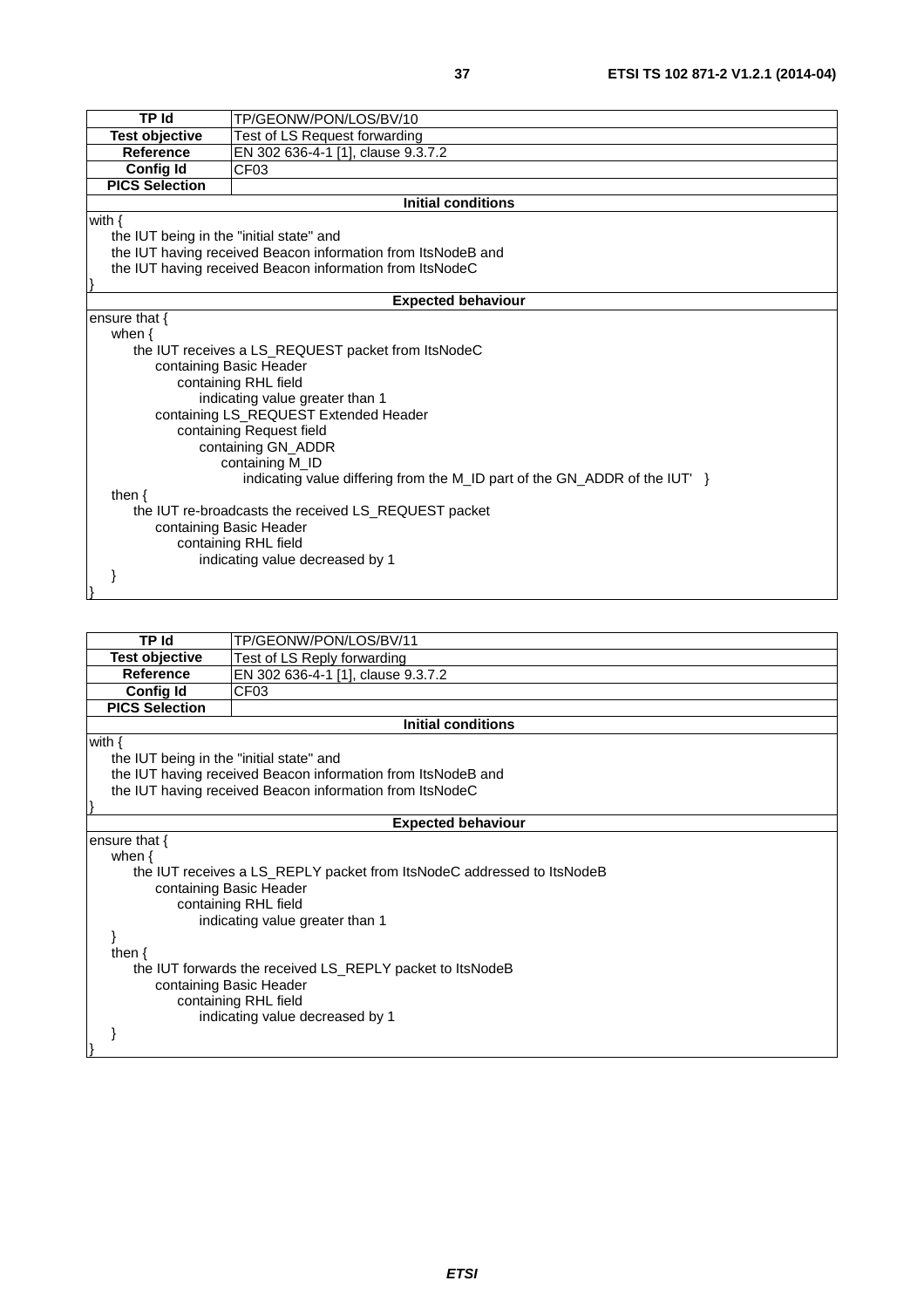| <b>TP Id</b>                                                            | TP/GEONW/PON/LOS/BV/12                                                                         |  |  |
|-------------------------------------------------------------------------|------------------------------------------------------------------------------------------------|--|--|
| <b>Test objective</b>                                                   | Test flushing of the LS buffer, initiated by the processing of a common header from the target |  |  |
|                                                                         | destination                                                                                    |  |  |
| <b>Reference</b>                                                        | EN 302 636-4-1 [1], clauses 9.3.8.4, 9.3.7.1.2 and 7.4.2                                       |  |  |
| Config Id                                                               | CF <sub>01</sub>                                                                               |  |  |
| <b>PICS Selection</b>                                                   |                                                                                                |  |  |
|                                                                         | <b>Initial conditions</b>                                                                      |  |  |
| with $\{$                                                               |                                                                                                |  |  |
| the IUT being in the "initial state" and                                |                                                                                                |  |  |
| the IUT having no Location Table Entry for ItsNodeA and                 |                                                                                                |  |  |
| the IUT having been requested to send a GeoUnicast packet ItsNodeA      |                                                                                                |  |  |
|                                                                         | containing LT field                                                                            |  |  |
| indicating LT1 and                                                      |                                                                                                |  |  |
| the IUT having sent a LS_REQUEST packet                                 |                                                                                                |  |  |
|                                                                         |                                                                                                |  |  |
|                                                                         | <b>Expected behaviour</b>                                                                      |  |  |
| ensure that $\{$                                                        |                                                                                                |  |  |
| when $\{$                                                               |                                                                                                |  |  |
| the IUT receives a GeoUnicast packet from ItsNodeA before expiry of LT1 |                                                                                                |  |  |
|                                                                         |                                                                                                |  |  |
| then $\{$                                                               |                                                                                                |  |  |
| the IUT sends the waiting GeoUnicast packet to ItsNodeA                 |                                                                                                |  |  |
|                                                                         |                                                                                                |  |  |
|                                                                         |                                                                                                |  |  |
|                                                                         |                                                                                                |  |  |

| <b>TP Id</b>                                          | TP/GEONW/PON/LOS/BV/13                                                       |  |
|-------------------------------------------------------|------------------------------------------------------------------------------|--|
| <b>Test objective</b>                                 | Test of LS buffer characteristics: FIFO type and Lifetime                    |  |
| Reference                                             | EN 302 636-4-1 [1], clauses 7.4.2 and 9.3.7.1.2                              |  |
| <b>Config Id</b>                                      | CF <sub>01</sub>                                                             |  |
| <b>PICS Selection</b>                                 |                                                                              |  |
|                                                       | <b>Initial conditions</b>                                                    |  |
| with $\{$                                             |                                                                              |  |
| the IUT being in the "initial state" and              |                                                                              |  |
|                                                       | the IUT having no Location Table Entry for ItsNodeA and                      |  |
|                                                       | the IUT having been requested to send a GeoUnicast packet to ItsNodeA        |  |
|                                                       | containing TrafficClass.SCF set to 1                                         |  |
| containing LT field                                   |                                                                              |  |
| indicating value LT1                                  |                                                                              |  |
| containing payload field                              |                                                                              |  |
| indicating value PL1 and                              |                                                                              |  |
|                                                       | the IUT having sent a LS_REQUEST packet and                                  |  |
|                                                       | the IUT having been requested to send a second GeoUnicast packet to ItsNodeA |  |
| containing TrafficClass.SCF set to 1                  |                                                                              |  |
| containing LT field                                   |                                                                              |  |
| indicating LT2 lower than LT1                         |                                                                              |  |
| containing payload field                              |                                                                              |  |
| indicating value PL2                                  |                                                                              |  |
| <b>Expected behaviour</b>                             |                                                                              |  |
| ensure that $\{$                                      |                                                                              |  |
| when $\{$                                             |                                                                              |  |
|                                                       | the IUT receives the LS_REPLY packet from ItsNodeA                           |  |
| after expiry of LT2                                   |                                                                              |  |
| before expiry of LT1                                  |                                                                              |  |
| $\mathcal{F}$                                         |                                                                              |  |
| then $\{$                                             |                                                                              |  |
| the IUT sends GeoUnicast packet addressed to ItsNodeA |                                                                              |  |
| containing payload field                              |                                                                              |  |
|                                                       | indicating value PL1                                                         |  |
| ł                                                     |                                                                              |  |
|                                                       |                                                                              |  |

*ETSI*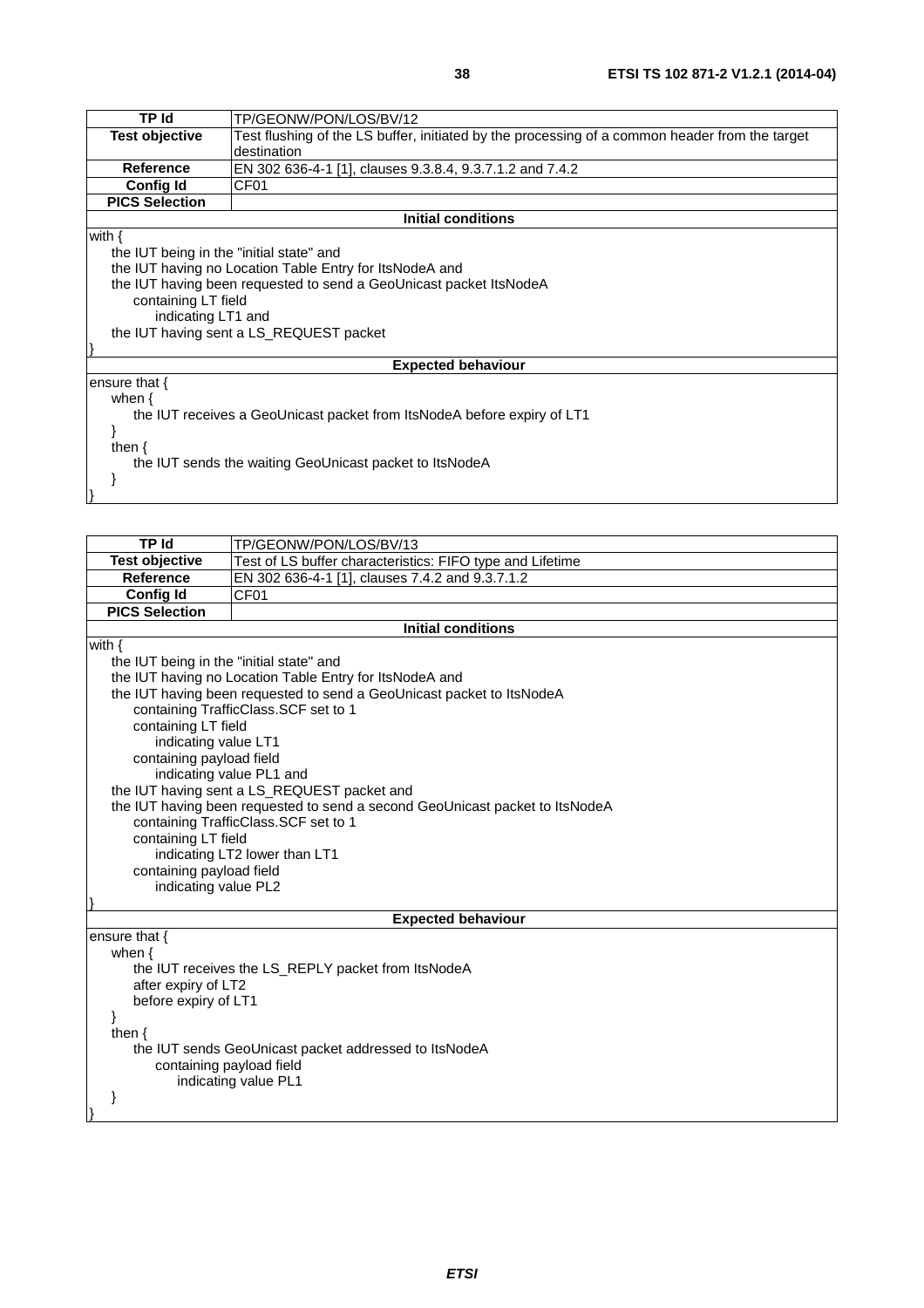| TP Id                                                                        | TP/GEONW/PON/LOS/BV/14                                                                            |  |
|------------------------------------------------------------------------------|---------------------------------------------------------------------------------------------------|--|
| Test objective                                                               | Test that GeoNetworking packets in LS buffer are discarded when LS does not complete.             |  |
| Reference                                                                    | EN 302 636-4-1 [1], clause 7.4.2                                                                  |  |
| <b>Config Id</b>                                                             | CF <sub>01</sub>                                                                                  |  |
| <b>PICS Selection</b>                                                        |                                                                                                   |  |
|                                                                              | <b>Initial conditions</b>                                                                         |  |
| with $\{$                                                                    |                                                                                                   |  |
| the IUT being in the "initial state" and                                     |                                                                                                   |  |
|                                                                              | the IUT having no Location Table Entry for ItsNodeA and                                           |  |
|                                                                              | the IUT having been requested to send a GeoUnicast packet to ItsNodeA                             |  |
|                                                                              | containing TrafficClass. SCF set to 1                                                             |  |
|                                                                              | containing LT field                                                                               |  |
|                                                                              | indicating value LT1 higher than (itsGnLocationServiceTimer * itsGnLocationServiceMaxRetrans) and |  |
| the IUT having sent a LS_REQUEST packet itsGnLocationServiceMaxRetrans times |                                                                                                   |  |
|                                                                              |                                                                                                   |  |
| <b>Expected behaviour</b>                                                    |                                                                                                   |  |
| ensure that $\{$                                                             |                                                                                                   |  |
| when $\{$                                                                    |                                                                                                   |  |
|                                                                              | the IUT receives a GUC packet from ItsNodeA                                                       |  |
| before expiry of LT1                                                         |                                                                                                   |  |
|                                                                              |                                                                                                   |  |
| then $\{$                                                                    |                                                                                                   |  |
| the IUT does not send any packet to ItsNodeA (see note)                      |                                                                                                   |  |
|                                                                              |                                                                                                   |  |
|                                                                              |                                                                                                   |  |
| NOTE:                                                                        | Stored GeoUnicast packets have been discarded upon LS failure.                                    |  |

### 6.2.2.5 Forwarding Packet Buffer

| TP Id                                            | TP/GEONW/PON/FPB/BV/01                                                                            |  |
|--------------------------------------------------|---------------------------------------------------------------------------------------------------|--|
| <b>Test objective</b>                            | Test of Source packet buffering into UC forwarding buffer for unreachable Unicast destinations    |  |
|                                                  | (absence of a suitable next hop candidate)                                                        |  |
| <b>Reference</b>                                 | EN 302 636-4-1 [1], clauses 7.5.3, 9.3.6.3 and 9.3.8.2                                            |  |
| <b>Config Id</b>                                 | CF <sub>03</sub>                                                                                  |  |
| <b>PICS Selection</b>                            |                                                                                                   |  |
|                                                  | <b>Initial conditions</b>                                                                         |  |
| with $\{$                                        |                                                                                                   |  |
| the IUT being in the "initial state" and         |                                                                                                   |  |
|                                                  | the IUT not having received any Beacon information from ItsNodeB and                              |  |
|                                                  | the IUT having a Location Table Entry for ItsNodeA (see note) and                                 |  |
|                                                  | the IUT having been requested to send a GeoUnicast packet addressed to ItsNodeA                   |  |
|                                                  | containing TrafficClass.SCF set to 1                                                              |  |
|                                                  |                                                                                                   |  |
|                                                  | <b>Expected behaviour</b>                                                                         |  |
| ensure that {                                    |                                                                                                   |  |
| when $\{$                                        |                                                                                                   |  |
| the IUT receives a Beacon packet from ItsNodeB   |                                                                                                   |  |
|                                                  |                                                                                                   |  |
| then $\{$                                        |                                                                                                   |  |
| the IUT selects the ItsNodeB as the next hop and |                                                                                                   |  |
| the IUT sends the buffered GeoUnicast packet     |                                                                                                   |  |
|                                                  |                                                                                                   |  |
|                                                  |                                                                                                   |  |
| NOTE:                                            | Location Table Entry is created by sending any GeoNetworking packet, originated by ItsNodeA, from |  |
| ItsNodeC to IUT.                                 |                                                                                                   |  |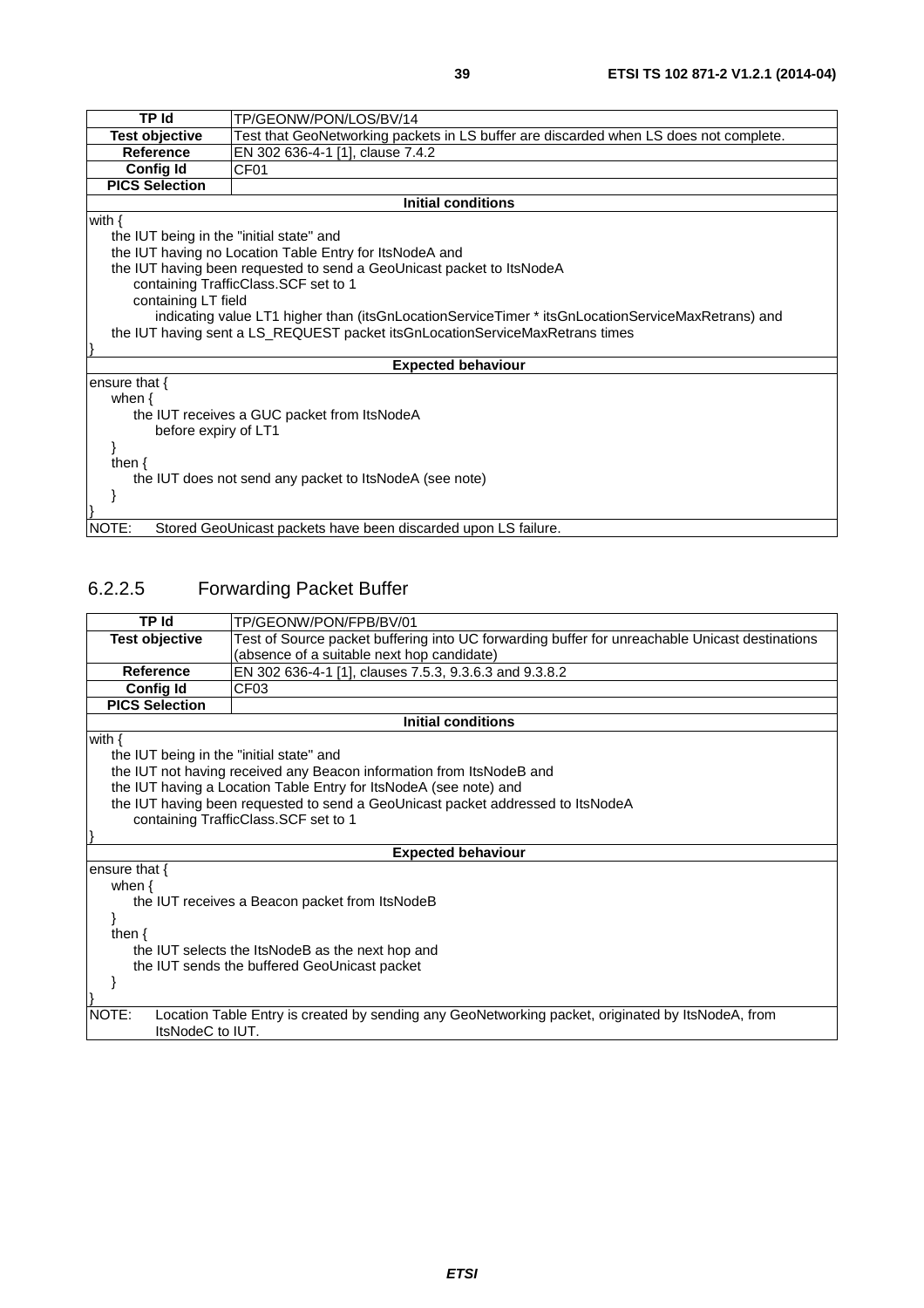| <b>TP Id</b>                                                               | TP/GEONW/PON/FPB/BV/02                                                               |  |
|----------------------------------------------------------------------------|--------------------------------------------------------------------------------------|--|
| <b>Test objective</b>                                                      | Test of Forwarder packet buffering into UC forwarding buffer for unreachable Unicast |  |
|                                                                            | destinations (absence of a suitable next hop candidate)                              |  |
| Reference                                                                  | EN 302 636-4-1 [1], clauses 9.3.8.3, 7.5.3 and 9.3.6.3                               |  |
| <b>Config Id</b>                                                           | CF03                                                                                 |  |
| <b>PICS Selection</b>                                                      |                                                                                      |  |
|                                                                            | <b>Initial conditions</b>                                                            |  |
| with $\{$                                                                  |                                                                                      |  |
| the IUT being in the "initial state" and                                   |                                                                                      |  |
|                                                                            | the IUT not having received any Beacon information from ItsNodeB and                 |  |
|                                                                            | the IUT having received GeoUnicast packets addressed to ItsNodeA from ItsNodeC       |  |
|                                                                            | containing TrafficClass.SCF set to 1                                                 |  |
| containing Basic Header                                                    |                                                                                      |  |
| containing LT field                                                        |                                                                                      |  |
|                                                                            | indicating LT1                                                                       |  |
| containing RHL field                                                       |                                                                                      |  |
|                                                                            | indicating value greater than 1                                                      |  |
|                                                                            | containing GUC Extended Header                                                       |  |
|                                                                            | containing SN field                                                                  |  |
|                                                                            | indicating value SN1                                                                 |  |
|                                                                            |                                                                                      |  |
|                                                                            | <b>Expected behaviour</b>                                                            |  |
| ensure that {                                                              |                                                                                      |  |
| when $\{$                                                                  |                                                                                      |  |
|                                                                            | the IUT receives a Beacon packet from ItsNodeB                                       |  |
|                                                                            | }                                                                                    |  |
| then $\{$                                                                  |                                                                                      |  |
| the IUT selects the ItsNodeB as the next hop and                           |                                                                                      |  |
| the IUT forwards the buffered GeoUnicast packet<br>containing Basic Header |                                                                                      |  |
| containing RHL field                                                       |                                                                                      |  |
| indicating value decreased by 1                                            |                                                                                      |  |
| containing GUC extended header                                             |                                                                                      |  |
| containing SN field                                                        |                                                                                      |  |
|                                                                            | indicating value SN1                                                                 |  |
| ł                                                                          |                                                                                      |  |
|                                                                            |                                                                                      |  |
|                                                                            |                                                                                      |  |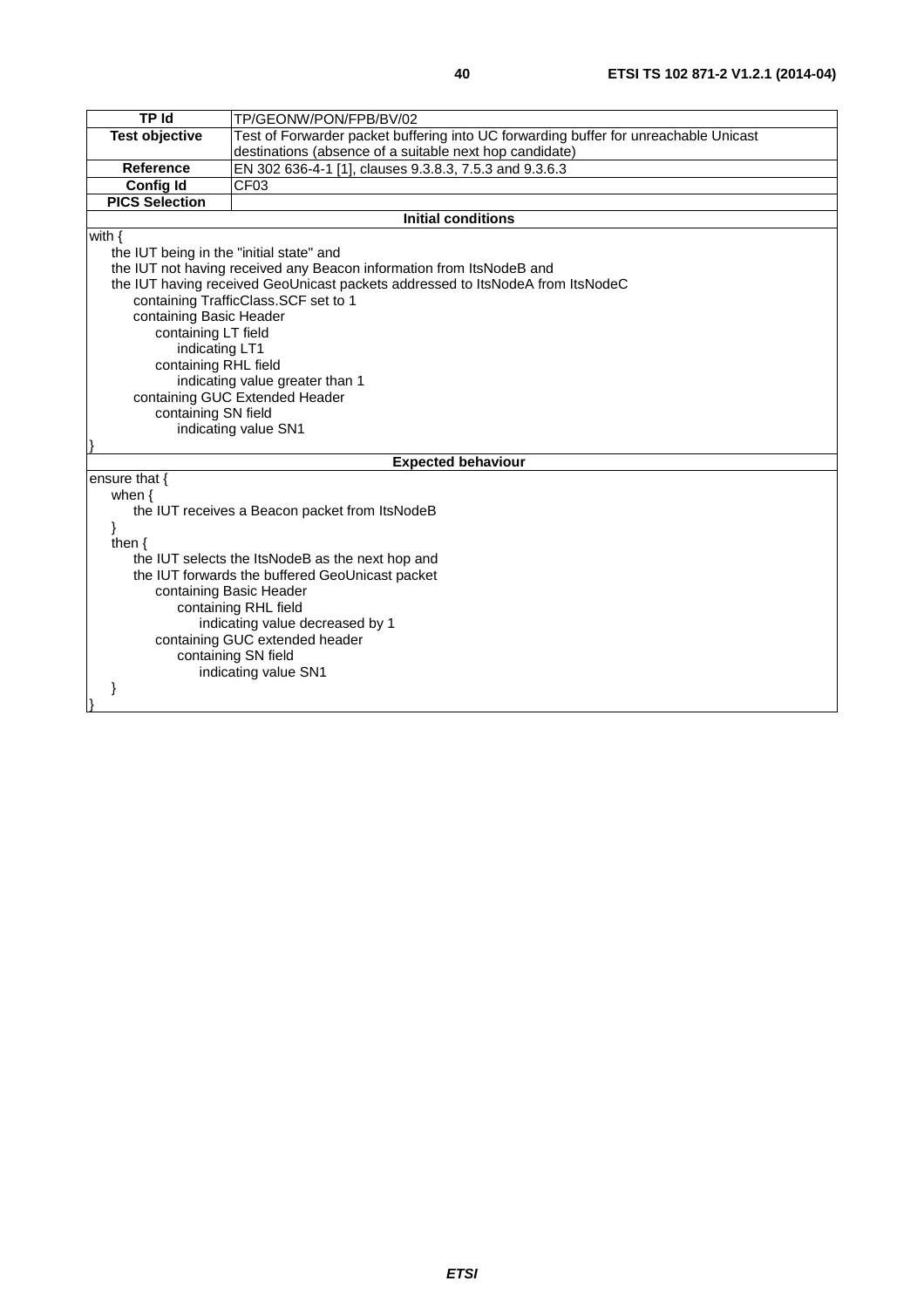| <b>TP Id</b>                                                                                                                              | TP/GEONW/PON/FPB/BV/03                                                                    |  |  |
|-------------------------------------------------------------------------------------------------------------------------------------------|-------------------------------------------------------------------------------------------|--|--|
| <b>Test objective</b>                                                                                                                     | Test of UC forwarding buffer characteristics: FIFO type                                   |  |  |
| <b>Reference</b>                                                                                                                          | EN 302 636-4-1 [1], clauses 7.5.3, 9.3.6.3 and 9.3.8.3                                    |  |  |
| <b>Config Id</b>                                                                                                                          | CFO3                                                                                      |  |  |
| <b>PICS Selection</b>                                                                                                                     |                                                                                           |  |  |
|                                                                                                                                           | <b>Initial conditions</b>                                                                 |  |  |
| with $\{$                                                                                                                                 |                                                                                           |  |  |
| the IUT being in the "initial state" and                                                                                                  |                                                                                           |  |  |
|                                                                                                                                           | the IUT not having received any Beacon information from ItsNodeB and                      |  |  |
|                                                                                                                                           | the IUT having received a GeoUnicast (GEOUNI1) packet addressed to ItsNodeA from ItsNodeC |  |  |
|                                                                                                                                           | containing TrafficClass.SCF set to 1                                                      |  |  |
| containing Basic Header                                                                                                                   |                                                                                           |  |  |
| containing LT field                                                                                                                       |                                                                                           |  |  |
|                                                                                                                                           | indicating value LT1 and                                                                  |  |  |
| containing RHL field                                                                                                                      |                                                                                           |  |  |
|                                                                                                                                           | indicating value greater than 1                                                           |  |  |
|                                                                                                                                           | containing GUC Extended Header                                                            |  |  |
| containing SN field                                                                                                                       |                                                                                           |  |  |
|                                                                                                                                           | indicating value SN1                                                                      |  |  |
| the IUT having received a second GeoUnicast (GEOUNI2) packet addressed to ItsNodeA from ItsNodeC<br>containing TrafficClass. SCF set to 1 |                                                                                           |  |  |
|                                                                                                                                           |                                                                                           |  |  |
|                                                                                                                                           | containing Basic Header                                                                   |  |  |
|                                                                                                                                           | containing LT field<br>indicating LT2                                                     |  |  |
| containing RHL field                                                                                                                      |                                                                                           |  |  |
| indicating value greater than 1                                                                                                           |                                                                                           |  |  |
| containing GUC Extended Header                                                                                                            |                                                                                           |  |  |
| containing SN field                                                                                                                       |                                                                                           |  |  |
| indicating value SN2                                                                                                                      |                                                                                           |  |  |
|                                                                                                                                           |                                                                                           |  |  |
| <b>Expected behaviour</b>                                                                                                                 |                                                                                           |  |  |
| ensure that {                                                                                                                             |                                                                                           |  |  |
| when $\{$                                                                                                                                 |                                                                                           |  |  |
|                                                                                                                                           | the IUT receives a Beacon packet from ItsNodeB                                            |  |  |
| before expiry of LT1 and LT2                                                                                                              |                                                                                           |  |  |
| }                                                                                                                                         |                                                                                           |  |  |
| then $\{$                                                                                                                                 |                                                                                           |  |  |
| the IUT selects ItsNodeB as the next hop and                                                                                              |                                                                                           |  |  |
| the IUT forwards the GEOUNI1 buffered packet<br>containing GUC Extended Header                                                            |                                                                                           |  |  |
| containing SN field                                                                                                                       |                                                                                           |  |  |
| indicating value SN1                                                                                                                      |                                                                                           |  |  |
| the IUT forwards the GEOUNI2 buffered packet                                                                                              |                                                                                           |  |  |
| containing GUC Extended Header                                                                                                            |                                                                                           |  |  |
|                                                                                                                                           | containing SN field                                                                       |  |  |
| indicating value SN2                                                                                                                      |                                                                                           |  |  |
| ł                                                                                                                                         |                                                                                           |  |  |
|                                                                                                                                           |                                                                                           |  |  |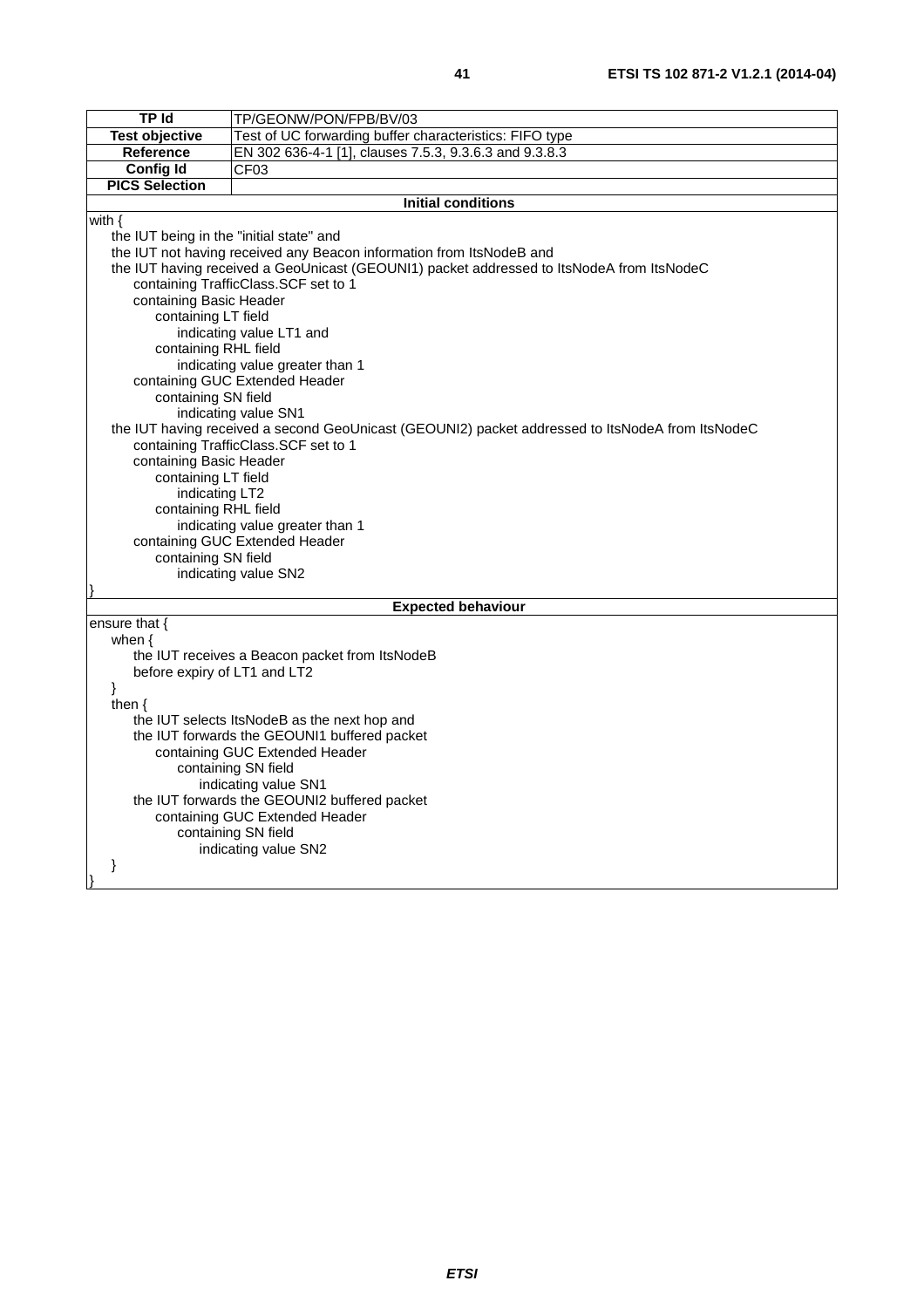| <b>TP</b> Id                                                                  | TP/GEONW/PON/FPB/BV/04                                                          |  |  |
|-------------------------------------------------------------------------------|---------------------------------------------------------------------------------|--|--|
| <b>Test objective</b>                                                         | Test of UC forwarding buffer characteristics: discarding upon LT expiration     |  |  |
| <b>Reference</b>                                                              | EN 302 636-4-1 [1], clauses 7.5.3, 9.3.6.3 and 9.3.8.3                          |  |  |
| <b>Config Id</b>                                                              | CF <sub>03</sub>                                                                |  |  |
| <b>PICS Selection</b>                                                         |                                                                                 |  |  |
|                                                                               | Initial conditions                                                              |  |  |
| with $\{$                                                                     |                                                                                 |  |  |
| the IUT being in the "initial state" and                                      |                                                                                 |  |  |
|                                                                               | the IUT not having received any Beacon information from ItsNodeB and            |  |  |
|                                                                               | the IUT having received a GeoUnicast packet addressed to ItsNodeA from ItsNodeC |  |  |
|                                                                               | containing TrafficClass.SCF set to 1                                            |  |  |
|                                                                               | containing Basic Header                                                         |  |  |
|                                                                               | containing LT field                                                             |  |  |
|                                                                               | indicating LT1                                                                  |  |  |
| containing RHL field                                                          |                                                                                 |  |  |
| indicating value greater than 1                                               |                                                                                 |  |  |
|                                                                               |                                                                                 |  |  |
|                                                                               | <b>Expected behaviour</b>                                                       |  |  |
| ensure that $\{$                                                              |                                                                                 |  |  |
| when $\{$                                                                     |                                                                                 |  |  |
|                                                                               | the IUT receives a Beacon packet from ItsNodeB                                  |  |  |
| after expiry of LT1                                                           |                                                                                 |  |  |
|                                                                               |                                                                                 |  |  |
| then $\{$                                                                     |                                                                                 |  |  |
| the IUT does not forward the buffered GeoUnicast packet addressed to ItsNodeA |                                                                                 |  |  |
|                                                                               |                                                                                 |  |  |
|                                                                               |                                                                                 |  |  |
|                                                                               |                                                                                 |  |  |

| TP Id                                    | TP/GEONW/PON/FPB/BV/06                                                                   |  |
|------------------------------------------|------------------------------------------------------------------------------------------|--|
| Test objective                           | Test of Source packet buffering into BC forwarding buffer for no GeoBroadcast recipients |  |
| <b>Reference</b>                         | EN 302 636-4-1 [1], clauses 9.3.5, 7.5.3, 9.3.6.3 and 9.3.11.2                           |  |
| <b>Config Id</b>                         | CF <sub>02</sub>                                                                         |  |
| <b>PICS Selection</b>                    |                                                                                          |  |
|                                          | <b>Initial conditions</b>                                                                |  |
| with $\{$                                |                                                                                          |  |
| the IUT being in the "initial state" and |                                                                                          |  |
|                                          | the IUT not having received Beacon information from ItsNodeD and                         |  |
|                                          | the IUT not having received Beacon information from ItsNodeB and                         |  |
|                                          | the IUT having been requested to send a GeoBroadcast packet to AREA1                     |  |
| containing TrafficClass. SCF set to 1    |                                                                                          |  |
|                                          |                                                                                          |  |
|                                          | <b>Expected behaviour</b>                                                                |  |
| ensure that $\{$                         |                                                                                          |  |
| when $\{$                                |                                                                                          |  |
|                                          | the IUT receives a Beacon packet from either ItsNodeB or ItsNodeD                        |  |
|                                          |                                                                                          |  |
| then $\{$                                |                                                                                          |  |
|                                          | the IUT broadcasts the buffered GeoBroadcast packet                                      |  |
|                                          |                                                                                          |  |
|                                          |                                                                                          |  |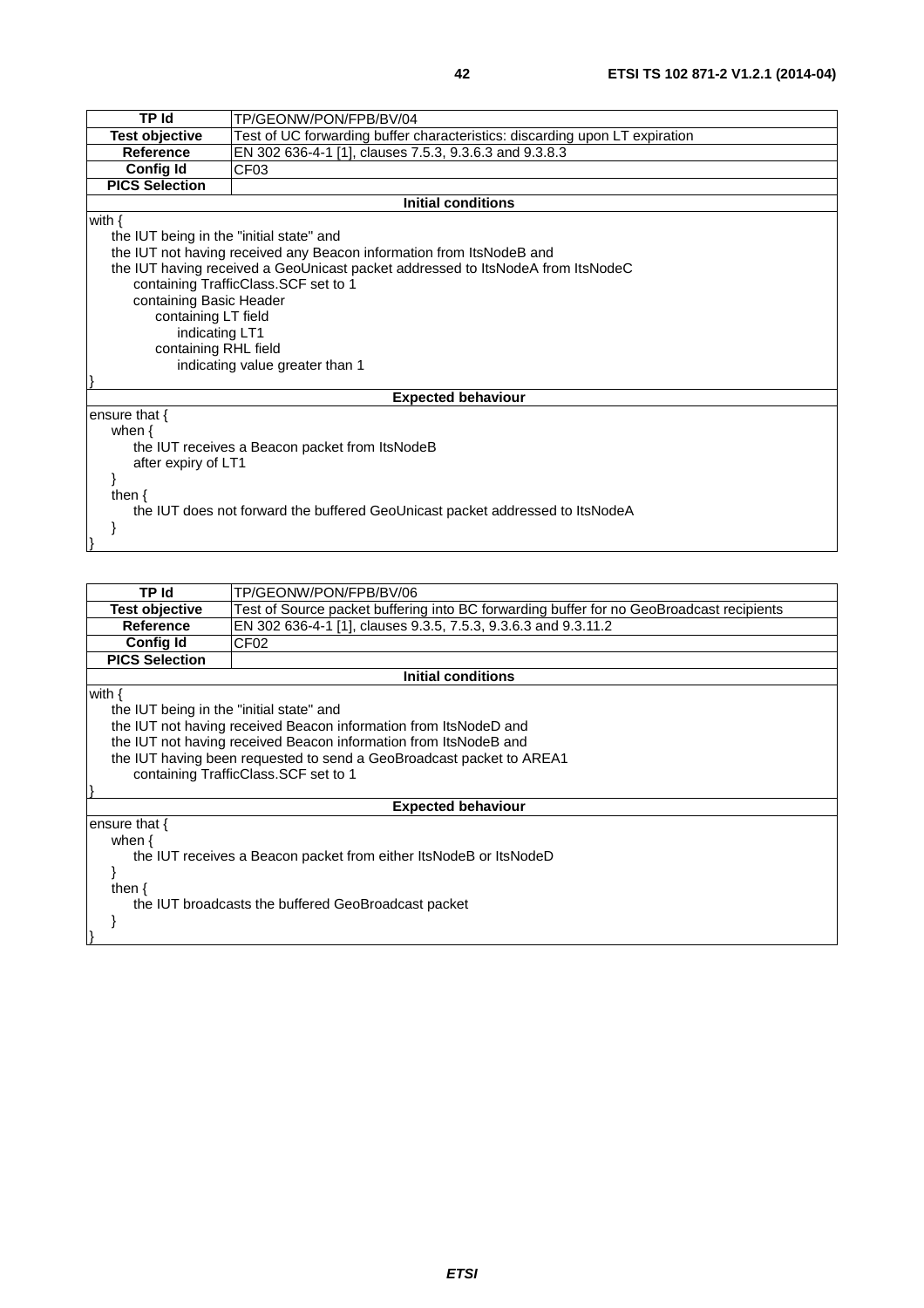| <b>TPId</b>                                                                      | TP/GEONW/PON/FPB/BV/07                                                           |  |
|----------------------------------------------------------------------------------|----------------------------------------------------------------------------------|--|
| <b>Test objective</b>                                                            | Test of BC forwarding buffer characteristics: FIFO type                          |  |
| Reference                                                                        | EN 302 636-4-1 [1], clauses 7.5.3, 9.3.6.3 and 9.3.11.2                          |  |
| <b>Config Id</b>                                                                 | CF <sub>02</sub>                                                                 |  |
| <b>PICS Selection</b>                                                            |                                                                                  |  |
|                                                                                  | <b>Initial conditions</b>                                                        |  |
| with $\{$                                                                        |                                                                                  |  |
| the IUT being in the "initial state" and                                         |                                                                                  |  |
|                                                                                  | the IUT not having received Beacon information from ItsNodeD and                 |  |
|                                                                                  | the IUT not having received Beacon information from ItsNodeB and                 |  |
|                                                                                  | the IUT having been requested to send a GeoBroadcast (GEOBROAD1) packet to AREA1 |  |
|                                                                                  | containing TrafficClass.SCF set to 1                                             |  |
| containing Basic Header                                                          |                                                                                  |  |
| containing LT field                                                              |                                                                                  |  |
| indicating LT1                                                                   |                                                                                  |  |
|                                                                                  | containing GBC Extended Header                                                   |  |
| containing SN field                                                              |                                                                                  |  |
| indicating value SN1                                                             |                                                                                  |  |
| the IUT having been requested to send a GeoBroadcast (GEOBROAD2) packet to AREA1 |                                                                                  |  |
|                                                                                  | containing TrafficClass.SCF set to 1                                             |  |
| containing LT field                                                              |                                                                                  |  |
| indicating LT2                                                                   |                                                                                  |  |
| containing SN field                                                              |                                                                                  |  |
|                                                                                  | indicating value SN2                                                             |  |
|                                                                                  | <b>Expected behaviour</b>                                                        |  |
| ensure that {                                                                    |                                                                                  |  |
| when $\{$                                                                        |                                                                                  |  |
| the IUT receives a Beacon packet from either ItsNodeD or ItsNodeB                |                                                                                  |  |
| before expiry of LT1 and LT2                                                     |                                                                                  |  |
| ł                                                                                |                                                                                  |  |
| then $\{$                                                                        |                                                                                  |  |
| the IUT broadcasts GEOBROAD1 packet                                              |                                                                                  |  |
| containing GBC Extended Header                                                   |                                                                                  |  |
| containing SN field                                                              |                                                                                  |  |
| indicating value SN1                                                             |                                                                                  |  |
| the IUT broadcasts GEOBROAD2 packet                                              |                                                                                  |  |
| containing GBC Extended Header<br>containing SN field                            |                                                                                  |  |
|                                                                                  | indicating value SN2                                                             |  |
|                                                                                  |                                                                                  |  |
| ł                                                                                |                                                                                  |  |
|                                                                                  |                                                                                  |  |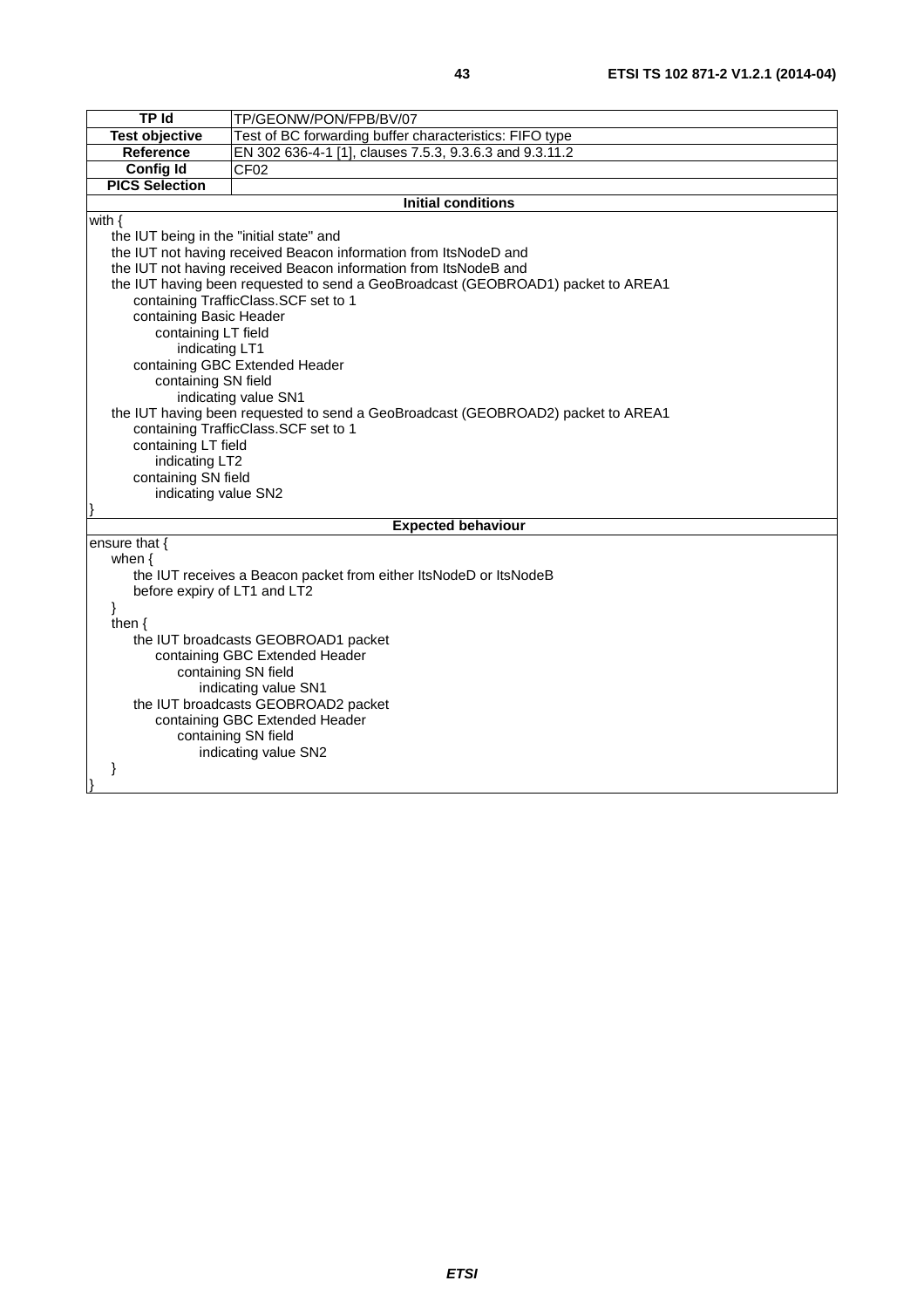| TP Id                                                                            | TP/GEONW/PON/FPB/BV/08                                                           |  |
|----------------------------------------------------------------------------------|----------------------------------------------------------------------------------|--|
| <b>Test objective</b>                                                            | Test of BC forwarding buffer characteristics: discarding upon LT expiration      |  |
| <b>Reference</b>                                                                 | EN 302 636-4-1 [1], clauses 7.5.3, 9.3.6.3 and 9.3.11.2                          |  |
| <b>Config Id</b>                                                                 | CF <sub>02</sub>                                                                 |  |
| <b>PICS Selection</b>                                                            |                                                                                  |  |
|                                                                                  | <b>Initial conditions</b>                                                        |  |
| with $\{$                                                                        |                                                                                  |  |
| the IUT being in the "initial state" and                                         |                                                                                  |  |
|                                                                                  | the IUT not having received Beacon information from ItsNodeD and                 |  |
|                                                                                  | the IUT not having received Beacon information from ItsNodeB and                 |  |
|                                                                                  | the IUT having been requested to send a GeoBroadcast (GEOBROAD1) packet to AREA1 |  |
|                                                                                  | containing TrafficClass.SCF set to 1                                             |  |
| containing Basic Header                                                          |                                                                                  |  |
|                                                                                  | containing LT field                                                              |  |
|                                                                                  | indicating LT1                                                                   |  |
| the IUT having been requested to send a GeoBroadcast (GEOBROAD2) packet to AREA1 |                                                                                  |  |
| containing TrafficClass.SCF set to 1                                             |                                                                                  |  |
| containing Basic Header                                                          |                                                                                  |  |
| containing LT field                                                              |                                                                                  |  |
|                                                                                  | indicating LT2                                                                   |  |
|                                                                                  |                                                                                  |  |
|                                                                                  | <b>Expected behaviour</b>                                                        |  |
| ensure that $\{$                                                                 |                                                                                  |  |
| when $\{$                                                                        |                                                                                  |  |
| the IUT receives a Beacon packet from either ItsNodeB or ItsNodeD                |                                                                                  |  |
| after expiry of LT1 and LT2                                                      |                                                                                  |  |
| <sup>}</sup>                                                                     |                                                                                  |  |
| then $\{$                                                                        |                                                                                  |  |
| the IUT does not broadcast any of the buffered GEOBROAD1 and GEOBROAD2           |                                                                                  |  |
|                                                                                  |                                                                                  |  |
|                                                                                  |                                                                                  |  |

| <b>TP Id</b>                                            | TP/GEONW/PON/FPB/BV/09                                                                            |  |
|---------------------------------------------------------|---------------------------------------------------------------------------------------------------|--|
| <b>Test objective</b>                                   | Test of Source packet buffering into UC forwarding buffer for handling of LT fields in absence of |  |
|                                                         |                                                                                                   |  |
|                                                         | a suitable next hop candidate                                                                     |  |
| <b>Reference</b>                                        | EN 302 636-4-1 [1], clauses 7.5.3, 9.3.6.3 and 9.3.8.2                                            |  |
| <b>Config Id</b>                                        | CF <sub>03</sub>                                                                                  |  |
| <b>PICS Selection</b>                                   |                                                                                                   |  |
|                                                         | Initial conditions                                                                                |  |
| with $\{$                                               |                                                                                                   |  |
| the IUT being in the "initial state" and                |                                                                                                   |  |
|                                                         | the IUT not having received any Beacon information from ItsNodeB and                              |  |
|                                                         | the IUT having a Location Table Entry for ItsNodeA and                                            |  |
|                                                         | the IUT having been requested to send a GeoUnicast packet addressed to ItsNodeA                   |  |
| containing TrafficClass.SCF set to 1                    |                                                                                                   |  |
|                                                         |                                                                                                   |  |
|                                                         | <b>Expected behaviour</b>                                                                         |  |
| ensure that {                                           |                                                                                                   |  |
| when $\{$                                               |                                                                                                   |  |
|                                                         | the IUT receives a Beacon packet from ItsNodeB                                                    |  |
|                                                         |                                                                                                   |  |
| then $\{$                                               |                                                                                                   |  |
| the IUT selects the ItsNodeB as the next hop and        |                                                                                                   |  |
| the IUT sends the buffered GeoUnicast packet            |                                                                                                   |  |
| containing GUC Extended Header                          |                                                                                                   |  |
| containing LT field                                     |                                                                                                   |  |
| indicating (default LT value - Waiting Time (see note)) |                                                                                                   |  |
|                                                         |                                                                                                   |  |
|                                                         |                                                                                                   |  |
| NOTE:                                                   | Waiting Time == time difference between Upper layer packet generation and the neighbour Beacon    |  |
| reception.                                              |                                                                                                   |  |
|                                                         |                                                                                                   |  |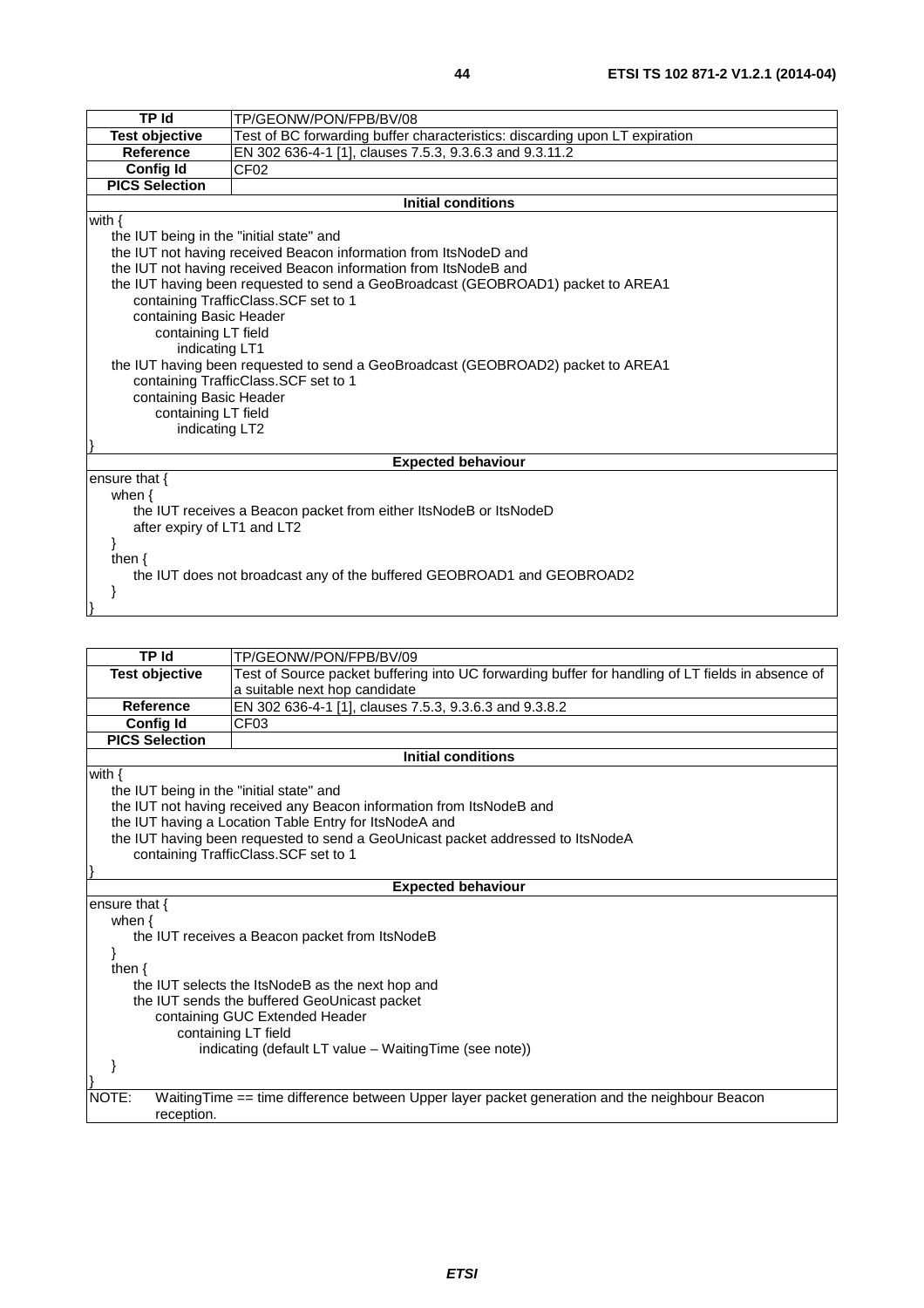| TP Id                                                   | TP/GEONW/PON/FPB/BV/10                                                                                                |  |
|---------------------------------------------------------|-----------------------------------------------------------------------------------------------------------------------|--|
| <b>Test objective</b>                                   | Test of Source packet buffering into BC forwarding buffer for handling of LT fields for no<br>GeoBroadcast recipients |  |
| <b>Reference</b>                                        | EN 302 636-4-1 [1], clauses 7.5.3, 9.3.6.3 and 9.3.11.2                                                               |  |
| <b>Config Id</b>                                        | CF <sub>02</sub>                                                                                                      |  |
| <b>PICS Selection</b>                                   |                                                                                                                       |  |
|                                                         | Initial conditions                                                                                                    |  |
| with $\{$                                               |                                                                                                                       |  |
| the IUT being in the "initial state" and                |                                                                                                                       |  |
|                                                         | the IUT not having received Beacon information from ItsNodeD and                                                      |  |
|                                                         | the IUT not having received Beacon information from ItsNodeB and                                                      |  |
|                                                         | the IUT having been requested to send a GeoBroadcast packet to AREA1                                                  |  |
|                                                         | containing TrafficClass.SCF set to 1                                                                                  |  |
|                                                         |                                                                                                                       |  |
|                                                         | <b>Expected behaviour</b>                                                                                             |  |
| ensure that {                                           |                                                                                                                       |  |
| when $\{$                                               |                                                                                                                       |  |
|                                                         | the IUT receives a Beacon packet from either ItsNodeB or ItsNodeD                                                     |  |
|                                                         |                                                                                                                       |  |
| then $\{$                                               |                                                                                                                       |  |
|                                                         | the IUT broadcasts the buffered GeoBroadcast packet                                                                   |  |
| containing GBC Extended Header                          |                                                                                                                       |  |
| containing LT field                                     |                                                                                                                       |  |
| indicating (default LT value - Waiting Time (see note)) |                                                                                                                       |  |
|                                                         |                                                                                                                       |  |
|                                                         |                                                                                                                       |  |
| NOTE:                                                   | WaitingTime == time difference between Upper layer packet generation and the Beacon reception.                        |  |
|                                                         |                                                                                                                       |  |
|                                                         |                                                                                                                       |  |
| <b>TP Id</b>                                            | TP/GEONW/PON/FPB/BV/11-X                                                                                              |  |
| <b>Test objective</b>                                   | Test of immediate broadcasting in absence of a suitable next hop candidate when SCF is                                |  |
|                                                         | disabled                                                                                                              |  |
| <b>Reference</b>                                        | EN 302 636-4-1 [1], clause 9.3.8.2                                                                                    |  |
| <b>Config Id</b>                                        | CF <sub>03</sub>                                                                                                      |  |

**PICS Selection**

the IUT being in the "initial state" and

the IUT not having received any Beacon information from ItsNodeB and

the IUT having a Location Table Entry for ItsNodeA (see note)

#### **Expected behaviour**

**Initial conditions**

ensure that { when { the IUT is requested to send a **MESSAGE** containing TrafficClass.SCF set to 0 } then { the IUT broadcast the **MESSAGE** immediately }  $NOTE:$ Location Table Entry is created by sending any GeoNetworking packet, originated by ItsNodeA, from ItsNodeC to IUT. **MESSAGE** GUC packet addressed to ItsNodeA GAC packet containing GeoBroadcast DestinationArea indicating AREA2 GBC packet containing GeoBroadcast DestinationArea indicating AREA2

TSB packet

SHB packet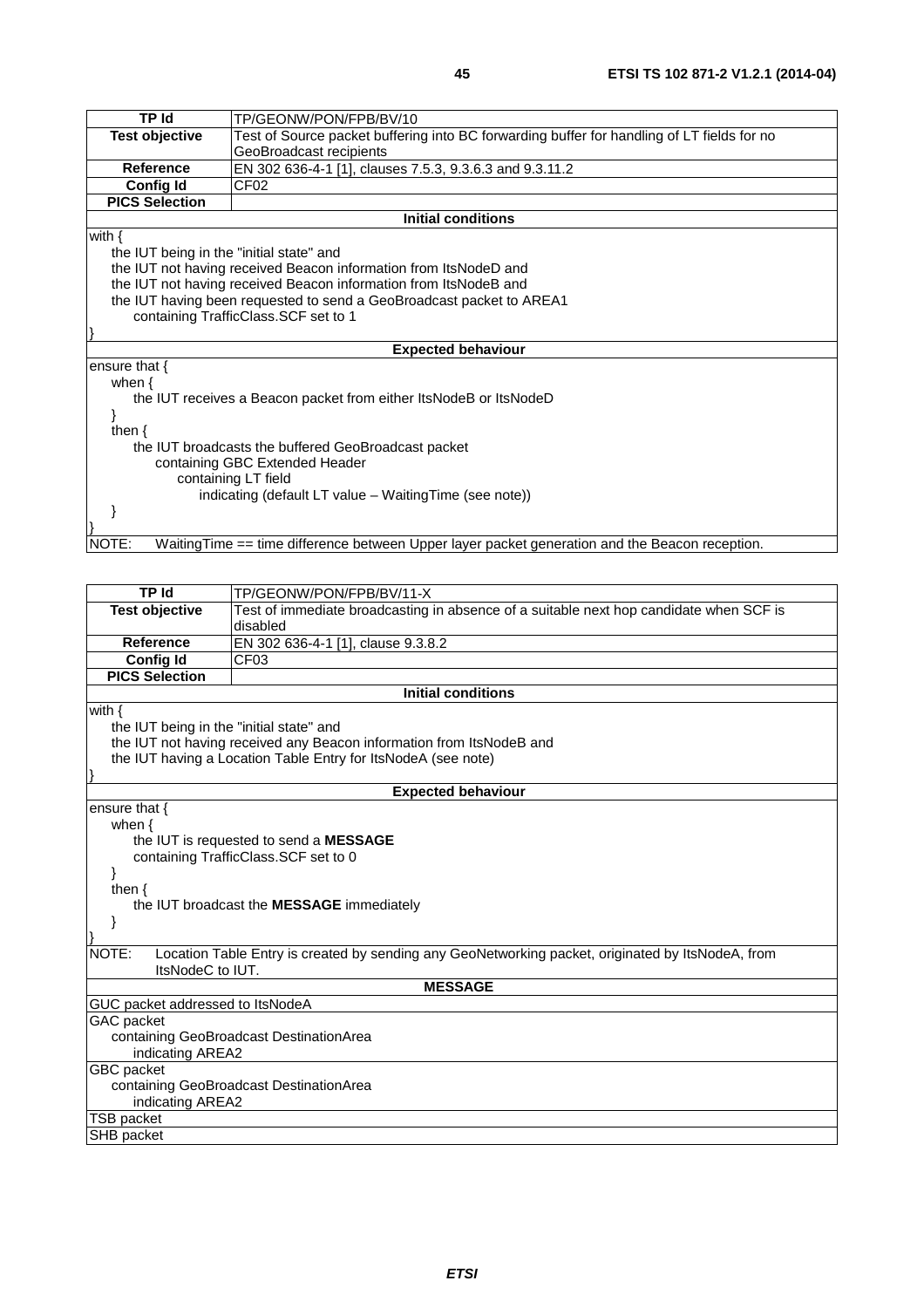| <b>TP Id</b>                             | TP/GEONW/PON/FPB/BV/12-X                                                               |  |
|------------------------------------------|----------------------------------------------------------------------------------------|--|
| <b>Test objective</b>                    | Test of immediate broadcasting in absence of a suitable next hop candidate when SCF is |  |
|                                          | disabled                                                                               |  |
| <b>Reference</b>                         | EN 302 636-4-1 [1], clause 9.3.8.3                                                     |  |
| <b>Config Id</b>                         | CF <sub>03</sub>                                                                       |  |
| <b>PICS Selection</b>                    |                                                                                        |  |
|                                          | <b>Initial conditions</b>                                                              |  |
| with $\{$                                |                                                                                        |  |
| the IUT being in the "initial state" and |                                                                                        |  |
|                                          | the IUT not having received any Beacon information from ItsNodeB                       |  |
|                                          |                                                                                        |  |
|                                          | <b>Expected behaviour</b>                                                              |  |
| ensure that $\{$                         |                                                                                        |  |
| when $\{$                                |                                                                                        |  |
| the IUT receives a MESSAGE               |                                                                                        |  |
| containing TrafficClass.SCF set to 0     |                                                                                        |  |
|                                          |                                                                                        |  |
| then $\{$                                |                                                                                        |  |
|                                          | the IUT broadcast the MESSAGE immediately                                              |  |
|                                          |                                                                                        |  |
|                                          |                                                                                        |  |
|                                          | <b>MESSAGE</b>                                                                         |  |
| GUC packet addressed to ItsNodeA         |                                                                                        |  |
| GAC packet                               |                                                                                        |  |
| containing GeoBroadcast DestinationArea  |                                                                                        |  |
| indicating AREA2                         |                                                                                        |  |
| GBC packet                               |                                                                                        |  |
|                                          | containing GeoBroadcast DestinationArea                                                |  |
| indicating AREA2                         |                                                                                        |  |
| TSB packet                               |                                                                                        |  |

## 6.2.2.6 GeoNetworking Address

TSB packet

| <b>TP Id</b>                             | TP/GEONW/PON/GNA/BV/01                                                                   |  |
|------------------------------------------|------------------------------------------------------------------------------------------|--|
| <b>Test objective</b>                    | Test the initial GeoNetworking address assignment by IUT with auto-address configuration |  |
| <b>Reference</b>                         | EN 302 636-4-1 [1], clauses 9.2.1.2 and 9.3.6.2                                          |  |
| <b>Config Id</b>                         | CF <sub>01</sub>                                                                         |  |
| <b>PICS Selection</b>                    |                                                                                          |  |
|                                          | <b>Initial conditions</b>                                                                |  |
| with $\{$                                |                                                                                          |  |
| the IUT being in the "initial state" and |                                                                                          |  |
|                                          | the IUT's itsGnLocalAddrConfMethod MIB parameter is set to AUTO (0)                      |  |
|                                          |                                                                                          |  |
|                                          | <b>Expected behaviour</b>                                                                |  |
| ensure that $\{$                         |                                                                                          |  |
| when $\{$                                |                                                                                          |  |
| the IUT generates a Beacon packet        |                                                                                          |  |
|                                          |                                                                                          |  |
| then $\{$                                |                                                                                          |  |
|                                          | the IUT sends a GeoNetworking packet                                                     |  |
|                                          | containing a correctly formatted Common Header                                           |  |
|                                          | containing HT field                                                                      |  |
|                                          | set to '1' (BEACON)                                                                      |  |
|                                          | containing HST field                                                                     |  |
|                                          | set to '0' (UNSPECIFIED)                                                                 |  |
| containing Beacon Extended Header        |                                                                                          |  |
| containing SOPV field                    |                                                                                          |  |
|                                          | containing GN_ADDR field                                                                 |  |
|                                          | indicating its GnLocal GnAddr MIB parameter                                              |  |
|                                          |                                                                                          |  |
|                                          |                                                                                          |  |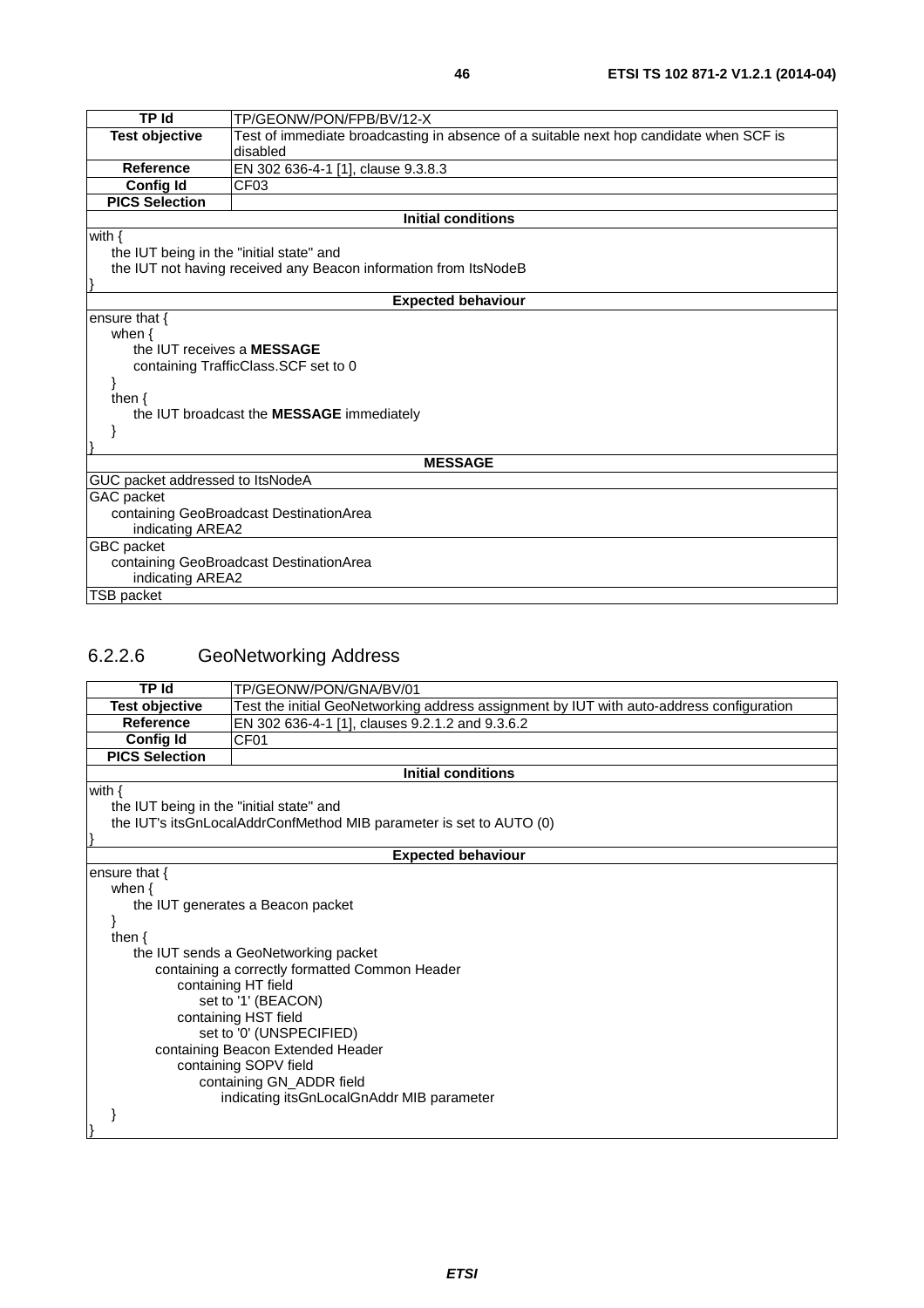| <b>TP Id</b>                             | TP/GEONW/PON/GNA/BV/02                                                                |  |
|------------------------------------------|---------------------------------------------------------------------------------------|--|
| <b>Test objective</b>                    | Test the proper functioning of duplicate address detection mechanism                  |  |
| <b>Reference</b>                         | EN 302 636-4-1 [1], clause 9.2.1.5                                                    |  |
| <b>Config Id</b>                         | CF <sub>01</sub>                                                                      |  |
| <b>PICS Selection</b>                    |                                                                                       |  |
|                                          | <b>Initial conditions</b>                                                             |  |
| with $\{$                                |                                                                                       |  |
| the IUT being in the "initial state" and |                                                                                       |  |
|                                          | the IUT having sent some Beacon packets                                               |  |
|                                          |                                                                                       |  |
|                                          | <b>Expected behaviour</b>                                                             |  |
| ensure that $\{$                         |                                                                                       |  |
| when $\{$                                |                                                                                       |  |
|                                          | the IUT receives a Beacon packet from ItsNodeB                                        |  |
|                                          | containing Beacon Extended Header                                                     |  |
|                                          | containing SOPV field                                                                 |  |
| containing GN_ADDR field                 |                                                                                       |  |
|                                          | indicating same GN_ADDR as the GN_ADDR field in the last Beacon originated by the IUT |  |
|                                          |                                                                                       |  |
| then $\{$                                |                                                                                       |  |
| the IUT sends subsequent Beacon packets  |                                                                                       |  |
| containing Beacon Extended Header        |                                                                                       |  |
| containing SOPV field                    |                                                                                       |  |
|                                          | containing GN_ADDR field                                                              |  |
|                                          | indicating different GN_ADDR as the previous used GN_ADDR                             |  |
|                                          |                                                                                       |  |
|                                          |                                                                                       |  |

## 6.2.2.7 Beaconing

| TP Id                                                                                | TP/GEONW/PON/BEA/BV/01                                                                           |
|--------------------------------------------------------------------------------------|--------------------------------------------------------------------------------------------------|
| <b>Test objective</b>                                                                | Test that the IUT transmits Beacons at prescribed periodicity in the absence of other originated |
|                                                                                      | packets                                                                                          |
| <b>Reference</b>                                                                     | EN 302 636-4-1 [1], clause 9.3.6.2                                                               |
| <b>Config Id</b>                                                                     | CF <sub>01</sub>                                                                                 |
| <b>PICS Selection</b>                                                                |                                                                                                  |
|                                                                                      | Initial conditions                                                                               |
| with $\{$                                                                            |                                                                                                  |
| the IUT being in the "initial state"                                                 |                                                                                                  |
|                                                                                      |                                                                                                  |
|                                                                                      | <b>Expected behaviour</b>                                                                        |
| ensure that {                                                                        |                                                                                                  |
| when $\{$                                                                            |                                                                                                  |
| the IUT generates Beacon packets                                                     |                                                                                                  |
|                                                                                      |                                                                                                  |
| then $\{$                                                                            |                                                                                                  |
| the IUT sends each Beacon packet                                                     |                                                                                                  |
| after expiry of itsGnBeaconServiceRetransmitTimer                                    |                                                                                                  |
| and before expiry of itsGnBeaconServiceRetransmitTimer + itsGnBeaconServiceMaxJitter |                                                                                                  |
|                                                                                      |                                                                                                  |
|                                                                                      |                                                                                                  |
|                                                                                      |                                                                                                  |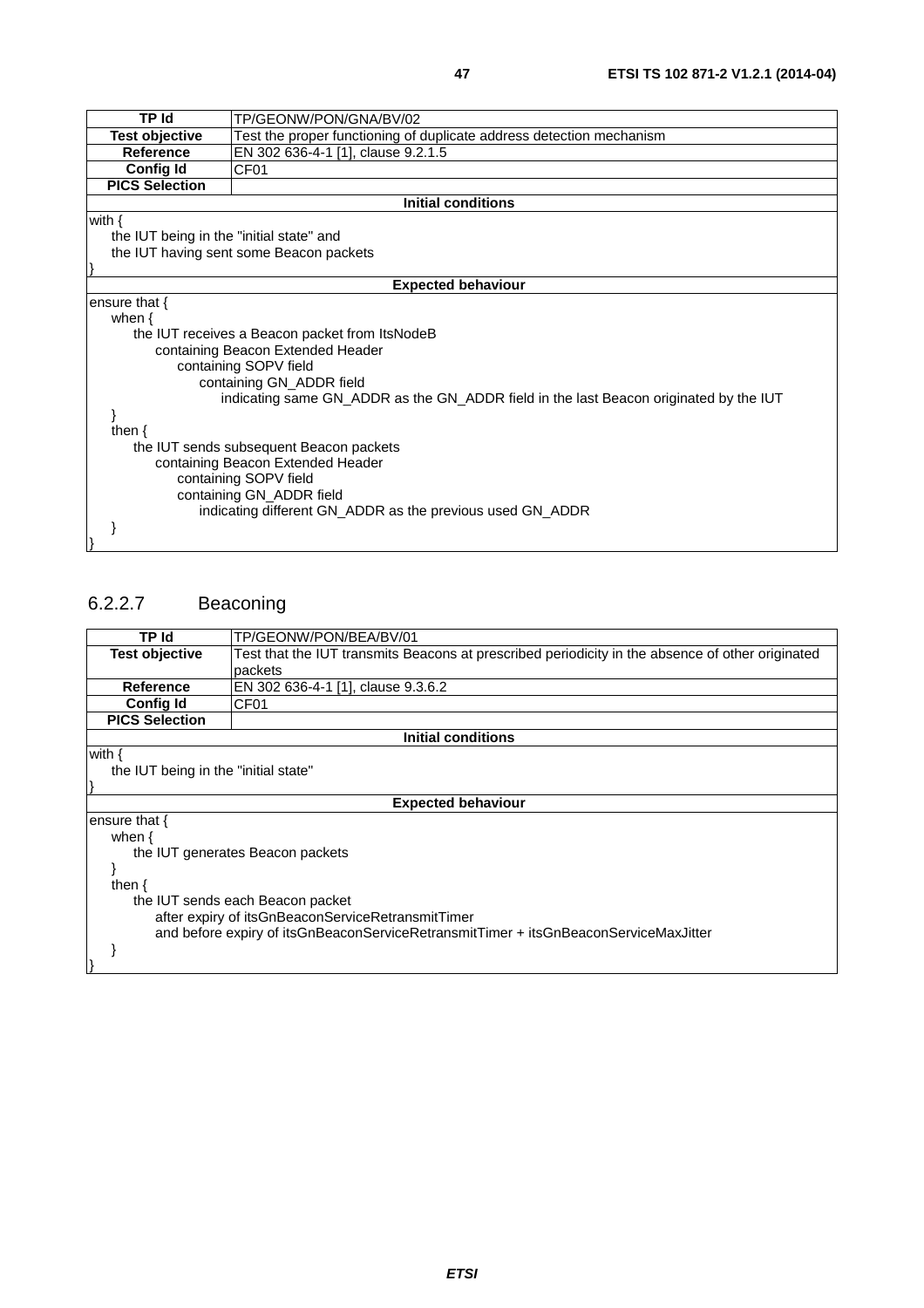| TP Id                                                    | TP/GEONW/PON/BEA/BV/02                                                                         |  |
|----------------------------------------------------------|------------------------------------------------------------------------------------------------|--|
| Test objective                                           | Test that the IUT resets its timer for next Beacon transmission when originating other packets |  |
| <b>Reference</b>                                         | EN 302 636-4-1 [1], clauses 9.2.3 and 9.3.10.2                                                 |  |
| <b>Config Id</b>                                         | CF <sub>01</sub>                                                                               |  |
| <b>PICS Selection</b>                                    |                                                                                                |  |
|                                                          | Initial conditions                                                                             |  |
| with $\{$                                                |                                                                                                |  |
| the IUT being in the "initial state" and                 |                                                                                                |  |
| the IUT having received Beacon information from ItsNodeB |                                                                                                |  |
|                                                          |                                                                                                |  |
| <b>Expected behaviour</b>                                |                                                                                                |  |
| ensure that $\{$                                         |                                                                                                |  |
| when $\{$                                                |                                                                                                |  |
|                                                          | the IUT is requested to send a SHB packet                                                      |  |
| then $\{$                                                |                                                                                                |  |
|                                                          | the IUT broadcasts a SHB packet and                                                            |  |
| the IUT sends the next Beacon packet                     |                                                                                                |  |
| after expiry of itsGnBeaconServiceRetransmitTimer        |                                                                                                |  |
|                                                          | and before expiry of itsGnBeaconServiceRetransmitTimer + itsGnBeaconServiceMaxJitter           |  |
|                                                          |                                                                                                |  |
|                                                          |                                                                                                |  |

#### 6.2.2.8 GeoUnicast

| TP Id                                          | TP/GEONW/PON/GUC/BV/01                                                                      |  |  |
|------------------------------------------------|---------------------------------------------------------------------------------------------|--|--|
| <b>Test objective</b>                          | Test that the reception of a unicast packet over upper Gn SAP triggers the origination of a |  |  |
|                                                | GeoUnicast packet                                                                           |  |  |
| Reference                                      | EN 302 636-4-1 [1], clauses 9.3.8.2 and 9.3.6.3                                             |  |  |
| <b>Config Id</b>                               | CF <sub>01</sub>                                                                            |  |  |
| <b>PICS Selection</b>                          |                                                                                             |  |  |
|                                                | <b>Initial conditions</b>                                                                   |  |  |
| with $\{$                                      |                                                                                             |  |  |
| the IUT being in the "initial state" and       |                                                                                             |  |  |
|                                                | the IUT having received Beacon information from ItsNodeB                                    |  |  |
|                                                |                                                                                             |  |  |
|                                                | <b>Expected behaviour</b>                                                                   |  |  |
| ensure that $\{$                               |                                                                                             |  |  |
| when $\{$                                      |                                                                                             |  |  |
|                                                | the IUT is requested to send a GeoUnicast packet to ItsNodeB                                |  |  |
|                                                |                                                                                             |  |  |
| then $\{$                                      |                                                                                             |  |  |
|                                                | the IUT sends a GeoNetworking packet                                                        |  |  |
| containing a correctly formatted Common Header |                                                                                             |  |  |
| containing HT field                            |                                                                                             |  |  |
| set to '2' (GEOUNICAST)                        |                                                                                             |  |  |
| containing GeoUnicast Extended Header          |                                                                                             |  |  |
|                                                | containing DEPV field                                                                       |  |  |
|                                                | indicating same position as the SOPV value of the Beacon information received               |  |  |
|                                                |                                                                                             |  |  |
|                                                |                                                                                             |  |  |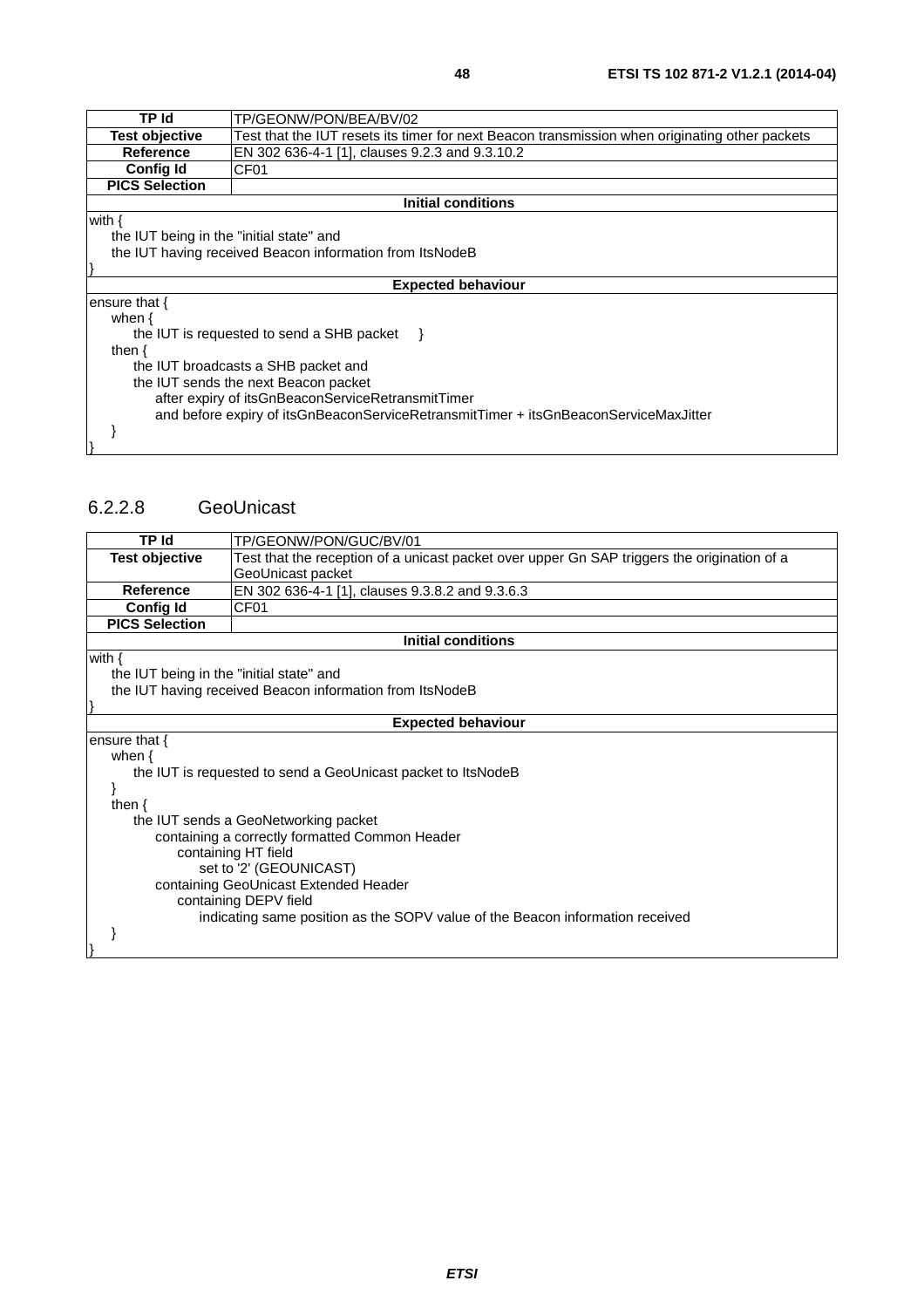| TP Id                                                    | TP/GEONW/PON/GUC/BV/02                                                                          |  |
|----------------------------------------------------------|-------------------------------------------------------------------------------------------------|--|
| <b>Test objective</b>                                    | Test that a received GeoUnicast packet is routed to the correct next hop neighbour according to |  |
|                                                          | the greedy forwarding rules                                                                     |  |
| <b>Reference</b>                                         | EN 302 636-4-1 [1], clauses 9.3.8.3 and D.2                                                     |  |
| <b>Config Id</b>                                         | CF <sub>04</sub>                                                                                |  |
| <b>PICS Selection</b>                                    | PICS_GN_GEOUNICAST_FORWARDING_ALGORITHM == 'GREEDY' OR                                          |  |
|                                                          | PICS_GN_GEOUNICAST_FORWARDING_ALGORITHM == 'UNSPECIFIED'                                        |  |
|                                                          | <b>Initial conditions</b>                                                                       |  |
| with $\{$                                                |                                                                                                 |  |
| the IUT being in the "initial state" and                 |                                                                                                 |  |
|                                                          | the IUT having received Beacon information from ItsNodeB and                                    |  |
|                                                          | the IUT having received Beacon information from ItsNodeD and                                    |  |
| the IUT having received Beacon information from ItsNodeC |                                                                                                 |  |
|                                                          |                                                                                                 |  |
|                                                          | <b>Expected behaviour</b>                                                                       |  |
| ensure that $\{$                                         |                                                                                                 |  |
| when $\{$                                                |                                                                                                 |  |
|                                                          | the IUT receives a GeoUnicast packet addressed to ItsNodeA from ItsNodeC                        |  |
|                                                          | containing TrafficClass.SCF set to 1                                                            |  |
| containing Basic Header                                  |                                                                                                 |  |
| containing RHL field                                     |                                                                                                 |  |
| indicating value greater than 1                          |                                                                                                 |  |
|                                                          |                                                                                                 |  |
| then $\{$                                                |                                                                                                 |  |
|                                                          | the IUT selects ItsNodeB as the next hop ITS station and                                        |  |
|                                                          | the IUT forwards the GeoUnicast packet                                                          |  |
|                                                          |                                                                                                 |  |
|                                                          |                                                                                                 |  |
|                                                          |                                                                                                 |  |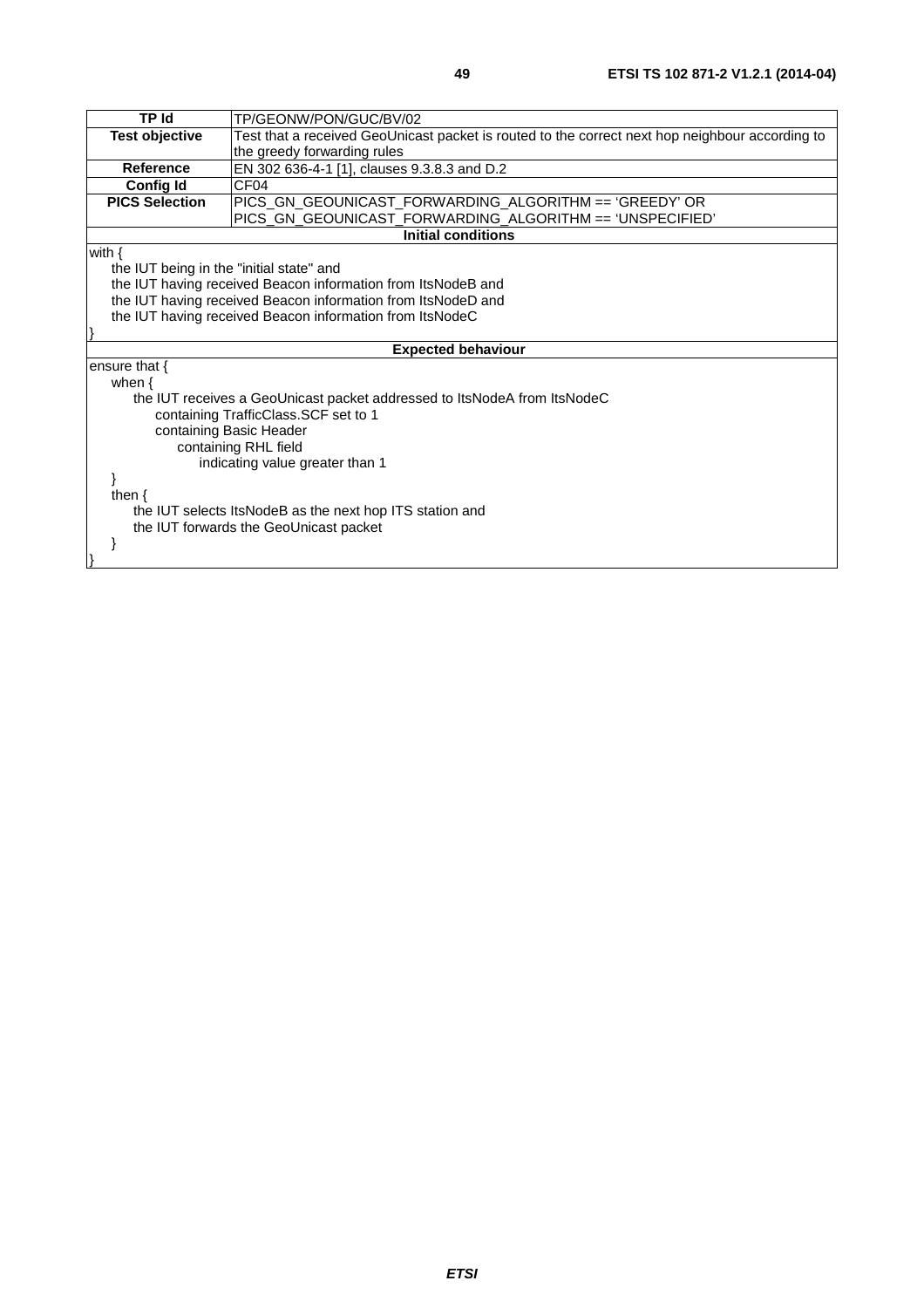| <b>TP Id</b>                                                 |                                                                                                                             |  |  |
|--------------------------------------------------------------|-----------------------------------------------------------------------------------------------------------------------------|--|--|
|                                                              | TP/GEONW/PON/GUC/BV/03                                                                                                      |  |  |
| <b>Test objective</b>                                        | Test that the protocol header fields (RHL, PV) are correctly updated at each forwarding step                                |  |  |
| <b>Config Id</b>                                             | CF <sub>03</sub>                                                                                                            |  |  |
| Reference                                                    | EN 302 636-4-1 [1], clause 9.3.8.3                                                                                          |  |  |
| <b>PICS Selection</b>                                        |                                                                                                                             |  |  |
|                                                              | <b>Initial conditions</b>                                                                                                   |  |  |
| with $\{$                                                    |                                                                                                                             |  |  |
|                                                              | the IUT being in the "initial state" and                                                                                    |  |  |
| the IUT having received Beacon information from ItsNodeB and |                                                                                                                             |  |  |
|                                                              | the IUT having received Beacon information from ItsNodeC and                                                                |  |  |
|                                                              | the IUT having received a GeoUnicast packet (GEOUNI1) originated by ItsNodeA                                                |  |  |
|                                                              |                                                                                                                             |  |  |
|                                                              | <b>Expected behaviour</b>                                                                                                   |  |  |
| ensure that $\{$                                             |                                                                                                                             |  |  |
| when $\{$                                                    |                                                                                                                             |  |  |
|                                                              | the IUT receives a GeoUnicast packet (GEOUNI2) addressed to ItsNodeA from ItsNodeC<br>containing TrafficClass. SCF set to 1 |  |  |
|                                                              | containing Basic Header                                                                                                     |  |  |
|                                                              | containing RHL field                                                                                                        |  |  |
|                                                              | indicating value greater than 1                                                                                             |  |  |
|                                                              | containing Common Header                                                                                                    |  |  |
|                                                              |                                                                                                                             |  |  |
|                                                              | containing MHL field                                                                                                        |  |  |
|                                                              | indicating value MHL1<br>containing GeoUnicast Extended Header                                                              |  |  |
|                                                              |                                                                                                                             |  |  |
|                                                              | containing DEPV field<br>indicating position different from the SOPV value of GEOUNI1                                       |  |  |
| containing TST field                                         |                                                                                                                             |  |  |
| indicating older value than the TimeStamp value of GEOUNI1   |                                                                                                                             |  |  |
|                                                              |                                                                                                                             |  |  |
| then $\{$                                                    |                                                                                                                             |  |  |
|                                                              | the IUT selects ItsNodeB as the next hop ITS station and                                                                    |  |  |
| the IUT forwards GEOUNI2                                     |                                                                                                                             |  |  |
| containing Basic Header                                      |                                                                                                                             |  |  |
| containing RHL field                                         |                                                                                                                             |  |  |
| indicating value decreased by 1 from the incoming value      |                                                                                                                             |  |  |
| containing Common Header                                     |                                                                                                                             |  |  |
|                                                              | containing MHL field                                                                                                        |  |  |
|                                                              | indicating value MHL1                                                                                                       |  |  |
|                                                              | containing GeoUnicast Extended Header                                                                                       |  |  |
|                                                              | containing DEPV field                                                                                                       |  |  |
|                                                              | indicating same position as the SOPV value of GEOUNI1                                                                       |  |  |
| ł                                                            |                                                                                                                             |  |  |
|                                                              |                                                                                                                             |  |  |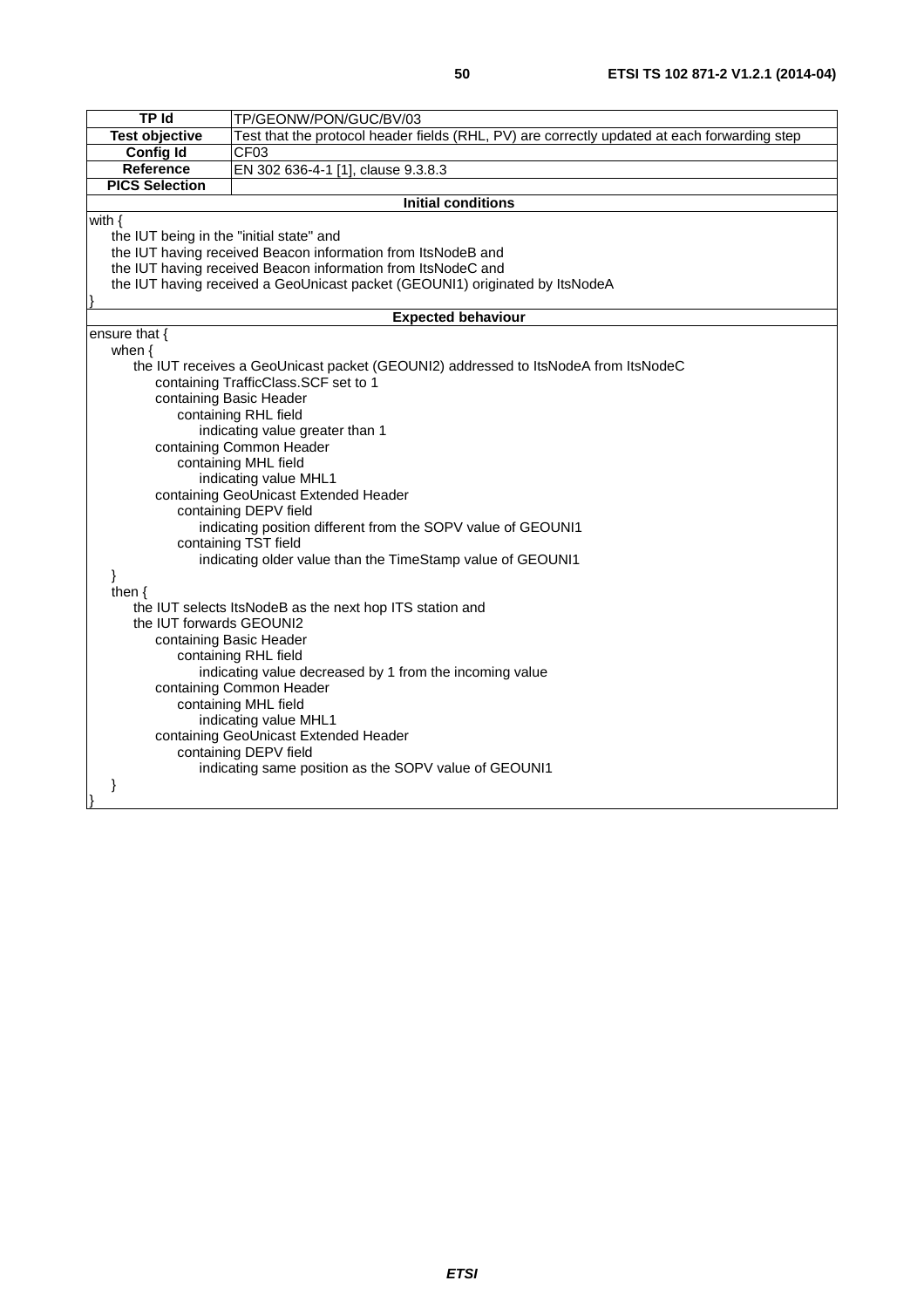| TP Id                                                    | TP/GEONW/PON/GUC/BV/04                                                   |  |
|----------------------------------------------------------|--------------------------------------------------------------------------|--|
| <b>Test objective</b>                                    | Test that the RHL restriction is correctly handled at a forwarding step  |  |
| <b>Reference</b>                                         | EN 302 636-4-1 [1], clause 9.3.8.3                                       |  |
| <b>Config Id</b>                                         | CF <sub>03</sub>                                                         |  |
| <b>PICS Selection</b>                                    |                                                                          |  |
|                                                          | <b>Initial conditions</b>                                                |  |
| with $\{$                                                |                                                                          |  |
| the IUT being in the "initial state" and                 |                                                                          |  |
|                                                          | the IUT having received Beacon information from ItsNodeB and             |  |
| the IUT having received Beacon information from ItsNodeC |                                                                          |  |
|                                                          |                                                                          |  |
|                                                          | <b>Expected behaviour</b>                                                |  |
| ensure that $\{$                                         |                                                                          |  |
| when $\{$                                                |                                                                          |  |
|                                                          | the IUT receives a GeoUnicast packet addressed to ItsNodeA from ItsNodeC |  |
|                                                          | containing TrafficClass. SCF set to 1                                    |  |
|                                                          | containing Basic Header                                                  |  |
| containing RHL field                                     |                                                                          |  |
|                                                          | indicating 1                                                             |  |
|                                                          |                                                                          |  |
| then $\{$                                                |                                                                          |  |
|                                                          | the IUT does not forward the GeoUnicast packet                           |  |
|                                                          |                                                                          |  |
|                                                          |                                                                          |  |

| TP Id                                                                             | TP/GEONW/PON/GUC/BV/05                                                                |  |  |
|-----------------------------------------------------------------------------------|---------------------------------------------------------------------------------------|--|--|
| <b>Test objective</b>                                                             | Test that a received GeoUnicast packet is passed over the Gn SAP to the correct upper |  |  |
|                                                                                   | protocol if the Destination address matches the IUT address                           |  |  |
| Reference                                                                         | EN 302 636-4-1 [1], clause 9.3.8.4                                                    |  |  |
| <b>Config Id</b>                                                                  | CF <sub>01</sub>                                                                      |  |  |
| <b>PICS Selection</b>                                                             |                                                                                       |  |  |
|                                                                                   | Initial conditions                                                                    |  |  |
| with {                                                                            |                                                                                       |  |  |
| the IUT being in the "initial state"                                              |                                                                                       |  |  |
|                                                                                   |                                                                                       |  |  |
|                                                                                   | <b>Expected behaviour</b>                                                             |  |  |
| ensure that {                                                                     |                                                                                       |  |  |
| when $\{$                                                                         |                                                                                       |  |  |
|                                                                                   | the IUT receives a GeoUnicast packet addressed to it                                  |  |  |
|                                                                                   |                                                                                       |  |  |
| then $\{$                                                                         |                                                                                       |  |  |
| the IUT passes the received GeoUnicast packet to the correct Upper Layer protocol |                                                                                       |  |  |
|                                                                                   |                                                                                       |  |  |
|                                                                                   |                                                                                       |  |  |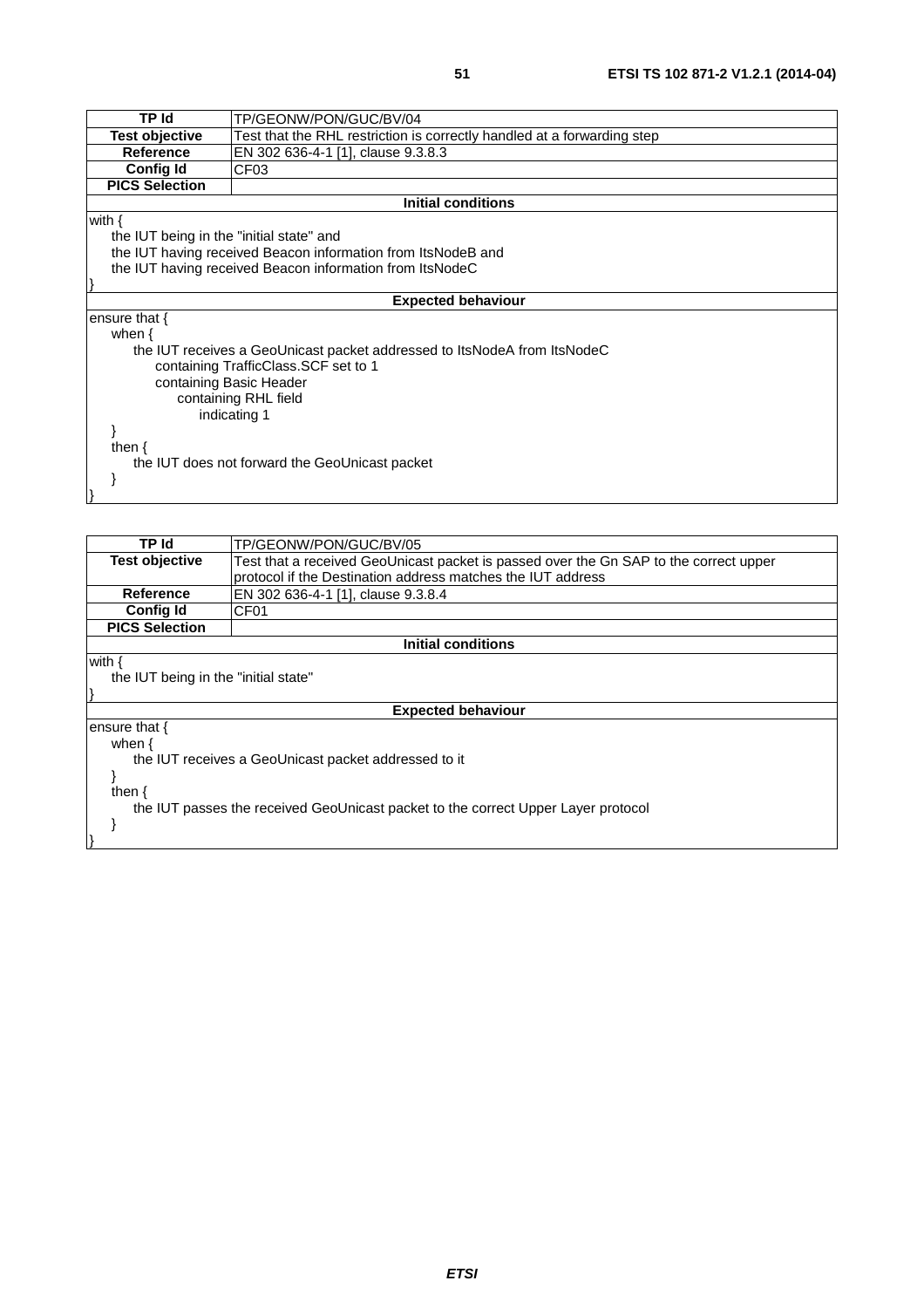| <b>TP Id</b>                                    | TP/GEONW/PON/GUC/BV/06                                                                          |  |
|-------------------------------------------------|-------------------------------------------------------------------------------------------------|--|
| <b>Test objective</b>                           | Test that a received GeoUnicast packet is forwarded at the correct time according to the        |  |
|                                                 | contention based forwarding rules                                                               |  |
| <b>Reference</b>                                | EN 302 636-4-1 [1], clauses 9.3.8.3 and D.3                                                     |  |
| <b>Config Id</b>                                | CF <sub>03</sub>                                                                                |  |
| <b>PICS Selection</b>                           | PICS_GN_GEOUNICAST_FORWARDING_ALGORITHM == 'CBF'                                                |  |
|                                                 | <b>Initial conditions</b>                                                                       |  |
| with $\{$                                       |                                                                                                 |  |
| the IUT being in the "initial state" and        |                                                                                                 |  |
|                                                 | the IUT having received Beacon information from ItsNodeB and                                    |  |
|                                                 | the IUT having received Beacon information from ItsNodeC and                                    |  |
|                                                 | the distance between IUT and ItsNodeA being                                                     |  |
|                                                 | less than itsGnDefaultMaxCommunicationRange MIB attribute                                       |  |
|                                                 |                                                                                                 |  |
|                                                 | <b>Expected behaviour</b>                                                                       |  |
| ensure that {                                   |                                                                                                 |  |
| when $\{$                                       |                                                                                                 |  |
|                                                 | the IUT receives a GeoUnicast packet addressed to ItsNodeA from ItsNodeC                        |  |
|                                                 | containing TrafficClass.SCF set to 1                                                            |  |
|                                                 | containing Basic Header                                                                         |  |
| containing RHL field                            |                                                                                                 |  |
|                                                 | indicating value greater than 1                                                                 |  |
|                                                 |                                                                                                 |  |
| then $\{$                                       |                                                                                                 |  |
|                                                 | the IUT re-broadcasts the received GeoUnicast packet                                            |  |
| after expiry of calculated CBF delay (see note) |                                                                                                 |  |
|                                                 |                                                                                                 |  |
|                                                 |                                                                                                 |  |
| NOTE:                                           | The CBF delay timer value is calculated from the itsGnDefaultMaxCommunicationRange,             |  |
|                                                 | itsGnGeoUnicastCbfMinTime, and itsGnGeoUnicastCbfMaxTime MIB attributes, and the distance value |  |
|                                                 | between IUT and ItsNodeC.                                                                       |  |
|                                                 |                                                                                                 |  |

| TP Id                                                           | TP/GEONW/PON/GUC/BV/07                                                                    |  |
|-----------------------------------------------------------------|-------------------------------------------------------------------------------------------|--|
| <b>Test objective</b>                                           | Test that a received GeoUnicast packet forwarding is correctly handling the minimum delay |  |
|                                                                 | value according to the contention based forwarding rules                                  |  |
| <b>Reference</b>                                                | EN 302 636-4-1 [1], clauses 9.3.8.3 and D.3                                               |  |
| <b>Config Id</b>                                                | CF <sub>03</sub>                                                                          |  |
| <b>PICS Selection</b>                                           | PICS_GN_GEOUNICAST_FORWARDING_ALGORITHM == 'CBF'                                          |  |
|                                                                 | <b>Initial conditions</b>                                                                 |  |
| with $\{$                                                       |                                                                                           |  |
| the IUT being in the "initial state" and                        |                                                                                           |  |
|                                                                 | the IUT having received Beacon information from ItsNodeB and                              |  |
|                                                                 | the IUT having received Beacon information from ItsNodeC and                              |  |
|                                                                 | the distance between IUT and ItsNodeA being                                               |  |
| larger than the itsGnDefaultMaxCommunicationRange MIB attribute |                                                                                           |  |
|                                                                 |                                                                                           |  |
|                                                                 | <b>Expected behaviour</b>                                                                 |  |
| ensure that {                                                   |                                                                                           |  |
| when $\{$                                                       |                                                                                           |  |
|                                                                 | the IUT receives a GeoUnicast packet addressed to ItsNodeA from ItsNodeC                  |  |
|                                                                 | containing TrafficClass. SCF set to 1                                                     |  |
|                                                                 | containing Basic Header                                                                   |  |
|                                                                 | containing RHL field                                                                      |  |
|                                                                 | indicating value greater than 1                                                           |  |
|                                                                 |                                                                                           |  |
| then $\{$                                                       |                                                                                           |  |
| the IUT re-broadcasts the received GeoUnicast packet            |                                                                                           |  |
|                                                                 | after expiry of itsGnGeoUnicastCbfMinTime delay                                           |  |
|                                                                 |                                                                                           |  |
|                                                                 |                                                                                           |  |
|                                                                 |                                                                                           |  |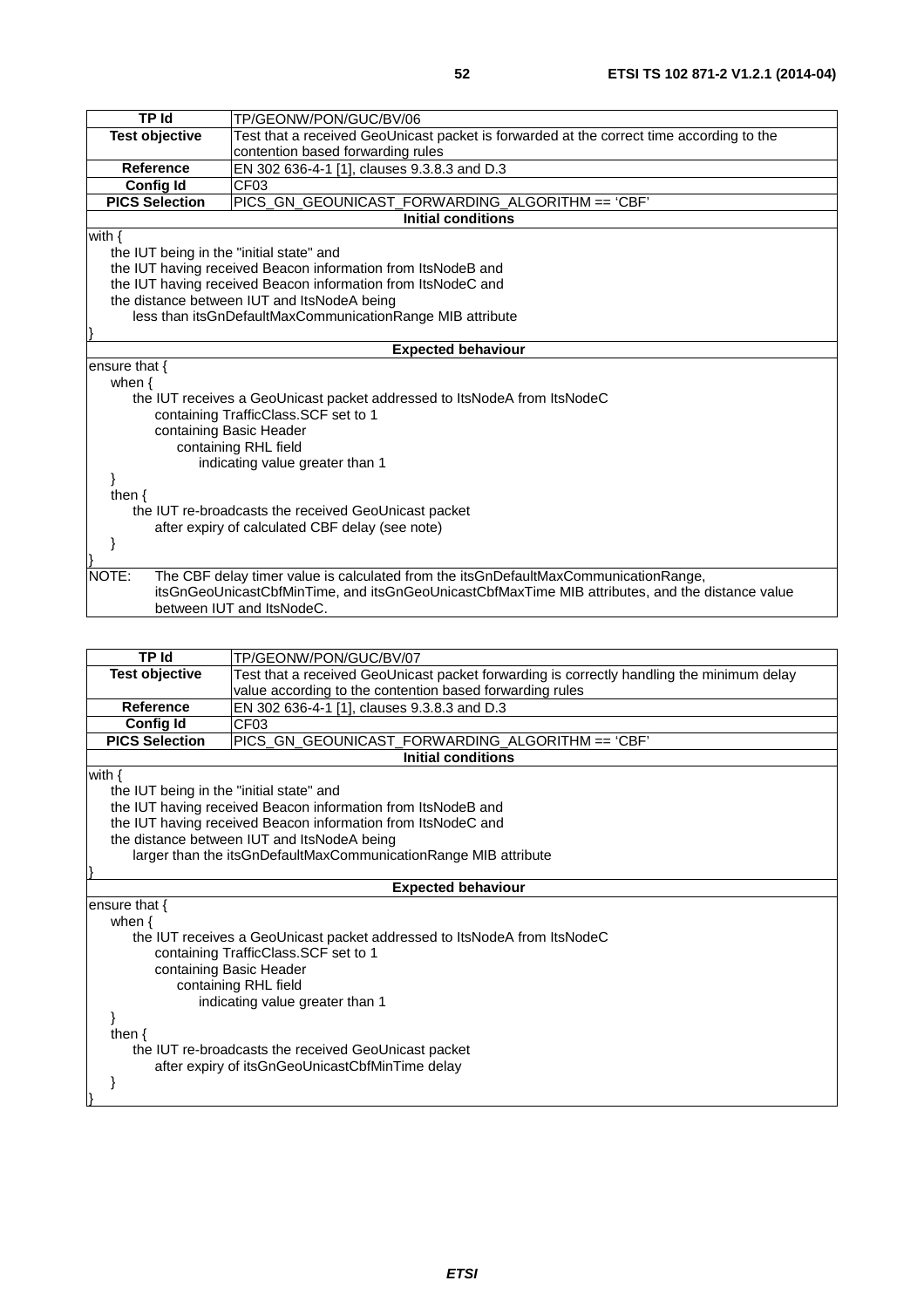| <b>TP Id</b>                                                   | TP/GEONW/PON/GUC/BV/08                                                                          |  |
|----------------------------------------------------------------|-------------------------------------------------------------------------------------------------|--|
| <b>Test objective</b>                                          | Test that GeoUnicast packet forwarding correctly avoids packet duplication according to the     |  |
|                                                                | contention based forwarding rules                                                               |  |
| <b>Reference</b>                                               | EN 302 636-4-1 [1], clauses 9.3.8.3 and D.3                                                     |  |
| <b>Config Id</b>                                               | CF <sub>03</sub>                                                                                |  |
| <b>PICS Selection</b>                                          | PICS_GN_GEOUNICAST_FORWARDING_ALGORITHM == 'CBF'                                                |  |
|                                                                | <b>Initial conditions</b>                                                                       |  |
| with $\{$                                                      |                                                                                                 |  |
| the IUT being in the "initial state" and                       |                                                                                                 |  |
|                                                                | the IUT having received Beacon information from ItsNodeB and                                    |  |
|                                                                | the IUT having received Beacon information from ItsNodeC and                                    |  |
|                                                                | the distance between IUT and ItsNodeA being                                                     |  |
|                                                                | less than the itsGnDefaultMaxCommunicationRange MIB attribute and                               |  |
|                                                                | the IUT having received a GeoUnicast packet addressed to ItsNodeA from ItsNodeC                 |  |
|                                                                | containing TrafficClass. SCF set to 1                                                           |  |
|                                                                | containing Basic Header                                                                         |  |
| containing RHL field                                           |                                                                                                 |  |
| indicating value greater than 1 and                            |                                                                                                 |  |
| the IUT having started a CBF timer for this packet (see note)  |                                                                                                 |  |
|                                                                | <b>Expected behaviour</b>                                                                       |  |
| ensure that {                                                  |                                                                                                 |  |
| when $\{$                                                      |                                                                                                 |  |
|                                                                | the IUT receives the same GeoBroadcast packet from ItsNodeB                                     |  |
| before expiration of the CBF timer                             |                                                                                                 |  |
|                                                                |                                                                                                 |  |
| then $\{$                                                      |                                                                                                 |  |
| the IUT does not re-broadcast the received GeoBroadcast packet |                                                                                                 |  |
| ł                                                              |                                                                                                 |  |
|                                                                |                                                                                                 |  |
| NOTE:                                                          | The CBF delay timer value is calculated from the itsGnDefaultMaxCommunicationRange,             |  |
|                                                                | itsGnGeoUnicastCbfMinTime, and itsGnGeoUnicastCbfMaxTime MIB attributes, and the distance value |  |
|                                                                | between IUT and ItsNodeC.                                                                       |  |

| <b>TP Id</b>                                                             | TP/GEONW/PON/GUC/BV/10                                                                   |  |
|--------------------------------------------------------------------------|------------------------------------------------------------------------------------------|--|
| <b>Test objective</b>                                                    | Test that a received GeoUnicast packet is forwarded at the correct time according to the |  |
|                                                                          | contention based forwarding rules when the sender is unknown                             |  |
| <b>Reference</b>                                                         | EN 302 636-4-1 [1], clauses 9.3.8.3 and D.3                                              |  |
| <b>Config Id</b>                                                         | CF <sub>03</sub>                                                                         |  |
| <b>PICS Selection</b>                                                    | PICS_GN_GEOUNICAST_FORWARDING_ALGORITHM == 'CBF'                                         |  |
|                                                                          | <b>Initial conditions</b>                                                                |  |
| with $\{$                                                                |                                                                                          |  |
| the IUT being in the "initial state" and                                 |                                                                                          |  |
|                                                                          | the IUT having received Beacon information from ItsNodeB and                             |  |
|                                                                          | the IUT not having received any message from ItsNodeC and                                |  |
|                                                                          | the distance between IUT and ItsNodeA being                                              |  |
| less than itsGnDefaultMaxCommunicationRange MIB attribute                |                                                                                          |  |
|                                                                          |                                                                                          |  |
|                                                                          | <b>Expected behaviour</b>                                                                |  |
| ensure that {                                                            |                                                                                          |  |
| when $\{$                                                                |                                                                                          |  |
| the IUT receives a GeoUnicast packet addressed to ItsNodeA from ItsNodeC |                                                                                          |  |
| containing TrafficClass.SCF set to 1                                     |                                                                                          |  |
| containing Basic Header                                                  |                                                                                          |  |
|                                                                          | containing RHL field                                                                     |  |
|                                                                          | indicating value greater than 1                                                          |  |
|                                                                          |                                                                                          |  |
| then $\{$                                                                |                                                                                          |  |
| the IUT re-broadcasts the received GeoUnicast packet                     |                                                                                          |  |
|                                                                          | after expiry of CBF_MAX                                                                  |  |
|                                                                          |                                                                                          |  |
|                                                                          |                                                                                          |  |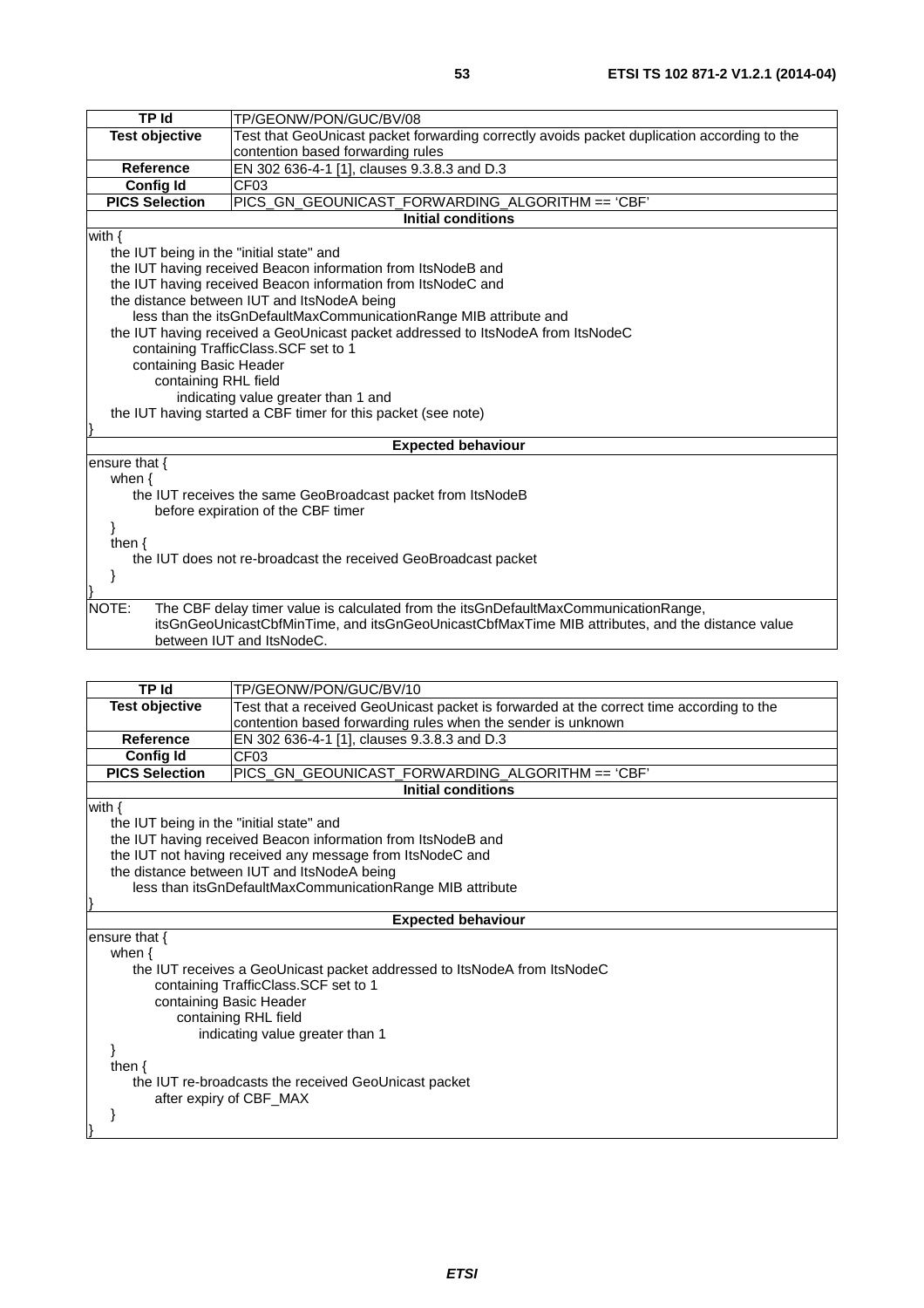#### 6.2.2.9 GeoBroadcast

| <b>TP Id</b>                             | TP/GEONW/PON/GBC/BV/01                                                                            |  |
|------------------------------------------|---------------------------------------------------------------------------------------------------|--|
| <b>Test objective</b>                    | Test that the reception of a broadcast indication over upper Gn SAP triggers the origination of a |  |
|                                          | GeoBroadcast packet's broadcasting if the IUT is within the Destination Area                      |  |
| <b>Reference</b>                         | EN 302 636-4-1 [1], clause 9.3.11.2                                                               |  |
| <b>Config Id</b>                         | CF02                                                                                              |  |
| <b>PICS Selection</b>                    |                                                                                                   |  |
|                                          | Initial conditions                                                                                |  |
| with $\{$                                |                                                                                                   |  |
| the IUT being in the "initial state" and |                                                                                                   |  |
|                                          | the IUT having received Beacon information from ItsNodeD and                                      |  |
|                                          | the IUT having received Beacon information from ItsNodeB                                          |  |
|                                          |                                                                                                   |  |
|                                          | <b>Expected behaviour</b>                                                                         |  |
| ensure that $\{$                         |                                                                                                   |  |
| when $\{$                                |                                                                                                   |  |
|                                          | the IUT is requested to send a GeoBroadcast packet                                                |  |
|                                          | containing TrafficClass.SCF set to 1                                                              |  |
|                                          | containing GeoBroadcast DestinationArea                                                           |  |
| indicating AREA1                         |                                                                                                   |  |
|                                          |                                                                                                   |  |
| then $\{$                                |                                                                                                   |  |
|                                          | the IUT broadcasts immediately the GeoBroadcast packet                                            |  |
|                                          | containing GeoBroadcast DestinationArea                                                           |  |
| indicating AREA1                         |                                                                                                   |  |
|                                          |                                                                                                   |  |
|                                          |                                                                                                   |  |

| <b>TP Id</b>                                             | TP/GEONW/PON/GBC/BV/02                                                                            |  |
|----------------------------------------------------------|---------------------------------------------------------------------------------------------------|--|
| <b>Test objective</b>                                    | Test that the reception of a broadcast indication over upper Gn SAP triggers the origination of a |  |
|                                                          | GeoBroadcast packet's line forwarding if the IUT is outside the Destination Area                  |  |
| <b>Reference</b>                                         | EN 302 636-4-1 [1], clauses 9.3.11.2 and E.2                                                      |  |
| <b>Config Id</b>                                         | CF <sub>02</sub>                                                                                  |  |
| <b>PICS Selection</b>                                    |                                                                                                   |  |
|                                                          | <b>Initial conditions</b>                                                                         |  |
| with $\{$                                                |                                                                                                   |  |
| the IUT being in the "initial state" and                 |                                                                                                   |  |
|                                                          | the IUT having received Beacon information from ItsNodeD and                                      |  |
|                                                          | the IUT having received Beacon information from ItsNodeB                                          |  |
|                                                          |                                                                                                   |  |
|                                                          | <b>Expected behaviour</b>                                                                         |  |
| ensure that $\{$                                         |                                                                                                   |  |
| when $\{$                                                |                                                                                                   |  |
|                                                          | the IUT is requested to send a GeoBroadcast packet                                                |  |
|                                                          | containing TrafficClass. SCF set to 1                                                             |  |
|                                                          | containing GeoBroadcast DestinationArea                                                           |  |
|                                                          | indicating AREA2                                                                                  |  |
|                                                          |                                                                                                   |  |
| then $\{$                                                |                                                                                                   |  |
| the IUT selects ItsNodeB as the next hop ITS station and |                                                                                                   |  |
| the IUT sends the GeoBroadcast packet (see note)         |                                                                                                   |  |
|                                                          |                                                                                                   |  |
|                                                          |                                                                                                   |  |
| NOTE:                                                    | Next hop ITS Station being identified by the MAC layer address of ItsNodeB.                       |  |
|                                                          |                                                                                                   |  |

*ETSI*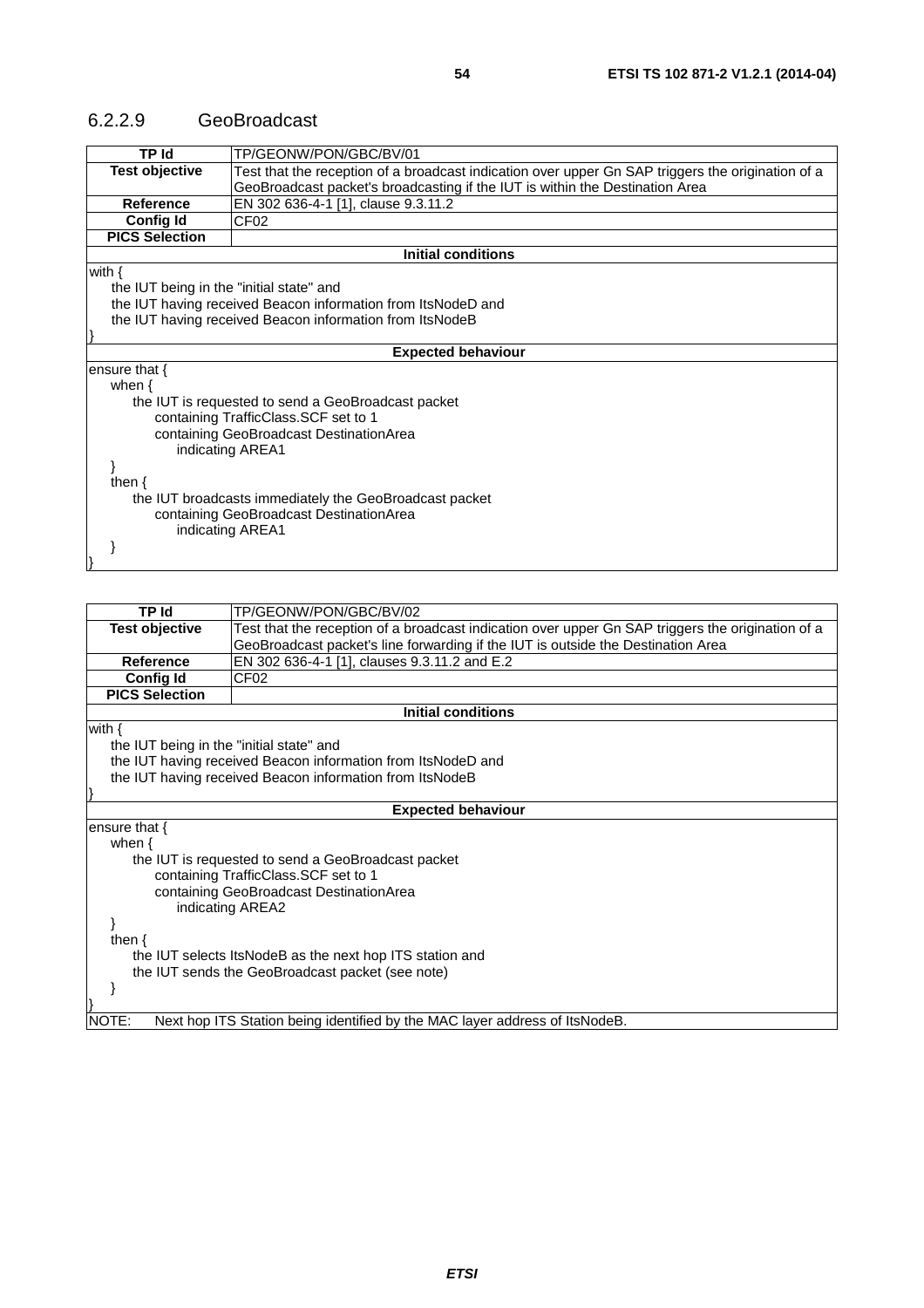| TP Id                 | TP/GEONW/PON/GBC/BV/03                                                                                |  |
|-----------------------|-------------------------------------------------------------------------------------------------------|--|
| <b>Test objective</b> | Test that a received GeoBroadcast packet is triggering re-broadcasting if received for the first      |  |
|                       | time within its destination area                                                                      |  |
| <b>Reference</b>      | EN 302 636-4-1 [1], clauses 9.3.11.3 and E.2                                                          |  |
| Config Id             | CF <sub>02</sub>                                                                                      |  |
| <b>PICS Selection</b> | PICS_GN_GEOBROADCAST_FORWARDING_ALGORITHM == 'SIMPLE' OR                                              |  |
|                       | PICS GN_GEOBROADCAST_FORWARDING_ALGORITHM == 'UNSPECIFIED'                                            |  |
|                       | <b>Initial conditions</b>                                                                             |  |
| with $\{$             |                                                                                                       |  |
|                       | the IUT being in the "initial state" and the IUT having received Beacon information from ItsNodeD and |  |
|                       | the IUT having received Beacon information from ItsNodeB                                              |  |
|                       |                                                                                                       |  |
|                       | <b>Expected behaviour</b>                                                                             |  |
| ensure that $\{$      |                                                                                                       |  |
| when $\{$             |                                                                                                       |  |
|                       | the IUT receives a GeoBroadcast packet                                                                |  |
|                       | containing TrafficClass.SCF set to 1                                                                  |  |
|                       | containing GeoBroadcast DestinationArea                                                               |  |
|                       | indicating AREA1                                                                                      |  |
|                       |                                                                                                       |  |
| then $\{$             |                                                                                                       |  |
|                       | the IUT re-broadcasts immediately the GeoBroadcast packet                                             |  |
|                       |                                                                                                       |  |
|                       |                                                                                                       |  |

| <b>TP Id</b>                                                                | TP/GEONW/PON/GBC/BV/04                                                                          |  |
|-----------------------------------------------------------------------------|-------------------------------------------------------------------------------------------------|--|
| <b>Test objective</b>                                                       | Test that a received GeoBroadcast packet is not triggering re-broadcasting if received twice or |  |
|                                                                             | more (duplicate packet detection)                                                               |  |
| <b>Reference</b>                                                            | EN 302 636-4-1 [1], clauses 9.3.11.3 and A.2                                                    |  |
| <b>Config Id</b>                                                            | CF <sub>02</sub>                                                                                |  |
| <b>PICS Selection</b>                                                       | PICS_GN_GEOBROADCAST_FORWARDING_ALGORITHM == 'SIMPLE' OR                                        |  |
|                                                                             | PICS_GN_GEOBROADCAST_FORWARDING_ALGORITHM == 'UNSPECIFIED'                                      |  |
|                                                                             | <b>Initial conditions</b>                                                                       |  |
| with $\{$                                                                   |                                                                                                 |  |
| the IUT being in the "initial state" and                                    |                                                                                                 |  |
|                                                                             | the IUT having received Beacon information from ItsNodeD and                                    |  |
|                                                                             | the IUT having received Beacon information from ItsNodeB and                                    |  |
|                                                                             | the IUT having received a GeoBroadcast packet from ItsNodeB                                     |  |
|                                                                             | containing TrafficClass.SCF set to 1                                                            |  |
| containing Basic Header                                                     |                                                                                                 |  |
| containing RHL field                                                        |                                                                                                 |  |
|                                                                             | indicating value HL1 higher than 1                                                              |  |
|                                                                             | containing GBC Extended Header<br>containing SN field                                           |  |
|                                                                             |                                                                                                 |  |
|                                                                             | indicating value SN1<br>containing GeoBroadcast DestinationArea                                 |  |
|                                                                             |                                                                                                 |  |
| indicating AREA1 and<br>the IUT having re-broadcast the GeoBroadcast packet |                                                                                                 |  |
|                                                                             |                                                                                                 |  |
|                                                                             | <b>Expected behaviour</b>                                                                       |  |
| ensure that {                                                               |                                                                                                 |  |
| when $\{$                                                                   |                                                                                                 |  |
|                                                                             | the IUT receives the same GeoBroadcast packet from ItsNodeD                                     |  |
|                                                                             | containing Basic Header                                                                         |  |
| containing RHL field                                                        |                                                                                                 |  |
| indicating value lower than HL1                                             |                                                                                                 |  |
| containing GBC Extended Header                                              |                                                                                                 |  |
| containing SN field                                                         |                                                                                                 |  |
| indicating value SN1                                                        |                                                                                                 |  |
|                                                                             |                                                                                                 |  |
| then $\{$                                                                   |                                                                                                 |  |
|                                                                             | the IUT does not re-broadcast the GeoBroadcast packet                                           |  |
| }                                                                           |                                                                                                 |  |
|                                                                             |                                                                                                 |  |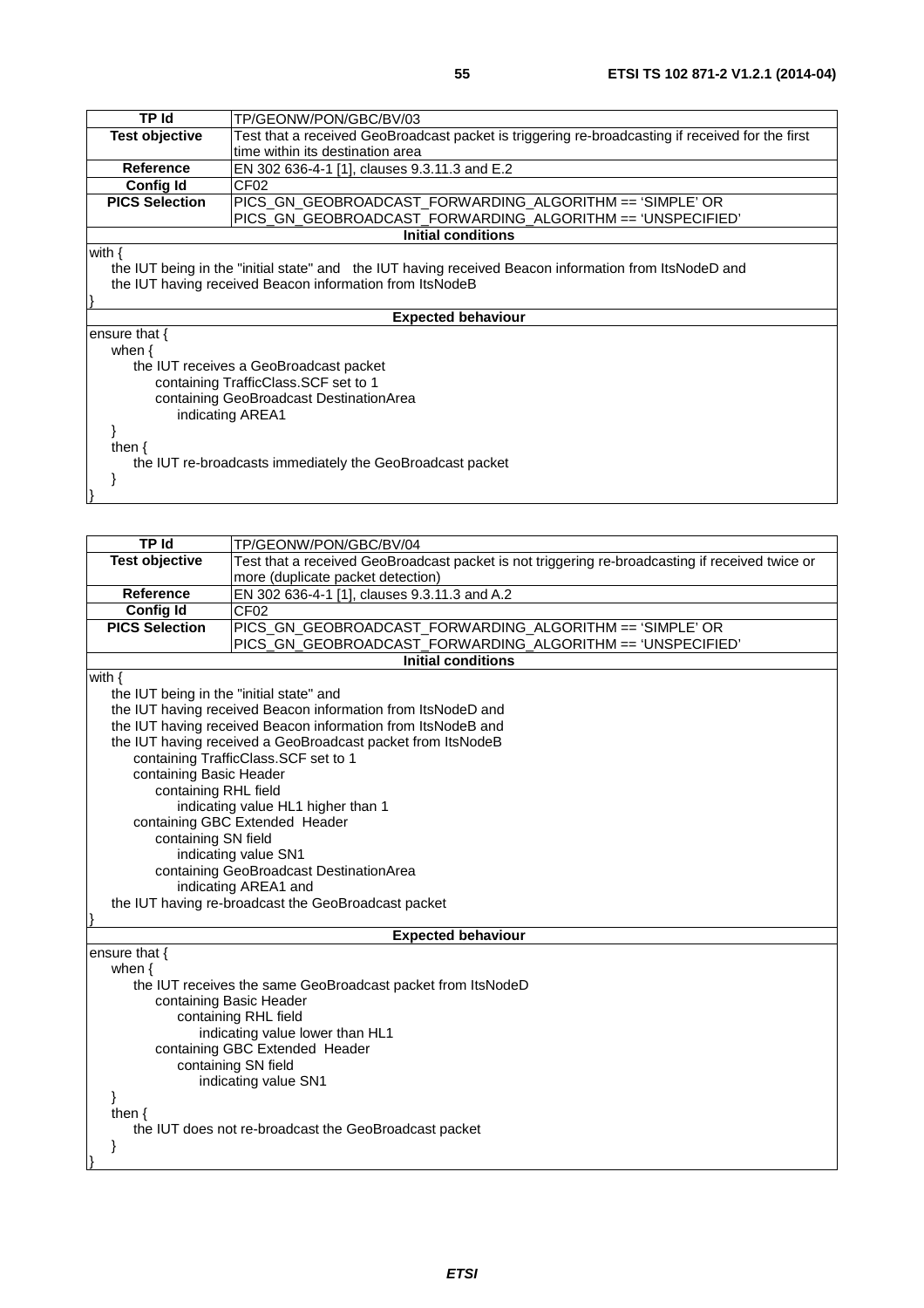| TP Id                                    | TP/GEONW/PON/GBC/BV/05                                                                        |  |
|------------------------------------------|-----------------------------------------------------------------------------------------------|--|
| <b>Test objective</b>                    | Test that a received GeoBroadcast packet is triggering line forwarding if received out of its |  |
|                                          | destination area for the first time                                                           |  |
| <b>Reference</b>                         | EN 302 636-4-1 [1], clauses 9.3.11.3 and E.2                                                  |  |
| <b>Config Id</b>                         | CF <sub>04</sub>                                                                              |  |
| <b>PICS Selection</b>                    |                                                                                               |  |
|                                          | <b>Initial conditions</b>                                                                     |  |
| with $\{$                                |                                                                                               |  |
| the IUT being in the "initial state" and |                                                                                               |  |
|                                          | the IUT having received Beacon information from ItsNodeB and                                  |  |
|                                          | the IUT having received Beacon information from ItsNodeDand                                   |  |
|                                          | the IUT having received Beacon information from ItsNodeC                                      |  |
|                                          |                                                                                               |  |
|                                          | <b>Expected behaviour</b>                                                                     |  |
| ensure that $\{$                         |                                                                                               |  |
| when $\{$                                |                                                                                               |  |
|                                          | the IUT receives a GeoBroadcast packet generated by ItsNodeC                                  |  |
|                                          | containing TrafficClass.SCF set to 1                                                          |  |
|                                          | containing GeoBroadcast DestinationArea                                                       |  |
|                                          | indicating AREA2                                                                              |  |
|                                          |                                                                                               |  |
| then $\{$                                |                                                                                               |  |
|                                          | the IUT selects ItsNodeB as the next hop ITS station and                                      |  |
|                                          | the IUT forwards the GeoBroadcast packet (see note)                                           |  |
| <sup>}</sup>                             |                                                                                               |  |
|                                          |                                                                                               |  |
| NOTE:                                    | Next hop ITS Station being identified by the MAC layer address of ItsNodeB.                   |  |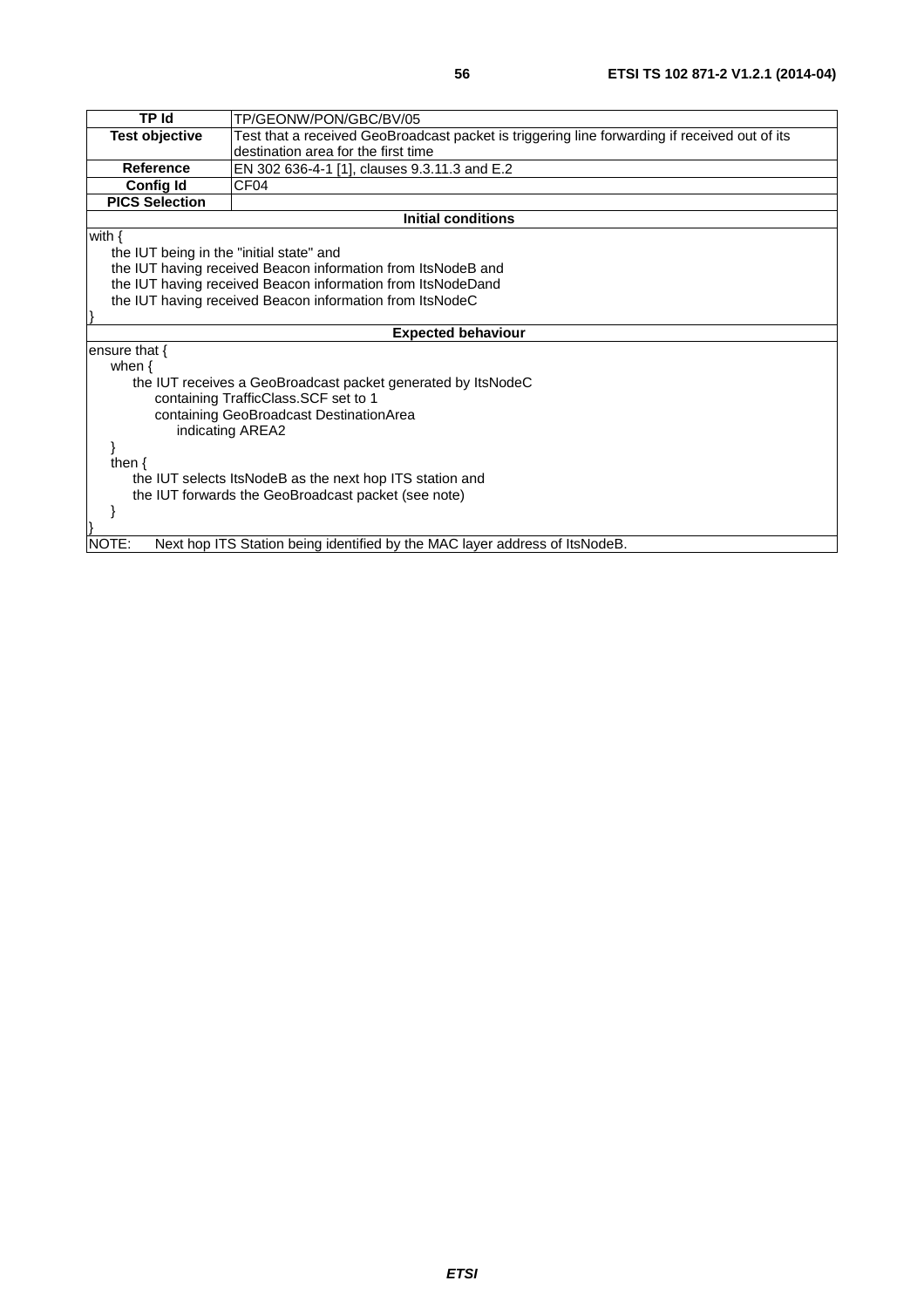| TP Id                                                     | TP/GEONW/PON/GBC/BV/06                                                                            |  |
|-----------------------------------------------------------|---------------------------------------------------------------------------------------------------|--|
| <b>Test objective</b>                                     | Test that a received GeoBroadcast packet is not triggering line forwarding if received out of its |  |
|                                                           | destination area twice or more                                                                    |  |
| <b>Reference</b>                                          | EN 302 636-4-1 [1], clause 9.3.11.3                                                               |  |
| <b>Config Id</b>                                          | CF04                                                                                              |  |
| <b>PICS Selection</b>                                     |                                                                                                   |  |
|                                                           | <b>Initial conditions</b>                                                                         |  |
| with $\{$                                                 |                                                                                                   |  |
| the IUT being in the "initial state" and                  |                                                                                                   |  |
|                                                           | the IUT having received Beacon information from ItsNodeB and                                      |  |
|                                                           | the IUT having received Beacon information from ItsNodeD                                          |  |
|                                                           | the IUT having received a GeoBroadcast packet from ItsNodeC                                       |  |
|                                                           | containing TrafficClass.SCF set to 1                                                              |  |
| containing Basic Header                                   |                                                                                                   |  |
| containing RHL field                                      |                                                                                                   |  |
|                                                           | indicating value HL1 higher than 1                                                                |  |
|                                                           | containing GBC Extended Header                                                                    |  |
|                                                           | containing SN field                                                                               |  |
|                                                           | indicating value SN1                                                                              |  |
|                                                           | containing GeoBroadcast DestinationArea                                                           |  |
|                                                           | indicating AREA2                                                                                  |  |
|                                                           | the IUT having forwarded the received GeoBroadcast packet                                         |  |
|                                                           |                                                                                                   |  |
| <b>Expected behaviour</b>                                 |                                                                                                   |  |
| ensure that {                                             |                                                                                                   |  |
|                                                           | when $\{$                                                                                         |  |
|                                                           | the IUT receives the same GeoBroadcast packet from ItsNodeD                                       |  |
| containing Basic Header                                   |                                                                                                   |  |
| containing RHL field                                      |                                                                                                   |  |
| indicating value lower than HL1                           |                                                                                                   |  |
| containing GBC Extended Header                            |                                                                                                   |  |
| containing SN field                                       |                                                                                                   |  |
| indicating value SN1                                      |                                                                                                   |  |
| ł                                                         |                                                                                                   |  |
| then $\{$                                                 |                                                                                                   |  |
| the IUT does not forward the received GeoBroadcast packet |                                                                                                   |  |
| ł                                                         |                                                                                                   |  |
|                                                           |                                                                                                   |  |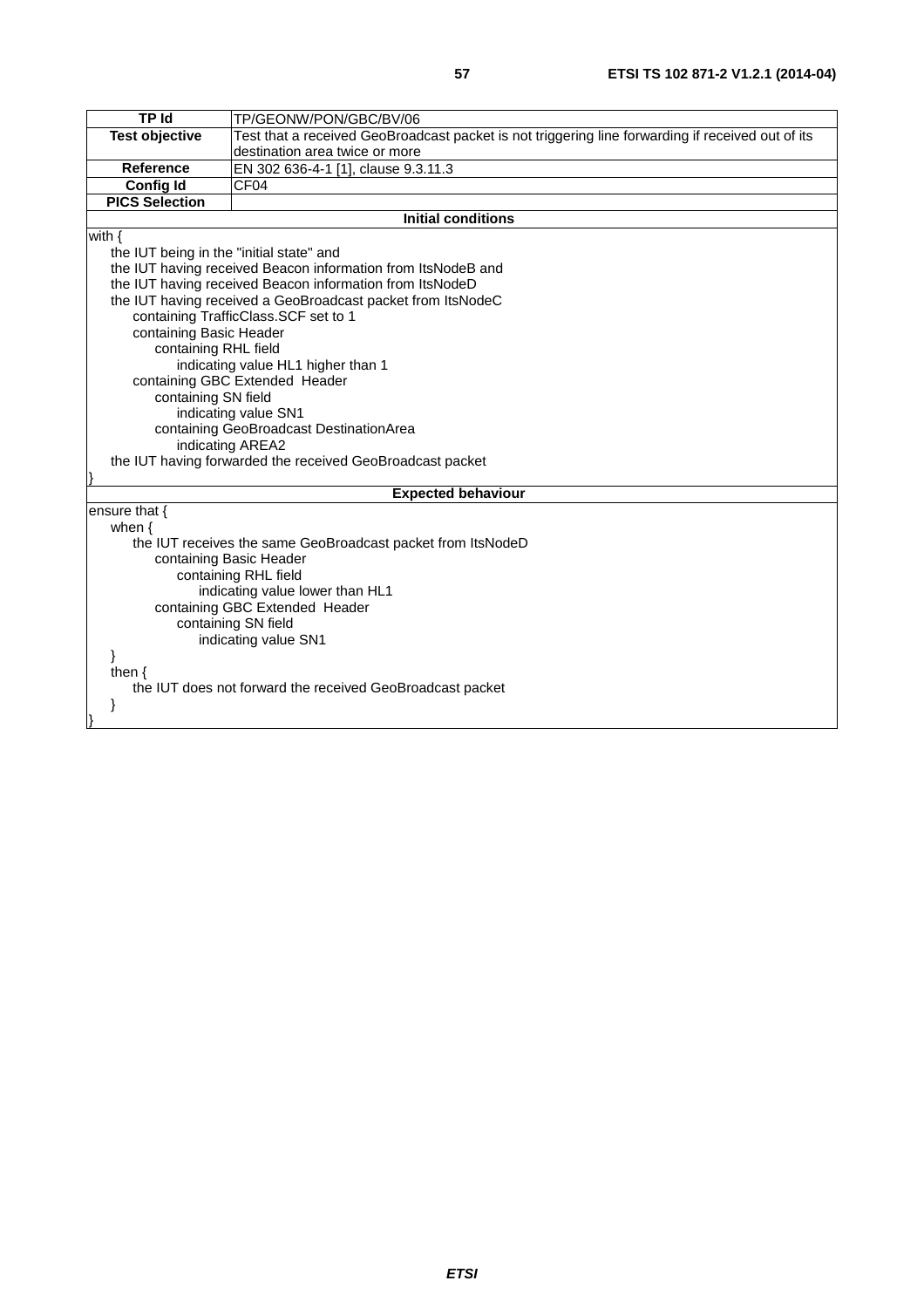| <b>TP Id</b>                             | TP/GEONW/PON/GBC/BV/07                                                                     |  |
|------------------------------------------|--------------------------------------------------------------------------------------------|--|
| <b>Test objective</b>                    | Test that the protocol header fields (RHL) are correctly updated during a GeoBroadcast re- |  |
|                                          | broadcasting step                                                                          |  |
| <b>Reference</b>                         | EN 302 636-4-1 [1], clause 9.3.11.3                                                        |  |
| <b>Config Id</b>                         | CF <sub>02</sub>                                                                           |  |
| <b>PICS Selection</b>                    | PICS_GN_GEOBROADCAST_FORWARDING_ALGORITHM == 'SIMPLE' OR                                   |  |
|                                          | PICS_GN_GEOBROADCAST_FORWARDING_ALGORITHM == 'UNSPECIFIED'                                 |  |
|                                          | <b>Initial conditions</b>                                                                  |  |
| with $\{$                                |                                                                                            |  |
| the IUT being in the "initial state" and |                                                                                            |  |
|                                          | the IUT having received Beacon information from ItsNodeD and                               |  |
|                                          | the IUT having received Beacon information from ItsNodeB                                   |  |
|                                          |                                                                                            |  |
|                                          | <b>Expected behaviour</b>                                                                  |  |
| ensure that {                            |                                                                                            |  |
| when $\{$                                |                                                                                            |  |
|                                          | the IUT receives a GeoBroadcast packet                                                     |  |
|                                          | containing TrafficClass.SCF set to 1                                                       |  |
|                                          | containing Basic Header                                                                    |  |
|                                          | containing RHL field                                                                       |  |
| indicating value HL1 higher than 1       |                                                                                            |  |
|                                          | containing Common Header                                                                   |  |
|                                          | containing MHL field                                                                       |  |
|                                          | indicating value MHL1                                                                      |  |
|                                          | containing GeoBroadcast DestinationArea                                                    |  |
| indicating AREA1                         |                                                                                            |  |
| then $\{$                                |                                                                                            |  |
|                                          | the IUT re-broadcasts the GeoBroadcast packet                                              |  |
|                                          |                                                                                            |  |
|                                          | containing Basic Header                                                                    |  |
|                                          | containing RHL field<br>indicating value (HL1 -1)                                          |  |
|                                          | containing Common Header                                                                   |  |
|                                          | containing MHL field                                                                       |  |
|                                          | indicating value MHL1                                                                      |  |
|                                          |                                                                                            |  |
|                                          |                                                                                            |  |
|                                          |                                                                                            |  |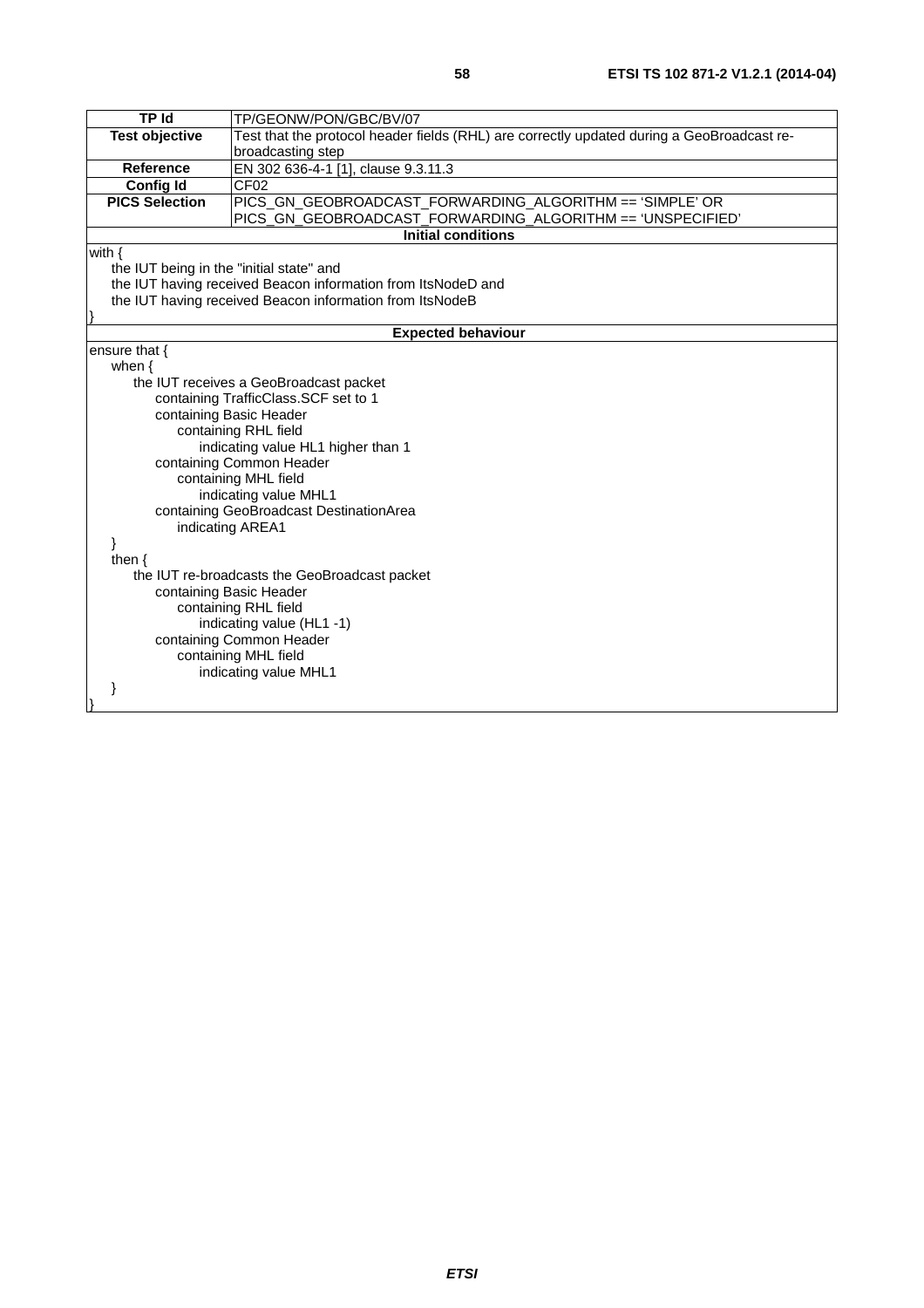| <b>TP Id</b>                                          | TP/GEONW/PON/GBC/BV/08                                                                    |  |
|-------------------------------------------------------|-------------------------------------------------------------------------------------------|--|
| <b>Test objective</b>                                 | Test that the RHL restriction is correctly handled at a GeoBroadcast re-broadcasting step |  |
| <b>Reference</b>                                      | EN 302 636-4-1 [1], clause 9.3.11.3                                                       |  |
| <b>Config Id</b>                                      | CF <sub>02</sub>                                                                          |  |
| <b>PICS Selection</b>                                 | PICS_GN_GEOBROADCAST_FORWARDING_ALGORITHM == 'SIMPLE' OR                                  |  |
|                                                       | PICS_GN_GEOBROADCAST_FORWARDING_ALGORITHM == 'UNSPECIFIED'<br>Initial conditions          |  |
|                                                       |                                                                                           |  |
| with $\{$                                             |                                                                                           |  |
| the IUT being in the "initial state" and              |                                                                                           |  |
|                                                       | the IUT having received Beacon information from ItsNodeD and                              |  |
|                                                       | the IUT having received Beacon information from ItsNodeB                                  |  |
|                                                       |                                                                                           |  |
|                                                       | <b>Expected behaviour</b>                                                                 |  |
| ensure that $\{$                                      |                                                                                           |  |
| when $\{$                                             |                                                                                           |  |
|                                                       | the IUT receives a GeoBroadcast packet                                                    |  |
|                                                       | containing TrafficClass. SCF set to 1                                                     |  |
|                                                       | containing Basic Header                                                                   |  |
|                                                       | containing RHL field                                                                      |  |
|                                                       | indicating 1                                                                              |  |
| containing GBC Extended Header                        |                                                                                           |  |
| containing GeoBroadcast DestinationArea               |                                                                                           |  |
| indicating AREA1                                      |                                                                                           |  |
|                                                       |                                                                                           |  |
| then $\{$                                             |                                                                                           |  |
| the IUT does not re-broadcast the GeoBroadcast packet |                                                                                           |  |
|                                                       |                                                                                           |  |
|                                                       |                                                                                           |  |
|                                                       |                                                                                           |  |

| TP Id                                                                               | TP/GEONW/PON/GBC/BV/09                                                                  |  |  |
|-------------------------------------------------------------------------------------|-----------------------------------------------------------------------------------------|--|--|
| <b>Test objective</b>                                                               | Test that a received GeoBroadcast packet is passed over the Gn SAP to the correct upper |  |  |
|                                                                                     | protocol if it is received for the first time within the GeoBroadcast destination area  |  |  |
| Reference                                                                           | EN 302 636-4-1 [1], clause 9.3.11.3                                                     |  |  |
| <b>Config Id</b>                                                                    | CF <sub>01</sub>                                                                        |  |  |
| <b>PICS Selection</b>                                                               |                                                                                         |  |  |
| <b>Initial conditions</b>                                                           |                                                                                         |  |  |
| with $\{$                                                                           |                                                                                         |  |  |
|                                                                                     | the IUT being in the "initial state" and                                                |  |  |
|                                                                                     | the IUT having received Beacon information from ItsNodeB                                |  |  |
|                                                                                     |                                                                                         |  |  |
| <b>Expected behaviour</b>                                                           |                                                                                         |  |  |
| ensure that $\{$                                                                    |                                                                                         |  |  |
| when $\{$                                                                           |                                                                                         |  |  |
|                                                                                     | the IUT receives a GeoBroadcast packet                                                  |  |  |
|                                                                                     | containing TrafficClass. SCF set to 1                                                   |  |  |
| containing GeoBroadcast DestinationArea                                             |                                                                                         |  |  |
| indicating AREA1                                                                    |                                                                                         |  |  |
|                                                                                     |                                                                                         |  |  |
| then $\{$                                                                           |                                                                                         |  |  |
| the IUT passes the received GeoBroadcast packet to the correct Upper Layer protocol |                                                                                         |  |  |
|                                                                                     |                                                                                         |  |  |
|                                                                                     |                                                                                         |  |  |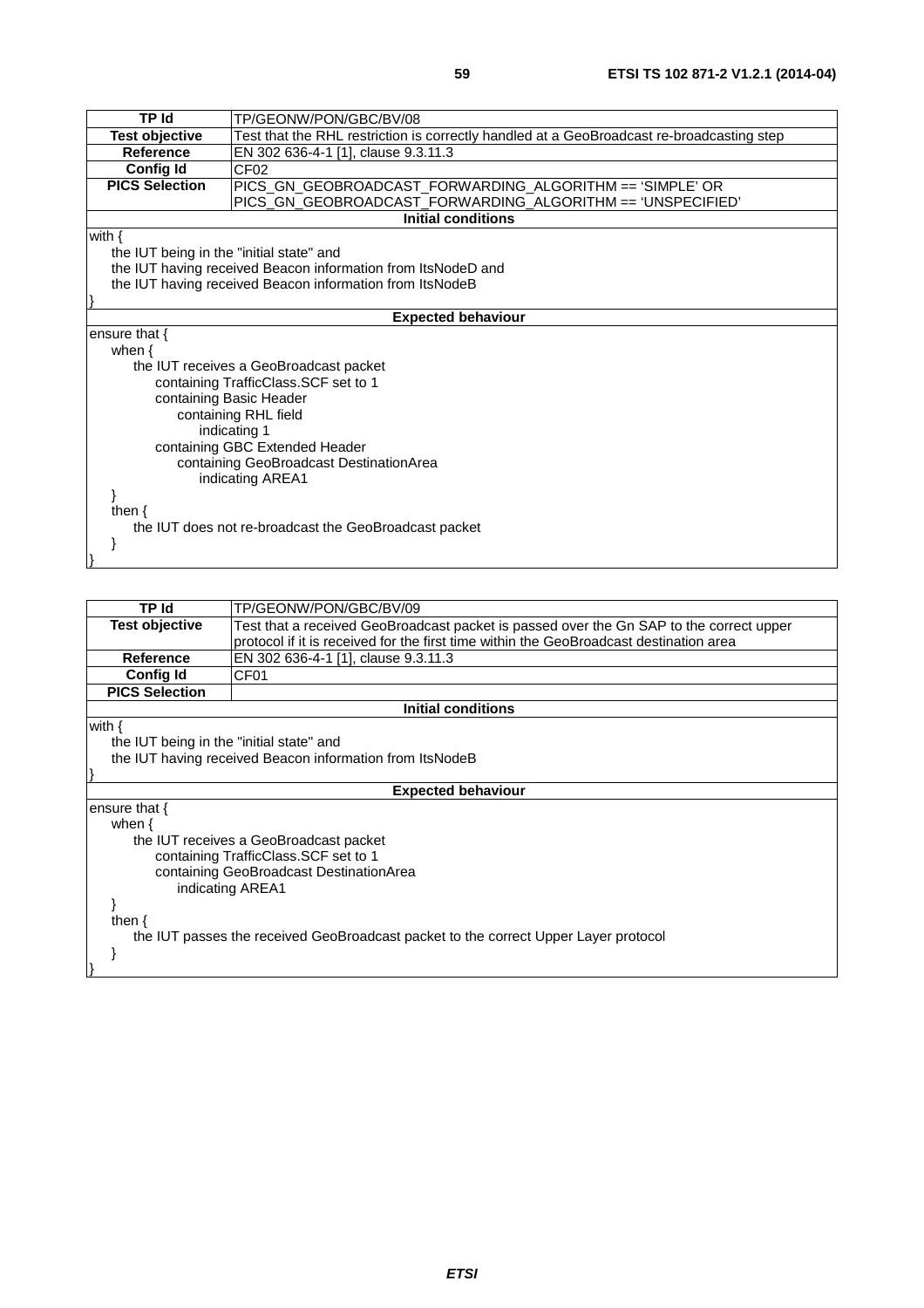| <b>TP Id</b>                                                                       | TP/GEONW/PON/GBC/BV/10                                                                         |  |
|------------------------------------------------------------------------------------|------------------------------------------------------------------------------------------------|--|
| <b>Test objective</b>                                                              | Test that a received GeoBroadcast packet is not passed over the Gn SAP if it is received twice |  |
|                                                                                    | or more                                                                                        |  |
| <b>Reference</b>                                                                   | EN 302 636-4-1 [1], clause 9.3.11.2                                                            |  |
| <b>Config Id</b>                                                                   | CF <sub>02</sub>                                                                               |  |
| <b>PICS Selection</b>                                                              |                                                                                                |  |
|                                                                                    | <b>Initial conditions</b>                                                                      |  |
| with $\{$                                                                          |                                                                                                |  |
| the IUT being in the "initial state" and                                           |                                                                                                |  |
|                                                                                    | the IUT having received Beacon information from ItsNodeD and                                   |  |
|                                                                                    | the IUT having received Beacon information from ItsNodeB and                                   |  |
|                                                                                    | the IUT having received a GeoBroadcast packet from ItsNodeB                                    |  |
|                                                                                    | containing TrafficClass.SCF set to 1                                                           |  |
| containing Basic Header                                                            |                                                                                                |  |
| containing RHL field                                                               |                                                                                                |  |
| indicating HL1                                                                     |                                                                                                |  |
|                                                                                    | containing GBC Extended Header                                                                 |  |
|                                                                                    | containing SN field                                                                            |  |
|                                                                                    | indicating value SN1                                                                           |  |
|                                                                                    | containing GeoBroadcast DestinationArea                                                        |  |
|                                                                                    | indicating AREA1 and                                                                           |  |
|                                                                                    | the IUT having passed the received GeoBroadcast packet to the correct Upper Layer protocol     |  |
|                                                                                    | <b>Expected behaviour</b>                                                                      |  |
| ensure that {                                                                      |                                                                                                |  |
| when $\{$                                                                          |                                                                                                |  |
|                                                                                    | the IUT receives the same GeoBroadcast packet from ItsNodeD                                    |  |
|                                                                                    | containing Basic Header                                                                        |  |
| containing RHL field                                                               |                                                                                                |  |
| indicating value lower than HL1                                                    |                                                                                                |  |
| containing GBC Extended Header                                                     |                                                                                                |  |
| containing SN field                                                                |                                                                                                |  |
| indicating value SN1                                                               |                                                                                                |  |
|                                                                                    |                                                                                                |  |
| then $\{$                                                                          |                                                                                                |  |
| the IUT does not pass the received GeoBroadcast packet to any Upper Layer protocol |                                                                                                |  |
| }                                                                                  |                                                                                                |  |
|                                                                                    |                                                                                                |  |

| TP Id                                                                              | TP/GEONW/PON/GBC/BV/11                                                                           |  |
|------------------------------------------------------------------------------------|--------------------------------------------------------------------------------------------------|--|
| Test objective                                                                     | Test that a received GeoBroadcast packet is not passed over the Gn SAP if it is received for the |  |
|                                                                                    | first time outside the GeoBroadcast destination area                                             |  |
| <b>Reference</b>                                                                   | EN 302 636-4-1 [1], clause 9.3.11.3                                                              |  |
| <b>Config Id</b>                                                                   | CF <sub>01</sub>                                                                                 |  |
| <b>PICS Selection</b>                                                              |                                                                                                  |  |
|                                                                                    | <b>Initial conditions</b>                                                                        |  |
| with $\{$                                                                          |                                                                                                  |  |
|                                                                                    | the IUT being in the "initial state" and                                                         |  |
|                                                                                    | the IUT having received Beacon information from ItsNodeB                                         |  |
|                                                                                    |                                                                                                  |  |
| <b>Expected behaviour</b>                                                          |                                                                                                  |  |
| ensure that $\{$                                                                   |                                                                                                  |  |
| when $\{$                                                                          |                                                                                                  |  |
| the IUT receives a GeoBroadcast packet                                             |                                                                                                  |  |
|                                                                                    | containing TrafficClass. SCF set to 1                                                            |  |
| containing GeoBroadcast DestinationArea                                            |                                                                                                  |  |
| indicating AREA2                                                                   |                                                                                                  |  |
|                                                                                    |                                                                                                  |  |
| then $\{$                                                                          |                                                                                                  |  |
| the IUT does not pass the received GeoBroadcast packet to any Upper Layer protocol |                                                                                                  |  |
|                                                                                    |                                                                                                  |  |
|                                                                                    |                                                                                                  |  |
|                                                                                    |                                                                                                  |  |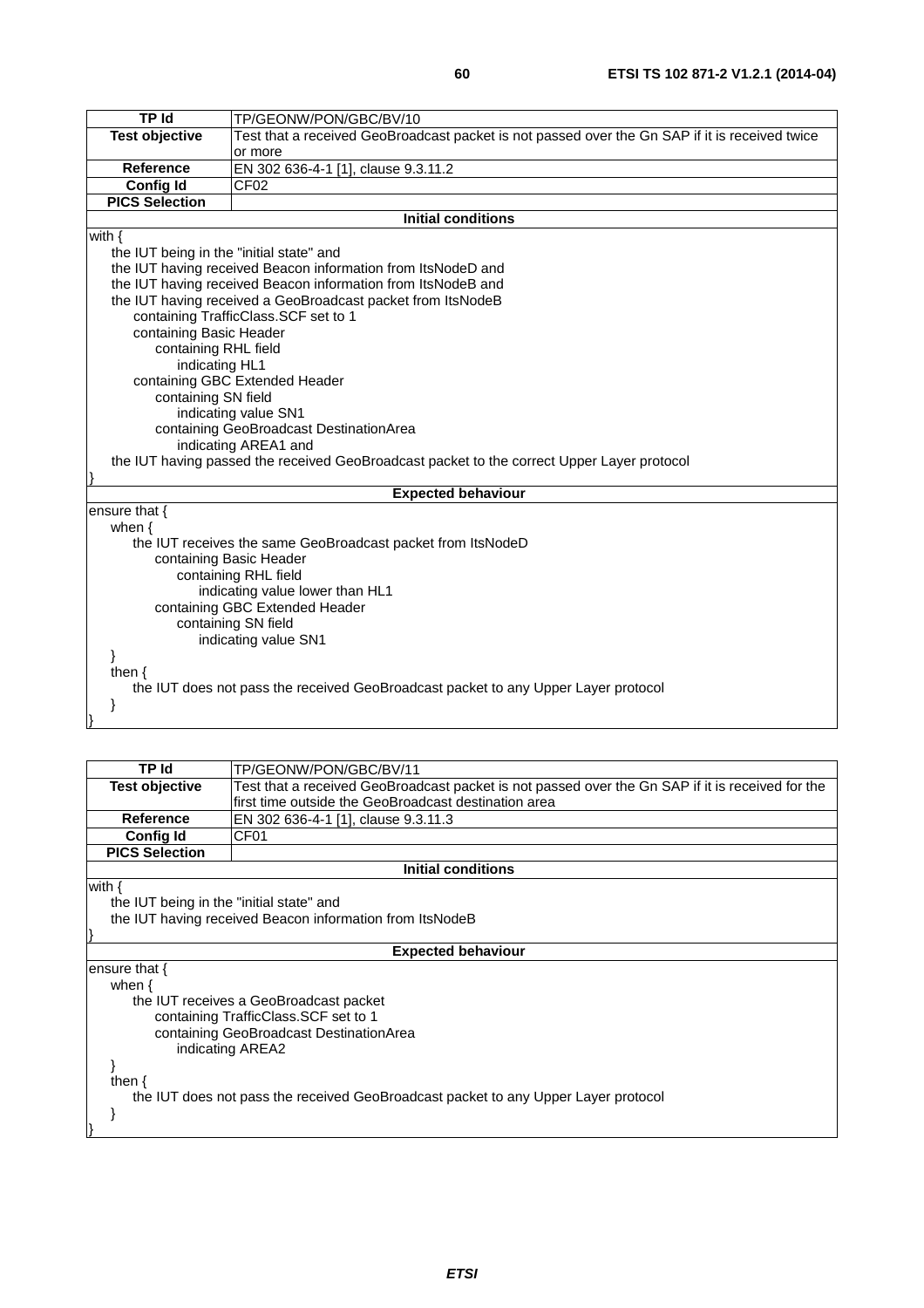| <b>TP Id</b>                                           | TP/GEONW/PON/GBC/BV/12                                                                            |  |
|--------------------------------------------------------|---------------------------------------------------------------------------------------------------|--|
| <b>Test objective</b>                                  | Test that the reception of a broadcast indication over upper Gn SAP triggers the origination of a |  |
|                                                        | Simple GeoBroadcast if this method is selected in the MIB                                         |  |
| <b>Reference</b>                                       | EN 302 636-4-1 [1], clauses 9.3.11.2 and E.2                                                      |  |
| <b>Config Id</b>                                       | CF <sub>02</sub>                                                                                  |  |
| <b>PICS Selection</b>                                  | PICS GN GEOBROADCAST FORWARDING ALGORITHM == 'SIMPLE' OR                                          |  |
|                                                        | PICS_GN_GEOBROADCAST_FORWARDING_ALGORITHM == 'UNSPECIFIED'                                        |  |
|                                                        | <b>Initial conditions</b>                                                                         |  |
| with $\{$                                              |                                                                                                   |  |
| the IUT being in the "initial state" and               |                                                                                                   |  |
|                                                        | the IUT having received Beacon information from ItsNodeD and                                      |  |
|                                                        | the IUT having received Beacon information from ItsNodeB                                          |  |
|                                                        |                                                                                                   |  |
| <b>Expected behaviour</b>                              |                                                                                                   |  |
| ensure that $\{$                                       |                                                                                                   |  |
| when $\{$                                              |                                                                                                   |  |
| the IUT is requested to send a GeoBroadcast packet     |                                                                                                   |  |
|                                                        | containing TrafficClass. SCF set to 1                                                             |  |
| containing GeoBroadcast DestinationArea                |                                                                                                   |  |
| indicating AREA1                                       |                                                                                                   |  |
|                                                        |                                                                                                   |  |
| then $\{$                                              |                                                                                                   |  |
| the IUT broadcasts immediately the GeoBroadcast packet |                                                                                                   |  |
|                                                        |                                                                                                   |  |
|                                                        |                                                                                                   |  |
|                                                        |                                                                                                   |  |

| TP Id                                                     | TP/GEONW/PON/GBC/BV/19                                                                   |  |  |
|-----------------------------------------------------------|------------------------------------------------------------------------------------------|--|--|
| <b>Test objective</b>                                     | Test that a received GeoBroadcast packet is discarded when indicating a too big GeoArea. |  |  |
| Reference                                                 | EN 302 636-4-1 [1], clause B.3                                                           |  |  |
| <b>Config Id</b>                                          | CF <sub>04</sub>                                                                         |  |  |
| <b>PICS Selection</b>                                     |                                                                                          |  |  |
|                                                           | <b>Initial conditions</b>                                                                |  |  |
| with $\{$                                                 |                                                                                          |  |  |
| the IUT being in the "initial state" and                  |                                                                                          |  |  |
|                                                           | the IUT having received Beacon information from ItsNodeB and                             |  |  |
|                                                           | the IUT having received Beacon information from ItsNodeD                                 |  |  |
|                                                           |                                                                                          |  |  |
|                                                           | <b>Expected behaviour</b>                                                                |  |  |
| ensure that {                                             |                                                                                          |  |  |
| when $\{$                                                 |                                                                                          |  |  |
|                                                           | the IUT receives a GeoBroadcast packet from ItsNodeC                                     |  |  |
|                                                           | containing TrafficClass. SCF set to 1                                                    |  |  |
| containing GeoBroadcast DestinationArea                   |                                                                                          |  |  |
| indicating a geoArea bigger than itsGnMaxGeoAreaSize      |                                                                                          |  |  |
|                                                           |                                                                                          |  |  |
| then $\{$                                                 |                                                                                          |  |  |
| the IUT does not forward the received GeoBroadcast packet |                                                                                          |  |  |
|                                                           |                                                                                          |  |  |
|                                                           |                                                                                          |  |  |
|                                                           |                                                                                          |  |  |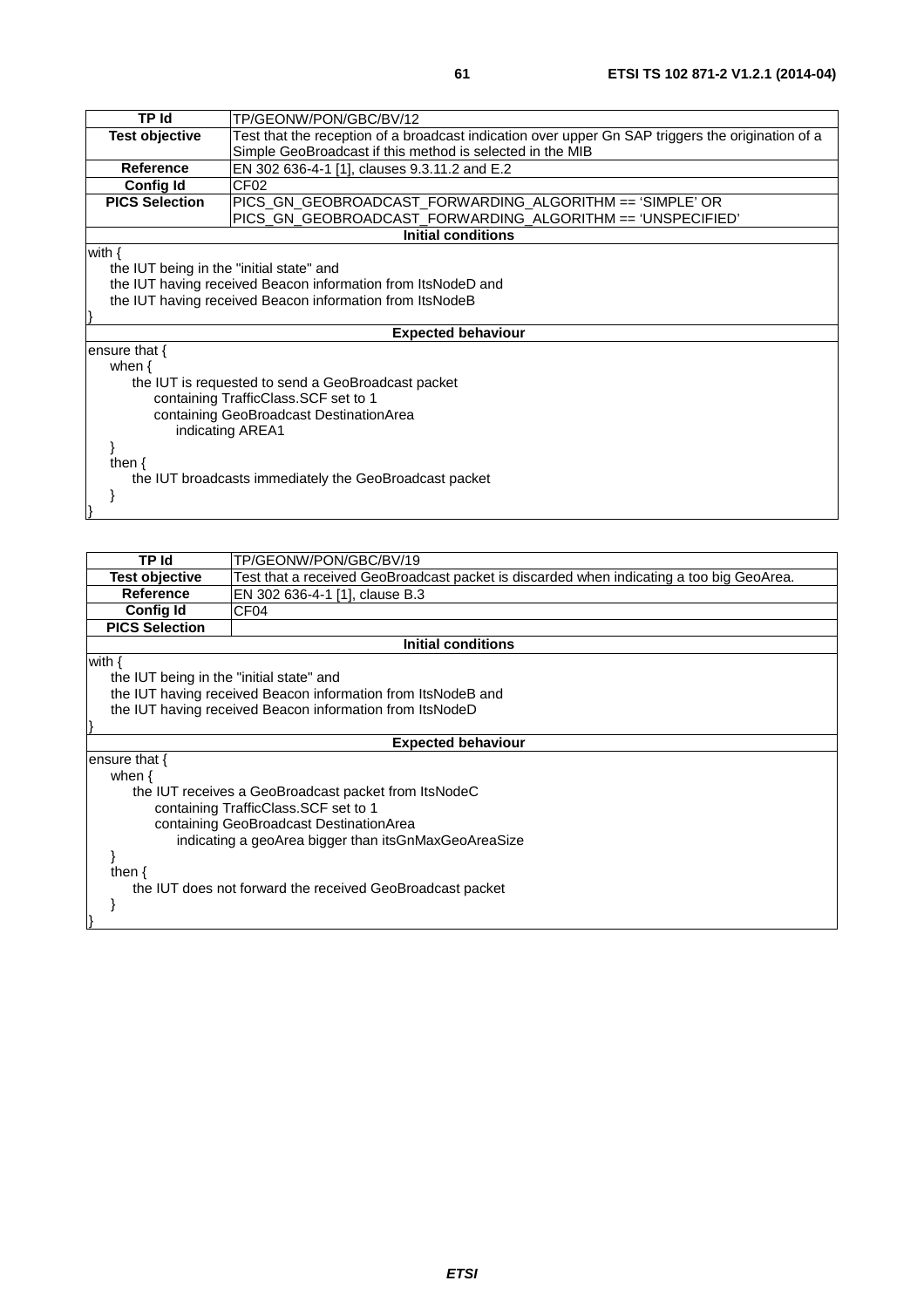| <b>TP Id</b>                                  | TP/GEONW/PON/GBC/BV/20                                                                       |  |  |
|-----------------------------------------------|----------------------------------------------------------------------------------------------|--|--|
| <b>Test objective</b>                         | Test that a received GeoBroadcast packet is triggering rebroadcasting if received out of its |  |  |
|                                               | destination area for the first time from an unknown sender                                   |  |  |
| <b>Reference</b>                              | EN 302 636-4-1 [1], clauses 9.3.11.3 and E.2                                                 |  |  |
| <b>Config Id</b>                              | CF <sub>04</sub>                                                                             |  |  |
| <b>PICS Selection</b>                         |                                                                                              |  |  |
|                                               | <b>Initial conditions</b>                                                                    |  |  |
| with $\{$                                     |                                                                                              |  |  |
|                                               | the IUT being in the "initial state" and                                                     |  |  |
|                                               | the IUT having received Beacon information from ItsNodeB and                                 |  |  |
|                                               | the IUT not having received any message from ItsNodeD                                        |  |  |
|                                               |                                                                                              |  |  |
|                                               | <b>Expected behaviour</b>                                                                    |  |  |
| ensure that {                                 |                                                                                              |  |  |
| when $\{$                                     |                                                                                              |  |  |
|                                               | the IUT receives a GeoBroadcast packet generated by ItsNodeC from ItsNodeD                   |  |  |
|                                               | containing TrafficClass. SCF set to 1                                                        |  |  |
| containing GeoBroadcast DestinationArea       |                                                                                              |  |  |
| indicating AREA2                              |                                                                                              |  |  |
|                                               |                                                                                              |  |  |
| then $\{$                                     |                                                                                              |  |  |
| the IUT re-broadcasts the GeoBroadcast packet |                                                                                              |  |  |
|                                               |                                                                                              |  |  |
|                                               |                                                                                              |  |  |
|                                               |                                                                                              |  |  |

| <b>TP</b> Id                             | TP/GEONW/PON/GBC/BV/21                                                                       |  |
|------------------------------------------|----------------------------------------------------------------------------------------------|--|
| <b>Test objective</b>                    | Test that a received GeoBroadcast packet is triggering rebroadcasting if received out of its |  |
|                                          | destination area for the first time from a known sender with PAI=0                           |  |
| <b>Reference</b>                         | EN 302 636-4-1 [1], clauses 9.3.11.3 and E.2                                                 |  |
| <b>Config Id</b>                         | CF <sub>04</sub>                                                                             |  |
| <b>PICS Selection</b>                    |                                                                                              |  |
|                                          | <b>Initial conditions</b>                                                                    |  |
| with $\{$                                |                                                                                              |  |
| the IUT being in the "initial state" and |                                                                                              |  |
|                                          | the IUT having received Beacon information from ItsNodeB and                                 |  |
|                                          | the IUT having received Beacon information from ItsNodeD                                     |  |
| containing SOPV.PAI indicating 0         |                                                                                              |  |
|                                          |                                                                                              |  |
|                                          | <b>Expected behaviour</b>                                                                    |  |
| ensure that $\{$                         |                                                                                              |  |
| when $\{$                                |                                                                                              |  |
|                                          | the IUT receives a GeoBroadcast packet generated by ItsNodeC from ItsNodeD                   |  |
|                                          | containing TrafficClass. SCF set to 1                                                        |  |
| containing GeoBroadcast DestinationArea  |                                                                                              |  |
| indicating AREA2                         |                                                                                              |  |
|                                          |                                                                                              |  |
| then $\{$                                |                                                                                              |  |
|                                          | the IUT re-broadcasts the GeoBroadcast packet                                                |  |
|                                          |                                                                                              |  |
|                                          |                                                                                              |  |
|                                          |                                                                                              |  |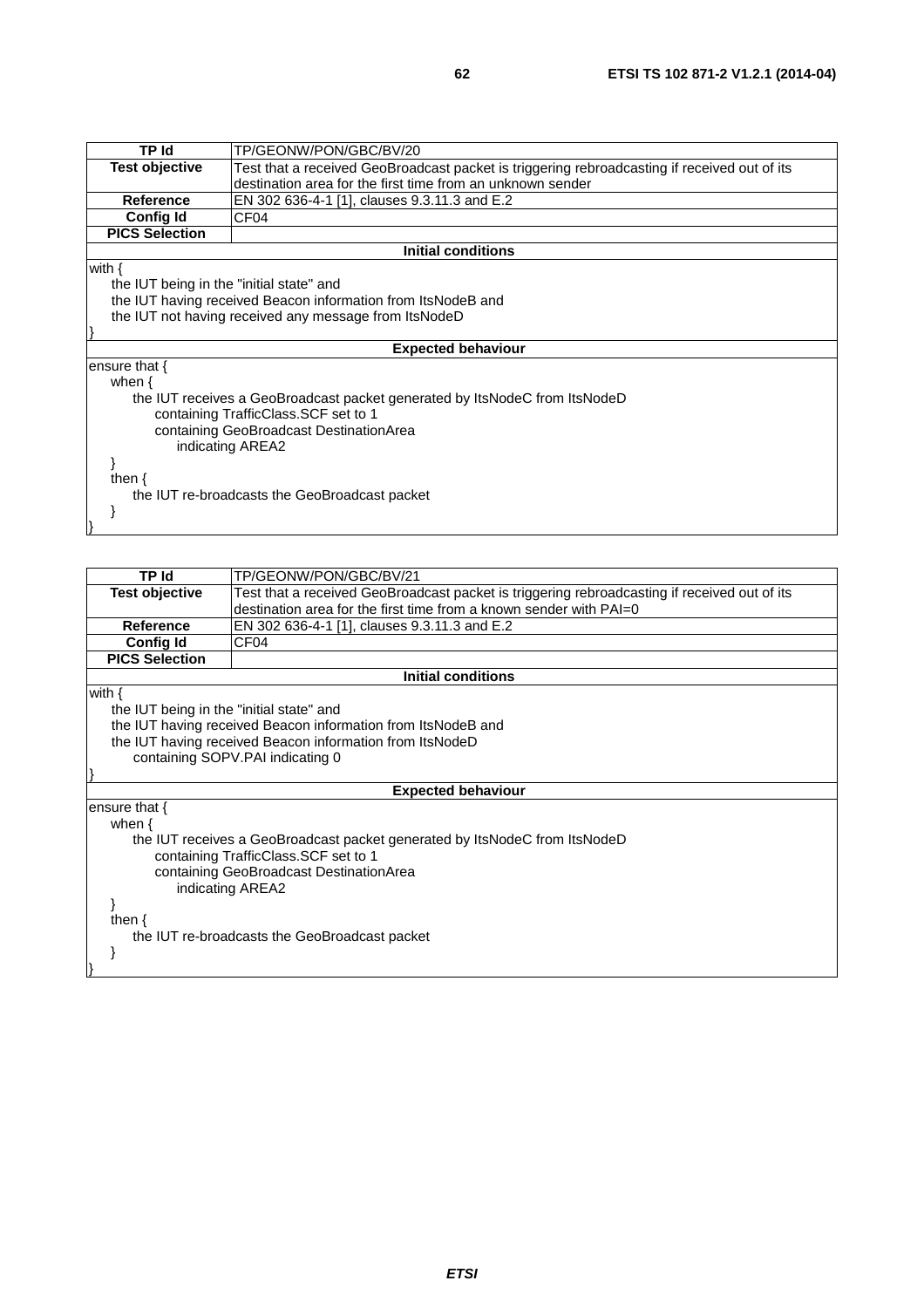# 6.2.2.10 Topologically Scoped Broadcast

| TP Id                                     | TP/GEONW/PON/TSB/BV/01                                                                          |  |
|-------------------------------------------|-------------------------------------------------------------------------------------------------|--|
| <b>Test objective</b>                     | Test that the reception of a TSB indication over upper Gn SAP triggers the origination of a TSB |  |
|                                           | packet                                                                                          |  |
| <b>Reference</b>                          | EN 302 636-4-1 [1], clause 9.3.9.2                                                              |  |
| <b>Config Id</b>                          | CF <sub>02</sub>                                                                                |  |
| <b>PICS Selection</b>                     |                                                                                                 |  |
|                                           | <b>Initial conditions</b>                                                                       |  |
| with $\{$                                 |                                                                                                 |  |
| the IUT being in the "initial state" and  |                                                                                                 |  |
|                                           | the IUT having received Beacon information from ItsNodeB and                                    |  |
|                                           | the IUT having received Beacon information from ItsNodeD                                        |  |
|                                           |                                                                                                 |  |
|                                           | <b>Expected behaviour</b>                                                                       |  |
| ensure that $\{$                          |                                                                                                 |  |
| when $\{$                                 |                                                                                                 |  |
| the IUT is requested to send a TSB packet |                                                                                                 |  |
|                                           |                                                                                                 |  |
| then $\{$                                 |                                                                                                 |  |
| the IUT broadcasts a TSB packet           |                                                                                                 |  |
|                                           |                                                                                                 |  |
|                                           |                                                                                                 |  |
|                                           |                                                                                                 |  |
|                                           |                                                                                                 |  |
| TP Id                                     | TP/GEONW/PON/TSB/BV/02                                                                          |  |
| Tant alaberthua                           | Toot that a reactived TOD modest is trippedience broadcosting if reactived for the first time.  |  |

| 1 P 10                                   | I P/GEUNW/PUN/TSB/BV/UZ                                                                      |  |
|------------------------------------------|----------------------------------------------------------------------------------------------|--|
| <b>Test objective</b>                    | Test that a received TSB packet is triggering re-broadcasting if received for the first time |  |
| <b>Reference</b>                         | EN 302 636-4-1 [1], clause 9.3.9.3                                                           |  |
| <b>Config Id</b>                         | CF <sub>02</sub>                                                                             |  |
| <b>PICS Selection</b>                    |                                                                                              |  |
|                                          | <b>Initial conditions</b>                                                                    |  |
| with $\{$                                |                                                                                              |  |
| the IUT being in the "initial state" and |                                                                                              |  |
|                                          | the IUT having received Beacon information from ItsNodeD and                                 |  |
|                                          | the IUT having received Beacon information from ItsNodeB                                     |  |
|                                          |                                                                                              |  |
| <b>Expected behaviour</b>                |                                                                                              |  |
| ensure that $\{$                         |                                                                                              |  |
| when $\{$                                |                                                                                              |  |
| the IUT receives a TSB packet            |                                                                                              |  |
|                                          | containing Basic Header                                                                      |  |
| containing RHL field                     |                                                                                              |  |
| indicating HL1 higher than 1             |                                                                                              |  |
|                                          |                                                                                              |  |
| then $\{$                                |                                                                                              |  |
|                                          | the IUT re-broadcasts the TSB packet                                                         |  |
|                                          |                                                                                              |  |
|                                          |                                                                                              |  |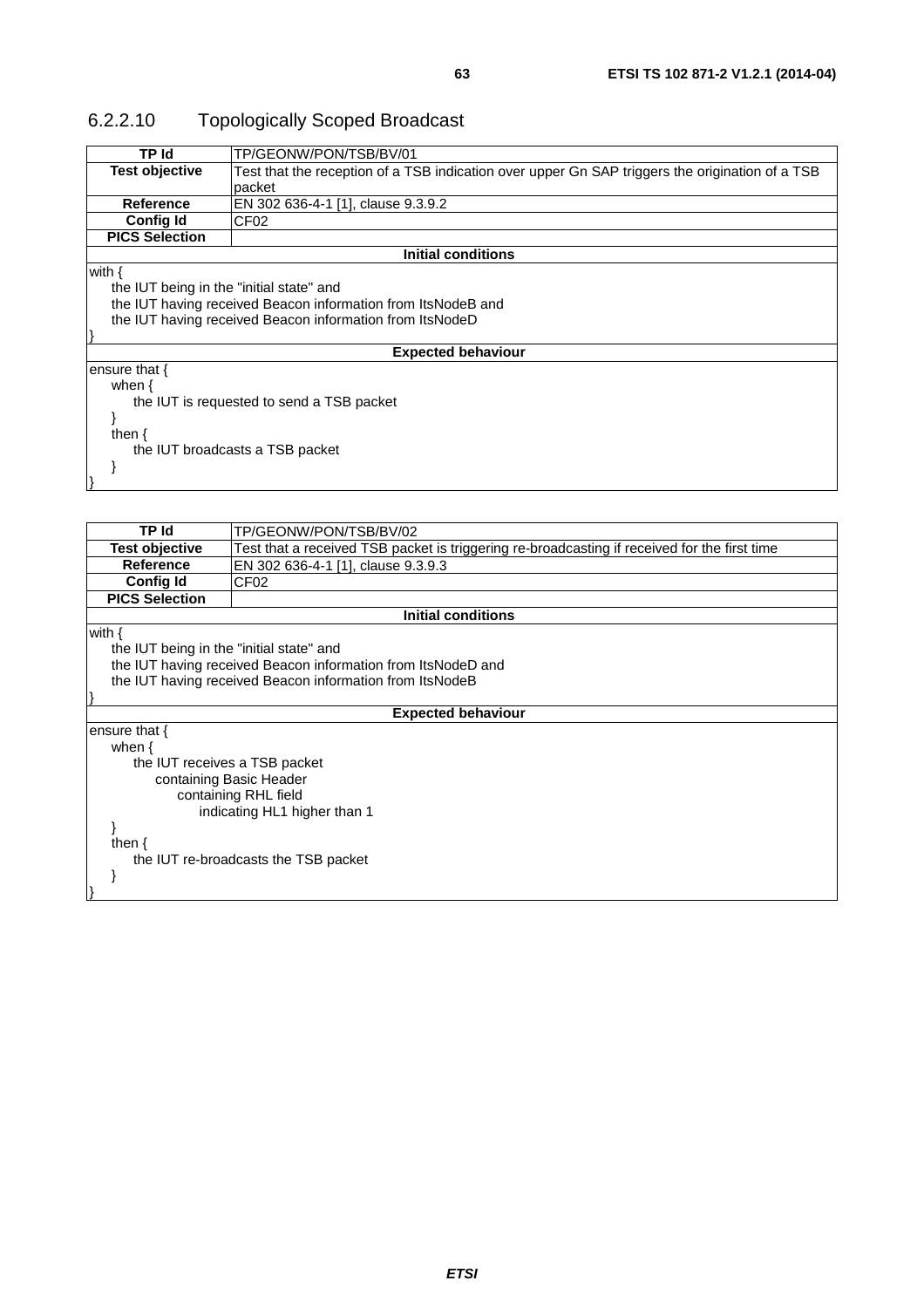| <b>TP Id</b>                                    | TP/GEONW/PON/TSB/BV/03                                                                      |  |
|-------------------------------------------------|---------------------------------------------------------------------------------------------|--|
| <b>Test objective</b>                           | Test that a received TSB packet is not triggering re-broadcasting if received twice or more |  |
| <b>Reference</b>                                | EN 302 636-4-1 [1], clause 9.3.9.3                                                          |  |
| <b>Config Id</b>                                | CF <sub>02</sub>                                                                            |  |
| <b>PICS Selection</b>                           |                                                                                             |  |
|                                                 | <b>Initial conditions</b>                                                                   |  |
| with $\{$                                       |                                                                                             |  |
| the IUT being in the "initial state" and        |                                                                                             |  |
|                                                 | the IUT having received Beacon information from ItsNodeD and                                |  |
|                                                 | the IUT having received Beacon information from ItsNodeB and                                |  |
|                                                 | the IUT having received a TSB packet from ItsNodeB                                          |  |
| containing Basic Header                         |                                                                                             |  |
| containing RHL field                            |                                                                                             |  |
|                                                 | indicating HL1 higher than 1                                                                |  |
|                                                 | containing TSB Extended Header                                                              |  |
| containing SN field                             |                                                                                             |  |
|                                                 | indicating value SN1 and                                                                    |  |
|                                                 | the IUT having re-broadcast the TSB packet                                                  |  |
|                                                 |                                                                                             |  |
|                                                 | <b>Expected behaviour</b>                                                                   |  |
| ensure that {                                   |                                                                                             |  |
|                                                 | when $\{$                                                                                   |  |
|                                                 | the IUT receives the same TSB packet from ItsNodeD                                          |  |
| containing Basic Header<br>containing RHL field |                                                                                             |  |
| indicating HL1 - 1                              |                                                                                             |  |
| containing TSB Extended Header                  |                                                                                             |  |
| containing SN field                             |                                                                                             |  |
| indicating value SN1                            |                                                                                             |  |
|                                                 |                                                                                             |  |
| then $\{$                                       |                                                                                             |  |
| the IUT does not re-broadcast the TSB packet    |                                                                                             |  |
|                                                 |                                                                                             |  |
|                                                 |                                                                                             |  |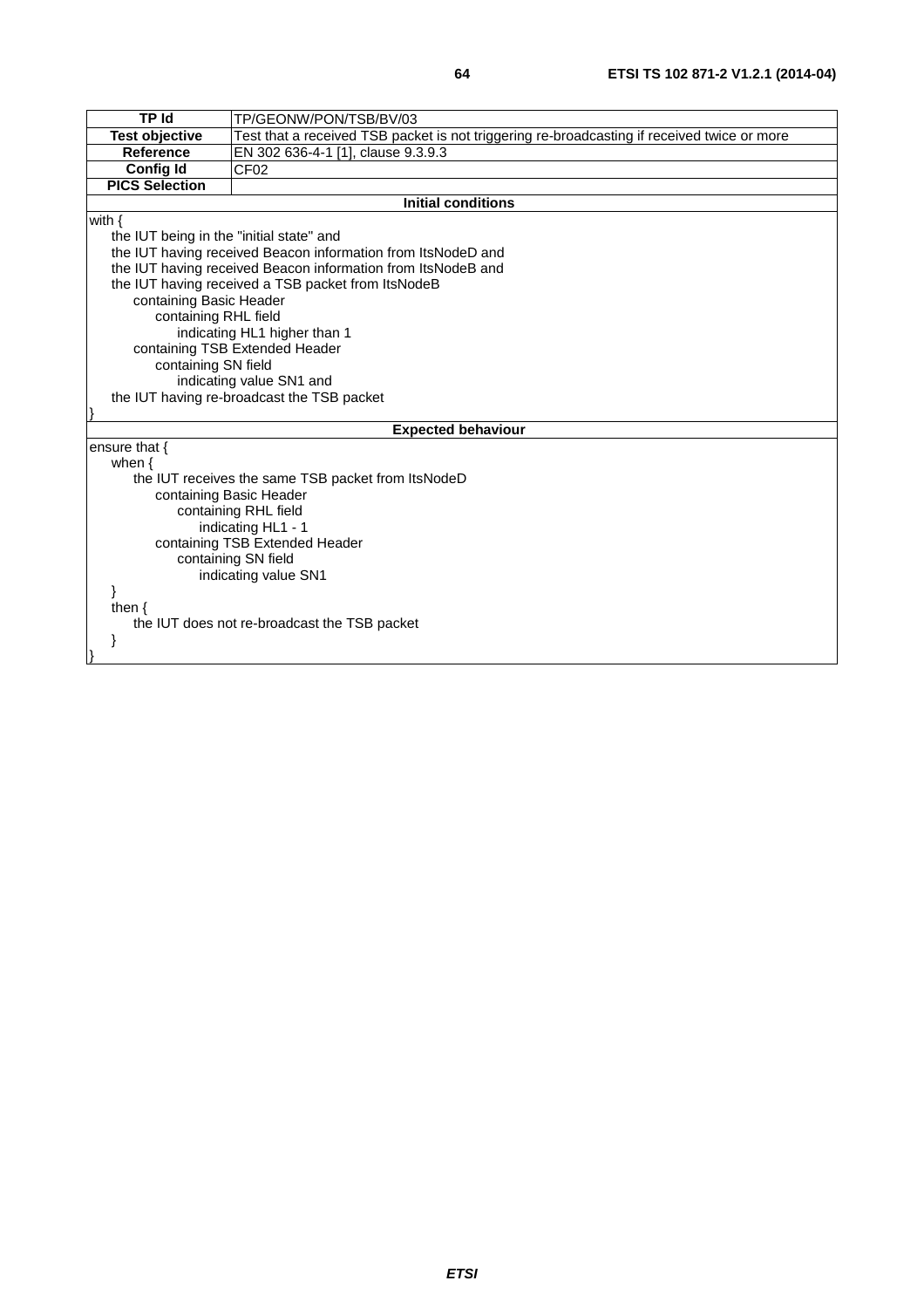| <b>TP Id</b>                             | TP/GEONW/PON/TSB/BV/04                                                                        |  |
|------------------------------------------|-----------------------------------------------------------------------------------------------|--|
|                                          |                                                                                               |  |
| <b>Test objective</b>                    | Test that the protocol header fields (RHL) are correctly updated during a TSB re-broadcasting |  |
|                                          | step                                                                                          |  |
| Reference                                | EN 302 636-4-1 [1], clause 9.3.9.3                                                            |  |
| <b>Config Id</b>                         | CF <sub>02</sub>                                                                              |  |
| <b>PICS Selection</b>                    |                                                                                               |  |
|                                          | <b>Initial conditions</b>                                                                     |  |
| with $\{$                                |                                                                                               |  |
| the IUT being in the "initial state" and |                                                                                               |  |
|                                          | the IUT having received Beacon information from ItsNodeD and                                  |  |
|                                          | the IUT having received Beacon information from ItsNodeB                                      |  |
|                                          |                                                                                               |  |
|                                          | <b>Expected behaviour</b>                                                                     |  |
| ensure that {                            |                                                                                               |  |
| when $\{$                                |                                                                                               |  |
| the IUT receives a TSB packet            |                                                                                               |  |
|                                          | containing Basic Header                                                                       |  |
|                                          | containing RHL field                                                                          |  |
|                                          | indicating HL1                                                                                |  |
|                                          | containing Common Header                                                                      |  |
|                                          | containing MHL field                                                                          |  |
|                                          | indicating value MHL1                                                                         |  |
|                                          |                                                                                               |  |
| then $\{$                                |                                                                                               |  |
|                                          |                                                                                               |  |
|                                          | the IUT re-broadcasts the TSB packet                                                          |  |
| containing Basic Header                  |                                                                                               |  |
| containing RHL field                     |                                                                                               |  |
| indicating value (HL1-1)                 |                                                                                               |  |
|                                          | containing Common Header                                                                      |  |
|                                          | containing MHL field                                                                          |  |
|                                          | indicating value MHL1                                                                         |  |
|                                          |                                                                                               |  |
|                                          |                                                                                               |  |

| TP Id                                        | TP/GEONW/PON/TSB/BV/05                                                           |  |
|----------------------------------------------|----------------------------------------------------------------------------------|--|
| <b>Test objective</b>                        | Test that the RHL restriction is correctly handled at a TSB re-broadcasting step |  |
| Reference                                    | EN 302 636-4-1 [1], clause 9.3.9.3                                               |  |
| <b>Config Id</b>                             | CF <sub>02</sub>                                                                 |  |
| <b>PICS Selection</b>                        |                                                                                  |  |
|                                              | <b>Initial conditions</b>                                                        |  |
| with $\{$                                    |                                                                                  |  |
| the IUT being in the "initial state"         |                                                                                  |  |
|                                              |                                                                                  |  |
| <b>Expected behaviour</b>                    |                                                                                  |  |
| ensure that $\{$                             |                                                                                  |  |
| when $\{$                                    |                                                                                  |  |
| the IUT receives a TSB packet                |                                                                                  |  |
|                                              | containing Basic Header                                                          |  |
|                                              | containing RHL field                                                             |  |
|                                              | indicating 1                                                                     |  |
|                                              |                                                                                  |  |
| then $\{$                                    |                                                                                  |  |
| the IUT does not re-broadcast the TSB packet |                                                                                  |  |
|                                              |                                                                                  |  |
|                                              |                                                                                  |  |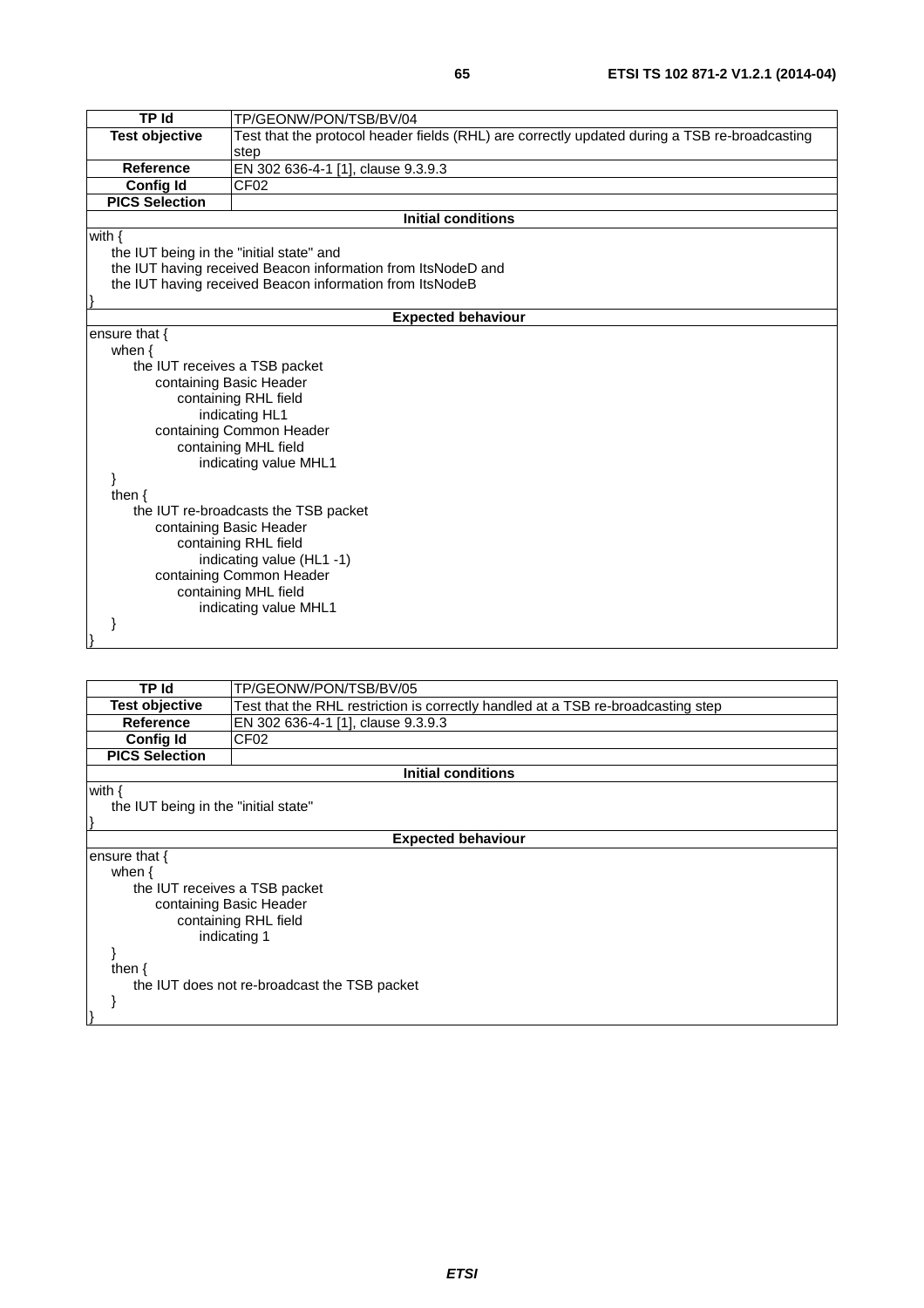| TP Id                                                                      | TP/GEONW/PON/TSB/BV/06                                                                           |  |
|----------------------------------------------------------------------------|--------------------------------------------------------------------------------------------------|--|
| <b>Test objective</b>                                                      | Test that a received TSB packet is passed over the Gn SAP to the correct upper protocol if it is |  |
|                                                                            | received for the first time                                                                      |  |
| <b>Reference</b>                                                           | EN 302 636-4-1 [1], clause 9.3.9.3                                                               |  |
| Config Id                                                                  | CF <sub>01</sub>                                                                                 |  |
| <b>PICS Selection</b>                                                      |                                                                                                  |  |
|                                                                            | Initial conditions                                                                               |  |
| with {                                                                     |                                                                                                  |  |
| the IUT being in the "initial state"                                       |                                                                                                  |  |
|                                                                            |                                                                                                  |  |
|                                                                            | <b>Expected behaviour</b>                                                                        |  |
| ensure that {                                                              |                                                                                                  |  |
| when $\{$                                                                  |                                                                                                  |  |
|                                                                            | the IUT receives a TSB packet                                                                    |  |
|                                                                            |                                                                                                  |  |
| then $\{$                                                                  |                                                                                                  |  |
| the IUT passes the received TSB packet to the correct Upper Layer protocol |                                                                                                  |  |
|                                                                            |                                                                                                  |  |
|                                                                            |                                                                                                  |  |

| TP Id                                    | TP/GEONW/PON/TSB/BV/07                                                                        |  |
|------------------------------------------|-----------------------------------------------------------------------------------------------|--|
| <b>Test objective</b>                    | Test that a received TSB packet is not passed over the Gn SAP if it is received twice or more |  |
| <b>Reference</b>                         | EN 302 636-4-1 [1], clause 9.3.9.3                                                            |  |
| <b>Config Id</b>                         | CF <sub>02</sub>                                                                              |  |
| <b>PICS Selection</b>                    |                                                                                               |  |
|                                          | <b>Initial conditions</b>                                                                     |  |
| with $\{$                                |                                                                                               |  |
| the IUT being in the "initial state" and |                                                                                               |  |
|                                          | the IUT having received a TSB packet from ItsNodeB                                            |  |
| containing Basic Header                  |                                                                                               |  |
| containing RHL field                     |                                                                                               |  |
|                                          | indicating HL1 higher than 1                                                                  |  |
|                                          | containing TSB Extended Header                                                                |  |
| containing SN field                      |                                                                                               |  |
|                                          | indicating value SN1 and                                                                      |  |
|                                          | the IUT having passed the received TSB packet to the correct Upper Layer protocol             |  |
|                                          |                                                                                               |  |
|                                          | <b>Expected behaviour</b>                                                                     |  |
| ensure that $\{$                         |                                                                                               |  |
| when $\{$                                |                                                                                               |  |
|                                          | the IUT receives the same TSB packet from ItsNodeD                                            |  |
|                                          | containing Basic Header                                                                       |  |
|                                          | containing RHL field                                                                          |  |
| indicating HL1 - 1                       |                                                                                               |  |
| containing TSB Extended Header           |                                                                                               |  |
| containing SN field                      |                                                                                               |  |
|                                          | indicating value SN1                                                                          |  |
|                                          |                                                                                               |  |
| then $\{$                                |                                                                                               |  |
|                                          | the IUT does not pass the received TSB packet to any Upper Layer protocol                     |  |
|                                          |                                                                                               |  |
|                                          |                                                                                               |  |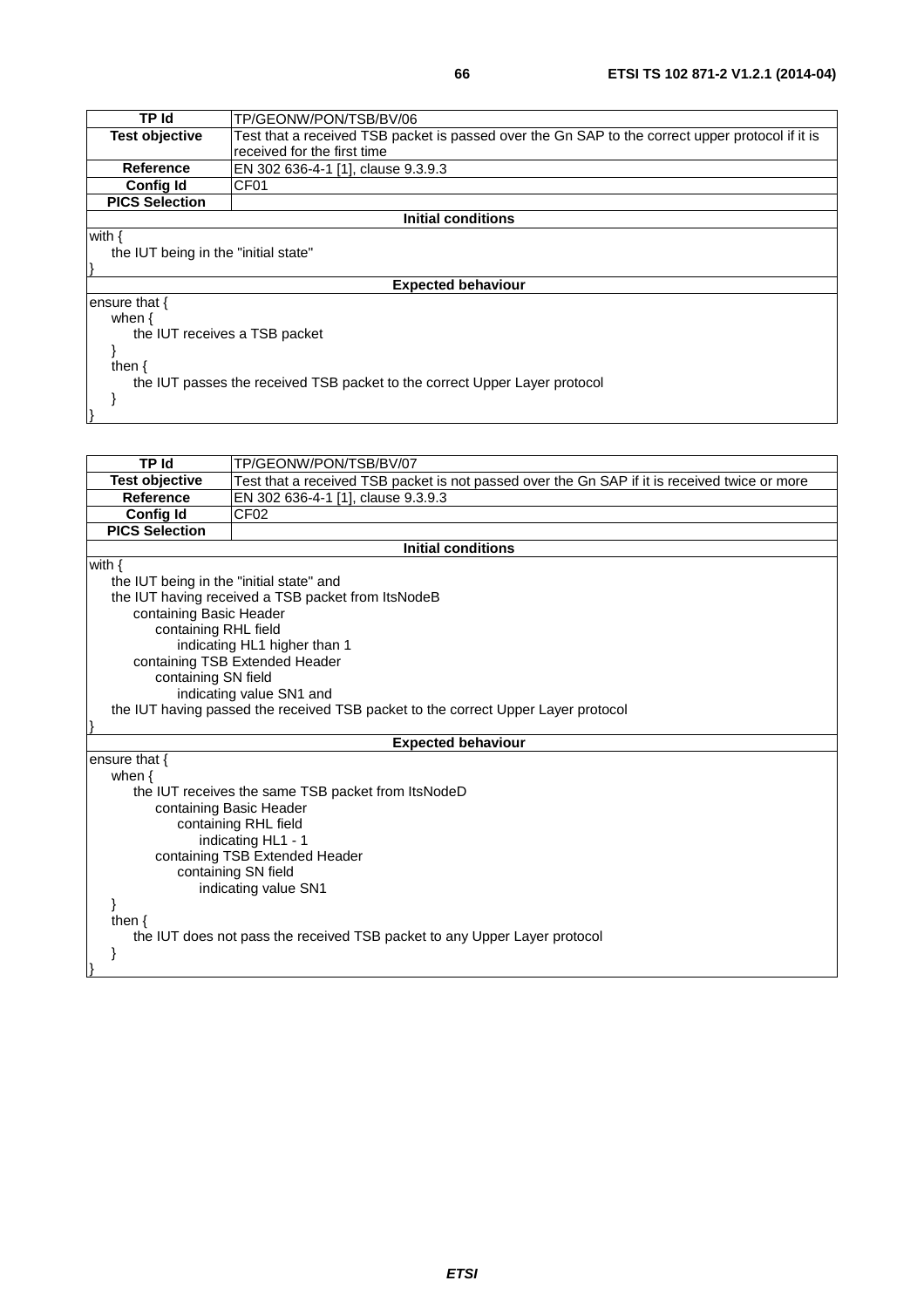# 6.2.2.11 Single-Hop Broadcast

| TP Id                                     | TP/GEONW/PON/SHB/BV/01                                                                          |  |
|-------------------------------------------|-------------------------------------------------------------------------------------------------|--|
| <b>Test objective</b>                     | Test that the reception of a SHB indication over upper Gn SAP triggers the origination of a SHB |  |
|                                           | packet                                                                                          |  |
| <b>Reference</b>                          | EN 302 636-4-1 [1], clause 9.3.10.2                                                             |  |
| <b>Config Id</b>                          | CF <sub>02</sub>                                                                                |  |
| <b>PICS Selection</b>                     |                                                                                                 |  |
|                                           | <b>Initial conditions</b>                                                                       |  |
| with $\{$                                 |                                                                                                 |  |
| the IUT being in the "initial state" and  |                                                                                                 |  |
|                                           | the IUT having received Beacon information from ItsNodeD and                                    |  |
|                                           | the IUT having received Beacon information from ItsNodeB                                        |  |
|                                           |                                                                                                 |  |
| <b>Expected behaviour</b>                 |                                                                                                 |  |
| ensure that $\{$                          |                                                                                                 |  |
| when $\{$                                 |                                                                                                 |  |
| the IUT is requested to send a SHB packet |                                                                                                 |  |
|                                           |                                                                                                 |  |
| then $\{$                                 |                                                                                                 |  |
| the IUT broadcasts the SHB packet         |                                                                                                 |  |
|                                           |                                                                                                 |  |
|                                           |                                                                                                 |  |
|                                           |                                                                                                 |  |
|                                           |                                                                                                 |  |

| TP Id                                                              | TP/GEONW/PON/SHB/BV/02                                                                           |  |
|--------------------------------------------------------------------|--------------------------------------------------------------------------------------------------|--|
| <b>Test objective</b>                                              | Test that a received SHB packet is passed over the Gn SAP to the correct upper protocol if it is |  |
|                                                                    | received for the first time                                                                      |  |
| <b>Reference</b>                                                   | EN 302 636-4-1 [1], clause 9.3.10.3                                                              |  |
| <b>Config Id</b>                                                   | CF <sub>01</sub>                                                                                 |  |
| <b>PICS Selection</b>                                              |                                                                                                  |  |
|                                                                    | Initial conditions                                                                               |  |
| with {                                                             |                                                                                                  |  |
| the IUT being in the "initial state"                               |                                                                                                  |  |
|                                                                    |                                                                                                  |  |
|                                                                    | <b>Expected behaviour</b>                                                                        |  |
| ensure that {                                                      |                                                                                                  |  |
| when $\{$                                                          |                                                                                                  |  |
| the IUT receives a SHB packet                                      |                                                                                                  |  |
|                                                                    |                                                                                                  |  |
| then $\{$                                                          |                                                                                                  |  |
| the IUT passes the received SHB packet to the Upper Layer protocol |                                                                                                  |  |
|                                                                    |                                                                                                  |  |
|                                                                    |                                                                                                  |  |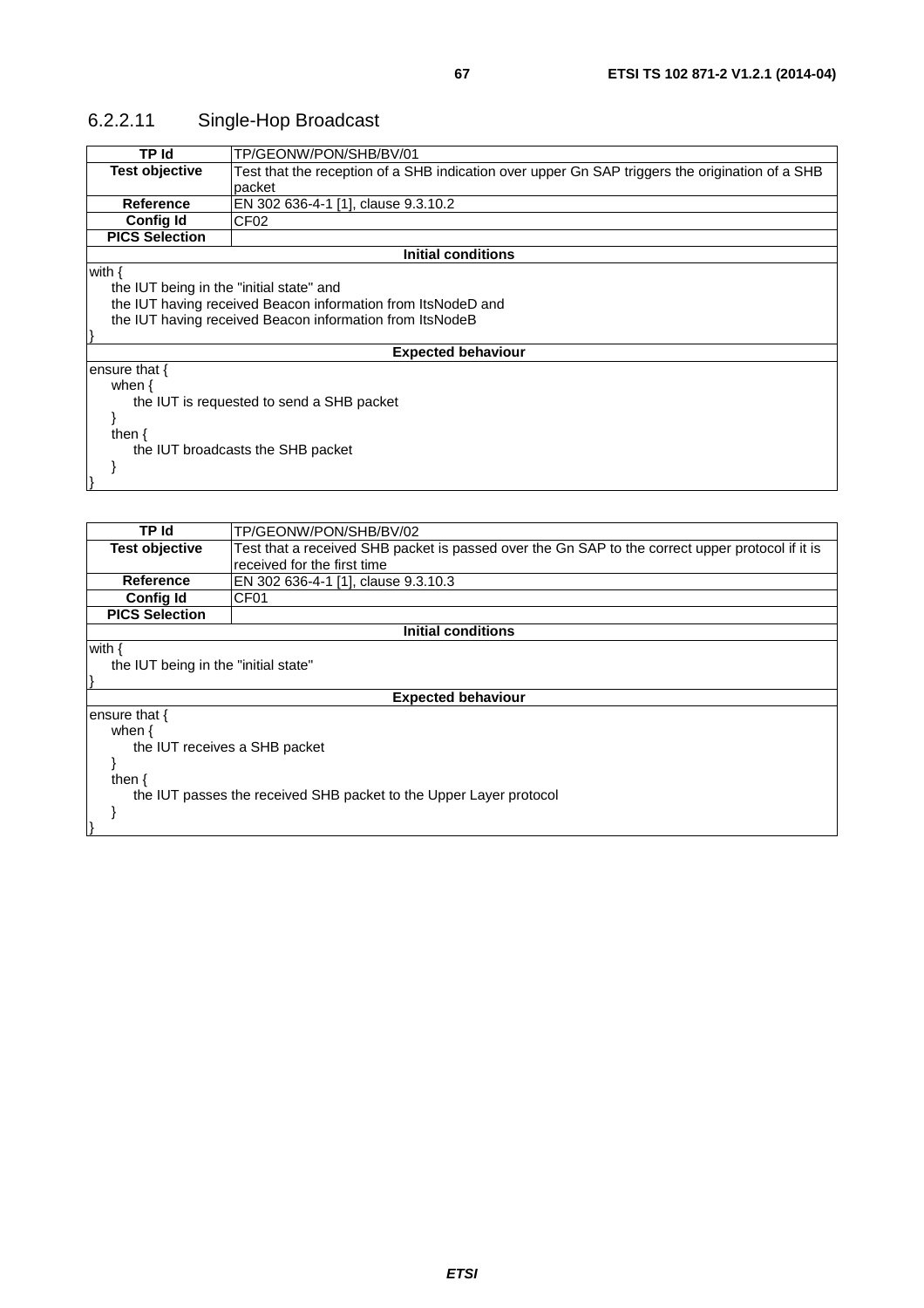## 6.2.2.12 GeoAnycast

| <b>TP Id</b>                             | TP/GEONW/PON/GAC/BV/01                                                                           |  |
|------------------------------------------|--------------------------------------------------------------------------------------------------|--|
| <b>Test objective</b>                    | Test that the reception of an anycast indication over upper Gn SAP triggers the origination of a |  |
|                                          | GeoAnycast packet's broadcasting if the IUT is within the Destination Area                       |  |
| <b>Reference</b>                         | EN 302 636-4-1 [1], clause 9.3.12.2                                                              |  |
| <b>Config Id</b>                         | CF02                                                                                             |  |
| <b>PICS Selection</b>                    |                                                                                                  |  |
|                                          | <b>Initial conditions</b>                                                                        |  |
| with $\{$                                |                                                                                                  |  |
| the IUT being in the "initial state" and |                                                                                                  |  |
|                                          | the IUT having received Beacon information from ItsNodeD and                                     |  |
|                                          | the IUT having received Beacon information from ItsNodeB                                         |  |
|                                          |                                                                                                  |  |
|                                          | <b>Expected behaviour</b>                                                                        |  |
| ensure that $\{$                         |                                                                                                  |  |
| when $\{$                                |                                                                                                  |  |
|                                          | the IUT is requested to send a GeoAnycast packet                                                 |  |
|                                          | containing TrafficClass. SCF set to 1                                                            |  |
| containing GeoAnycast DestinationArea    |                                                                                                  |  |
| indicating AREA1                         |                                                                                                  |  |
|                                          |                                                                                                  |  |
| then $\{$                                |                                                                                                  |  |
|                                          | the IUT broadcasts the GeoAnycast packet                                                         |  |
| containing GeoBroadcast DestinationArea  |                                                                                                  |  |
| indicating AREA1                         |                                                                                                  |  |
|                                          |                                                                                                  |  |
|                                          |                                                                                                  |  |

| TP Id                                    | TP/GEONW/PON/GAC/BV/02                                                                           |  |
|------------------------------------------|--------------------------------------------------------------------------------------------------|--|
| <b>Test objective</b>                    | Test that the reception of an anycast indication over upper Gn SAP triggers the origination of a |  |
|                                          | GeoAnycast packet's line forwarding if the IUT is outside the Destination Area                   |  |
| <b>Reference</b>                         | EN 302 636-4-1 [1], clauses 9.3.12.2 and E.2                                                     |  |
| <b>Config Id</b>                         | CF <sub>02</sub>                                                                                 |  |
| <b>PICS Selection</b>                    |                                                                                                  |  |
|                                          | <b>Initial conditions</b>                                                                        |  |
| with $\{$                                |                                                                                                  |  |
| the IUT being in the "initial state" and |                                                                                                  |  |
|                                          | the IUT having received Beacon information from ItsNodeD and                                     |  |
|                                          | the IUT having received Beacon information from ItsNodeB                                         |  |
|                                          |                                                                                                  |  |
|                                          | <b>Expected behaviour</b>                                                                        |  |
| ensure that {                            |                                                                                                  |  |
| when $\{$                                |                                                                                                  |  |
|                                          | the IUT is requested to send a GeoAnycast packet                                                 |  |
|                                          | containing TrafficClass. SCF set to 1                                                            |  |
|                                          | containing GeoAnycast DestinationArea                                                            |  |
|                                          | indicating AREA2                                                                                 |  |
|                                          |                                                                                                  |  |
| then $\{$                                |                                                                                                  |  |
|                                          | the IUT selects ItsNodeB as the next hop and                                                     |  |
|                                          | the IUT sends the GeoAnycast packet (see note)                                                   |  |
|                                          | containing GeoBroadcast DestinationArea                                                          |  |
|                                          | indicating AREA2                                                                                 |  |
|                                          |                                                                                                  |  |
|                                          |                                                                                                  |  |
| NOTE:                                    | Next hop ITS Station being identified by the MAC layer address of ItsNodeB.                      |  |
|                                          |                                                                                                  |  |
|                                          |                                                                                                  |  |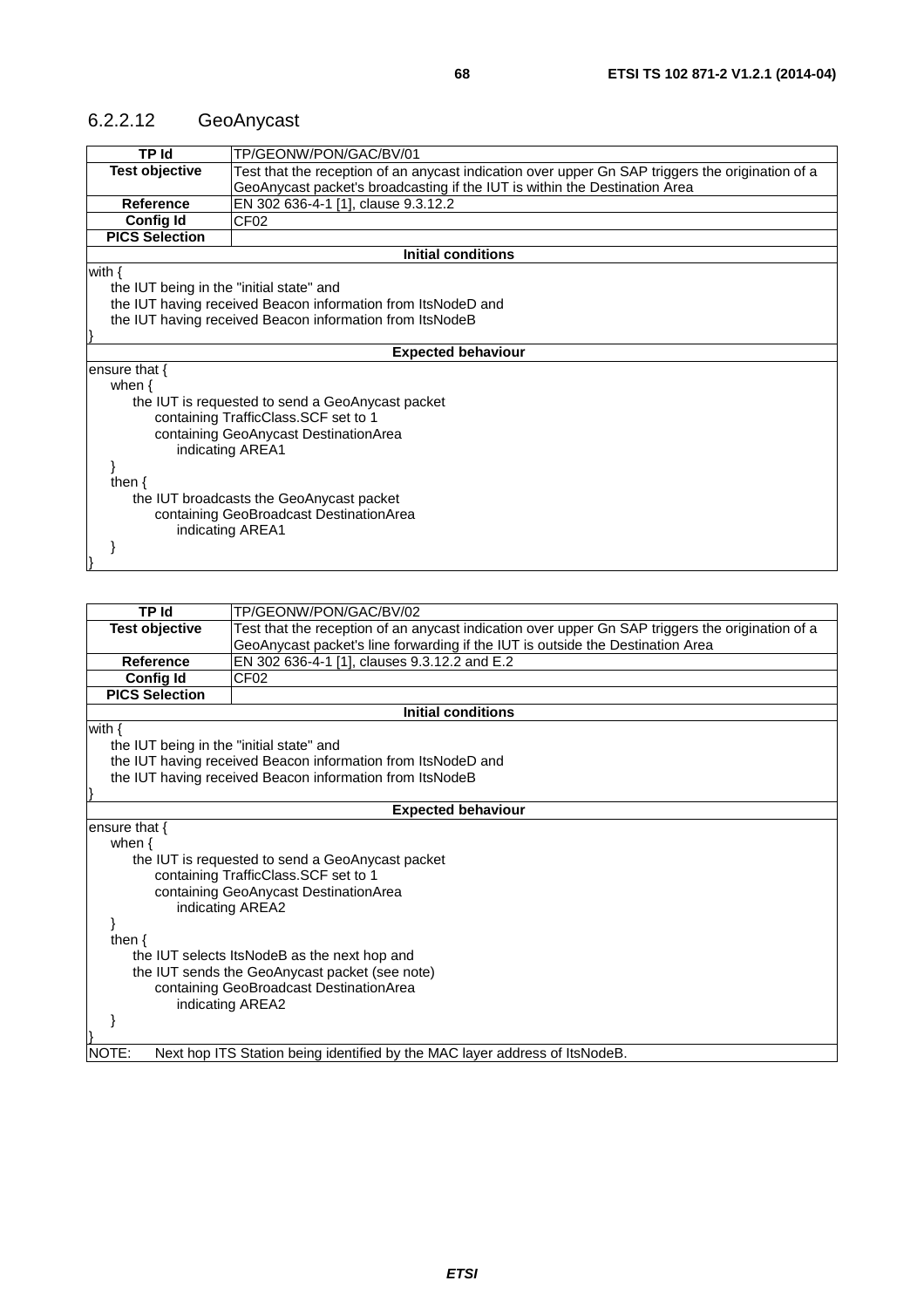| <b>TP Id</b>                                                 | TP/GEONW/PON/GAC/BV/03                                                                            |  |
|--------------------------------------------------------------|---------------------------------------------------------------------------------------------------|--|
| <b>Test objective</b>                                        | Test that a received GeoAnycast packet is not triggering forwarding or re-broadcasting if the IUT |  |
|                                                              | is within the Destination Area                                                                    |  |
| Reference                                                    | EN 302 636-4-1 [1], clause 9.3.12.3                                                               |  |
| <b>Config Id</b>                                             | CF <sub>02</sub>                                                                                  |  |
| <b>PICS Selection</b>                                        |                                                                                                   |  |
|                                                              | <b>Initial conditions</b>                                                                         |  |
| with $\{$                                                    |                                                                                                   |  |
| the IUT being in the "initial state" and                     |                                                                                                   |  |
|                                                              | the IUT having received Beacon information from ItsNodeD and                                      |  |
|                                                              | the IUT having received Beacon information from ItsNodeB                                          |  |
|                                                              |                                                                                                   |  |
| <b>Expected behaviour</b>                                    |                                                                                                   |  |
| ensure that {                                                |                                                                                                   |  |
| when $\{$                                                    |                                                                                                   |  |
|                                                              | the IUT receives a GeoAnycast packet                                                              |  |
|                                                              | containing TrafficClass. SCF set to 1                                                             |  |
| containing GeoAnycast DestinationArea                        |                                                                                                   |  |
|                                                              | indicating AREA1                                                                                  |  |
|                                                              |                                                                                                   |  |
| then $\{$                                                    |                                                                                                   |  |
| the IUT does not re-broadcast the received GeoAnycast packet |                                                                                                   |  |
|                                                              |                                                                                                   |  |
|                                                              |                                                                                                   |  |

| TP Id                                        | TP/GEONW/PON/GAC/BV/04                                                                      |  |
|----------------------------------------------|---------------------------------------------------------------------------------------------|--|
| <b>Test objective</b>                        | Test that a received GeoAnycast packet is triggering line forwarding if received out of its |  |
|                                              | destination area for the first time                                                         |  |
| <b>Reference</b>                             | EN 302 636-4-1 [1], clauses 9.3.12.3 and E.2                                                |  |
| <b>Config Id</b>                             | CF04                                                                                        |  |
| <b>PICS Selection</b>                        |                                                                                             |  |
|                                              | <b>Initial conditions</b>                                                                   |  |
| with $\{$                                    |                                                                                             |  |
| the IUT being in the "initial state" and     |                                                                                             |  |
|                                              | the IUT having received Beacon information from ItsNodeB                                    |  |
|                                              | the IUT having received Beacon information from ItsNodeD                                    |  |
|                                              |                                                                                             |  |
|                                              | <b>Expected behaviour</b>                                                                   |  |
| ensure that $\{$                             |                                                                                             |  |
| when $\{$                                    |                                                                                             |  |
|                                              | the IUT receives a GeoAnycast packet from ItsNodeC                                          |  |
|                                              | containing TrafficClass.SCF set to 1                                                        |  |
|                                              | containing GeoAnycast DestinationArea                                                       |  |
|                                              | indicating AREA2                                                                            |  |
|                                              |                                                                                             |  |
| then $\{$                                    |                                                                                             |  |
| the IUT selects ItsNodeB as the next hop and |                                                                                             |  |
|                                              | the IUT forwards the GeoAnycast packet (see note)                                           |  |
|                                              |                                                                                             |  |
|                                              |                                                                                             |  |
| NOTE:                                        | Next hop ITS Station being identified by the MAC layer address of ItsNodeB.                 |  |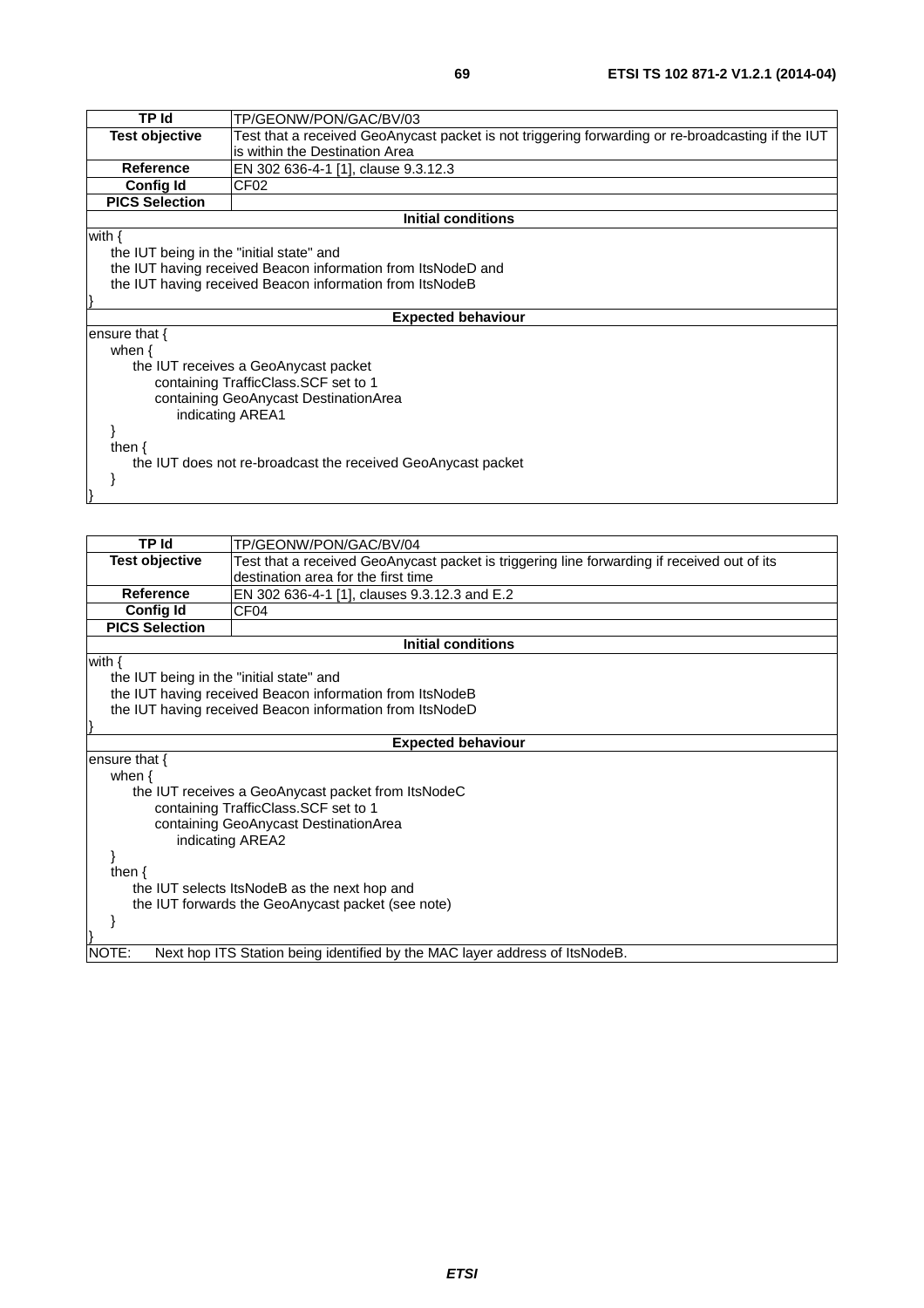| TP Id                                                            | TP/GEONW/PON/GAC/BV/05                                                                          |
|------------------------------------------------------------------|-------------------------------------------------------------------------------------------------|
| <b>Test objective</b>                                            | Test that a received GeoAnycast packet is not triggering line forwarding if received out of its |
|                                                                  | destination area twice or more                                                                  |
| <b>Reference</b>                                                 | EN 302 636-4-1 [1], clause 9.3.12.3                                                             |
| <b>Config Id</b>                                                 | CF04                                                                                            |
| <b>PICS Selection</b>                                            |                                                                                                 |
|                                                                  | <b>Initial conditions</b>                                                                       |
| with $\{$                                                        |                                                                                                 |
| the IUT being in the "initial state" and                         |                                                                                                 |
|                                                                  | the IUT having received Beacon information from ItsNodeB                                        |
|                                                                  | the IUT having received Beacon information from ItsNodeD                                        |
|                                                                  | the IUT having received a GeoAnycast packet from ItsNodeC                                       |
|                                                                  | containing TrafficClass.SCF set to 1                                                            |
| containing Basic Header                                          |                                                                                                 |
| containing RHL field                                             |                                                                                                 |
|                                                                  | indicating value HL1 higher than 1                                                              |
| containing GAC Extended Header                                   |                                                                                                 |
| containing SN field                                              |                                                                                                 |
| indicating value SN1 and                                         |                                                                                                 |
| containing GeoBroadcast DestinationArea                          |                                                                                                 |
| indicating AREA2                                                 |                                                                                                 |
| the IUT having forwarded the GeoAnycast packet                   |                                                                                                 |
|                                                                  |                                                                                                 |
|                                                                  | <b>Expected behaviour</b>                                                                       |
| ensure that {                                                    |                                                                                                 |
| when $\{$                                                        |                                                                                                 |
| the IUT receives the same GeoAnycast packet from other neighbour |                                                                                                 |
| containing Basic Header                                          |                                                                                                 |
| containing RHL field                                             |                                                                                                 |
| indicating value lower than HL1                                  |                                                                                                 |
| containing GAC Extended Header                                   |                                                                                                 |
| containing SN field                                              |                                                                                                 |
| indicating value SN1                                             |                                                                                                 |
|                                                                  |                                                                                                 |
| then $\{$                                                        |                                                                                                 |
| the IUT does not forward the received GeoAnycast packet          |                                                                                                 |
| }                                                                |                                                                                                 |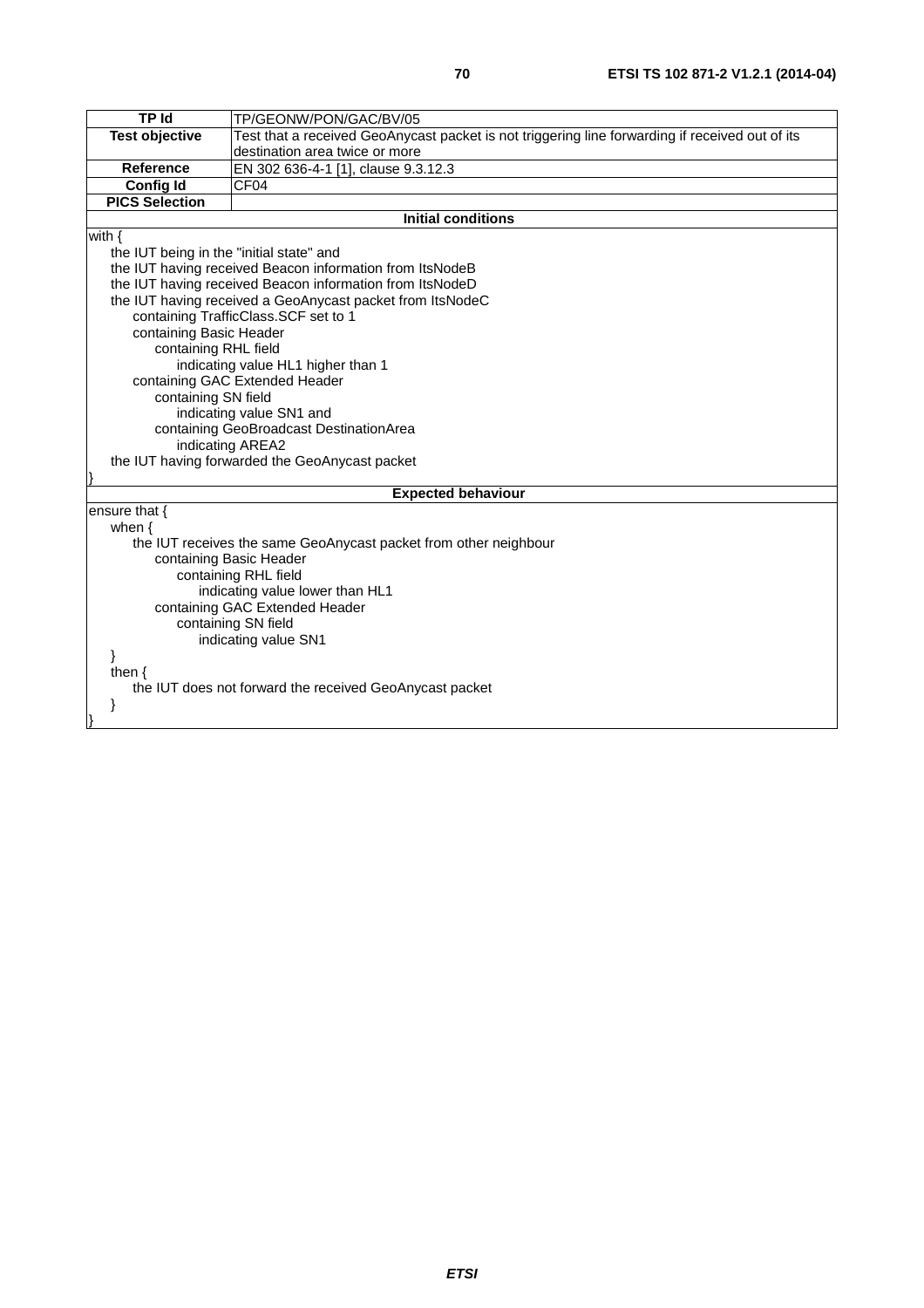| <b>TP Id</b>                                     | TP/GEONW/PON/GAC/BV/06                                                                          |  |
|--------------------------------------------------|-------------------------------------------------------------------------------------------------|--|
| <b>Test objective</b>                            | Test that the protocol header fields (RHL) are correctly updated during a GeoAnycast forwarding |  |
| <b>Reference</b>                                 | step<br>EN 302 636-4-1 [1], clauses 9.3.6.3 and 9.3.12.3                                        |  |
|                                                  |                                                                                                 |  |
| <b>Config Id</b><br><b>PICS Selection</b>        | CF <sub>03</sub>                                                                                |  |
|                                                  |                                                                                                 |  |
|                                                  | <b>Initial conditions</b>                                                                       |  |
| with $\{$                                        |                                                                                                 |  |
| the IUT being in the "initial state" and         |                                                                                                 |  |
|                                                  | the IUT having received Beacon information from ItsNodeB                                        |  |
|                                                  | <b>Expected behaviour</b>                                                                       |  |
| ensure that $\{$                                 |                                                                                                 |  |
| when $\{$                                        |                                                                                                 |  |
|                                                  | the IUT receives a GeoAnycast packet from ItsNodeC                                              |  |
|                                                  | containing TrafficClass.SCF set to 1                                                            |  |
|                                                  | containing Basic Header                                                                         |  |
|                                                  | containing RHL field                                                                            |  |
|                                                  | indicating value HL1 higher than 1                                                              |  |
|                                                  |                                                                                                 |  |
| containing Common Header<br>containing MHL field |                                                                                                 |  |
|                                                  | indicating value MHL1                                                                           |  |
|                                                  | containing GeoAnycast DestinationArea                                                           |  |
|                                                  | indicating AREA2                                                                                |  |
| }                                                |                                                                                                 |  |
| then $\{$                                        |                                                                                                 |  |
|                                                  | the IUT selects the ItsNodeB as the next hop                                                    |  |
|                                                  | the IUT forwards the GeoAnycast packet                                                          |  |
|                                                  | containing Basic Header                                                                         |  |
| containing RHL field                             |                                                                                                 |  |
| indicating value (HL1 - 1)                       |                                                                                                 |  |
| containing Common Header                         |                                                                                                 |  |
|                                                  | containing MHL field                                                                            |  |
|                                                  | indicating value MHL1                                                                           |  |
|                                                  | containing GeoAnycast DestinationArea                                                           |  |
|                                                  | indicating AREA2                                                                                |  |
|                                                  |                                                                                                 |  |
|                                                  |                                                                                                 |  |

| <b>TP Id</b>                             | TP/GEONW/PON/GAC/BV/07                                                             |  |
|------------------------------------------|------------------------------------------------------------------------------------|--|
| <b>Test objective</b>                    | Test that the RHL restriction is correctly handled at a GeoAnycast forwarding step |  |
| <b>Reference</b>                         | EN 302 636-4-1 [1], clause 9.3.12.3                                                |  |
| <b>Config Id</b>                         | CF <sub>03</sub>                                                                   |  |
| <b>PICS Selection</b>                    |                                                                                    |  |
|                                          | <b>Initial conditions</b>                                                          |  |
| with $\{$                                |                                                                                    |  |
| the IUT being in the "initial state" and |                                                                                    |  |
|                                          | the IUT having received Beacon information from ItsNodeB                           |  |
|                                          |                                                                                    |  |
|                                          | <b>Expected behaviour</b>                                                          |  |
| ensure that {                            |                                                                                    |  |
| when $\{$                                |                                                                                    |  |
|                                          | the IUT receives a GeoAnycast packet from ItsNodeC                                 |  |
|                                          | containing TrafficClass.SCF set to 1                                               |  |
| containing Basic Header                  |                                                                                    |  |
|                                          | containing RHL field                                                               |  |
|                                          | indicating 1                                                                       |  |
|                                          | containing GAC Extended Header                                                     |  |
| containing GeoBroadcast DestinationArea  |                                                                                    |  |
|                                          | indicating AREA2                                                                   |  |
|                                          |                                                                                    |  |
| then $\{$                                |                                                                                    |  |
|                                          | the IUT does not forward the GeoAnycast packet                                     |  |
|                                          |                                                                                    |  |
|                                          |                                                                                    |  |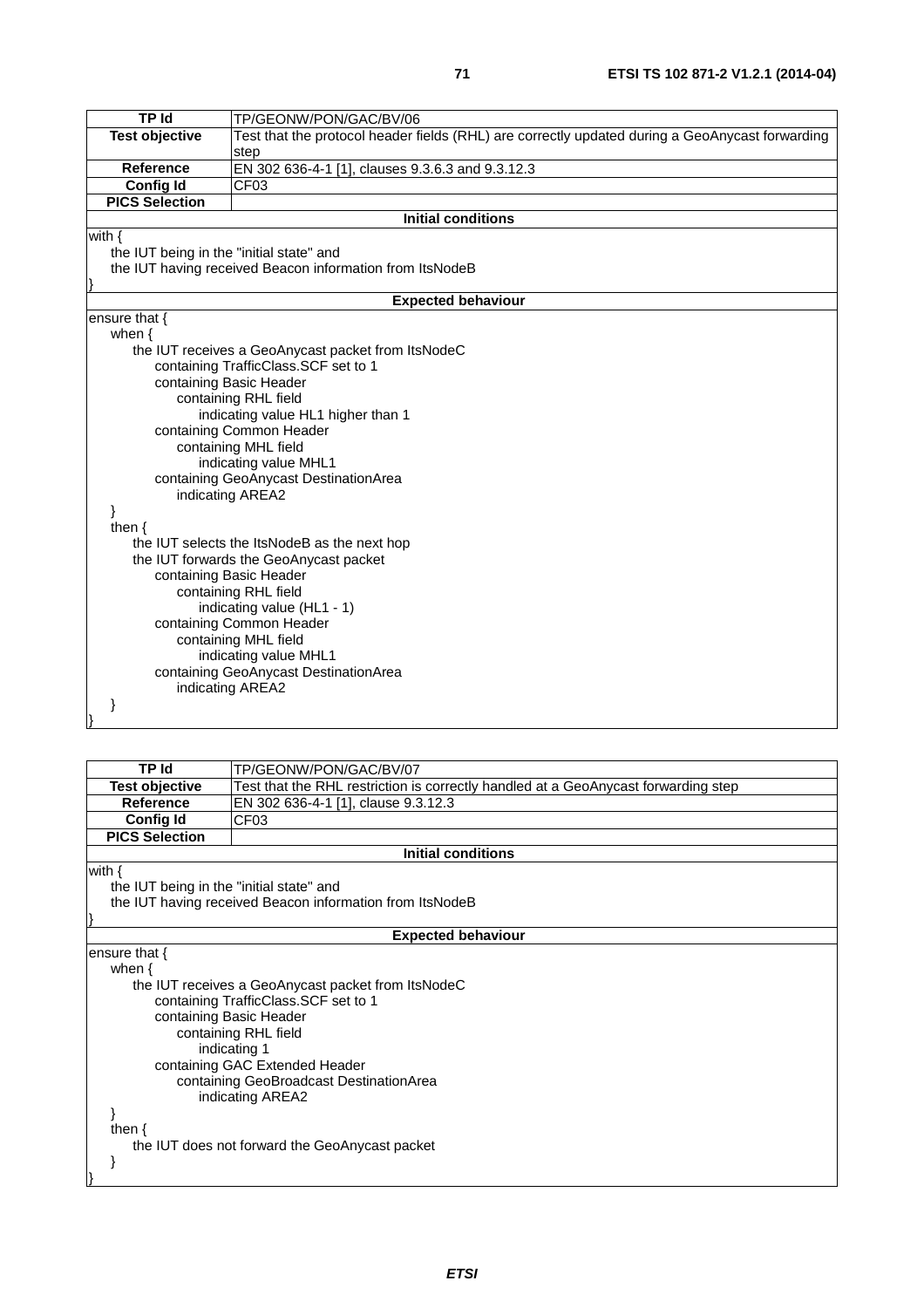| TP Id                                                                             | TP/GEONW/PON/GAC/BV/08                                                                |  |
|-----------------------------------------------------------------------------------|---------------------------------------------------------------------------------------|--|
| <b>Test objective</b>                                                             | Test that a received GeoAnycast packet is passed over the Gn SAP to the correct upper |  |
|                                                                                   | protocol if it is received for the first time within the GeoAnycast destination area  |  |
| <b>Reference</b>                                                                  | EN 302 636-4-1 [1], clause 9.3.12.3                                                   |  |
| <b>Config Id</b>                                                                  | CF <sub>01</sub>                                                                      |  |
| <b>PICS Selection</b>                                                             |                                                                                       |  |
| Initial conditions                                                                |                                                                                       |  |
| with $\{$                                                                         |                                                                                       |  |
| the IUT being in the "initial state"                                              |                                                                                       |  |
|                                                                                   |                                                                                       |  |
| <b>Expected behaviour</b>                                                         |                                                                                       |  |
| ensure that {                                                                     |                                                                                       |  |
| when $\{$                                                                         |                                                                                       |  |
| the IUT receives a GeoAnycast packet from ItsNodeB                                |                                                                                       |  |
| containing TrafficClass.SCF set to 1                                              |                                                                                       |  |
| containing GeoBroadcast DestinationArea                                           |                                                                                       |  |
| indicating AREA1                                                                  |                                                                                       |  |
|                                                                                   |                                                                                       |  |
| then $\langle$                                                                    |                                                                                       |  |
| the IUT passes the received GeoAnycast packet to the correct Upper Layer protocol |                                                                                       |  |

}

| <b>TP Id</b>                                                                             | TP/GEONW/PON/GAC/BV/09                                                                          |  |
|------------------------------------------------------------------------------------------|-------------------------------------------------------------------------------------------------|--|
| <b>Test objective</b>                                                                    | Test that a received GeoAnycast packet is not passed over the Gn SAP if it is received twice or |  |
|                                                                                          | more                                                                                            |  |
| <b>Reference</b>                                                                         | EN 302 636-4-1 [1], clause 9.3.12.3                                                             |  |
| Config Id                                                                                | CF <sub>02</sub>                                                                                |  |
| <b>PICS Selection</b>                                                                    |                                                                                                 |  |
| <b>Initial conditions</b>                                                                |                                                                                                 |  |
| with $\{$                                                                                |                                                                                                 |  |
| the IUT being in the "initial state" and                                                 |                                                                                                 |  |
| the IUT having received a GeoAnycast packet from ItsNodeD                                |                                                                                                 |  |
| containing TrafficClass.SCF set to 1                                                     |                                                                                                 |  |
| containing Basic Header                                                                  |                                                                                                 |  |
| containing RHL field                                                                     |                                                                                                 |  |
| indicating HL1                                                                           |                                                                                                 |  |
| containing GAC Extende Header<br>containing SN field                                     |                                                                                                 |  |
| indicating value SN1 and                                                                 |                                                                                                 |  |
| containing GeoBroadcast DestinationArea                                                  |                                                                                                 |  |
| indicating AREA1 and                                                                     |                                                                                                 |  |
| the IUT having passed the received GeoAnycast packet to the correct Upper Layer protocol |                                                                                                 |  |
|                                                                                          |                                                                                                 |  |
| <b>Expected behaviour</b>                                                                |                                                                                                 |  |
| ensure that {                                                                            |                                                                                                 |  |
| when $\{$                                                                                |                                                                                                 |  |
| the IUT receives the same GeoAnycast packet from ItsNodeB                                |                                                                                                 |  |
| containing Basic Header                                                                  |                                                                                                 |  |
| containing RHL field                                                                     |                                                                                                 |  |
| indicating value lower than HL1                                                          |                                                                                                 |  |
| containing GAC Extended Header                                                           |                                                                                                 |  |
|                                                                                          | containing SN field                                                                             |  |
|                                                                                          | indicating value SN1                                                                            |  |
|                                                                                          |                                                                                                 |  |
| then $\{$                                                                                |                                                                                                 |  |
| the IUT does not pass the received GeoAnycast packet to any Upper Layer protocol         |                                                                                                 |  |
|                                                                                          |                                                                                                 |  |
|                                                                                          |                                                                                                 |  |
|                                                                                          |                                                                                                 |  |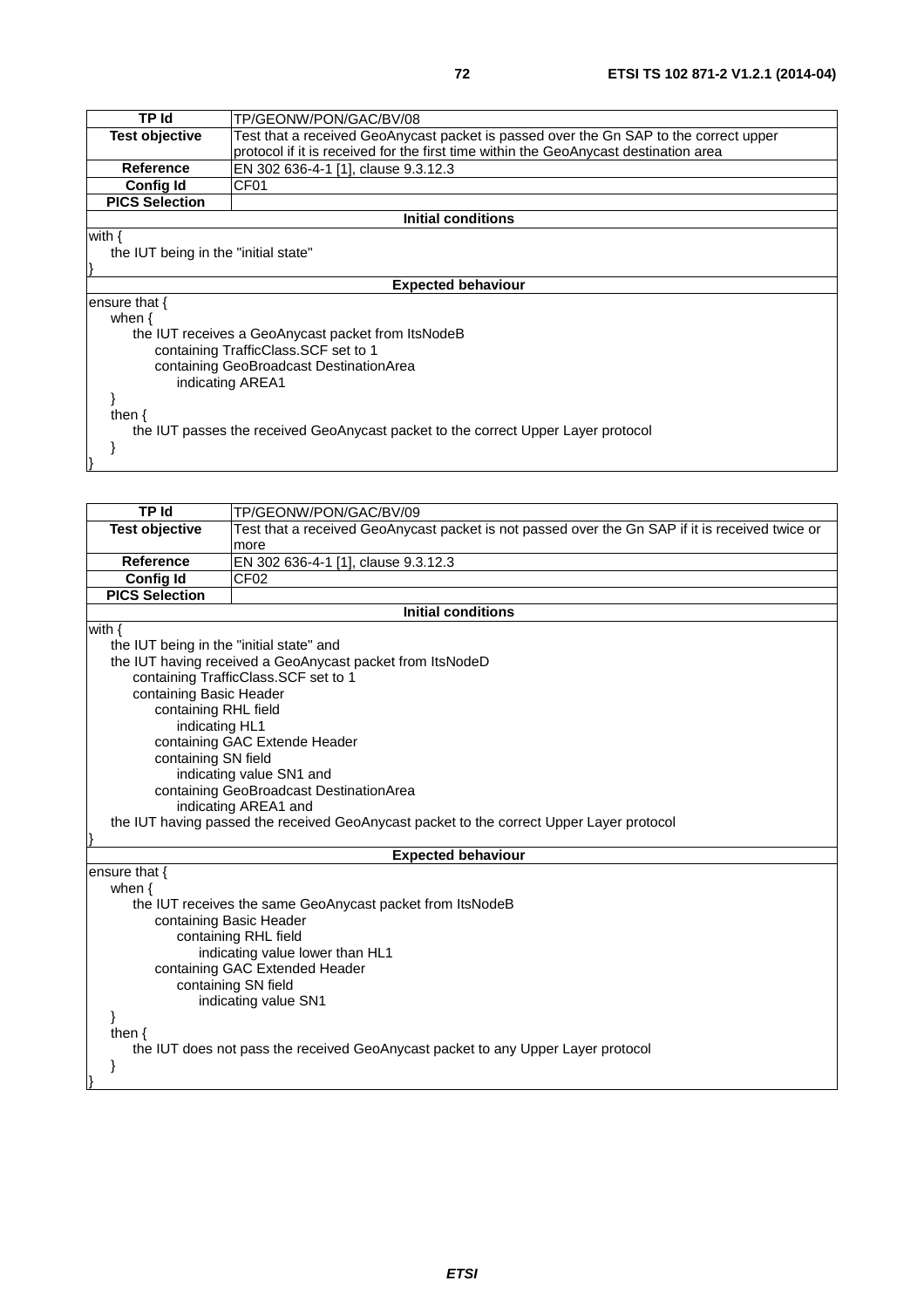| TP Id                                   | TP/GEONW/PON/GAC/BV/10                                                                         |  |
|-----------------------------------------|------------------------------------------------------------------------------------------------|--|
| <b>Test objective</b>                   | Test that a received GeoAnycast packet is not passed over the Gn SAP if it is received for the |  |
|                                         | first time outside the GeoAnycast destination area                                             |  |
| <b>Reference</b>                        | EN 302 636-4-1 [1], clause 9.3.12.3                                                            |  |
| <b>Config Id</b>                        | CF <sub>01</sub>                                                                               |  |
| <b>PICS Selection</b>                   |                                                                                                |  |
|                                         | <b>Initial conditions</b>                                                                      |  |
| with $\{$                               |                                                                                                |  |
| the IUT being in the "initial state"    |                                                                                                |  |
|                                         |                                                                                                |  |
| <b>Expected behaviour</b>               |                                                                                                |  |
| ensure that $\{$                        |                                                                                                |  |
| when $\{$                               |                                                                                                |  |
|                                         | the IUT receives a GeoAnycast packet from ItsNodeB                                             |  |
|                                         | containing TrafficClass. SCF set to 1                                                          |  |
| containing GeoBroadcast DestinationArea |                                                                                                |  |
| indicating AREA2                        |                                                                                                |  |
|                                         |                                                                                                |  |
| then ∤                                  |                                                                                                |  |
|                                         | the IUT does not pass the received GeoAnycast packet to any Upper Layer protocol               |  |

}

}

| TP Id<br>TP/GEONW/PON/GAC/BV/11                                                                                 |  |
|-----------------------------------------------------------------------------------------------------------------|--|
| <b>Test objective</b><br>Test that a received GeoAnycast packet is discarded when indicating a too big GeoArea. |  |
| <b>Reference</b><br>EN 302 636-4-1 [1], clause B.3                                                              |  |
| <b>Config Id</b><br>CF <sub>04</sub>                                                                            |  |
| <b>PICS Selection</b>                                                                                           |  |
| <b>Initial conditions</b>                                                                                       |  |
| with {                                                                                                          |  |
| the IUT being in the "initial state" and                                                                        |  |
| the IUT having received Beacon information from ItsNodeB                                                        |  |
| the IUT having received Beacon information from ItsNodeD                                                        |  |
|                                                                                                                 |  |
| <b>Expected behaviour</b>                                                                                       |  |
| ensure that {                                                                                                   |  |
| when $\{$                                                                                                       |  |
| the IUT receives a GAC packet from ItsNodeC                                                                     |  |
| containing TrafficClass. SCF set to 1                                                                           |  |
| containing DestinationArea                                                                                      |  |
| indicating a geoArea bigger than itsGnMaxGeoAreaSize                                                            |  |
|                                                                                                                 |  |
| then $\{$                                                                                                       |  |
| the IUT does not forward the received GAC packet                                                                |  |
|                                                                                                                 |  |
|                                                                                                                 |  |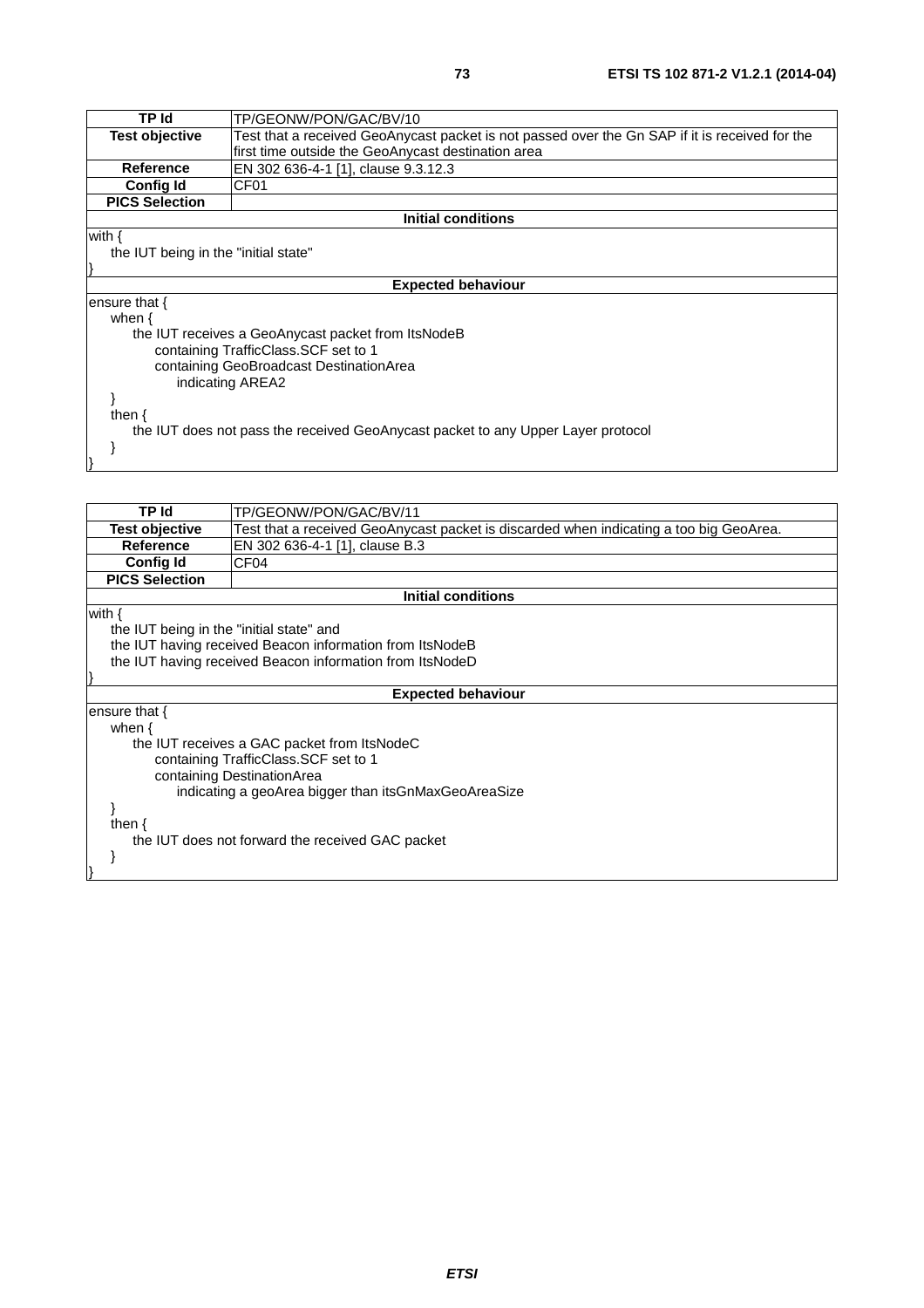| TP Id                                       | TP/GEONW/PON/GAC/BV/12                                                                      |  |  |
|---------------------------------------------|---------------------------------------------------------------------------------------------|--|--|
| <b>Test objective</b>                       | Test that a received GeoAnycast packet is triggering line forwarding if received out of its |  |  |
|                                             | destination area for the first time from an unkown sender                                   |  |  |
| Reference                                   | EN 302 636-4-1 [1], clauses 9.3.11.3 and E.2                                                |  |  |
| Config Id                                   | CF <sub>04</sub>                                                                            |  |  |
| <b>PICS Selection</b>                       |                                                                                             |  |  |
|                                             | <b>Initial conditions</b>                                                                   |  |  |
| with $\{$                                   |                                                                                             |  |  |
| the IUT being in the "initial state" and    |                                                                                             |  |  |
|                                             | the IUT having received Beacon information from ItsNodeB and                                |  |  |
|                                             | the IUT not having received any message from ItsNodeD                                       |  |  |
|                                             |                                                                                             |  |  |
|                                             | <b>Expected behaviour</b>                                                                   |  |  |
| ensure that {                               |                                                                                             |  |  |
| when $\{$                                   |                                                                                             |  |  |
|                                             | the IUT receives a GeoAnycast packet generated by ItsNodeC from ItsNodeD                    |  |  |
|                                             | containing TrafficClass. SCF set to 1                                                       |  |  |
| containing GeoAnycast DestinationArea       |                                                                                             |  |  |
|                                             | indicating AREA2                                                                            |  |  |
|                                             |                                                                                             |  |  |
| then $\{$                                   |                                                                                             |  |  |
| the IUT re-broadcasts the GeoAnycast packet |                                                                                             |  |  |
|                                             |                                                                                             |  |  |
|                                             |                                                                                             |  |  |

## 6.2.2.13 GeoBroadcast CBF Algorithm

| <b>TP Id</b>                                                | TP/GEONW/PON/BCA/BV/01                                                           |  |  |
|-------------------------------------------------------------|----------------------------------------------------------------------------------|--|--|
| <b>Test objective</b>                                       | Test that a received GeoBroadcast packet is discarded if received twice or more. |  |  |
| <b>Reference</b>                                            | EN 302 636-4-1 [1], clause E.3                                                   |  |  |
| Config Id                                                   | CF04                                                                             |  |  |
| <b>PICS Selection</b>                                       | PICS_GN_GEOBROADCAST_FORWARDING_ALGORITHM == 'CBF'                               |  |  |
|                                                             | <b>Initial conditions</b>                                                        |  |  |
| with $\{$                                                   |                                                                                  |  |  |
| the IUT being in the "initial state" and                    |                                                                                  |  |  |
|                                                             | the IUT having received Beacon information from ItsNodeB and                     |  |  |
|                                                             | the IUT having received Beacon information from ItsNodeD                         |  |  |
|                                                             | the IUT having received a GBC packet from ItsNodeC                               |  |  |
|                                                             | containing TrafficClass. SCF set to 1                                            |  |  |
|                                                             | containing GBC Extended Header                                                   |  |  |
|                                                             | containing GeoBroadcast DestinationArea                                          |  |  |
| indicating AREA1                                            |                                                                                  |  |  |
| the IUT having saved the packet into CBF buffer             |                                                                                  |  |  |
|                                                             |                                                                                  |  |  |
| <b>Expected behaviour</b>                                   |                                                                                  |  |  |
| ensure that $\{$                                            |                                                                                  |  |  |
| when $\{$                                                   |                                                                                  |  |  |
|                                                             | the IUT receives the same GeoBroadcast packet from ItsNodeD                      |  |  |
|                                                             |                                                                                  |  |  |
| then $\{$                                                   |                                                                                  |  |  |
| the IUT removes the GeoBroadcast packet from the CBF buffer |                                                                                  |  |  |
| the IUT discards the new received GeoBroadcast packet       |                                                                                  |  |  |
|                                                             |                                                                                  |  |  |
|                                                             |                                                                                  |  |  |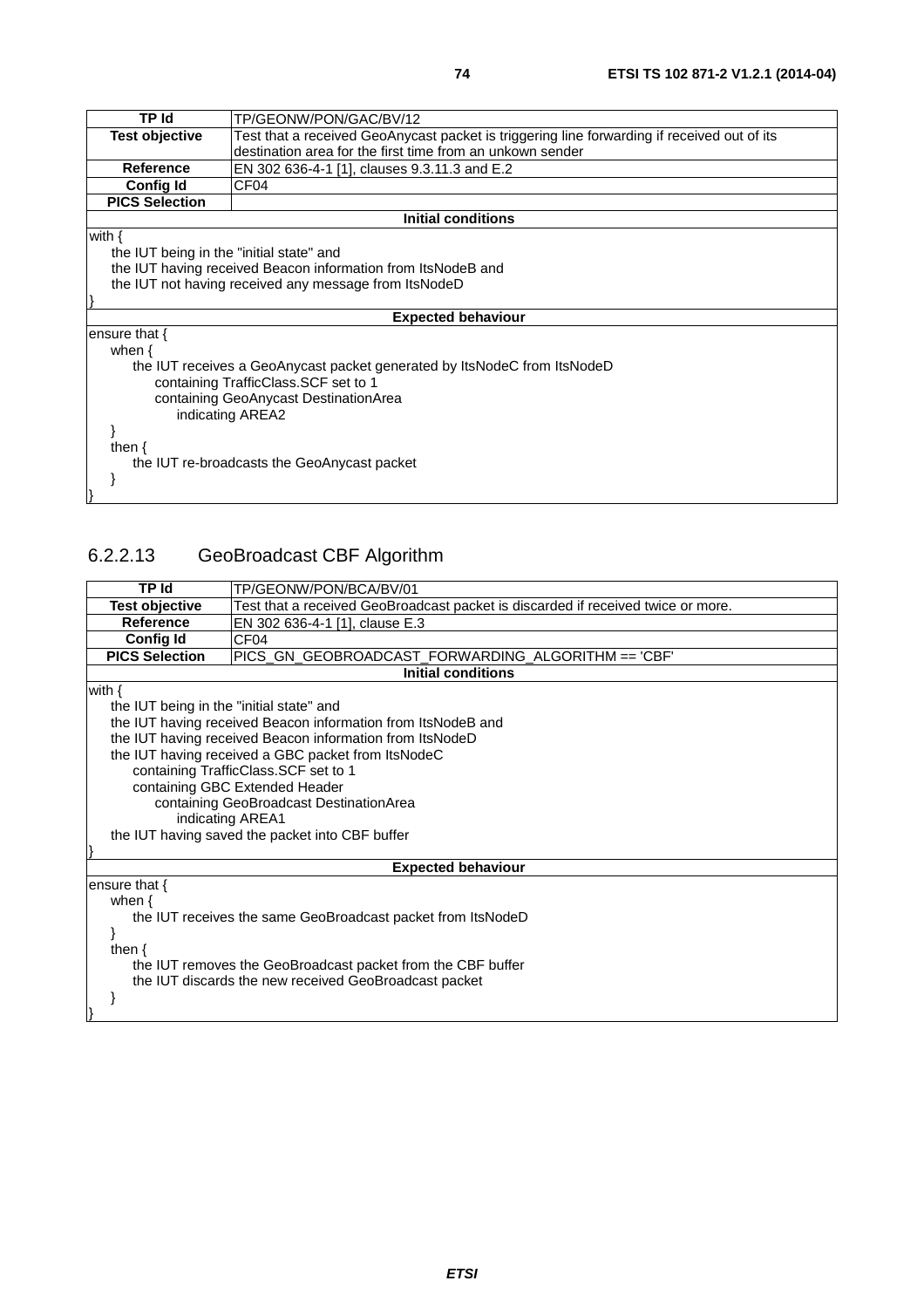| TP Id                                                         | TP/GEONW/PON/BCA/BV/02                                                                           |  |  |
|---------------------------------------------------------------|--------------------------------------------------------------------------------------------------|--|--|
| <b>Test objective</b>                                         | Test that a received GeoBroadcast packet is triggering contention if received for the first time |  |  |
|                                                               | when inside of the destination area.                                                             |  |  |
| <b>Reference</b>                                              | EN 302 636-4-1 [1], clause E.3                                                                   |  |  |
| <b>Config Id</b>                                              | CF <sub>04</sub>                                                                                 |  |  |
| <b>PICS Selection</b>                                         | PICS_GN_GEOBROADCAST_FORWARDING_ALGORITHM == 'CBF'                                               |  |  |
|                                                               | <b>Initial conditions</b>                                                                        |  |  |
| with $\{$                                                     |                                                                                                  |  |  |
| the IUT being in the "initial state" and                      |                                                                                                  |  |  |
|                                                               | the IUT having received Beacon information from ItsNodeB and                                     |  |  |
|                                                               | the IUT having received Beacon information from ItsNodeD                                         |  |  |
|                                                               |                                                                                                  |  |  |
|                                                               | <b>Expected behaviour</b>                                                                        |  |  |
| ensure that $\{$                                              |                                                                                                  |  |  |
| when $\{$                                                     |                                                                                                  |  |  |
|                                                               | the IUT receives a GeoBroadcast packet from ItsNodeC                                             |  |  |
|                                                               | containing TrafficClass.SCF set to 1                                                             |  |  |
|                                                               | containing GBC Extended Header                                                                   |  |  |
| containing GeoBroadcast DestinationArea                       |                                                                                                  |  |  |
|                                                               | indicating AREA1                                                                                 |  |  |
|                                                               |                                                                                                  |  |  |
| then $\{$                                                     |                                                                                                  |  |  |
| the IUT saves the GeoBroadcast packet into the CBF buffer and |                                                                                                  |  |  |
| the IUT starts the contention timer and                       |                                                                                                  |  |  |
| the IUT broadcasts the received GeoBroadcast packet           |                                                                                                  |  |  |
|                                                               | after expiry of the contention timer                                                             |  |  |
|                                                               |                                                                                                  |  |  |
|                                                               |                                                                                                  |  |  |
|                                                               |                                                                                                  |  |  |

| <b>TP Id</b>                                             | TP/GEONW/PON/BCA/BV/03                                                                           |  |
|----------------------------------------------------------|--------------------------------------------------------------------------------------------------|--|
| Test objective                                           | Test that a received GeoBroadcast packet from outside of the destination area is triggering line |  |
|                                                          | forwarding if received for the first time when IUT is outside of the destination area.           |  |
| <b>Reference</b>                                         | EN 302 636-4-1 [1], clause E.3                                                                   |  |
| <b>Config Id</b>                                         | CF <sub>04</sub>                                                                                 |  |
| <b>PICS Selection</b>                                    | PICS_GN_GEOBROADCAST_FORWARDING_ALGORITHM == 'CBF'                                               |  |
|                                                          | <b>Initial conditions</b>                                                                        |  |
| with $\{$                                                |                                                                                                  |  |
| the IUT being in the "initial state" and                 |                                                                                                  |  |
|                                                          | the IUT having received Beacon information from ItsNodeB and                                     |  |
|                                                          | the IUT having received Beacon information from ItsNodeD and                                     |  |
|                                                          | the IUT having received Beacon information from ItsNodeC                                         |  |
|                                                          |                                                                                                  |  |
|                                                          | <b>Expected behaviour</b>                                                                        |  |
| ensure that $\{$                                         |                                                                                                  |  |
| when $\{$                                                |                                                                                                  |  |
|                                                          | the IUT receives a GeoBroadcast packet from ItsNodeC                                             |  |
|                                                          | containing TrafficClass.SCF set to 1                                                             |  |
|                                                          | containing GBC Extended Header                                                                   |  |
|                                                          | containing GeoBroadcast DestinationArea                                                          |  |
|                                                          | indicating AREA2                                                                                 |  |
|                                                          |                                                                                                  |  |
| then $\{$                                                |                                                                                                  |  |
| the IUT selects ItsNodeB as the next hop ITS station and |                                                                                                  |  |
|                                                          | the IUT forwards the GeoBroadcast packet (see note)                                              |  |
|                                                          |                                                                                                  |  |
|                                                          |                                                                                                  |  |
| NOTE:                                                    | Next hop ITS Station being identified by the MAC layer address of ItsNodeB.                      |  |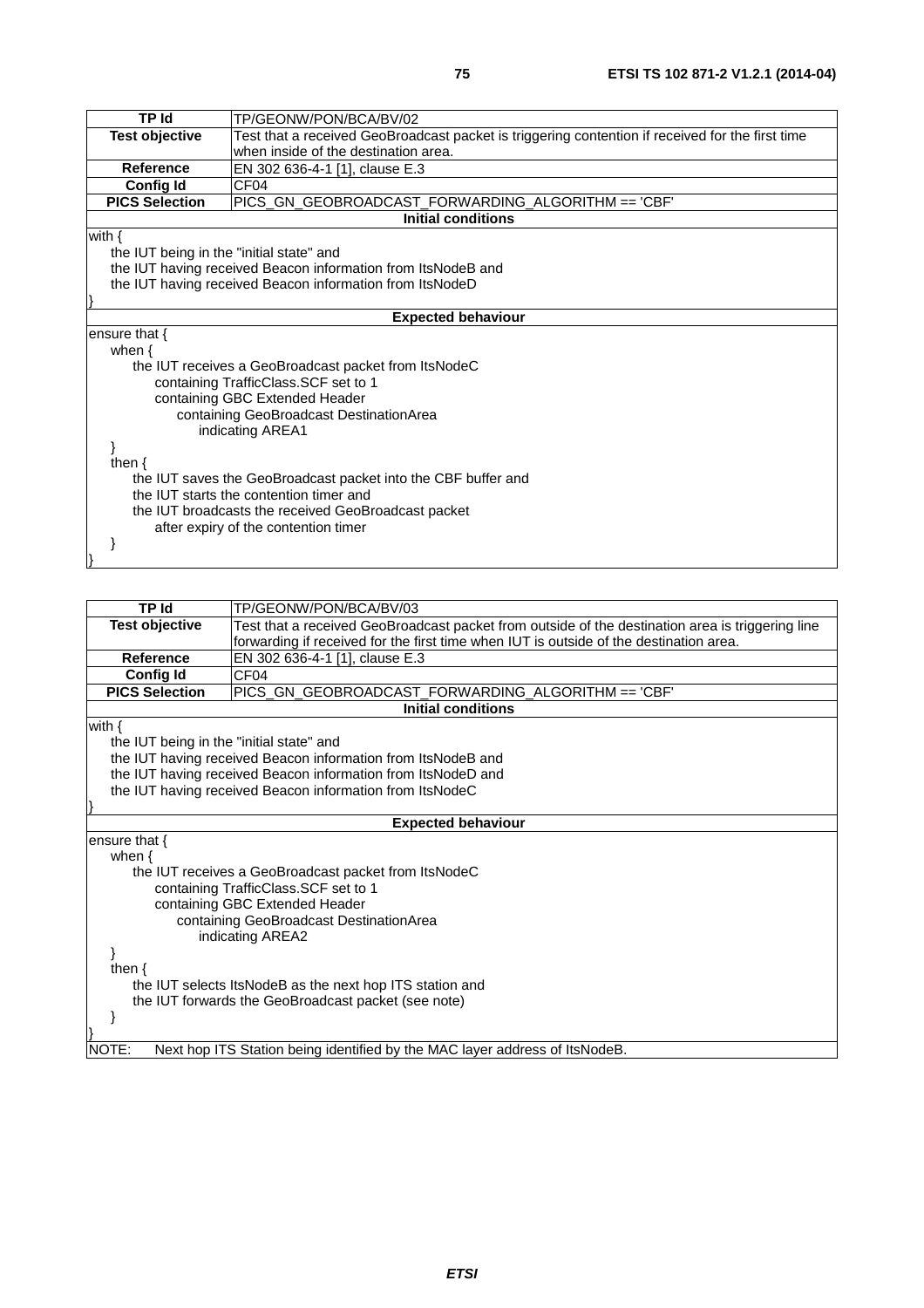| <b>TP Id</b>                             | TP/GEONW/PON/BCA/BV/04                                                                           |  |
|------------------------------------------|--------------------------------------------------------------------------------------------------|--|
| <b>Test objective</b>                    | Test that a received GeoBroadcast packet from inside of the destination area is discarded if     |  |
|                                          | received for the first time when IUT is outside of the destination area.                         |  |
| <b>Reference</b>                         | EN 302 636-4-1 [1], clause E.3                                                                   |  |
| <b>Config Id</b>                         | CF <sub>04</sub>                                                                                 |  |
| <b>PICS Selection</b>                    | PICS_GN_GEOBROADCAST_FORWARDING_ALGORITHM == 'CBF'                                               |  |
|                                          | <b>Initial conditions</b>                                                                        |  |
| with $\{$                                |                                                                                                  |  |
| the IUT being in the "initial state" and |                                                                                                  |  |
|                                          | the IUT having received Beacon information from ItsNodeB and                                     |  |
|                                          | the IUT having received Beacon information from ItsNodeD                                         |  |
|                                          |                                                                                                  |  |
|                                          | <b>Expected behaviour</b>                                                                        |  |
| ensure that $\{$                         |                                                                                                  |  |
| when $\{$                                |                                                                                                  |  |
|                                          | the IUT receives a GeoBroadcast packet from ItsNodeD                                             |  |
|                                          | containing TrafficClass.SCF set to 1                                                             |  |
|                                          | containing GBC Extended Header                                                                   |  |
|                                          | containing GeoBroadcast DestinationArea                                                          |  |
|                                          | indicating AREA2                                                                                 |  |
|                                          |                                                                                                  |  |
| then $\{$                                |                                                                                                  |  |
|                                          | the IUT discards the received GeoBroad packet                                                    |  |
|                                          |                                                                                                  |  |
|                                          |                                                                                                  |  |
|                                          |                                                                                                  |  |
|                                          |                                                                                                  |  |
| <b>TP Id</b>                             | TP/GEONW/PON/BCA/BV/05                                                                           |  |
| <b>Test objective</b>                    | Test that a received GeoBroadcast packet is triggering contention if received for the first time |  |

| <b>Test objective</b>                                         | Test that a received GeoBroadcast packet is triggering contention if received for the first time |  |  |
|---------------------------------------------------------------|--------------------------------------------------------------------------------------------------|--|--|
|                                                               | when IUT is inside of the destination area from an unknown sender                                |  |  |
| <b>Reference</b>                                              | EN 302 636-4-1 [1], clause E.3                                                                   |  |  |
| <b>Config Id</b>                                              | CF <sub>04</sub>                                                                                 |  |  |
| <b>PICS Selection</b>                                         |                                                                                                  |  |  |
|                                                               | <b>Initial conditions</b>                                                                        |  |  |
| with $\{$                                                     |                                                                                                  |  |  |
| the IUT being in the "initial state" and                      |                                                                                                  |  |  |
| the IUT is using the CBF algorithm                            |                                                                                                  |  |  |
|                                                               | the IUT having received Beacon information from ItsNodeB and                                     |  |  |
|                                                               | the IUT not having received any message from ItsNodeD                                            |  |  |
|                                                               |                                                                                                  |  |  |
|                                                               | <b>Expected behaviour</b>                                                                        |  |  |
| ensure that $\{$                                              |                                                                                                  |  |  |
| when $\{$                                                     |                                                                                                  |  |  |
|                                                               | the IUT receives a GeoBroadcast packet generated by ItsNodeC from ItsNodeD                       |  |  |
|                                                               | containing TrafficClass. SCF set to 1                                                            |  |  |
|                                                               | containing GBC Extended Header                                                                   |  |  |
| containing GeoBroadcast DestinationArea                       |                                                                                                  |  |  |
|                                                               | indicating AREA1                                                                                 |  |  |
|                                                               |                                                                                                  |  |  |
| then $\{$                                                     |                                                                                                  |  |  |
| the IUT saves the GeoBroadcast packet into the CBF buffer and |                                                                                                  |  |  |
| the IUT starts the contention timer set to CBF_MAX and        |                                                                                                  |  |  |
|                                                               | the IUT broadcasts the received GeoBroadcast packet                                              |  |  |
|                                                               | after expiry of the contention timer                                                             |  |  |
|                                                               |                                                                                                  |  |  |
|                                                               |                                                                                                  |  |  |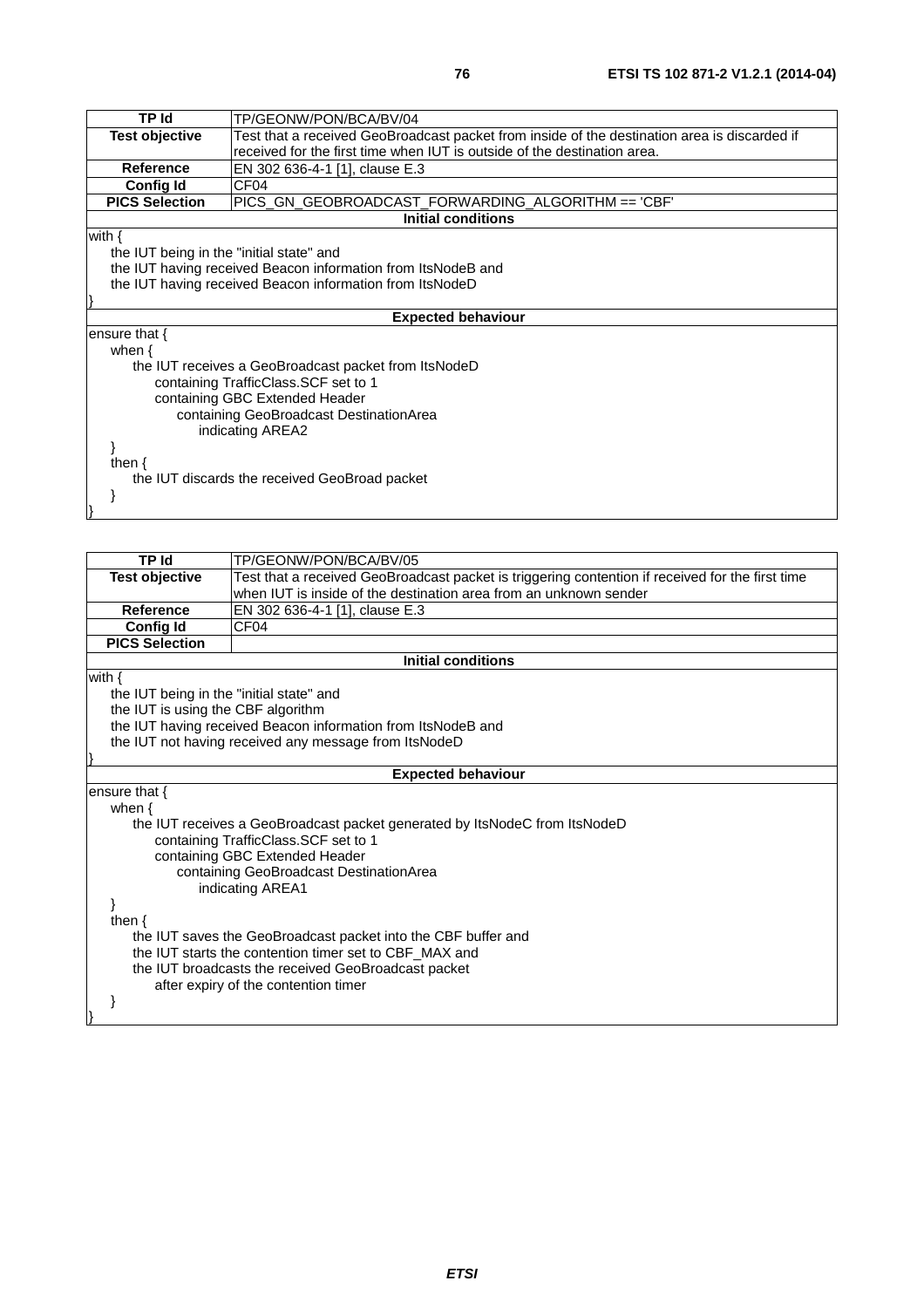| TP Id                                      | TP/GEONW/PON/BCA/BV/06                                                                           |  |
|--------------------------------------------|--------------------------------------------------------------------------------------------------|--|
| <b>Test objective</b>                      | Test that a received GeoBroadcast packet from outside of the destination area is triggering line |  |
|                                            | forwarding if received for the first time when IUT is outside of the destination area from an    |  |
|                                            | unknown sender                                                                                   |  |
| Reference                                  | EN 302 636-4-1 [1], clause E.3                                                                   |  |
| <b>Config Id</b>                           | CF <sub>04</sub>                                                                                 |  |
| <b>PICS Selection</b>                      | PICS_GN_GEOBROADCAST_FORWARDING_ALGORITHM == 'CBF'                                               |  |
|                                            | <b>Initial conditions</b>                                                                        |  |
| with $\{$                                  |                                                                                                  |  |
| the IUT being in the "initial state" and   |                                                                                                  |  |
|                                            | the IUT having received Beacon information from ItsNodeB and                                     |  |
|                                            | the IUT not having received any message from ItsNodeD                                            |  |
|                                            |                                                                                                  |  |
|                                            | <b>Expected behaviour</b>                                                                        |  |
| ensure that {                              |                                                                                                  |  |
| when $\{$                                  |                                                                                                  |  |
|                                            | the IUT receives a GeoBroadcast packet generated by ItsNodeC from ItsNodeD                       |  |
|                                            | containing TrafficClass.SCF set to 1                                                             |  |
| containing GBC Extended Header             |                                                                                                  |  |
| containing GeoBroadcast DestinationArea    |                                                                                                  |  |
| indicating AREA2                           |                                                                                                  |  |
|                                            |                                                                                                  |  |
| then $\{$                                  |                                                                                                  |  |
| the IUT broadcasts the GeoBroadcast packet |                                                                                                  |  |
|                                            |                                                                                                  |  |
|                                            |                                                                                                  |  |

}

| <b>TP Id</b>                               | TP/GEONW/PON/BCA/BV/07                                                                          |  |
|--------------------------------------------|-------------------------------------------------------------------------------------------------|--|
| <b>Test objective</b>                      | Test that a received GeoBroadcast packet is rebroadcasted if received for the first time when   |  |
|                                            | IUT is outside of the destination area from a known sender having an uncertain position (PAI == |  |
|                                            | (0).                                                                                            |  |
| <b>Reference</b>                           | EN 302 636-4-1 [1], clause E.3                                                                  |  |
| <b>Config Id</b>                           | CF <sub>04</sub>                                                                                |  |
| <b>PICS Selection</b>                      | PICS_GN_GEOBROADCAST_FORWARDING_ALGORITHM == 'CBF'                                              |  |
|                                            | <b>Initial conditions</b>                                                                       |  |
| with $\{$                                  |                                                                                                 |  |
| the IUT being in the "initial state" and   |                                                                                                 |  |
|                                            | the IUT having received Beacon information from ItsNodeB and                                    |  |
|                                            | the IUT having received Beacon information from ItsNodeD                                        |  |
|                                            | containing Beacon ExtendedHeader                                                                |  |
|                                            | containing SOPV field                                                                           |  |
| containing PAI                             |                                                                                                 |  |
| set to '0'                                 |                                                                                                 |  |
|                                            | <b>Expected behaviour</b>                                                                       |  |
| ensure that {                              |                                                                                                 |  |
| when $\{$                                  |                                                                                                 |  |
|                                            | the IUT receives a GeoBroadcast packet generated by ItsNodeC from ItsNodeD                      |  |
| containing TrafficClass. SCF set to 1      |                                                                                                 |  |
| containing GBC Extended Header             |                                                                                                 |  |
| containing GeoBroadcast DestinationArea    |                                                                                                 |  |
| indicating AREA2                           |                                                                                                 |  |
|                                            |                                                                                                 |  |
| then $\{$                                  |                                                                                                 |  |
| the IUT broadcasts the GeoBroadcast packet |                                                                                                 |  |
|                                            |                                                                                                 |  |
|                                            |                                                                                                 |  |
|                                            |                                                                                                 |  |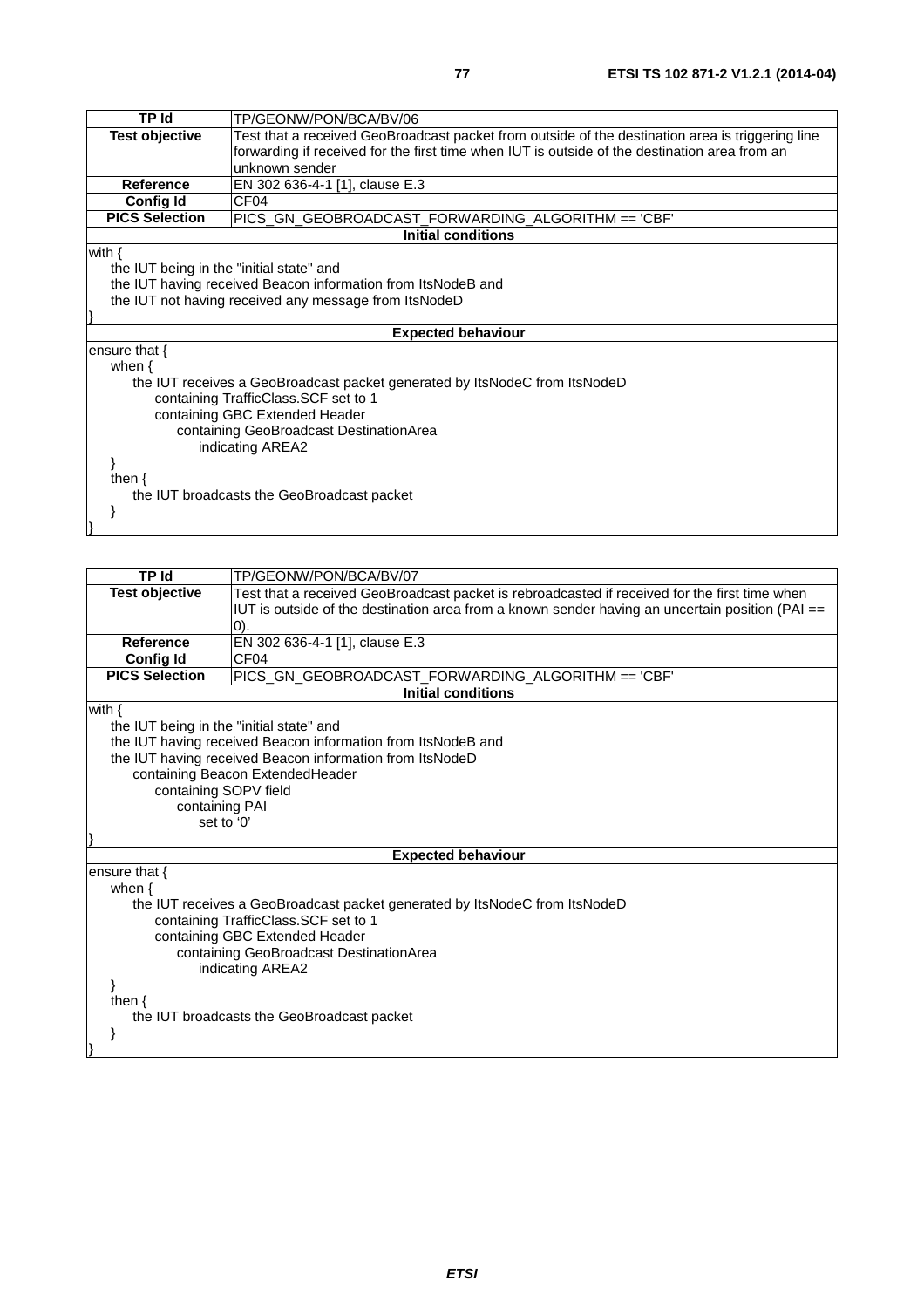| <b>TP Id</b>                                                  | TP/GEONW/PON/BCA/BV/08                                                                           |  |
|---------------------------------------------------------------|--------------------------------------------------------------------------------------------------|--|
| <b>Test objective</b>                                         | Test that a received GeoBroadcast packet is triggering contention if received for the first time |  |
|                                                               | when IUT is inside of the destination area from a known sender having an uncertain position      |  |
|                                                               | $(PAI == 0).$                                                                                    |  |
| <b>Reference</b>                                              | EN 302 636-4-1 [1], clause E.3                                                                   |  |
| <b>Config Id</b>                                              | CF <sub>04</sub>                                                                                 |  |
| <b>PICS Selection</b>                                         |                                                                                                  |  |
|                                                               | <b>Initial conditions</b>                                                                        |  |
| with $\{$                                                     |                                                                                                  |  |
| the IUT being in the "initial state" and                      |                                                                                                  |  |
| the IUT is using the CBF algorithm                            |                                                                                                  |  |
|                                                               | the IUT having received Beacon information from ItsNodeB and                                     |  |
|                                                               | the IUT having received Beacon information from ItsNodeD                                         |  |
|                                                               | containing Beacon ExtendedHeader                                                                 |  |
|                                                               | containing SOPV field                                                                            |  |
| containing PAI<br>set to '0'                                  |                                                                                                  |  |
|                                                               |                                                                                                  |  |
|                                                               | <b>Expected behaviour</b>                                                                        |  |
| ensure that {                                                 |                                                                                                  |  |
| when $\{$                                                     |                                                                                                  |  |
|                                                               | the IUT receives a GeoBroadcast packet generated by ItsNodeC from ItsNodeD                       |  |
| containing TrafficClass.SCF set to 1                          |                                                                                                  |  |
|                                                               | containing GBC Extended Header                                                                   |  |
| containing GeoBroadcast DestinationArea                       |                                                                                                  |  |
| indicating AREA1                                              |                                                                                                  |  |
|                                                               |                                                                                                  |  |
| then $\{$                                                     |                                                                                                  |  |
| the IUT saves the GeoBroadcast packet into the CBF buffer and |                                                                                                  |  |
|                                                               | the IUT starts the contention timer set to CBF_MAX and                                           |  |
| the IUT broadcasts the received GeoBroadcast packet           |                                                                                                  |  |
|                                                               | after expiry of the contention timer                                                             |  |
|                                                               |                                                                                                  |  |
|                                                               |                                                                                                  |  |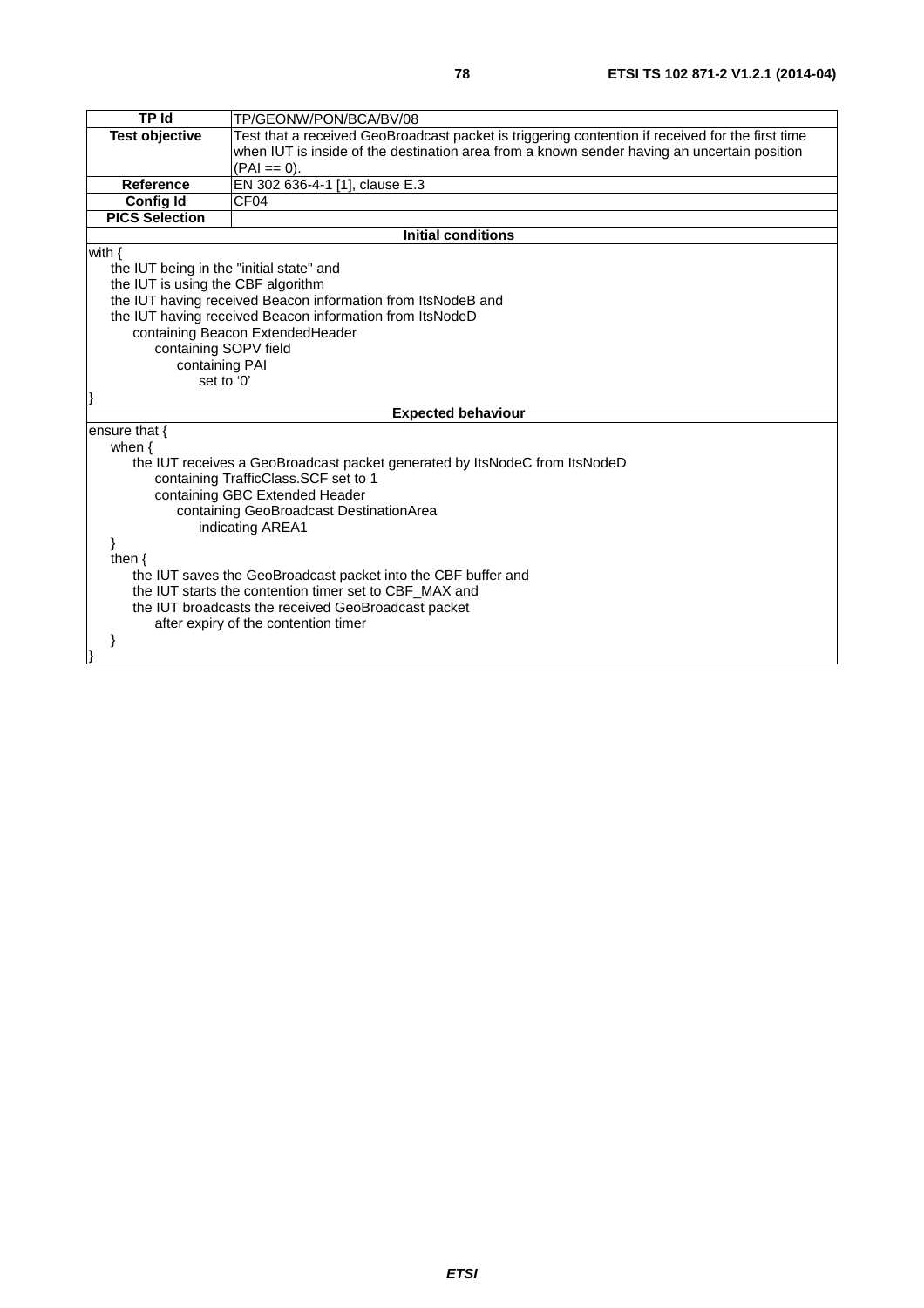| <b>TP Id</b>                                          | TP/GEONW/PON/BAA/BV/01                                                                  |  |
|-------------------------------------------------------|-----------------------------------------------------------------------------------------|--|
| <b>Test objective</b>                                 | Test that a received GeoBroadcast packet is discarded if received more than MAX_COUNTER |  |
|                                                       | times when IUT is inside the destination area.                                          |  |
| <b>Reference</b>                                      | EN 302 636-4-1 [1], clause E.4                                                          |  |
| <b>Config Id</b>                                      | CF <sub>06</sub>                                                                        |  |
| <b>PICS Selection</b>                                 | PICS_GN_GEOBROADCAST_FORWARDING_ALGORITHM == 'ADVANCED'                                 |  |
|                                                       | <b>Initial conditions</b>                                                               |  |
| with $\{$                                             |                                                                                         |  |
| the IUT being in the "initial state" and              |                                                                                         |  |
|                                                       | the IUT having received Beacon information from ItsNodeB and                            |  |
|                                                       | the IUT having received Beacon information from ItsNodeF and                            |  |
|                                                       | the IUT having received a GeoBroadcast packet GBC1 from ItsNodeF                        |  |
|                                                       | containing TrafficClass.SCF set to 1                                                    |  |
|                                                       | containing GBC Extended Header                                                          |  |
| containing GeoBroadcast DestinationArea               |                                                                                         |  |
| indicating AREA1                                      |                                                                                         |  |
| the IUT having saved the packet into CBF buffer       |                                                                                         |  |
|                                                       | the IUT having received MAX_COUNTER-1 times the GBC1 packet                             |  |
|                                                       |                                                                                         |  |
|                                                       | <b>Expected behaviour</b>                                                               |  |
| ensure that $\{$                                      |                                                                                         |  |
| when $\{$                                             |                                                                                         |  |
| the IUT receives the same GeoBroadcast packet GBC1    |                                                                                         |  |
|                                                       |                                                                                         |  |
| then $\{$                                             |                                                                                         |  |
|                                                       | the IUT removes GBC1 from the CBF buffer                                                |  |
| the IUT discards the new received GeoBroadcast packet |                                                                                         |  |
|                                                       |                                                                                         |  |
|                                                       |                                                                                         |  |

#### 6.2.2.14 GeoBroadcast Advanced Algorithm

| <b>TP Id</b>                                                     | TP/GEONW/PON/BAA/BV/02                                                                       |  |  |
|------------------------------------------------------------------|----------------------------------------------------------------------------------------------|--|--|
| <b>Test objective</b>                                            | Test that a received GeoBroadcast packet is discarded if received more than once when IUT is |  |  |
|                                                                  | inside the destination area and inside the sectorial area of the GeoBroadcast packet Sender. |  |  |
| Reference                                                        | EN 302 636-4-1 [1], clause E.4                                                               |  |  |
| <b>Config Id</b>                                                 | CF <sub>05</sub>                                                                             |  |  |
| <b>PICS Selection</b>                                            | PICS_GN_GEOBROADCAST_FORWARDING_ALGORITHM == 'ADVANCED'                                      |  |  |
|                                                                  | Initial conditions                                                                           |  |  |
| with $\{$                                                        |                                                                                              |  |  |
| the IUT being in the "initial state" and                         |                                                                                              |  |  |
|                                                                  | the IUT having received Beacon information from ItsNodeB and                                 |  |  |
|                                                                  | the IUT having received Beacon information from ItsNodeE and                                 |  |  |
|                                                                  | the IUT having received a GeoBroadcast packet GBC1 from ItsNodeB                             |  |  |
|                                                                  | containing TrafficClass.SCF set to 1                                                         |  |  |
|                                                                  | containing GBC Extended Header                                                               |  |  |
| containing GeoBroadcast DestinationArea                          |                                                                                              |  |  |
|                                                                  | indicating AREA1                                                                             |  |  |
| the IUT having saved the packet into CBF buffer                  |                                                                                              |  |  |
|                                                                  |                                                                                              |  |  |
|                                                                  | <b>Expected behaviour</b>                                                                    |  |  |
| ensure that $\{$                                                 |                                                                                              |  |  |
| when $\{$                                                        |                                                                                              |  |  |
| the IUT receives the same GeoBroadcast packet GBC1 from ItsNodeE |                                                                                              |  |  |
| the IUT is inside the sectorial area of ItsNodeB                 |                                                                                              |  |  |
|                                                                  |                                                                                              |  |  |
| then $\{$                                                        |                                                                                              |  |  |
|                                                                  | the IUT removes GBC1 from the CBF buffer                                                     |  |  |
|                                                                  | the IUT discards the new received GeoBroadcast packet                                        |  |  |
|                                                                  |                                                                                              |  |  |
|                                                                  |                                                                                              |  |  |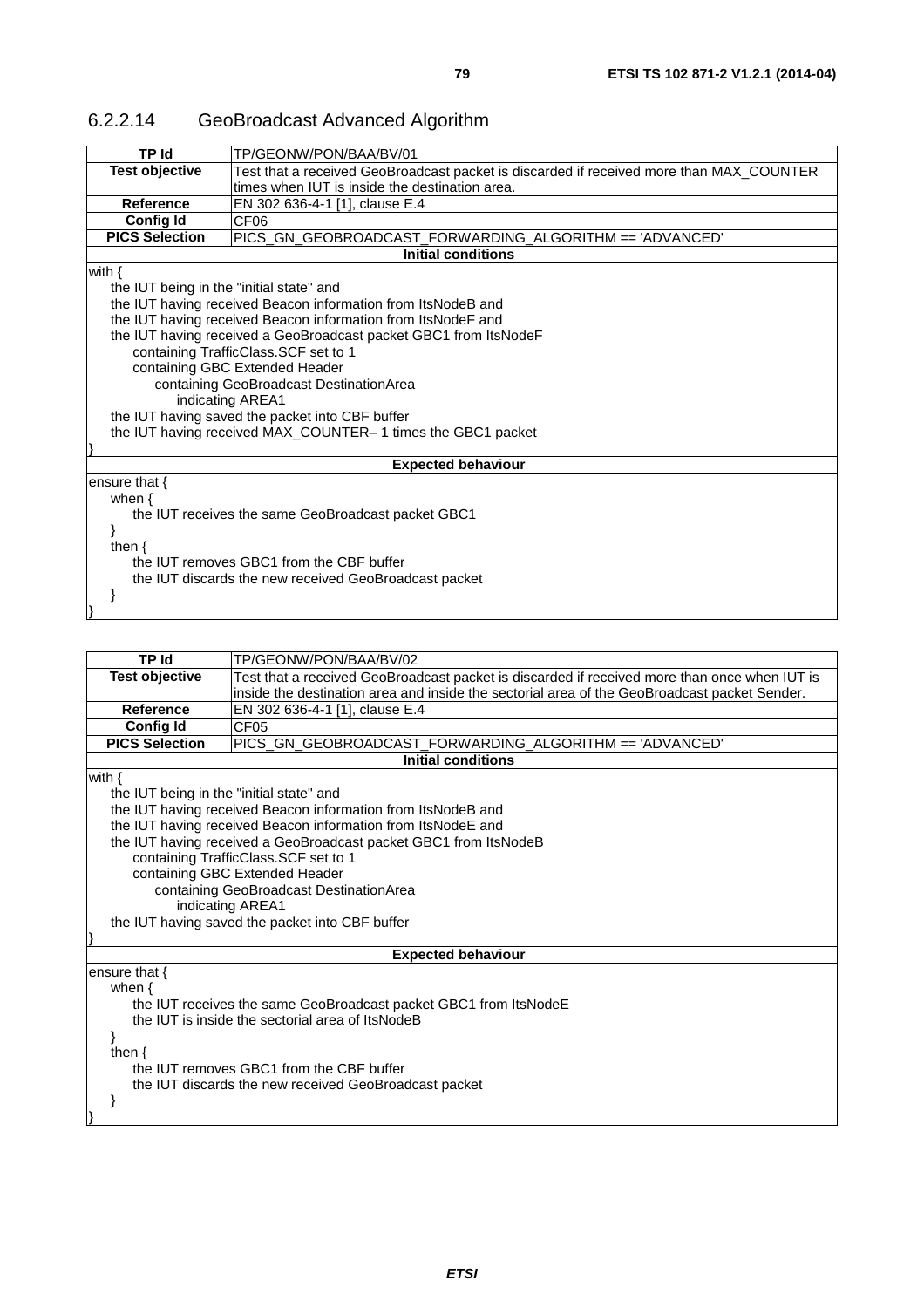| <b>TP Id</b>                                    | TP/GEONW/PON/BAA/BV/03                                                                       |  |
|-------------------------------------------------|----------------------------------------------------------------------------------------------|--|
| <b>Test objective</b>                           | Test that a received GeoBroadcast packet is triggering contention if received more than once |  |
|                                                 | when IUT is inside the destination area and outside the sectorial area of the GeoBroadcast   |  |
|                                                 | packet Sender                                                                                |  |
| <b>Reference</b>                                | EN 302 636-4-1 [1], clause E.4                                                               |  |
| <b>Config Id</b>                                | CF <sub>06</sub>                                                                             |  |
| <b>PICS Selection</b>                           | PICS_GN_GEOBROADCAST_FORWARDING_ALGORITHM == 'ADVANCED'                                      |  |
|                                                 | <b>Initial conditions</b>                                                                    |  |
| with $\{$                                       |                                                                                              |  |
| the IUT being in the "initial state" and        |                                                                                              |  |
|                                                 | the IUT having received Beacon information from ItsNodeB and                                 |  |
|                                                 | the IUT having received Beacon information from ItsNodeF and                                 |  |
|                                                 | the IUT having received a GeoBroadcast packet GBC1 from ItsNodeB                             |  |
|                                                 | containing TrafficClass.SCF set to 1                                                         |  |
| containing GBC Extended Header                  |                                                                                              |  |
| containing GeoBroadcast DestinationArea         |                                                                                              |  |
|                                                 | indicating AREA1                                                                             |  |
| the IUT having saved the packet into CBF buffer |                                                                                              |  |
|                                                 |                                                                                              |  |
|                                                 | <b>Expected behaviour</b>                                                                    |  |
| ensure that $\{$                                |                                                                                              |  |
| when $\{$                                       |                                                                                              |  |
|                                                 | the IUT receives the same GeoBroadcast packet GBC1 from ItsNodeF                             |  |
|                                                 | the IUT is outside the sectorial area of ItsNodeB                                            |  |
| ł                                               |                                                                                              |  |
| then $\{$                                       |                                                                                              |  |
|                                                 | the IUT saves the GeoBroadcast packet into the CBF buffer and                                |  |
| the IUT starts the contention timer and         |                                                                                              |  |
|                                                 | the IUT broadcasts the received GeoBroadcast packet                                          |  |
|                                                 | after expiry of the contention timer                                                         |  |
|                                                 |                                                                                              |  |
|                                                 |                                                                                              |  |
| NOTE:                                           | In this configuration IUT is outside sectorial area of ItsNodeB because of the angle FSR.    |  |

| TP Id                                                                                      | TP/GEONW/PON/BAA/BV/04                                                                   |  |  |
|--------------------------------------------------------------------------------------------|------------------------------------------------------------------------------------------|--|--|
| <b>Test objective</b>                                                                      | Test that a received GeoBroadcast packet with Unicast MAC destination is triggering line |  |  |
|                                                                                            | forwarding if received for the first time when IUT is inside the destination area.       |  |  |
| <b>Reference</b>                                                                           | EN 302 636-4-1 [1], clause E.4                                                           |  |  |
| <b>Config Id</b>                                                                           | CF <sub>05</sub>                                                                         |  |  |
| <b>PICS Selection</b>                                                                      | PICS_GN_GEOBROADCAST_FORWARDING_ALGORITHM == 'ADVANCED'                                  |  |  |
|                                                                                            | <b>Initial conditions</b>                                                                |  |  |
| with {                                                                                     |                                                                                          |  |  |
|                                                                                            | the IUT being in the "initial state" and                                                 |  |  |
|                                                                                            | the IUT having received Beacon information from ItsNodeB and                             |  |  |
|                                                                                            | the IUT having received Beacon information from ItsNodeE                                 |  |  |
|                                                                                            |                                                                                          |  |  |
| <b>Expected behaviour</b>                                                                  |                                                                                          |  |  |
| ensure that $\{$                                                                           |                                                                                          |  |  |
| when $\{$                                                                                  |                                                                                          |  |  |
| the IUT receives a GeoBroadcast packet from ItsNodeE addressed to IUT's link-layer address |                                                                                          |  |  |
| containing TrafficClass. SCF set to 1                                                      |                                                                                          |  |  |
| containing GBC Extended Header                                                             |                                                                                          |  |  |
| containing GeoBroadcast DestinationArea                                                    |                                                                                          |  |  |
| indicating AREA1                                                                           |                                                                                          |  |  |
|                                                                                            |                                                                                          |  |  |
|                                                                                            |                                                                                          |  |  |
| then $\{$                                                                                  |                                                                                          |  |  |

the IUT selects ItsNodeB as the next hop ITS station and

the IUT forwards the GeoBroadcast packet

 } }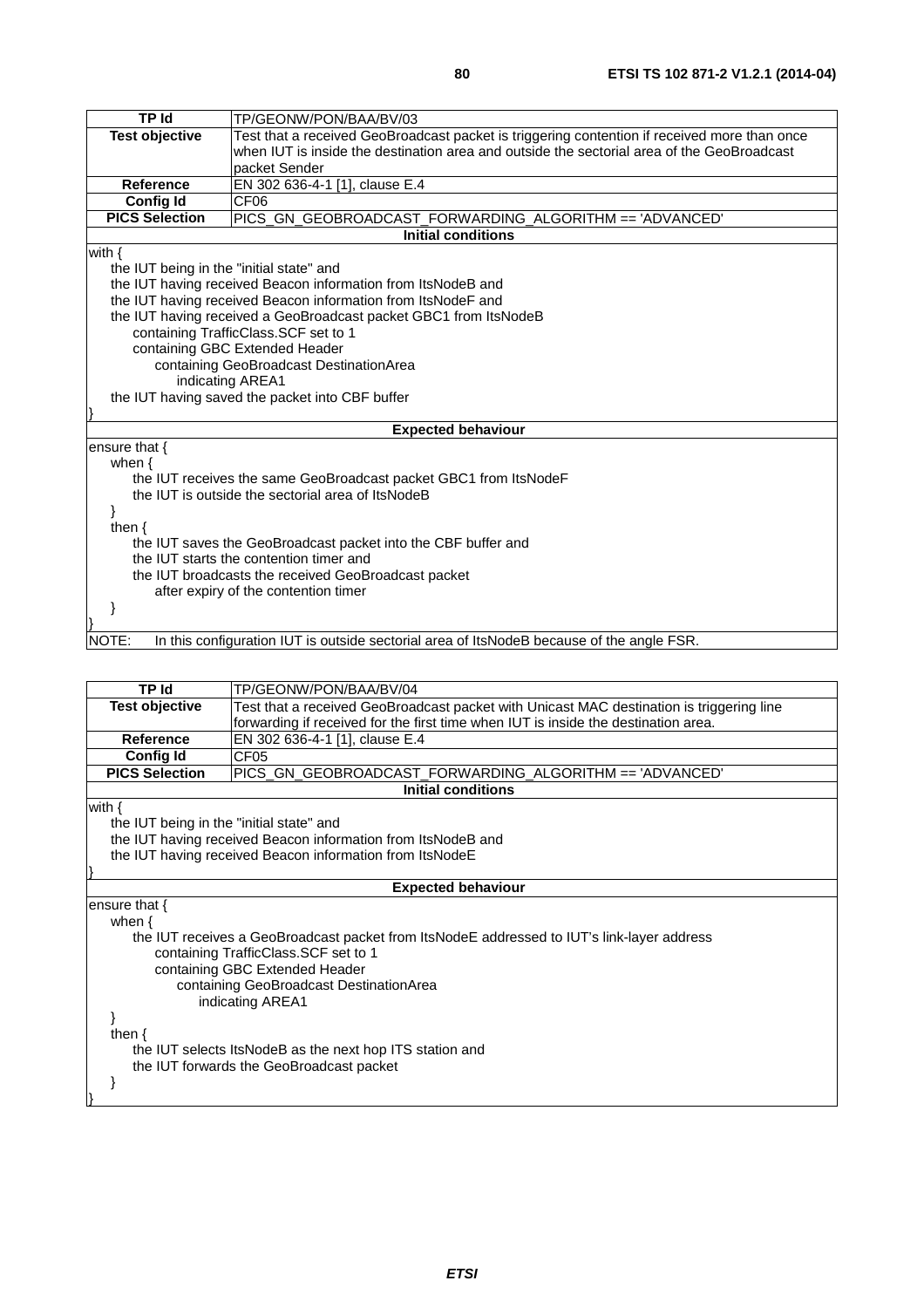| <b>TP Id</b>                                        | TP/GEONW/PON/BAA/BV/06                                                                          |  |
|-----------------------------------------------------|-------------------------------------------------------------------------------------------------|--|
| <b>Test objective</b>                               | Test that a received GeoBroadcast packet with Broadcast destination is triggering contention if |  |
|                                                     | received for the first time when IUT is inside the destination area.                            |  |
| <b>Reference</b>                                    | EN 302 636-4-1 [1], clause E.4                                                                  |  |
| <b>Config Id</b>                                    | CF <sub>05</sub>                                                                                |  |
| <b>PICS Selection</b>                               | PICS_GN_GEOBROADCAST_FORWARDING_ALGORITHM == 'ADVANCED'                                         |  |
|                                                     | <b>Initial conditions</b>                                                                       |  |
| with $\{$                                           |                                                                                                 |  |
| the IUT being in the "initial state" and            |                                                                                                 |  |
|                                                     | the IUT having received Beacon information from ItsNodeB and                                    |  |
|                                                     | the IUT having received Beacon information from ItsNodeE                                        |  |
|                                                     |                                                                                                 |  |
|                                                     | <b>Expected behaviour</b>                                                                       |  |
| ensure that {                                       |                                                                                                 |  |
| when $\{$                                           |                                                                                                 |  |
|                                                     | the IUT receives a GeoBroadcast packet from ItsNodeB                                            |  |
|                                                     | addressed to broadcast link-layer address                                                       |  |
|                                                     | containing TrafficClass.SCF set to 1                                                            |  |
| containing GBC Extended Header                      |                                                                                                 |  |
|                                                     | containing GeoBroadcast DestinationArea                                                         |  |
|                                                     | indicating AREA1                                                                                |  |
|                                                     |                                                                                                 |  |
| then $\{$                                           |                                                                                                 |  |
|                                                     | the IUT calculates and starts the contention timer and                                          |  |
| the IUT broadcasts the received GeoBroadcast packet |                                                                                                 |  |
|                                                     | after expiry of the contention timer                                                            |  |
|                                                     |                                                                                                 |  |
|                                                     |                                                                                                 |  |

| <b>TP Id</b>                             | TP/GEONW/PON/BAA/BV/07                                                                        |  |  |
|------------------------------------------|-----------------------------------------------------------------------------------------------|--|--|
| <b>Test objective</b>                    | Test that a received GeoBroadcast packet from outside the destination area is triggering line |  |  |
|                                          | forwarding if received for the first time when IUT is outside the destination area.           |  |  |
| Reference                                | EN 302 636-4-1 [1], clause E.4                                                                |  |  |
| <b>Config Id</b>                         | CF <sub>04</sub>                                                                              |  |  |
| <b>PICS Selection</b>                    | PICS_GN_GEOBROADCAST_FORWARDING_ALGORITHM == 'ADVANCED'                                       |  |  |
|                                          | <b>Initial conditions</b>                                                                     |  |  |
| with $\{$                                |                                                                                               |  |  |
| the IUT being in the "initial state" and |                                                                                               |  |  |
|                                          | the IUT having received Beacon information from ItsNodeB and                                  |  |  |
|                                          | the IUT having received Beacon information from ItsNodeC and                                  |  |  |
|                                          | the IUT having received Beacon information from ItsNodeD                                      |  |  |
|                                          |                                                                                               |  |  |
|                                          | <b>Expected behaviour</b>                                                                     |  |  |
| ensure that $\{$                         |                                                                                               |  |  |
| when $\{$                                |                                                                                               |  |  |
|                                          | the IUT receives a GeoBroadcast packet from ItsNodeC                                          |  |  |
|                                          | containing TrafficClass.SCF set to 1                                                          |  |  |
|                                          | containing GBC Extended Header                                                                |  |  |
| containing GeoBroadcast DestinationArea  |                                                                                               |  |  |
|                                          | indicating AREA2                                                                              |  |  |
|                                          |                                                                                               |  |  |
| then $\{$                                |                                                                                               |  |  |
|                                          | the IUT selects ItsNodeB as the next hop ITS station and                                      |  |  |
|                                          | the IUT forwards the GeoBroadcast packet                                                      |  |  |
|                                          |                                                                                               |  |  |
|                                          |                                                                                               |  |  |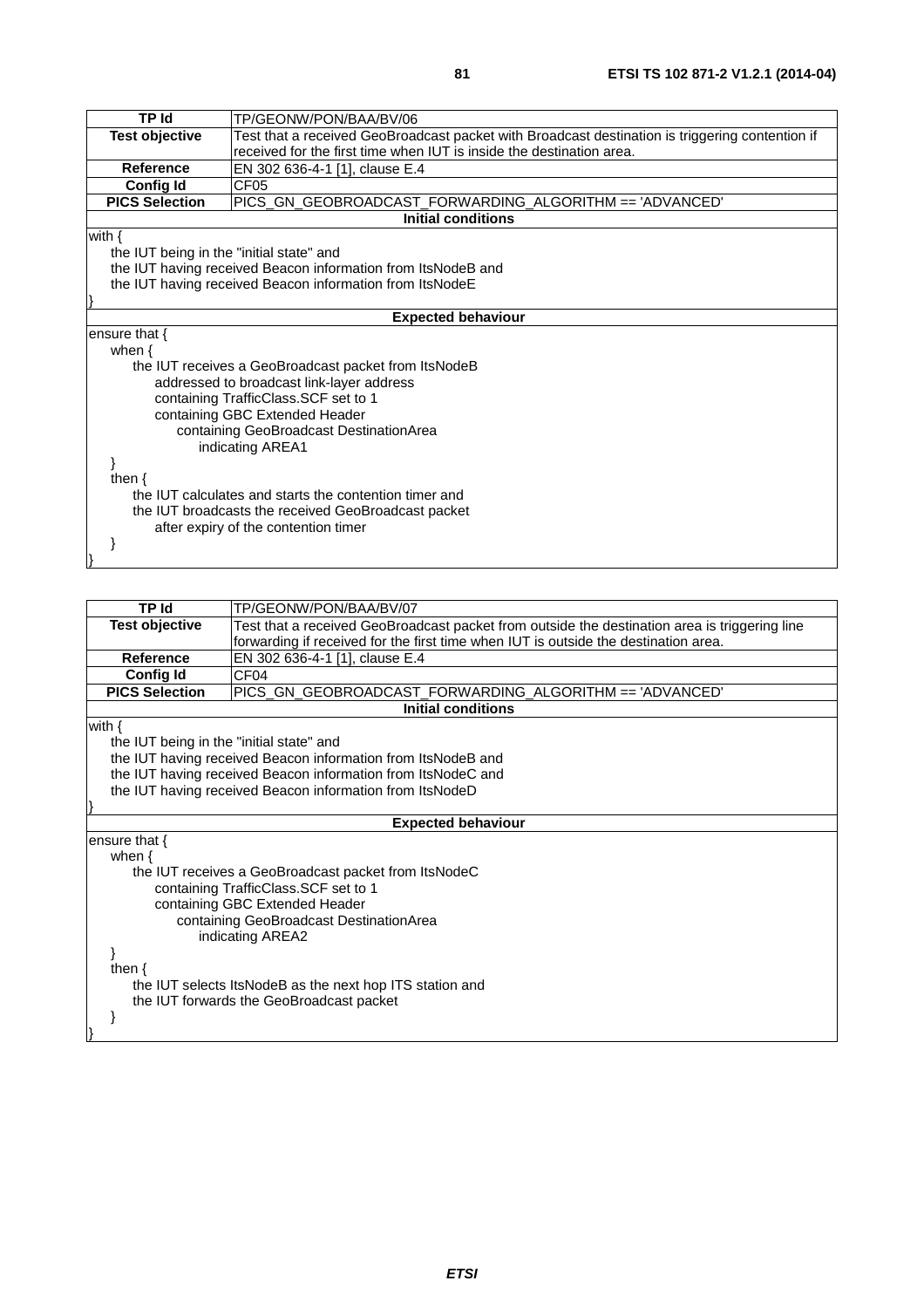| TP Id                                    | TP/GEONW/PON/BAA/BV/08                                                                    |  |  |
|------------------------------------------|-------------------------------------------------------------------------------------------|--|--|
| <b>Test objective</b>                    | Test that a received GeoBroadcast packet from inside the destination area is discarded if |  |  |
|                                          | received for the first time when IUT is outside the destination area.                     |  |  |
| <b>Reference</b>                         | EN 302 636-4-1 [1], clause E.4                                                            |  |  |
| <b>Config Id</b>                         | CF <sub>04</sub>                                                                          |  |  |
| <b>PICS Selection</b>                    | PICS_GN_GEOBROADCAST_FORWARDING_ALGORITHM == 'ADVANCED'                                   |  |  |
|                                          | <b>Initial conditions</b>                                                                 |  |  |
| with $\{$                                |                                                                                           |  |  |
| the IUT being in the "initial state" and |                                                                                           |  |  |
|                                          | the IUT having received Beacon information from ItsNodeB and                              |  |  |
|                                          | the IUT having received Beacon information from ItsNodeC and                              |  |  |
|                                          | the IUT having received Beacon information from ItsNodeD                                  |  |  |
|                                          |                                                                                           |  |  |
|                                          | <b>Expected behaviour</b>                                                                 |  |  |
| ensure that $\{$                         |                                                                                           |  |  |
| when $\{$                                |                                                                                           |  |  |
|                                          | the IUT receives a GeoBroadcast packet from ItsNodeD                                      |  |  |
|                                          | containing TrafficClass.SCF set to 1                                                      |  |  |
|                                          | containing GBC Extended Header                                                            |  |  |
| containing GeoBroadcast DestinationArea  |                                                                                           |  |  |
| indicating AREA2                         |                                                                                           |  |  |
|                                          |                                                                                           |  |  |
| then $\{$                                |                                                                                           |  |  |
|                                          | the IUT discards the received GeoBroadcast packet                                         |  |  |
|                                          |                                                                                           |  |  |
|                                          |                                                                                           |  |  |

| <b>TP Id</b>                                          | TP/GEONW/PON/BAA/BV/09                                                                                                                                                                                                                                                                                      |
|-------------------------------------------------------|-------------------------------------------------------------------------------------------------------------------------------------------------------------------------------------------------------------------------------------------------------------------------------------------------------------|
| <b>Test objective</b>                                 | Test that a received GeoBroadcast packet with Broadcast MAC destination is triggering<br>contention if received for the first time from an unknown sender when IUT is inside the<br>destination area.                                                                                                       |
| <b>Reference</b>                                      | EN 302 636-4-1 [1], clause E.4                                                                                                                                                                                                                                                                              |
| <b>Config Id</b>                                      |                                                                                                                                                                                                                                                                                                             |
| <b>PICS Selection</b>                                 | CF <sub>05</sub>                                                                                                                                                                                                                                                                                            |
|                                                       | PICS_GN_GEOBROADCAST_FORWARDING_ALGORITHM == 'ADVANCED'                                                                                                                                                                                                                                                     |
|                                                       | <b>Initial conditions</b>                                                                                                                                                                                                                                                                                   |
| with $\{$<br>the IUT being in the "initial state" and | the IUT having received Beacon information from ItsNodeB and<br>the IUT not having received any message from ItsNodeE                                                                                                                                                                                       |
|                                                       |                                                                                                                                                                                                                                                                                                             |
|                                                       | <b>Expected behaviour</b>                                                                                                                                                                                                                                                                                   |
| ensure that {<br>when $\{$<br>then $\{$               | the IUT receives a GeoBroadcast packet from ItsNodeE<br>addressed to link-layer broadcast address<br>containing TrafficClass.SCF set to 1<br>containing GBC Extended Header<br>containing GeoBroadcast DestinationArea<br>indicating AREA1<br>the IUT saves the GeoBroadcast packet into the CBF buffer and |
|                                                       | the IUT starts the contention timer set to CBF MAX and<br>the IUT broadcasts the received GeoBroadcast packet<br>after expiry of the contention timer                                                                                                                                                       |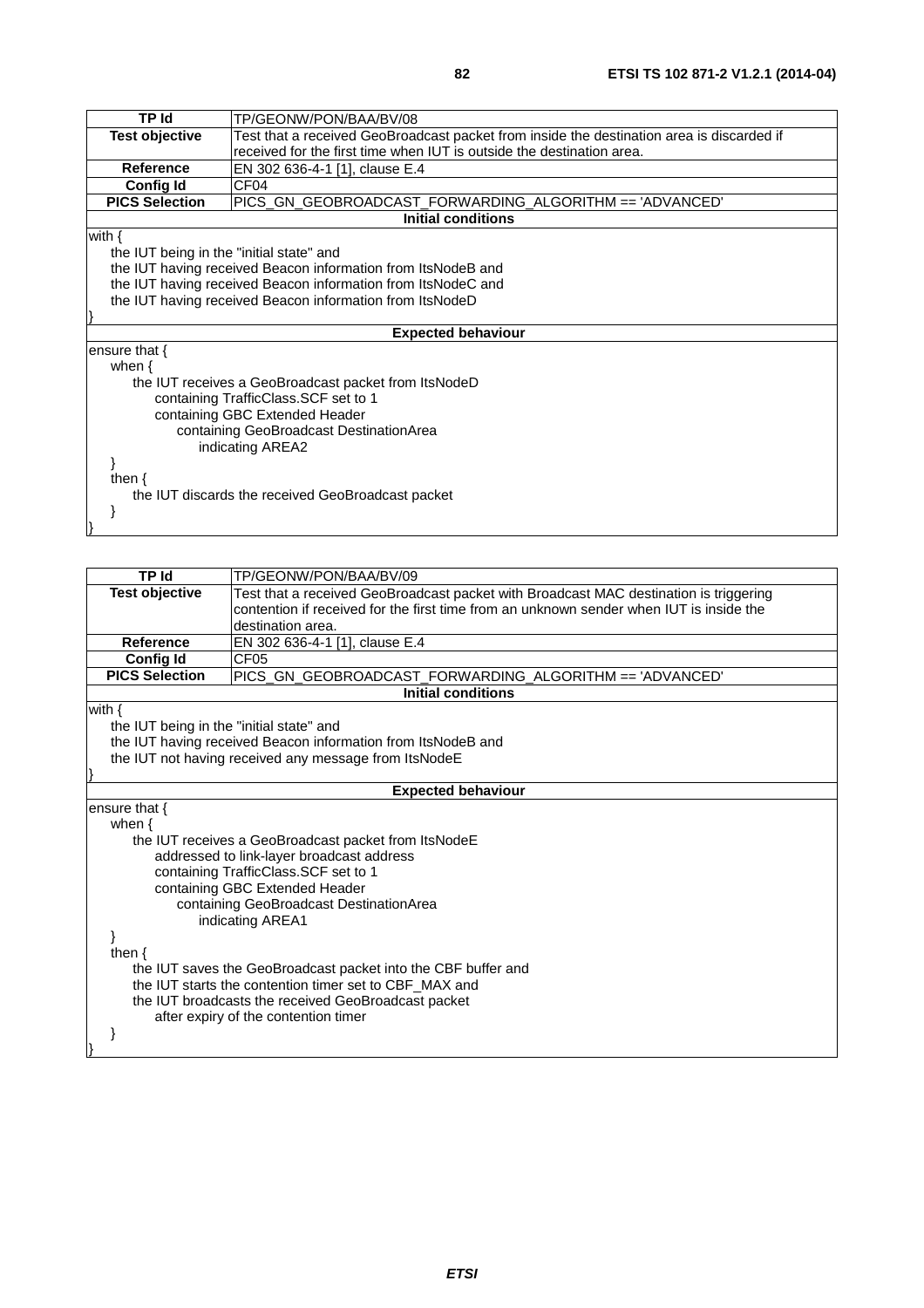| TP Id                                         | TP/GEONW/PON/BAA/BV/10                                                                       |  |  |
|-----------------------------------------------|----------------------------------------------------------------------------------------------|--|--|
| <b>Test objective</b>                         | Test that a received GeoBroadcast packet is triggering re-broadcast if received from unknown |  |  |
|                                               | sender for the first time when IUT is outside the destination area.                          |  |  |
| <b>Reference</b>                              | EN 302 636-4-1 [1], clause E.4                                                               |  |  |
| <b>Config Id</b>                              | CF <sub>04</sub>                                                                             |  |  |
| <b>PICS Selection</b>                         | PICS_GN_GEOBROADCAST_FORWARDING_ALGORITHM == 'ADVANCED'                                      |  |  |
|                                               | <b>Initial conditions</b>                                                                    |  |  |
| with $\{$                                     |                                                                                              |  |  |
| the IUT being in the "initial state" and      |                                                                                              |  |  |
|                                               | the IUT having received Beacon information from ItsNodeB and                                 |  |  |
|                                               | the IUT having received Beacon information from ItsNodeC and                                 |  |  |
|                                               | the IUT not having received any message from ItsNodeD                                        |  |  |
|                                               |                                                                                              |  |  |
|                                               | <b>Expected behaviour</b>                                                                    |  |  |
| ensure that $\{$                              |                                                                                              |  |  |
| when $\{$                                     |                                                                                              |  |  |
|                                               | the IUT receives a GeoBroadcast packet generated by ItsNodeC from ItsNodeD                   |  |  |
|                                               | containing TrafficClass.SCF set to 1                                                         |  |  |
|                                               | containing GBC Extended Header                                                               |  |  |
| containing GeoBroadcast DestinationArea       |                                                                                              |  |  |
| indicating AREA2                              |                                                                                              |  |  |
|                                               |                                                                                              |  |  |
| then $\{$                                     |                                                                                              |  |  |
| the IUT re-broadcasts the GeoBroadcast packet |                                                                                              |  |  |
|                                               |                                                                                              |  |  |
|                                               |                                                                                              |  |  |

| <b>TP Id</b>                                                  | TP/GEONW/PON/BAA/BV/11                                                                                                |  |  |
|---------------------------------------------------------------|-----------------------------------------------------------------------------------------------------------------------|--|--|
| <b>Test objective</b>                                         | Test that a received GeoBroadcast packet is triggering contention if received more than once                          |  |  |
|                                                               | when IUT is inside the destination area and outside the sectorial area of the GeoBroadcast                            |  |  |
|                                                               | packet Sender                                                                                                         |  |  |
| <b>Reference</b>                                              | EN 302 636-4-1 [1], clause E.4                                                                                        |  |  |
| <b>Config Id</b>                                              | CF <sub>07</sub>                                                                                                      |  |  |
| <b>PICS Selection</b>                                         | PICS_GN_GEOBROADCAST_FORWARDING_ALGORITHM == 'ADVANCED'                                                               |  |  |
|                                                               | <b>Initial conditions</b>                                                                                             |  |  |
| with $\{$                                                     |                                                                                                                       |  |  |
| the IUT being in the "initial state" and                      |                                                                                                                       |  |  |
|                                                               | the IUT having received Beacon information from ItsNodeB and                                                          |  |  |
|                                                               | the IUT having received Beacon information from ItsNodeD and                                                          |  |  |
|                                                               | the IUT having received a GeoBroadcast packet GBC1 from ItsNodeB                                                      |  |  |
|                                                               | containing TrafficClass.SCF set to 1                                                                                  |  |  |
|                                                               | containing GBC Extended Header                                                                                        |  |  |
|                                                               | containing GeoBroadcast DestinationArea                                                                               |  |  |
|                                                               | indicating AREA1                                                                                                      |  |  |
|                                                               | the IUT having saved the packet into CBF buffer                                                                       |  |  |
|                                                               |                                                                                                                       |  |  |
| <b>Expected behaviour</b>                                     |                                                                                                                       |  |  |
| ensure that {                                                 |                                                                                                                       |  |  |
|                                                               | when $\{$                                                                                                             |  |  |
|                                                               | the IUT receives the same GeoBroadcast packet GBC1 from ItsNodeD<br>the IUT is outside the sectorial area of ItsNodeB |  |  |
|                                                               |                                                                                                                       |  |  |
| then $\{$                                                     |                                                                                                                       |  |  |
| the IUT saves the GeoBroadcast packet into the CBF buffer and |                                                                                                                       |  |  |
| the IUT starts the contention timer and                       |                                                                                                                       |  |  |
| the IUT broadcasts the received GeoBroadcast packet           |                                                                                                                       |  |  |
| after expiry of the contention timer                          |                                                                                                                       |  |  |
| ł                                                             |                                                                                                                       |  |  |
|                                                               |                                                                                                                       |  |  |
| NOTE:                                                         | In this configuration IUT is outside sectorial area of ItsNodeB because of dist_R $>$ dist_F.                         |  |  |
|                                                               |                                                                                                                       |  |  |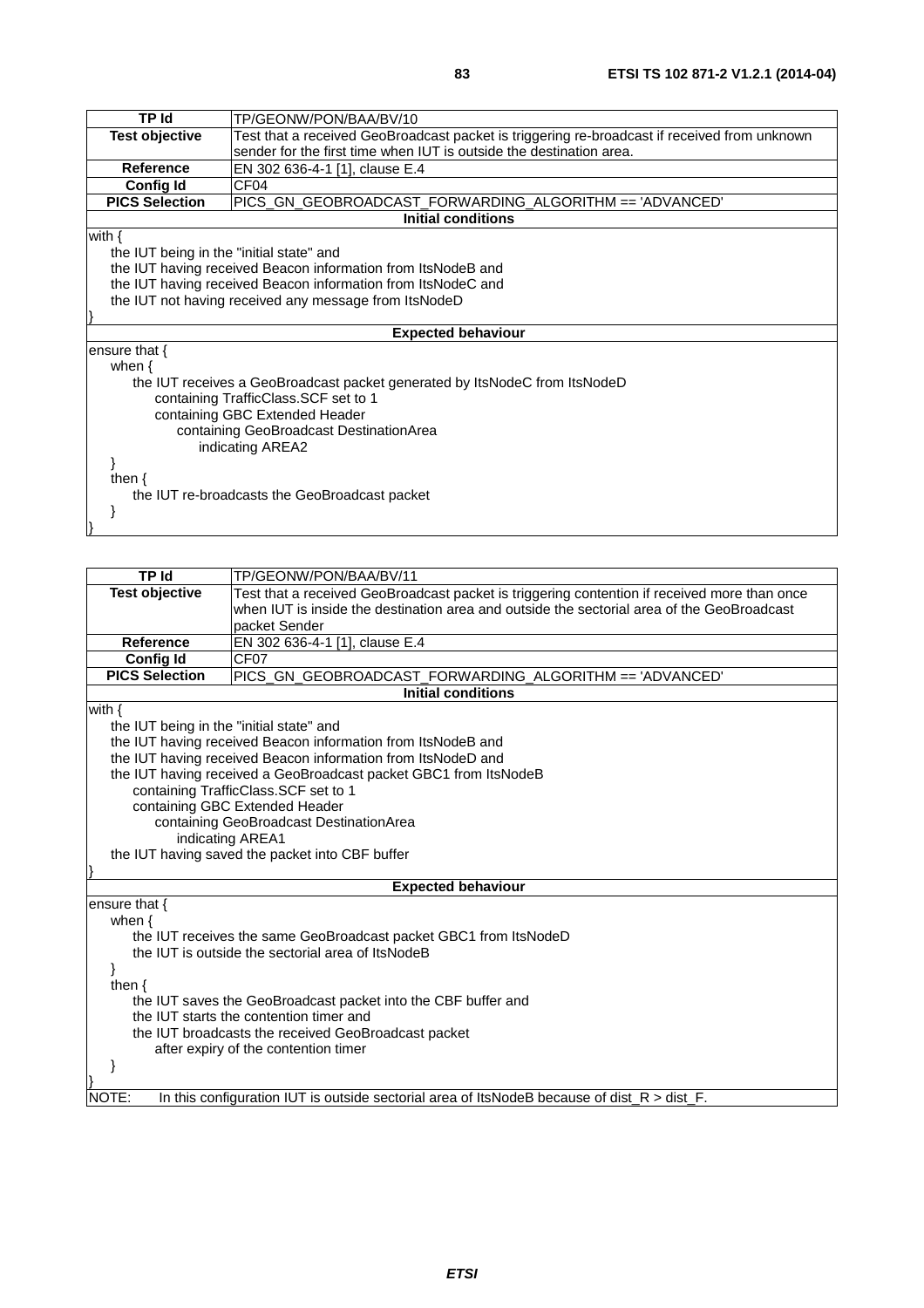# 6.2.3 Buffer Capacities

#### 6.2.3.1 Location Service

| <b>TP Id</b>                                                                                   | TP/GEONW/CAP/LOS/BV/01                                                                     |  |
|------------------------------------------------------------------------------------------------|--------------------------------------------------------------------------------------------|--|
| <b>Test objective</b>                                                                          | Test of LS buffer capacity according to itsGnLocationServicePacketBufferSize parameter and |  |
|                                                                                                | the overflow handling procedure                                                            |  |
| <b>Reference</b>                                                                               | EN 302 636-4-1 [1], clause 7.4.2                                                           |  |
| Config Id                                                                                      | CF <sub>01</sub>                                                                           |  |
| <b>PICS Selection</b>                                                                          |                                                                                            |  |
|                                                                                                | <b>Initial conditions</b>                                                                  |  |
| with $\{$                                                                                      |                                                                                            |  |
| the IUT being in the "initial state" and                                                       |                                                                                            |  |
|                                                                                                | the IUT having no Location Table Entry for ItsNodeA and                                    |  |
|                                                                                                | the IUT having received Beacon information from ItsNodeB and                               |  |
|                                                                                                | the IUT having been requested to send multiple GeoUnicast packets to ItsNodeA              |  |
|                                                                                                | containing TrafficClass. SCF set to 1 and                                                  |  |
|                                                                                                | the IUT having sent a LS_REQUEST packet and                                                |  |
| the IUT not having received a LS_REPLY packet                                                  |                                                                                            |  |
|                                                                                                |                                                                                            |  |
|                                                                                                | <b>Expected behaviour</b>                                                                  |  |
| ensure that $\{$                                                                               |                                                                                            |  |
| when $\{$                                                                                      |                                                                                            |  |
|                                                                                                | the IUT is requested to send a GeoUnicast packet to ItsNodeA                               |  |
|                                                                                                | containing TrafficClass.SCF set to 1 and                                                   |  |
|                                                                                                | the location service buffer capacity exceeded (see note 1)                                 |  |
|                                                                                                |                                                                                            |  |
| then $\{$                                                                                      |                                                                                            |  |
| the IUT removes the older packet(s) in the location service buffer and,                        |                                                                                            |  |
| the IUT inserts the new received packet at the end of the location service buffer (see note 2) |                                                                                            |  |
|                                                                                                |                                                                                            |  |
|                                                                                                |                                                                                            |  |
| NOTE 1:                                                                                        | The amount of stored data exceeds Location Service buffer capacity defined by the          |  |
|                                                                                                | itsGnLocationServicePacketBufferSize MIB parameter.                                        |  |
|                                                                                                | NOTE 2: Buffered packets will be delivered upon reception of LS_REPLY message.             |  |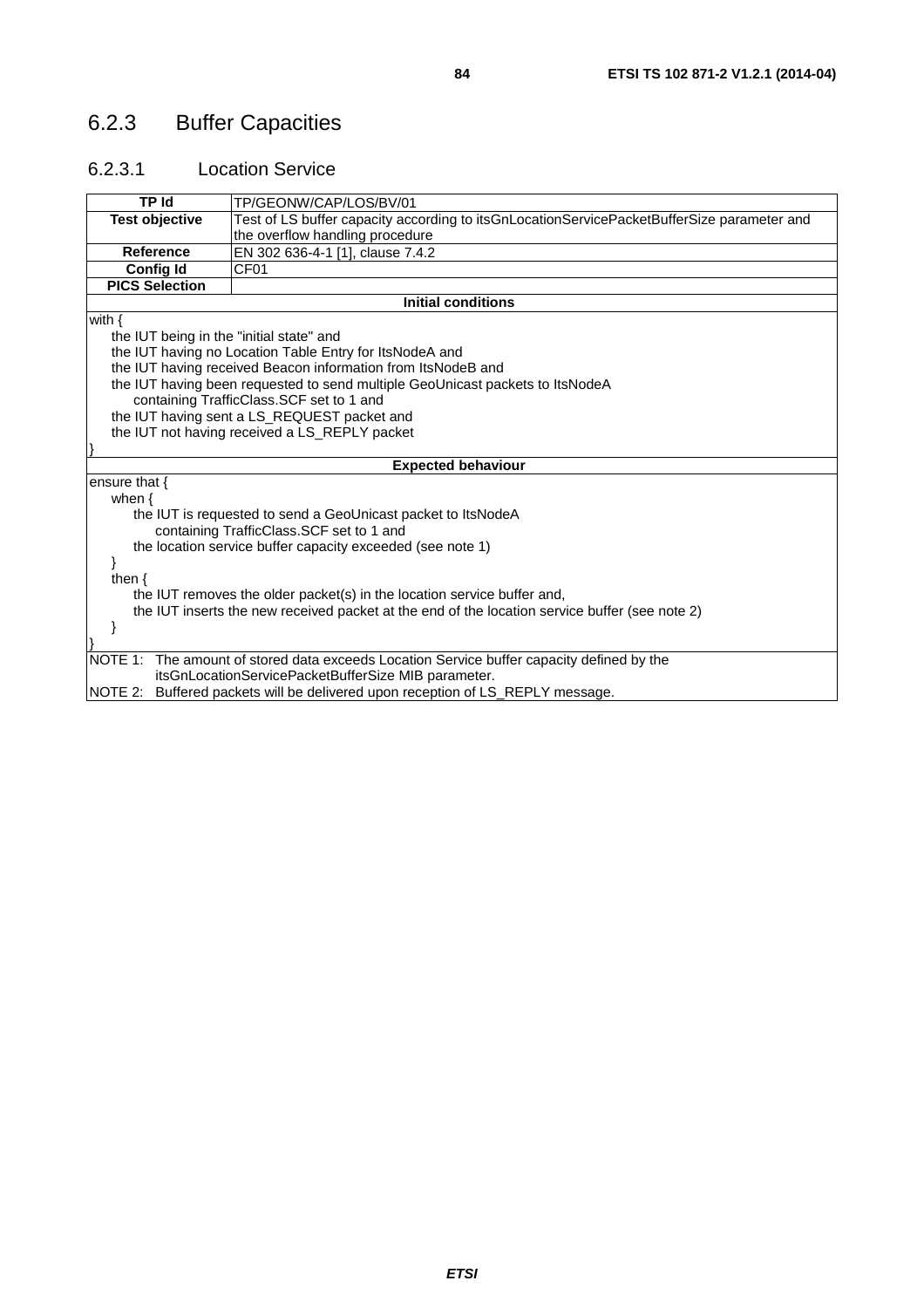| <b>TP Id</b>                                                                                                                                                                                 | TP/GEONW/CAP/FPB/BV/01                                                                    |
|----------------------------------------------------------------------------------------------------------------------------------------------------------------------------------------------|-------------------------------------------------------------------------------------------|
| <b>Test objective</b>                                                                                                                                                                        | Test of UC forwarding buffer capacity according to itsGnUcForwardingPacketBufferSize      |
|                                                                                                                                                                                              | parameter and the overflow handling procedure                                             |
| Reference                                                                                                                                                                                    | EN 302 636-4-1 [1], clause 7.5.3                                                          |
| <b>Config Id</b>                                                                                                                                                                             | CF <sub>03</sub>                                                                          |
| <b>PICS Selection</b>                                                                                                                                                                        |                                                                                           |
|                                                                                                                                                                                              | <b>Initial conditions</b>                                                                 |
| with $\{$                                                                                                                                                                                    |                                                                                           |
| the IUT being in the "initial state" and                                                                                                                                                     |                                                                                           |
|                                                                                                                                                                                              | the IUT having no Location Table Entry for ItsNodeB and                                   |
|                                                                                                                                                                                              | the IUT having received multiple GeoUnicast packets addressed to ItsNodeA from ItsNodeC   |
| containing TrafficClass.SCF set to 1                                                                                                                                                         |                                                                                           |
|                                                                                                                                                                                              |                                                                                           |
|                                                                                                                                                                                              | <b>Expected behaviour</b>                                                                 |
| ensure that $\{$                                                                                                                                                                             |                                                                                           |
| when $\{$                                                                                                                                                                                    |                                                                                           |
|                                                                                                                                                                                              | the IUT receives a GeoUnicast packet addressed to ItsNodeA from ItsNodeC                  |
|                                                                                                                                                                                              | containing TrafficClass. SCF set to 1                                                     |
| containing Basic Header                                                                                                                                                                      |                                                                                           |
| containing RHL field                                                                                                                                                                         |                                                                                           |
| indicating HL1 higher than 1                                                                                                                                                                 |                                                                                           |
| the UC forwarding packet buffer capacity exceeded (see note 1)                                                                                                                               |                                                                                           |
|                                                                                                                                                                                              |                                                                                           |
| then $\{$                                                                                                                                                                                    |                                                                                           |
| the IUT removes the older packet(s) in the UC forwarding packet buffer and,<br>the IUT inserts the new received GeoUnicast packet at the end of the UC forwarding packet buffer (see note 2) |                                                                                           |
|                                                                                                                                                                                              |                                                                                           |
|                                                                                                                                                                                              |                                                                                           |
|                                                                                                                                                                                              | NOTE 1: The amount of stored data exceeds UC forwarding packet capacity defined by the    |
|                                                                                                                                                                                              | itsGnUcForwardingPacketBufferSize MIB parameter.                                          |
|                                                                                                                                                                                              | NOTE 2: Buffered packets will be delivered upon reception of Beacon message from ItsNodeB |

## 6.2.3.2 Forwarding Packet Buffer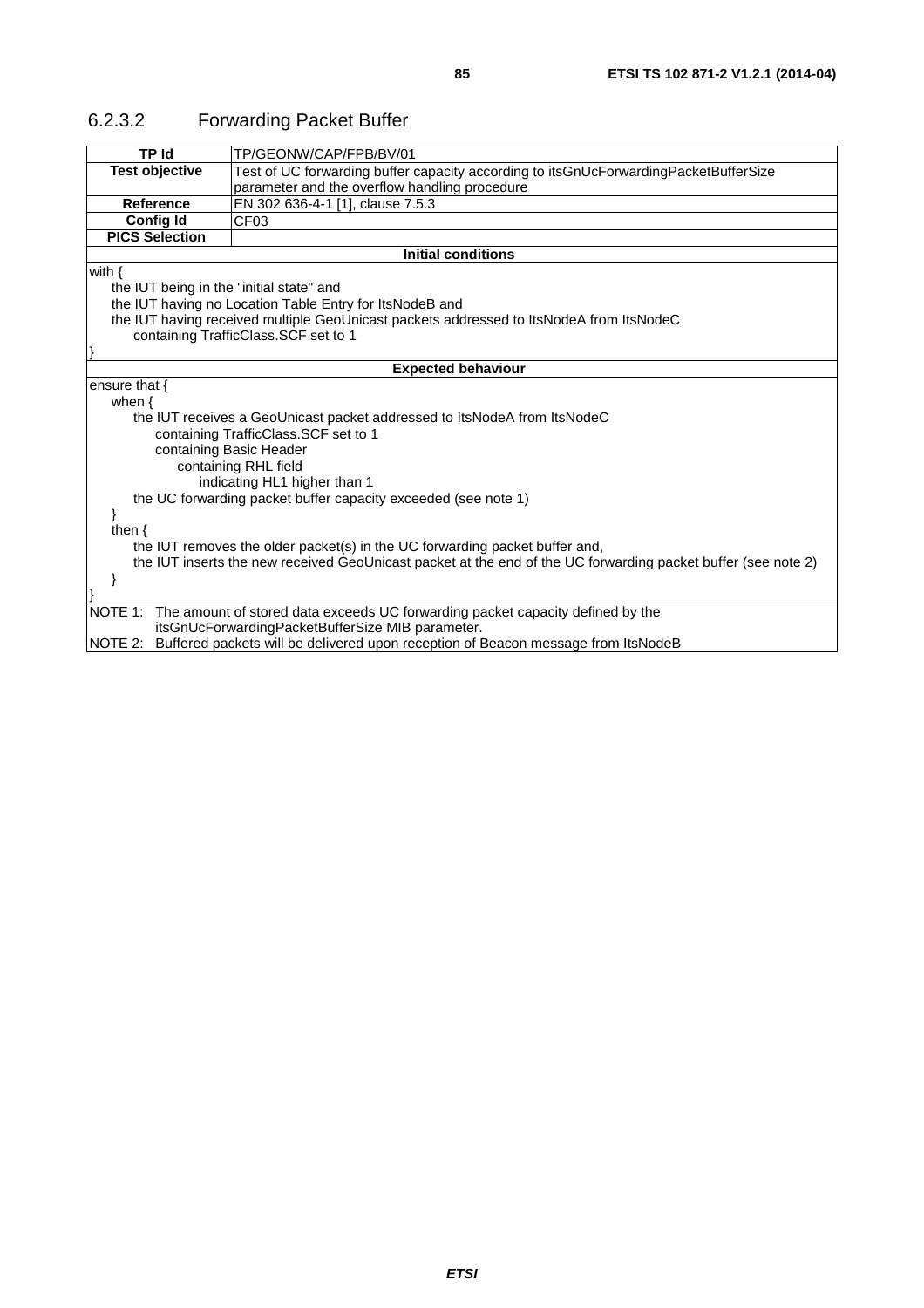| TP Id                                    |                                                                                                              |  |
|------------------------------------------|--------------------------------------------------------------------------------------------------------------|--|
|                                          | TP/GEONW/CAP/FPB/BV/02                                                                                       |  |
| <b>Test objective</b>                    | Test of BC forwarding buffer capacity according to itsGnBcForwardingPacketBufferSize                         |  |
|                                          | parameter and the overflow handling procedure                                                                |  |
| <b>Reference</b>                         | EN 302 636-4-1 [1], clause 7.5.3                                                                             |  |
| <b>Config Id</b>                         | CF03                                                                                                         |  |
| <b>PICS Selection</b>                    |                                                                                                              |  |
|                                          | <b>Initial conditions</b>                                                                                    |  |
| with $\{$                                |                                                                                                              |  |
| the IUT being in the "initial state" and |                                                                                                              |  |
|                                          | the IUT having no Location Table Entry for ItsNodeB                                                          |  |
|                                          | the IUT having received multiple GeoBroadcast packets                                                        |  |
|                                          | containing TrafficClass. SCF set to 1                                                                        |  |
|                                          | containing GBC Extended Header                                                                               |  |
|                                          | containing GeoBroadcast Destination Area                                                                     |  |
|                                          | indicating AREA2                                                                                             |  |
|                                          |                                                                                                              |  |
|                                          | <b>Expected behaviour</b>                                                                                    |  |
| ensure that {                            |                                                                                                              |  |
| when $\{$                                |                                                                                                              |  |
|                                          | the IUT receives a GeoBroadcast packet                                                                       |  |
|                                          | containing TrafficClass.SCF set to 1                                                                         |  |
|                                          | containing GBC Extended Header                                                                               |  |
| containing GeoBroadcast Destination Area |                                                                                                              |  |
|                                          | indicating AREA2 and                                                                                         |  |
|                                          | the BC forwarding packet buffer capacity exceeded (see note 1)                                               |  |
|                                          |                                                                                                              |  |
| then $\{$                                |                                                                                                              |  |
|                                          | the IUT removes the older packet(s) in the BC forwarding packet buffer and,                                  |  |
|                                          | the IUT inserts the new received GeoBroadcast packet at the end of the BC forwarding packet buffer (see note |  |
| 2)                                       |                                                                                                              |  |
|                                          |                                                                                                              |  |
|                                          |                                                                                                              |  |
| NOTE 1:                                  | The amount of stored data exceeds BC forwarding buffer capacity defined by the                               |  |
|                                          | itsGnBcForwardingPacketBufferSize MIB parameter.                                                             |  |
|                                          | NOTE 2: Buffered packets will be delivered upon reception of Beacon message from ItsNodeB.                   |  |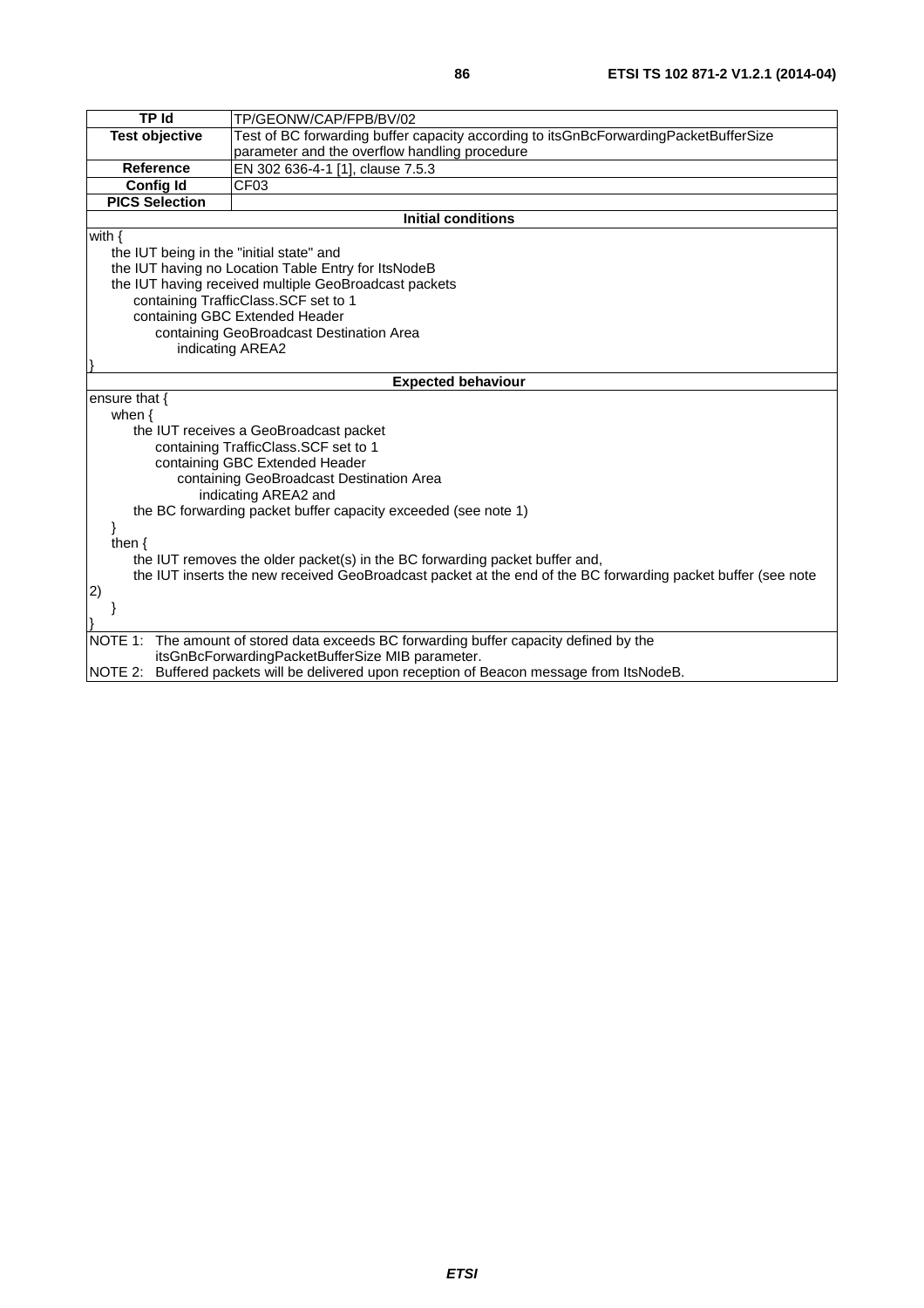ETSI TS 102 636-1: "Intelligent Transport Systems (ITS); Vehicular Communications; GeoNetworking; Part 1: Requirements".

ETSI TS 102 636-2: "Intelligent Transport Systems (ITS); Vehicular Communications; GeoNetworking; Part 2: Scenarios".

ETSI TS 102 636-3: "Intelligent Transport Systems (ITS); Vehicular Communications; GeoNetworking; Part 3: Network architecture".